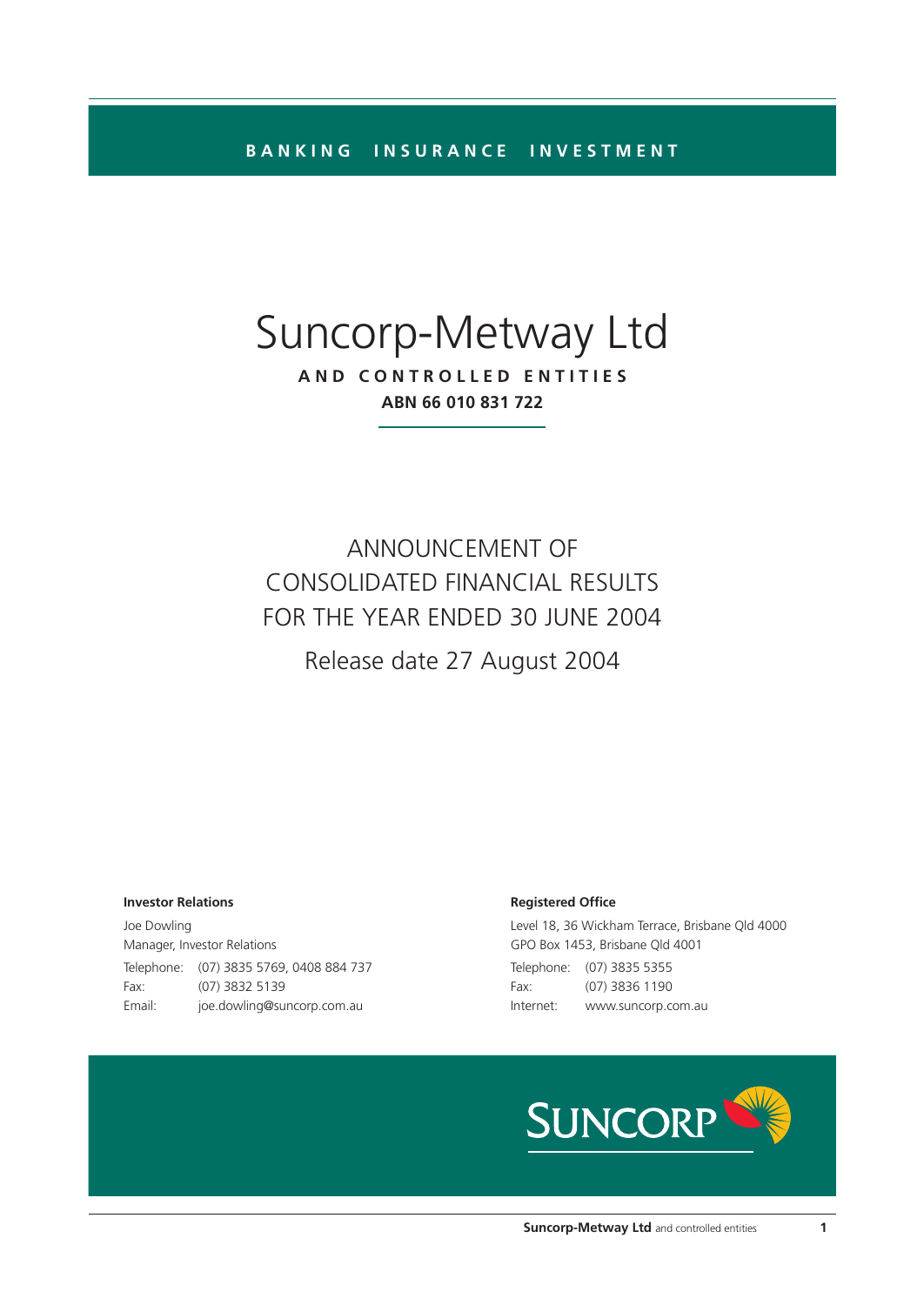## **TABLE OF CONTENTS**

| Funds management activities | 57 |
|-----------------------------|----|
|                             |    |
|                             |    |
|                             |    |
|                             |    |
|                             |    |
|                             |    |
|                             |    |
|                             |    |
|                             |    |
|                             |    |
|                             |    |
|                             |    |
|                             |    |
|                             |    |
|                             |    |
|                             |    |
|                             |    |
|                             |    |
|                             |    |
|                             |    |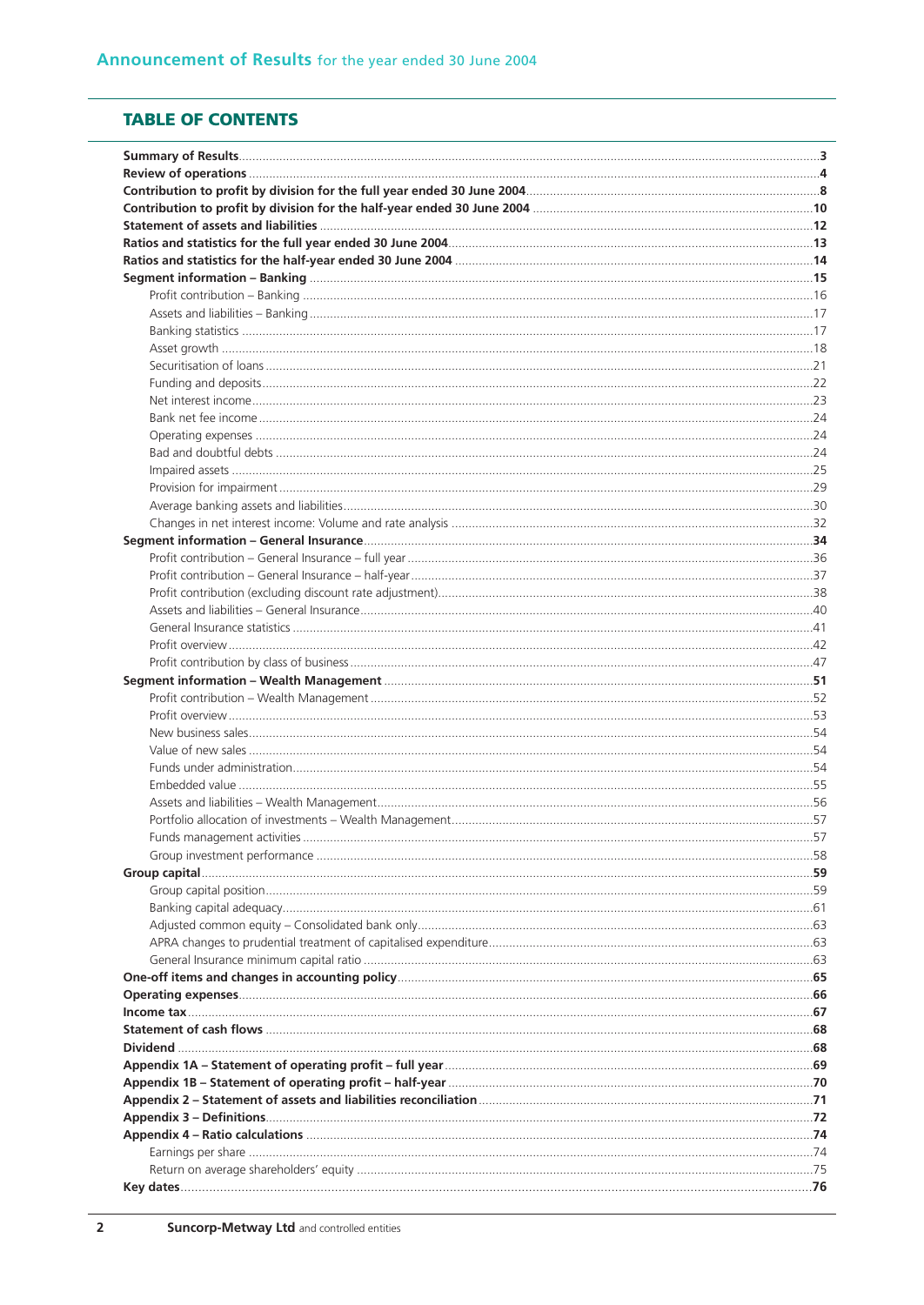## **Suncorp-Metway Ltd**

## **Year End Results 2004**

- Net profit up 60.9% to a record \$618 million.
- Cash EPS up 50.6% to \$1.24.
- Cash ROE up from 12.7% to 17.5%.
- Underlying profit\* up 34.7 to \$784 million.
- Final dividend increased by 10 cents to 40 cents per share, fully franked, taking the full year dividend to 70 cents per share, fully franked.

|                                | <b>Year ended</b><br><b>Jun-04</b> | $Jun-04$      |                |
|--------------------------------|------------------------------------|---------------|----------------|
|                                | $\mathsf{sm}$                      | $\mathsf{Sm}$ | vs Jun-03<br>% |
| <b>Profit Overview, \$M</b>    |                                    |               |                |
| Banking                        | 371                                | 318           | 16.7           |
| General Insurance              | 465                                | 233           | 99.6           |
| Wealth Management              | 66                                 | 41            | 61.0           |
| Other                          | 43                                 | 9             | 377.8          |
| Profit before tax and goodwill | 945                                | 601           | 57.2           |
| Goodwill amortisation          | (60)                               | (62)          | (3.2)          |
| Tax                            | (267)                              | (155)         | 72.3           |
| Net profit                     | 618                                | 384           | 60.9           |

## **Outlook for 2005**

- **Banking** profit before tax to increase by more than single digit %
- **General Insurance** Insurance Trading Margin range lifted to 11–14%
- **Wealth Management** double digit improvement in profit before tax and investment income on capital and retained earnings in statutory funds
- **Group** further good improvement in underlying profit\*\*
- Underlying profit here is defined as profit before tax, goodwill, one-offs and investment income on General Insurance shareholder funds.
- \*\* Underlying profit here has been redefined as profit before tax, goodwill, one-off gains, investment income on general insurance, shareholder funds, and investment income on Wealth Management capital and retained earnings in statutory funds.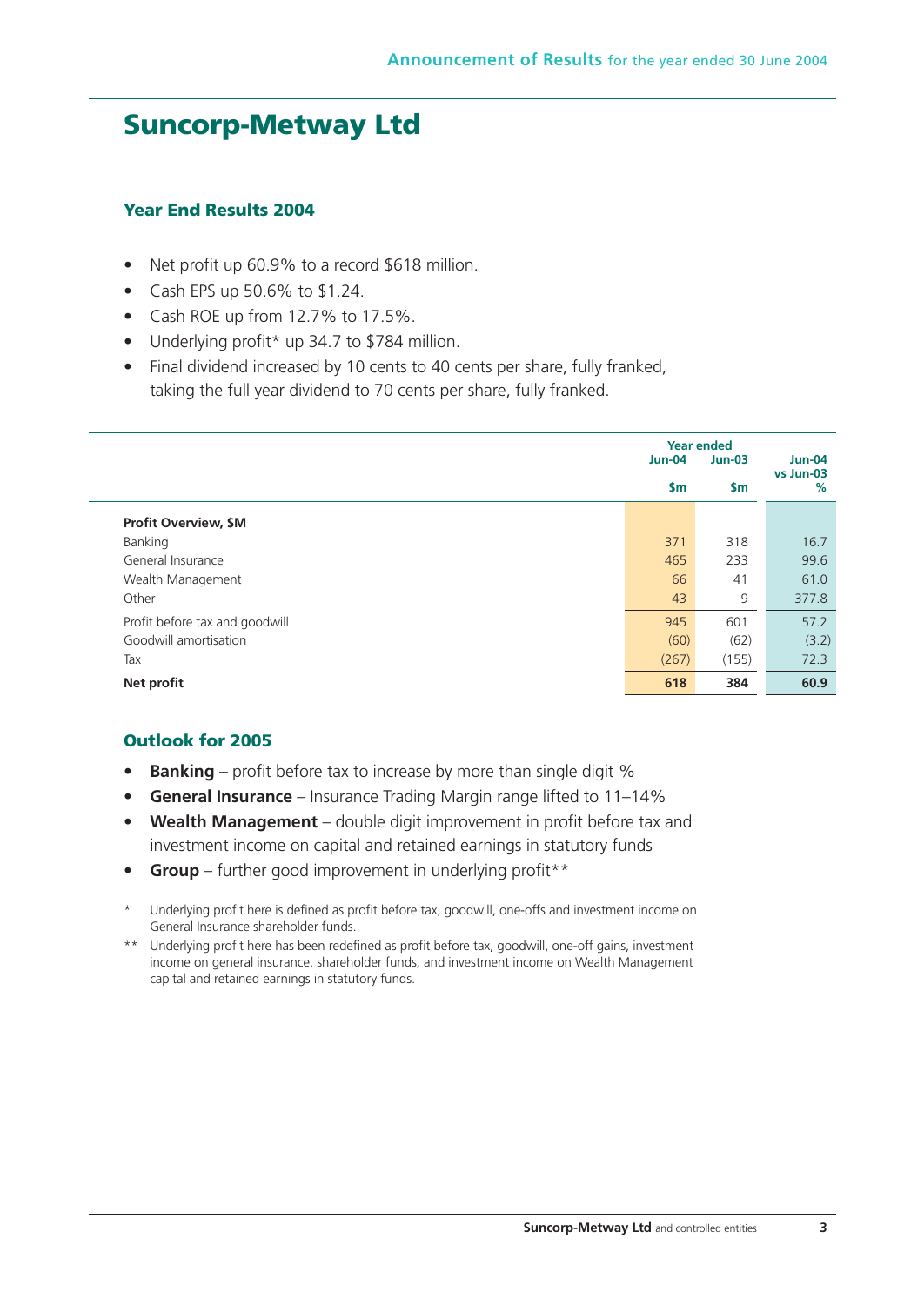## **Review of operations**

**Except where otherwise stated, all figures relate to the year ended 30 June 2004, comparatives are for the year ended 30 June 2003, and life insurance policy owners' interests are excluded.**

#### **Group overview**

- Suncorp has reported a 61% increase in net profit to a record \$618 million for the year to June. Net profit in the June half was up 47% to \$337 million.
- Final dividend increased 33% to 40 cents per share, fully franked, taking full year dividend to 70 cents per share. This is equivalent to a payout ratio of 64% for the full year and 67% for the half-year.
- Earnings per share on a cash basis, fully diluted, increased 51% to a record \$1.24 for the full year.
- Return on equity, on a cash basis, fully diluted, increased to 17.5% for the full year. After goodwill, the ROE was 16.0%.
- Underlying profit for the group increased by 35% to \$784 million. This figure is profit before tax, goodwill, one-off gains and investment income on General Insurance shareholder funds, and demonstrates the strong operating performance of the business. The underlying profit improvement exceeded the Company's stated earnings guidance due to favourable claims experience.
- Profits increased substantially across all operating divisions, for the full year and also on a half-year basis.
- The **Banking** division delivered record results, reporting a solid 17% increase in profit before tax to \$371 million for the year. The results were again slightly above expectations, and featured a strong recovery in home lending, good growth in retail deposits, increased net interest margins and continued low bad debts.
- The most significant increase in earnings was seen in **General Insurance**, where pre-tax profits for the full year increased by 100% to \$465 million. This was a record result for the General Insurance division, driven by premium growth, favourable claims outcomes and substantially increased investment income.
- The Insurance Trading Result (ITR), which excludes investment income on General Insurance shareholder funds and is the clearest indicator of performance in the underwritten general insurance business, increased by 51% to \$315 million, which equals an insurance margin of 14.4% of net earned premium for the year. The margin reached 15.3% for the second half. The full year margin outcome exceeded the previously stated long term ITR range of 10–13% due to strong operating conditions, favourable claims outcomes and higher than expected investment income on provisions.
- **Wealth Management** profits increased by 61% to \$66 million, driven by improved investment returns and increases in the value of new business. Funds under management increased 11% to \$11 billion due partly to increased net inflows.
- The net result included a one-off profit of \$31 million before tax from the sale of the Company's 15.4% interest in Cashcard, which was sold in March. This has been treated separately to the divisional results outlined above, and is excluded from underlying profit.
- Income tax expense increased by 72% to \$267 million, due to higher taxable income.

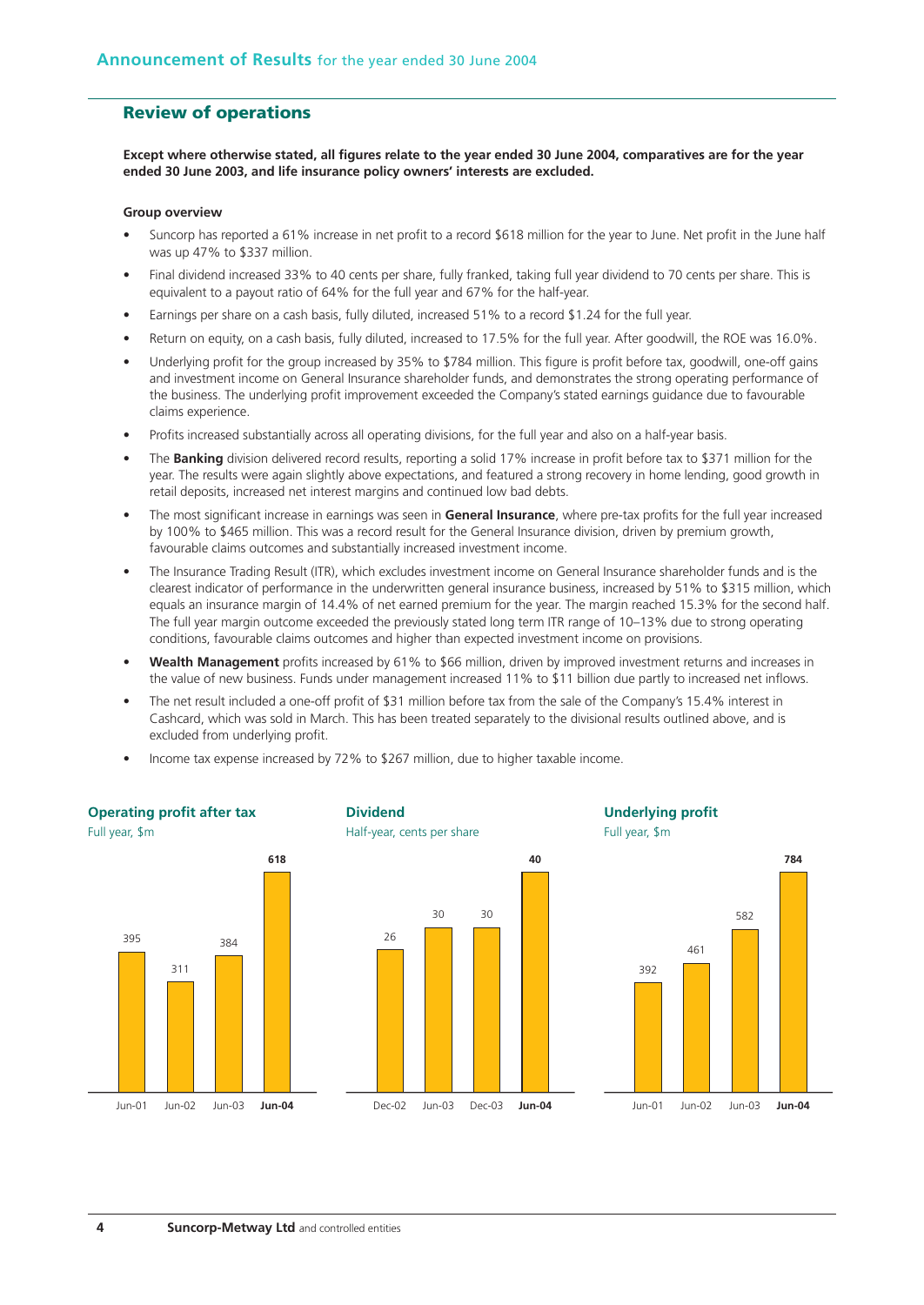#### **Review of operations** (continued)

#### **Financial position**

- At the end of June, the group had total assets of \$39.5 billion, an increase of 11.5% on the prior June. Liabilities increased 11.7% to \$35.5 billion, leaving equity at \$4.0 billion, up 9.6%.
- The group's capital position remains strong, with a capital adequacy ratio of 10.3% in the bank, an MCR multiple of 1.74 in the general insurer, and strong capital reserves in the Life Company.
- The Company achieved a credit rating upgrade from Standard & Poor's during the half-year to December, in recognition of the strengthened financial position of the Company, and now holds a long term rating of 'A'. The increased credit rating will contribute to a reduction in the cost of funds and will enable access to a greater pool of potential debt investors in global capital markets.
- The Company is announcing plans to raise \$200 million in subordinated debt in the general insurance company. The proceeds of the issue will be upstreamed to the bank to provide capital to support expected growth. The transaction should lead to an increase in the group's Adjusted Common Equity ratio to approximately 5.5% by December.

#### **Outlook**

At a high level, the business environment looks conducive to growth. At the moment, the economy is forecast to expand by a healthy 3.5% per year for the next four years, with inflation, unemployment and interest rates all expected to remain relatively low and stable. So, while things look favourable, we are keeping a wary eye on the global economic outlook for signs of weakness and ensuring we are well positioned to withstand any unexpected deterioration.

In **Banking**, while there has clearly been a slowdown in housing lending, which is also reflected in property development lending, overall credit growth continues to be quite resilient. We would therefore expect to see total lending grow by around 10% in the current year.

Increased competition in banking may lead to some deterioration in margins in the industry in the current year, however, we see no signs of a sharp deterioration in bad debts.

So in this environment, we expect to deliver a percentage growth in profit greater than single digits.

In **General Insurance**, premiums have increased significantly across the industry over the last couple of years as insurers have moved to charge prices which properly reflect the underlying risks of the business. However, that stepped adjustment in pricing, which has restored appropriate levels of profitability to the industry, has largely run its course. Further price rises are expected to be kept more in line with inflation, therefore the recent increases in profitability the industry has experienced are likely to moderate in the future. In some classes, we expect to reduce prices in line with improvements in claims experience.

We do not see any signs of irrational price competition re-emerging in the classes of insurance in which we operate, and we remain confident that the improvements we are making to our business will enable us to win market share from our competitors, increase efficiency and lift profitability.

We also remain cautiously confident that the improvement in claims experience will be sustained. While this will lead to benefits for consumers in the form of reduced prices in some classes, it also will lead to greater stability and improved profitability for insurers.

Therefore, we would expect that the profitability evident in the 2004 results will be largely sustainable in the future. While we previously had a stated insurance trading margin range of 10-13%, with this result we are increasing the expected margin to 11–14%. As always, this assumes no unusual claims events.

In **Wealth Management**, the recovery in equity markets has led to a significant improvement in profitability. Assuming this equity market performance is sustained, we should see some recovery in sales in the current year. We therefore expect to see a double-digit improvement in Wealth Management profit before tax.

At a group level, this should translate to further good improvements in underlying profit in the current year.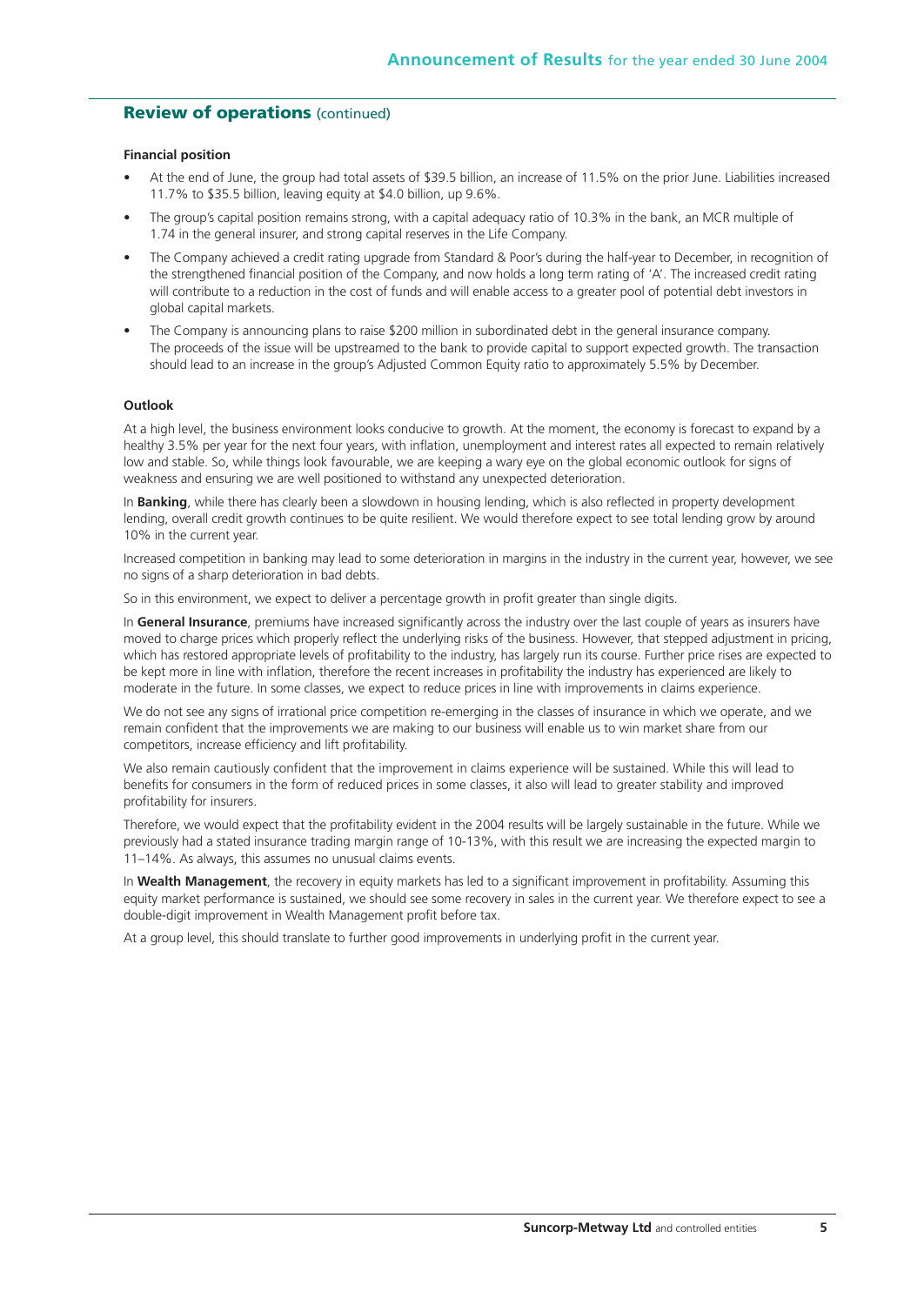## **Review of operations** (continued)

#### **Operational highlights**

- The strong financial results for the year reflect a number of important operational improvements and demonstrate good progress in implementation of the group's Diversified Financial Services strategy, which was outlined to the market in June 2003.
- The major operational achievements were as follows:
- In **Banking**, total lending grew by 20.2%, which was well above the total industry growth rate of 15.5%. This was mainly due to an exceptionally strong performance in business banking, where lending for the year increased by 23.5%, compared with 8.6% for system. This included the acquisition of the \$234 million AMP property finance portfolio in July.
- The Company also was able to achieve a good recovery in home lending following underperformance in recent years. From an annual rate of 9.4% in June last year, lending growth rates have been doubled to 18.5% for the year to June 2004. That remains slightly below the 20.5% growth rate for the industry for the year to June. However, on a monthly basis, lending has exceeded system growth rates consistently since February.
- Growth in retail deposits has also been a feature of the banking performance. Retail deposits grew by 15.0% as per APRA definitions of retail funds, compared with 8.3% growth for the market.
- Net interest margins were increased in the second half to 2.30%, from 2.24% in the December half. For the year as a whole, margins held up well at 2.27%, compared with 2.32% in the prior year.
- Credit quality remains sound, with gross impaired assets falling to \$62 million, equal to just 0.22% of gross loans. Total provisions increased to \$142 million, equal to 263% of impaired assets.
- In **General Insurance**, a major operational highlight was the improvement in claims experience flowing from the implementation of legislative reforms in the areas of liability and negligence. In Queensland, the Civil Liabilities Act, which applied to the assessment of personal injury damages, came into effect in September 2003, and has had a significant impact in reducing claims costs and curtailing escalating personal injury awards. The Act, and other legislative reforms, have contributed to an improved financial performance in the Queensland Compulsory Third Party business, and in other long-tail classes.
- Another important operational improvement was the successful marketing effort to build the strength of the Suncorp and GIO brands. This was achieved through carefully targeted advertising campaigns and also through the sponsorship of the Rugby World Cup and the Australian Rugby Union team.
- The strengthened marketing was supported by the implementation of new and improved techniques to accurately assess risks involved in the insurance business, so we can ensure that our pricing properly reflects those risks, and we are targeting the right business. These tools are being rolled out across the general insurance portfolio.
- In September, the Company announced the acquisition of the insurance business operated by the Royal Automobile Club of Tasmania (RACTI). RACTI currently sells personal lines insurance (motor, home and boat products). The acquisition was settled in March. With the purchase of RACTI, the group's annual premium in Tasmania is now approximately \$40 million.
- In **Wealth Management**, a number of initiatives and alliances completed during the year have significantly improved the range and flexibility of product offerings, and strengthened service and distribution capabilities.
- A highlight was the introduction of Easy Invest, a new 'wrap' platform service for investment customers which features access to over 40 wholesale investments, and single account reporting. Enhancements were also made to the existing Easy Super product, and a new risk protection package was developed for personal loan customers.
- Our investment management team also received accolades from two independent research agencies for the performance of our flagship Australian equities fund. ASSIRT awarded a '4-star rating' and Van Eyk awarded an 'A' rating.
- Investment returns exceeded industry benchmarks in all major investment classes for the year, with funds benefiting from the global strength of equity markets.

#### **Strategy update**

- The group strategy was announced to the market in June last year. In summary, the strategy is to retain the group's three main business lines of Banking, General Insurance and Wealth Management, operating them as part of an integrated financial services group.
- The first step in implementing that strategy has been to ensure that each of the underlying businesses was operating efficiently and effectively on a stand-alone basis. From that strong base, the group can derive cost savings and revenue enhancements leading to increased competitiveness and financial returns which are better than monoline competitors.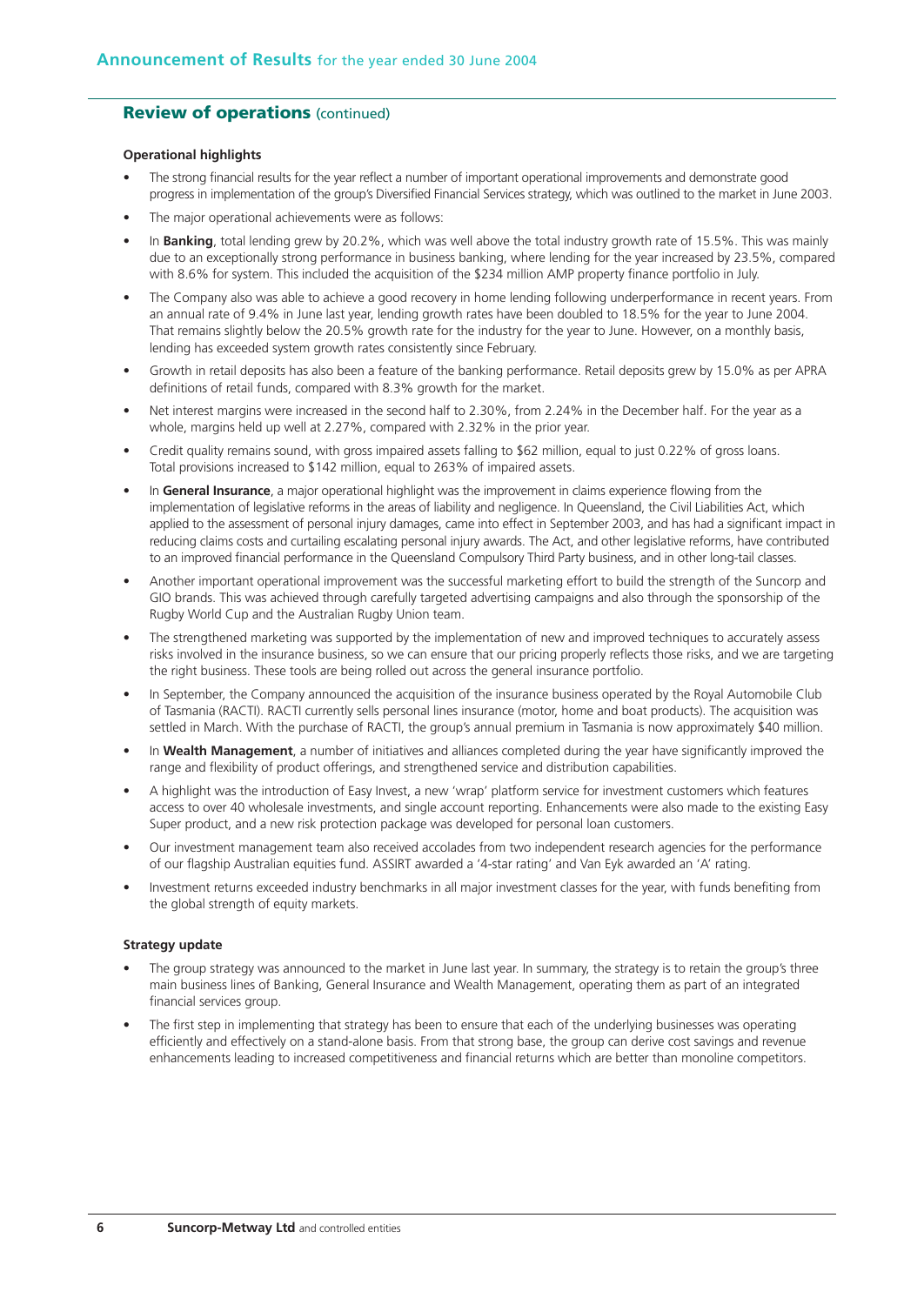#### **Review of operations** (continued)

- The results for the year demonstrate significant improvements in business line results.
- These improvements have been achieved directly as a result of the strategic review, which led to:
	- A clarification and restatement of the group strategy;
	- A streamlining of the group structure to refocus management on individual business line performance;
	- A review and subsequent strengthening of management and staffing levels within business lines; and
	- Implementation of a range of business initiatives within each of the business lines and across the group to drive improved sales and operating efficiencies.

In the second half of the year, the strategy was further refined through the development of six 'strategic levers' which are critical to the business and which will help move us towards our vision of being Australia's most desirable financial services company.

The levers are:

- Profitable market growth, through revenue growth and cost containment. It means having the right products for the customer, pricing systems that maximise value and returns, delivering competitive operating cost structures and constantly reducing cost to serve.
- Being customer focused, and maintaining our tradition of superior customer service compared with the major banks. We have established demanding internal performance targets to stretch the organisation to best practice.
- Optimising our distribution networks to meet customers' requirements in the most effective and cost efficient manner through branches, call centres, the internet and third party intermediaries.
- Developing a highly performing team. Suncorp has a strong culture of delivery and teamwork. We have embedded a leadership framework in the organisation providing clear accountability and responsibility, and we support our people through ongoing learning and development.
- Ensuring the group develops and retains the capability and skills to execute desired initiatives effectively and efficiently to differentiate us from our competitors.
- Extracting group synergies. Suncorp's diversified financial services business model provides significant revenue and cost advantages. Cross-sell targets have been embedded in the business and are delivering results.

#### **Regulatory Compliance Programs**

#### *Basel II Accord*

Implementation of the Suncorp Basel II program plan commenced in May this year. The Suncorp program is structured to deliver compliance to the Standardised approach for establishing minimum capital requirements by January 2007 with continuing development to Foundation status. The implementation of the Accord is not expected to lead to significant relief in the required level of regulatory capital either in the overall banking system or at the institution level, particularly in the early years following implementation.

#### *International Financial Reporting Standards*

Suncorp will report for the first time in accordance with Australian equivalents to International Financial Reporting Standards ('IFRS') when the results for the half-year ending 31 December 2005 are released.

Suncorp has not finalised the financial impact of the transition to IFRS. However, the differences between Australian GAAP and IFRS identified to date as potentially having a significant effect on the group's financial position and performance are classification of hybrid financial instruments, hedge accounting, insurance contracts, intangible assets including goodwill, loan impairment provisions and tax effect accounting. The transition to IFRS is anticipated to recognise additional assets and liabilities on the group's statements of financial position, and introduce an element of volatility into the group's statements of financial position and performance.

Many of the changes in transitioning to IFRS will impact on the group's assets and equity, which are central to the capital adequacy requirements set by prudential regulators. The group anticipates that APRA will revise the measurement rules in its prudential standards in response to these changes. However, it is not clear at present whether regulatory capital measurement will be fully immunised from the IFRS changes.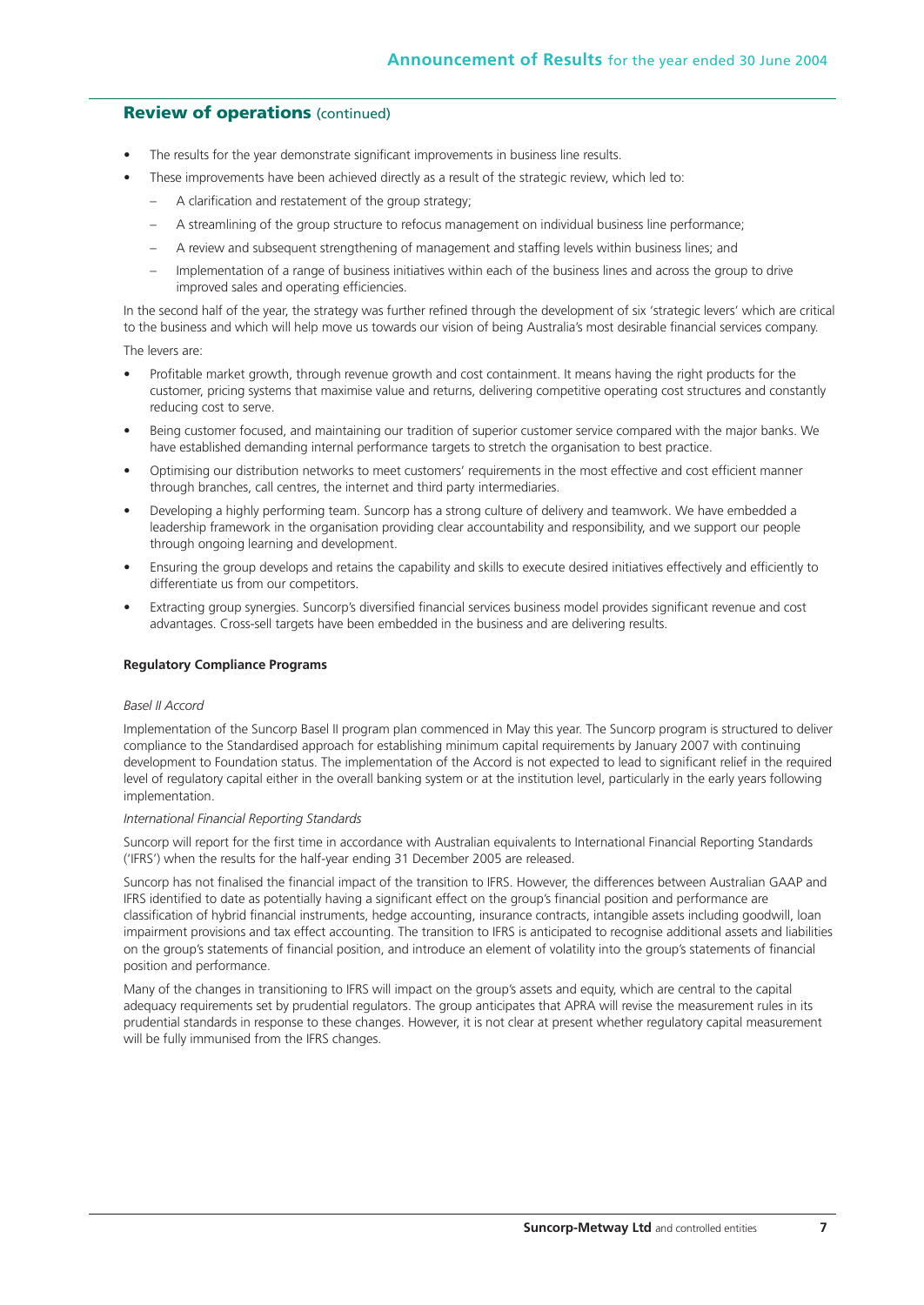|                                                                                                                                               | <b>Full Year Ended</b><br>Jun-04 | Jun-04           |                |
|-----------------------------------------------------------------------------------------------------------------------------------------------|----------------------------------|------------------|----------------|
|                                                                                                                                               | Sm                               | \$m              | vs Jun-03<br>% |
| <b>Contribution to profit by division for</b><br>the full year ended 30 June 2004<br><b>Excluding Life Insurance Policy Owners' Interests</b> |                                  |                  |                |
| <b>Banking</b>                                                                                                                                |                                  |                  |                |
| Net interest income                                                                                                                           | 656                              | 592              | 10.8           |
| Non-interest income <sup>(1)</sup>                                                                                                            | 177                              | 155              | 14.2           |
| Operating expenses                                                                                                                            | (414)                            | (380)            | 8.9            |
| Bad debts                                                                                                                                     | (48)                             | (49)             | (2.0)          |
| Contribution before tax                                                                                                                       | 371                              | 318              | 16.7           |
| <b>General Insurance</b>                                                                                                                      |                                  |                  |                |
| Net earned premium <sup>(2)</sup>                                                                                                             | 2,184                            | 2,012            | 8.5            |
| Net incurred claims<br>Operating expenses <sup>(2)</sup>                                                                                      | (1, 537)<br>(480)                | (1,651)<br>(433) | (6.9)<br>10.9  |
| Investment income on insurance provisions                                                                                                     | 148                              | 281              | (47.3)         |
| Insurance trading result                                                                                                                      | 315                              | 209              | 50.7           |
| Managed schemes net income                                                                                                                    | 20                               | $\overline{7}$   | 185.7          |
| Joint venture income                                                                                                                          | 19                               | 9                | 111.1          |
| Investment income on shareholder funds                                                                                                        | 130                              | 11               | 1,081.8        |
| Profit on sale of property                                                                                                                    | $\blacksquare$                   | 16               | (100.0)        |
| Contribution before tax and GIO funding                                                                                                       | 484                              | 252              | 92.1           |
| Subordinated debt expense - GIO acquisition funding                                                                                           | (19)                             | (19)             |                |
| Contribution before tax                                                                                                                       | 465                              | 233              | 99.6           |
| <b>Wealth Management</b>                                                                                                                      |                                  |                  |                |
| Contribution from Life Company                                                                                                                | 57                               | 32               | 78.1           |
| Contribution from funds management                                                                                                            | 9                                | 9                |                |
| Contribution before tax                                                                                                                       | 66                               | 41               | 61.0           |
| Other                                                                                                                                         |                                  |                  |                |
| Sale of investment in Cashcard Australia Ltd                                                                                                  | 31                               |                  | n/a            |
| Other <sup>(3)</sup>                                                                                                                          | 12                               | 9                | 33.3           |
| Contribution before tax                                                                                                                       | 43                               | 9                | 377.8          |
| Total contribution before amortisation of goodwill                                                                                            | 945                              | 601              | 57.2           |
| Amortisation of goodwill                                                                                                                      | (60)                             | (62)             | (3.2)          |
| Income tax                                                                                                                                    | (267)                            | (155)            | 72.3           |
| Total contribution after income tax and amortisation of goodwill                                                                              | 618                              | 384              | 60.9           |
| Underlying profit <sup>(4)</sup>                                                                                                              | 784                              | 582              | 34.7           |
| Underlying profit - restated (5)                                                                                                              | 754                              | 578              | 30.4           |

#### **Notes:**

- (1) Non-interest income is comprised of net fee income, net profits on trading and investment securities, net profits on derivative and other financial instruments and income on profit share loans.
- (2) Net of certain statutory fees and charges 'grossed-up' in income and expenses in the Consolidated Financial Report.
- (3) Other is primarily made up of the results of the property management activities of LJ Hooker.
- (4) Underlying profit is comprised of operating profit before tax, amortisation of goodwill, investment income on general insurance shareholder funds and one-off items.
- (5) Underlying profit restated is comprised of operating profit before tax, amortisation of goodwill, investment income on shareholder funds in general insurance, joint ventures and wealth management, investment income on capital and retained earnings (statutory funds) and one-off items.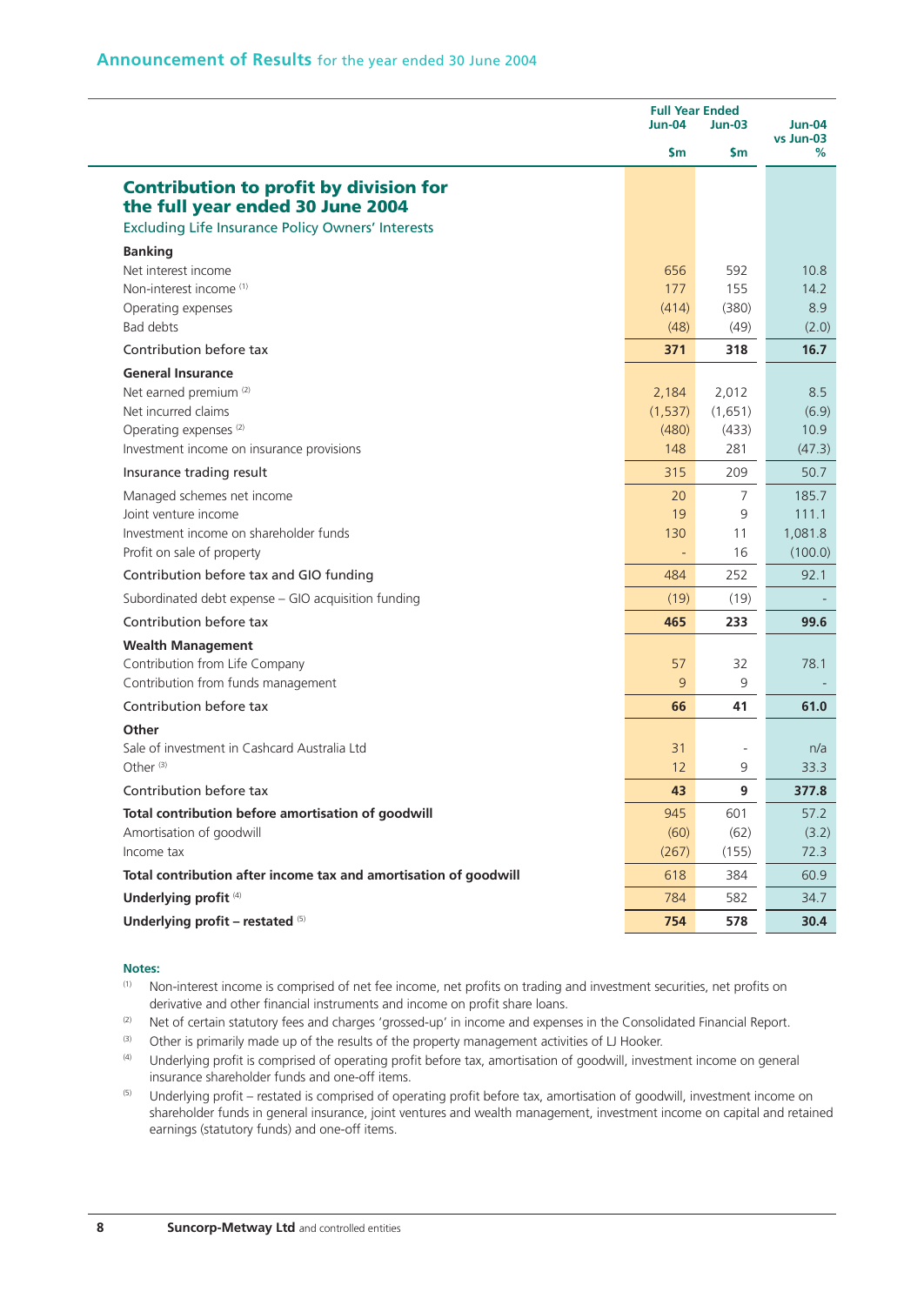|                                                                                                    | <b>Full Year Ended</b><br><b>Jun-04</b> | $Jun-03$  | $Jun-04$          |
|----------------------------------------------------------------------------------------------------|-----------------------------------------|-----------|-------------------|
|                                                                                                    | $\mathsf{sm}$                           | <b>Sm</b> | vs Jun-03<br>$\%$ |
| Reconciliation of underlying profit to operating profit<br>before tax and amortisation of goodwill |                                         |           |                   |
| Total operating profit before tax and amortisation of goodwill                                     | 945                                     | 601       | 57.2              |
| General Insurance investment income on shareholder funds                                           | (130)                                   | (11)      | 1,081.8           |
| One-off items                                                                                      | (31)                                    | (8)       | 287.5             |
| <b>Underlying profit</b>                                                                           | 784                                     | 582       | 34.7              |
| Our share of General Insurance joint venture shareholder fund income                               | (6)                                     |           | (700.0)           |
| Wealth Management investment income in Life Company                                                | (23)                                    | (4)       | 475.0             |
| Wealth Management investment income in funds management                                            | (1)                                     | (1)       |                   |
| Restated underlying profit                                                                         | 754                                     | 578       | 30.4              |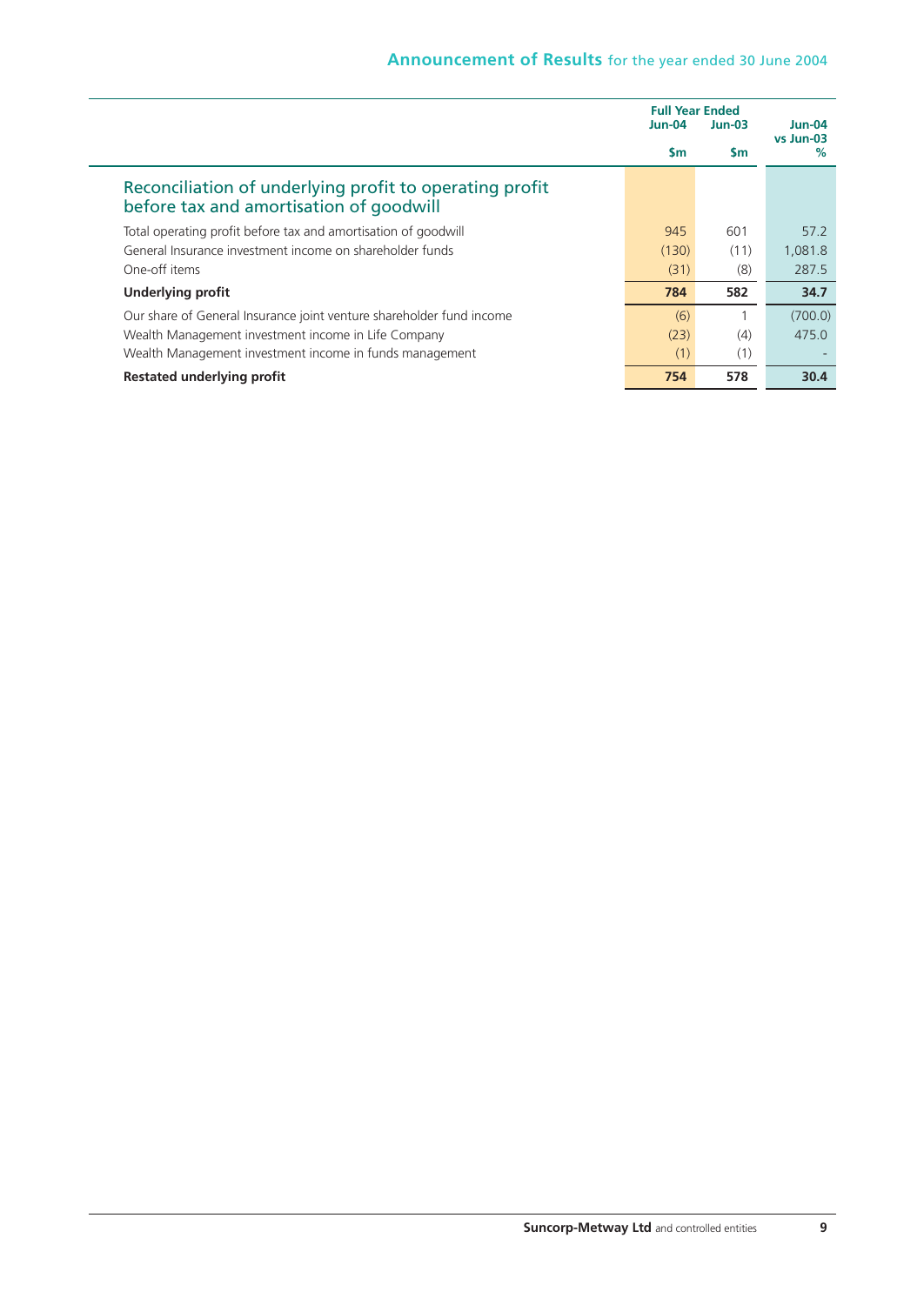|                                                                                                                                                                        | <b>Half-Year Ended</b><br><b>Jun-04</b><br><b>Dec-02</b><br><b>Dec-03</b><br>$Jun-03$ |                               |                                | <b>Jun-04</b>                               | $Jun-04$                                        |                                     |
|------------------------------------------------------------------------------------------------------------------------------------------------------------------------|---------------------------------------------------------------------------------------|-------------------------------|--------------------------------|---------------------------------------------|-------------------------------------------------|-------------------------------------|
|                                                                                                                                                                        | \$m                                                                                   | \$m                           | \$m                            | \$m                                         | vs Dec-03 vs Jun-03<br>%                        | %                                   |
| <b>Contribution to profit by</b><br>division for the half-year<br>ended 30 June 2004<br><b>Excluding Life Insurance Policy</b><br><b>Owners' Interests</b>             |                                                                                       |                               |                                |                                             |                                                 |                                     |
| <b>Banking</b><br>Net interest income<br>Non-interest income <sup>(1)</sup><br>Operating expenses<br>Bad debts                                                         | 339<br>87<br>(208)<br>(24)                                                            | 317<br>90<br>(206)<br>(24)    | 297<br>85<br>(191)<br>(23)     | 295<br>70<br>(189)<br>(26)                  | 6.9<br>(3.3)<br>1.0<br>$\overline{\phantom{a}}$ | 14.1<br>2.4<br>8.9<br>4.3           |
| Contribution before tax                                                                                                                                                | 194                                                                                   | 177                           | 168                            | 150                                         | 9.6                                             | 15.5                                |
| <b>General Insurance</b><br>Net earned premium <sup>(2)</sup><br>Net incurred claims<br>Operating expenses <sup>(2)</sup><br>Investment income on insurance provisions | 1,108<br>(819)<br>(244)<br>125                                                        | 1,076<br>(718)<br>(236)<br>23 | 1,009<br>(785)<br>(211)<br>116 | 1,003<br>(866)<br>(222)<br>165              | 3.0<br>14.1<br>3.4<br>443.5                     | 9.8<br>4.3<br>15.6<br>7.8           |
| Insurance trading result                                                                                                                                               | 170                                                                                   | 145                           | 129                            | 80                                          | 17.2                                            | 31.8                                |
| Managed schemes net income<br>Joint venture income<br>Investment income on shareholder funds<br>Profit on sale of property                                             | 10<br>9<br>71                                                                         | 10<br>10<br>59<br>$\sim$      | (7)<br>5<br>28<br>16           | 14<br>4<br>(17)<br>$\overline{\phantom{a}}$ | ÷,<br>(10.0)<br>20.3<br>n/a                     | (242.9)<br>80.0<br>153.6<br>(100.0) |
| Contribution before tax and GIO funding                                                                                                                                | 260                                                                                   | 224                           | 171                            | 81                                          | 16.1                                            | 52.0                                |
| Subordinated debt expense -<br>GIO acquisition funding                                                                                                                 | (10)                                                                                  | (9)                           | (10)                           | (9)                                         | 11.1                                            |                                     |
| Contribution before tax<br><b>Wealth Management</b>                                                                                                                    | 250                                                                                   | 215                           | 161                            | 72                                          | 16.3                                            | 55.3                                |
| Contribution from Life Company<br>Contribution from funds management                                                                                                   | 27<br>3                                                                               | 30<br>6                       | 19<br>5                        | 13<br>$\overline{4}$                        | (10.0)<br>(50.0)                                | 42.1<br>(40.0)                      |
| Contribution before tax                                                                                                                                                | 30                                                                                    | 36                            | 24                             | 17                                          | (16.7)                                          | 25.0                                |
| Other<br>Sale of investment in Cashcard Australia Ltd<br>Other <sup>(3)</sup>                                                                                          | 31<br>6                                                                               | $\overline{\phantom{a}}$<br>6 | $\overline{\phantom{a}}$<br>5  | ÷,<br>$\overline{4}$                        | n/a                                             | n/a<br>20.0                         |
| Contribution before tax                                                                                                                                                | 37                                                                                    | 6                             | 5                              | $\overline{4}$                              | 516.7                                           | 640.0                               |
| Total operating profit before tax and<br>amortisation of goodwill<br>Amortisation of goodwill<br>Income tax                                                            | 511<br>(30)<br>(144)                                                                  | 434<br>(30)<br>(123)          | 358<br>(32)<br>(97)            | 243<br>(30)<br>(58)                         | 17.7<br>17.1                                    | 42.7<br>(6.3)<br>48.5               |
| Total operating profit after income tax and<br>amortisation of goodwill                                                                                                | 337                                                                                   | 281                           | 229                            | 155                                         | 19.9                                            | 47.2                                |
| Underlying profit <sup>(4)</sup>                                                                                                                                       | 409                                                                                   | 375                           | 323                            | 259                                         | 9.1                                             | 26.6                                |
| Underlying profit - restated (5)                                                                                                                                       | 391                                                                                   | 363                           | 318                            | 260                                         | 7.7                                             | 23.0                                |

**Notes:**

(1) Non-interest income is comprised of net fee income, net profits on trading and investment securities, net profits on derivative and other financial instruments and income on profit share loans.

(2) Net of certain statutory fees and charges 'grossed-up' in income and expenses in the Consolidated Financial Report.

(3) Other is primarily made up of the results of the property management activities of LJ Hooker.

(4) Underlying profit is comprised of operating profit before tax, amortisation of goodwill, investment income on general insurance shareholder funds and one-off items.

<sup>(5)</sup> Underlying profit – restated is comprised of operating profit before tax, amortisation of goodwill, investment income on shareholder funds in general insurance, joint ventures and wealth management, investment income on capital and retained earnings (statutory funds) and one-off items.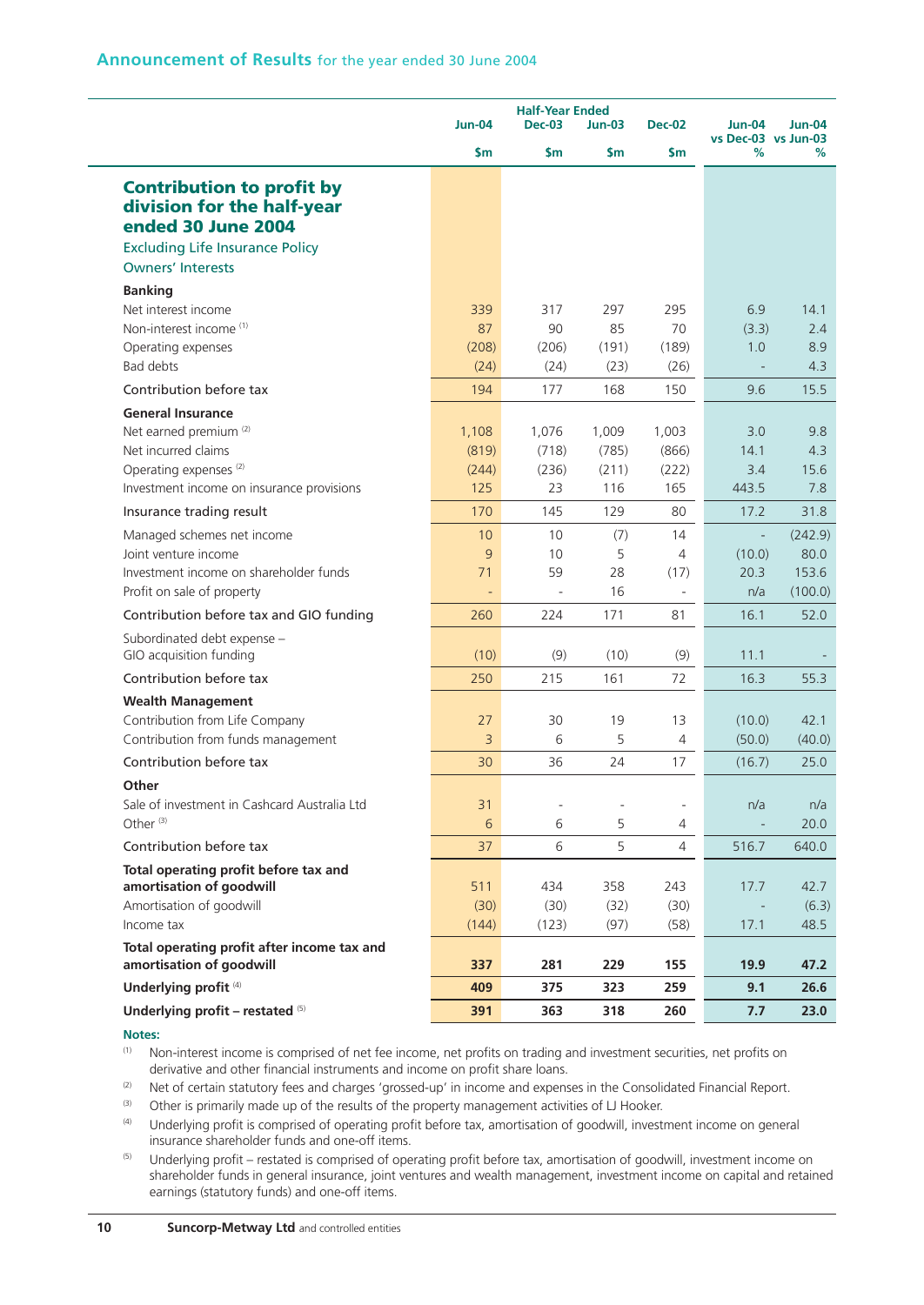|                                                                                                             |               | <b>Half-Year Ended</b> |               |               |                                      |          |
|-------------------------------------------------------------------------------------------------------------|---------------|------------------------|---------------|---------------|--------------------------------------|----------|
|                                                                                                             | <b>Jun-04</b> | <b>Dec-03</b>          | $Jun-03$      | <b>Dec-02</b> | <b>Jun-04</b><br>vs Dec-03 vs Jun-03 | $Jun-04$ |
|                                                                                                             | $\mathsf{sm}$ | $\mathsf{sm}$          | $\mathsf{sm}$ | $\mathsf{Sm}$ | $\%$                                 | $\%$     |
| Reconciliation of underlying profit<br>to operating profit before tax and<br>amortisation of goodwill       |               |                        |               |               |                                      |          |
| Total operating profit before tax and<br>amortisation of goodwill<br>General Insurance investment income on | 511           | 434                    | 358           | 243           | 17.7                                 | 42.7     |
| shareholder funds                                                                                           | (71)          | (59)                   | (28)          | 17            | 20.3                                 | 153.6    |
| One-off items                                                                                               | (31)          |                        | (7)           | (1)           | n/a                                  | 342.9    |
| <b>Underlying profit</b>                                                                                    | 409           | 375                    | 323           | 259           | 9.1                                  | 26.6     |
| Our share of General Insurance joint venture<br>shareholder fund income                                     | (4)           | (2)                    |               |               | 100.0                                | n/a      |
| Wealth Management investment income in<br>Life Company                                                      | (13)          | (10)                   | (4)           |               | 30.0                                 | 225.0    |
| Wealth Management investment income in<br>funds management                                                  | (1)           |                        | (1)           | ٠             | n/a                                  |          |
| <b>Restated underlying profit</b>                                                                           | 391           | 363                    | 318           | 260           | 7.7                                  | 23.0     |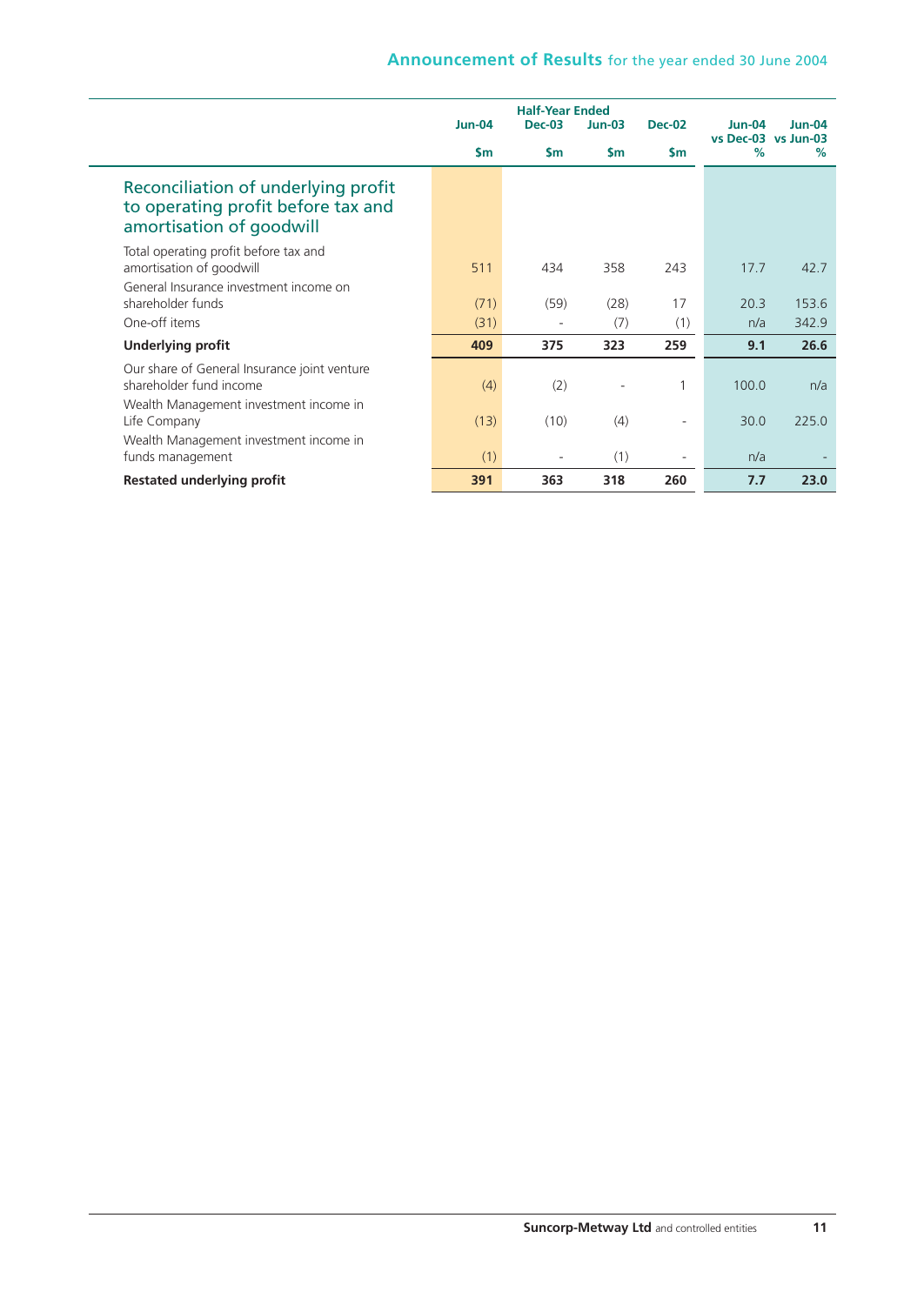|                                                       | <b>Jun-04</b> | <b>Dec-03</b> | <b>Jun-03</b> | <b>Dec-02</b> | <b>Jun-04</b><br>vs Dec-03 vs Jun-03 | <b>Jun-04</b> |
|-------------------------------------------------------|---------------|---------------|---------------|---------------|--------------------------------------|---------------|
|                                                       | $\mathsf{sm}$ | \$m           | <b>Sm</b>     | \$m           | %                                    | %             |
| <b>Statement of assets and liabilities</b>            |               |               |               |               |                                      |               |
| <b>Excluding Life Insurance Policy</b>                |               |               |               |               |                                      |               |
| <b>Owners' Interests</b>                              |               |               |               |               |                                      |               |
| <b>Assets</b>                                         |               |               |               |               |                                      |               |
| Cash and liquid assets                                | 696           | 764           | 841           | 825           | (8.9)                                | (17.2)        |
| Receivables due from other financial institutions     | 163           | 56            | 68            | 17            | 191.1                                | 139.7         |
| Trading securities                                    | 2,549         | 2,997         | 3,174         | 2,057         | (14.9)                               | (19.7)        |
| Investment securities                                 | 5,167         | 5,427         | 4,804         | 4,715         | (4.8)                                | 7.6           |
| Investments in associates                             | 100           | 96            | 83            | 83            | 4.2                                  | 20.5          |
| Loans, advances and other receivables                 | 28,744        | 26,637        | 24,426        | 23,142        | 7.9                                  | 17.7          |
| Property, plant and equipment                         | 184           | 204           | 217           | 231           | (9.8)                                | (15.2)        |
| Unlisted investment in life insurance statutory funds | 185           | 181           | 156           | 152           | 2.2                                  | 18.6          |
| Deferred tax assets                                   | 149           | 136           | 165           | 151           | 9.6                                  | (9.7)         |
| Intangible assets                                     | 984           | 1,008         | 1,038         | 1,071         | (2.4)                                | (5.2)         |
| Other financial assets (1)                            | 587           | 456           | 462           | 548           | 28.7                                 | 27.1          |
| <b>Total assets</b>                                   | 39,508        | 37,962        | 35,434        | 32,992        | 4.1                                  | 11.5          |
| <b>Liabilities</b>                                    |               |               |               |               |                                      |               |
| Deposits and short term borrowings                    | 24,290        | 22,584        | 21,579        | 20,143        | 7.6                                  | 12.6          |
| Payables due to other financial institutions          | 70            | 22            | 26            | 16            | 218.2                                | 169.2         |
| Payables                                              | 851           | 1,527         | 1,242         | 688           | (44.3)                               | (31.5)        |
| Current tax liabilities                               | 104           | 73            | 134           | 46            | 42.5                                 | (22.4)        |
| Provisions                                            | 119           | 88            | 104           | 102           | 35.2                                 | 14.4          |
| Deferred tax liabilities                              | 169           | 133           | 115           | 124           | 27.1                                 | 47.0          |
| Outstanding claims and unearned premium provisions    | 5,176         | 5,100         | 5,062         | 4,813         | 1.5                                  | 2.3           |
| Bonds, notes and long term borrowings                 | 3,926         | 3,864         | 2,710         | 2,773         | 1.6                                  | 44.9          |
| Subordinated notes                                    | 805           | 775           | 815           | 751           | 3.9                                  | (1.2)         |
| <b>Total liabilities</b>                              | 35,510        | 34,166        | 31,787        | 29,456        | 3.9                                  | 11.7          |
| <b>Net assets</b>                                     | 3,998         | 3,796         | 3,647         | 3,536         | 5.3                                  | 9.6           |
| Equity                                                |               |               |               |               |                                      |               |
| Contributed equity - ordinary shares                  | 2,654         | 2,622         | 2,587         | 2,559         | 1.2                                  | 2.6           |
| Contributed equity - preference shares                | 244           | 244           | 244           | 246           |                                      |               |
| Reserves                                              | 24            | 22            | 22            | 22            | 9.1                                  | 9.1           |
| Retained profits                                      | 1,070         | 902           | 787           | 703           | 18.6                                 | 36.0          |
| Total parent entity interest                          | 3,992         | 3,790         | 3,640         | 3,530         | 5.3                                  | 9.7           |
| Outside equity interests                              | 6             | 6             | 7             | 6             |                                      | (14.3)        |
| <b>Total equity</b>                                   | 3,998         | 3,796         | 3,647         | 3,536         | 5.3                                  | 9.6           |

#### **Notes:**

(1) Other financial assets is mainly made up of accrued interest, prepayments and unrealised gains on derivative hedging positions.

Refer to Appendix 2 for a reconciliation of the group's Statement of Assets and Liabilities with the individual segments' assets and liabilities.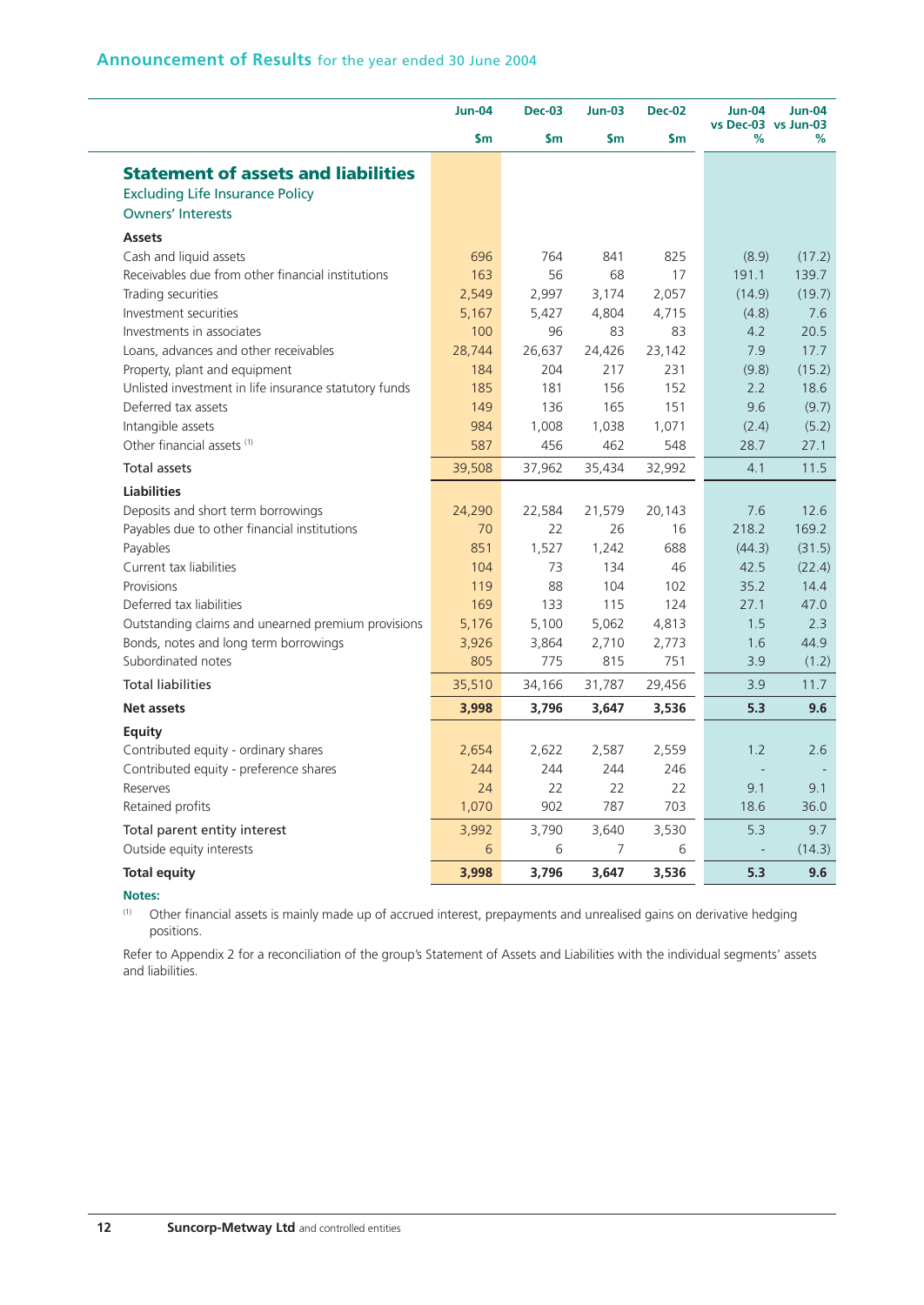|                                                                      |                    | <b>Full Year Ended</b><br><b>Jun-04</b> | <b>Jun-04</b><br>vs Jun-03 |              |
|----------------------------------------------------------------------|--------------------|-----------------------------------------|----------------------------|--------------|
|                                                                      |                    | \$m                                     | $\mathsf{S}$ m             | %            |
| <b>Ratios and statistics for the full year</b><br>ended 30 June 2004 |                    |                                         |                            |              |
| <b>Excluding Life Insurance Policy Owners' Interests</b>             |                    |                                         |                            |              |
| <b>Financial position</b>                                            |                    |                                         |                            |              |
| <b>Total assets</b>                                                  | $$$ million)       | 39,508                                  | 35,434                     | 11.5         |
| Capital                                                              |                    |                                         |                            |              |
| Bank capital adequacy ratio                                          | (% )               | 10.3                                    | 10.7                       | (3.7)        |
| Bank adjusted common equity                                          | (%)                | 4.83                                    | 4.26                       | 13.4         |
| General Insurance minimum capital ratio                              | (times)            | 1.74                                    | 1.47                       | 18.4         |
| Shareholder summary                                                  |                    |                                         |                            |              |
| Dividend per ordinary share                                          | (cents)            | 70.0                                    | 56.0                       | 25.0         |
| Dividend per preference share                                        | (5)                | 6.27                                    | 6.25                       |              |
| Payout ratio                                                         |                    |                                         |                            |              |
| Basic                                                                | (% )               | 63.2                                    | 81.3                       | (22.3)       |
| <b>Diluted</b>                                                       | (% )               | 63.8                                    | 82.1                       | (22.3)       |
| Weighted average number of shares<br><b>Basic</b>                    | (million)          | 533.9                                   | 528.0                      | 1.1          |
| <b>Diluted</b>                                                       | (million)          | 534.4                                   | 528.5                      | 1.1          |
| Number of shares at end of period                                    |                    |                                         |                            |              |
| <b>Basic</b>                                                         | (million)          | 536.6                                   | 530.8                      | 1.1          |
| <b>Diluted</b>                                                       | (million)          | 540.8                                   | 536.2                      | 0.9          |
| Net tangible asset backing per share                                 |                    |                                         |                            |              |
| <b>Basic</b>                                                         | $($ \$)            | 5.15                                    | 4.44                       | 16.0         |
| Diluted                                                              | $($ \$)            | 5.65                                    | 4.91                       | 15.1         |
| Share price at end of period                                         | (5)                | 14.20                                   | 11.60                      | 22.4         |
| <b>Performance ratios</b>                                            |                    |                                         |                            |              |
| <b>Earnings per share</b>                                            |                    |                                         |                            |              |
| <b>Basic</b>                                                         | (cents)            | 112.8                                   | 69.8                       | 61.6         |
| Diluted                                                              | (cents)            | 112.7                                   | 69.7                       | 61.7         |
| Cash earnings per share                                              |                    |                                         |                            |              |
| Basic<br>Diluted                                                     | (cents)<br>(cents) | 123.6<br>123.5                          | 82.1<br>82.0               | 50.5<br>50.6 |
| Return on average shareholders' equity                               |                    |                                         |                            |              |
| <b>Basic</b>                                                         | (9/6)              | 16.9                                    | 11.3                       | 49.6         |
| Diluted                                                              | (% )               | 16.0                                    | 10.8                       | 48.1         |
| Cash return on average shareholders' equity                          |                    |                                         |                            |              |
| <b>Basic</b>                                                         | (% )               | 18.5                                    | 13.3                       | 39.1         |
| Diluted                                                              | (% )               | 17.5                                    | 12.7                       | 37.8         |
| Return on average total assets                                       | (% )               | 1.65                                    | 1.13                       | 46.0         |
| Insurance trading ratio                                              | (% )               | 14.4                                    | 10.4                       | 38.5         |
| Productivity                                                         |                    |                                         |                            |              |
| Group efficiency ratio                                               | (%)                | 25.3                                    | 24.3                       | 4.1          |

Refer Appendix 3 for definitions.

Refer Appendix 4 for details of Earnings per share and Return on average shareholders' equity calculations.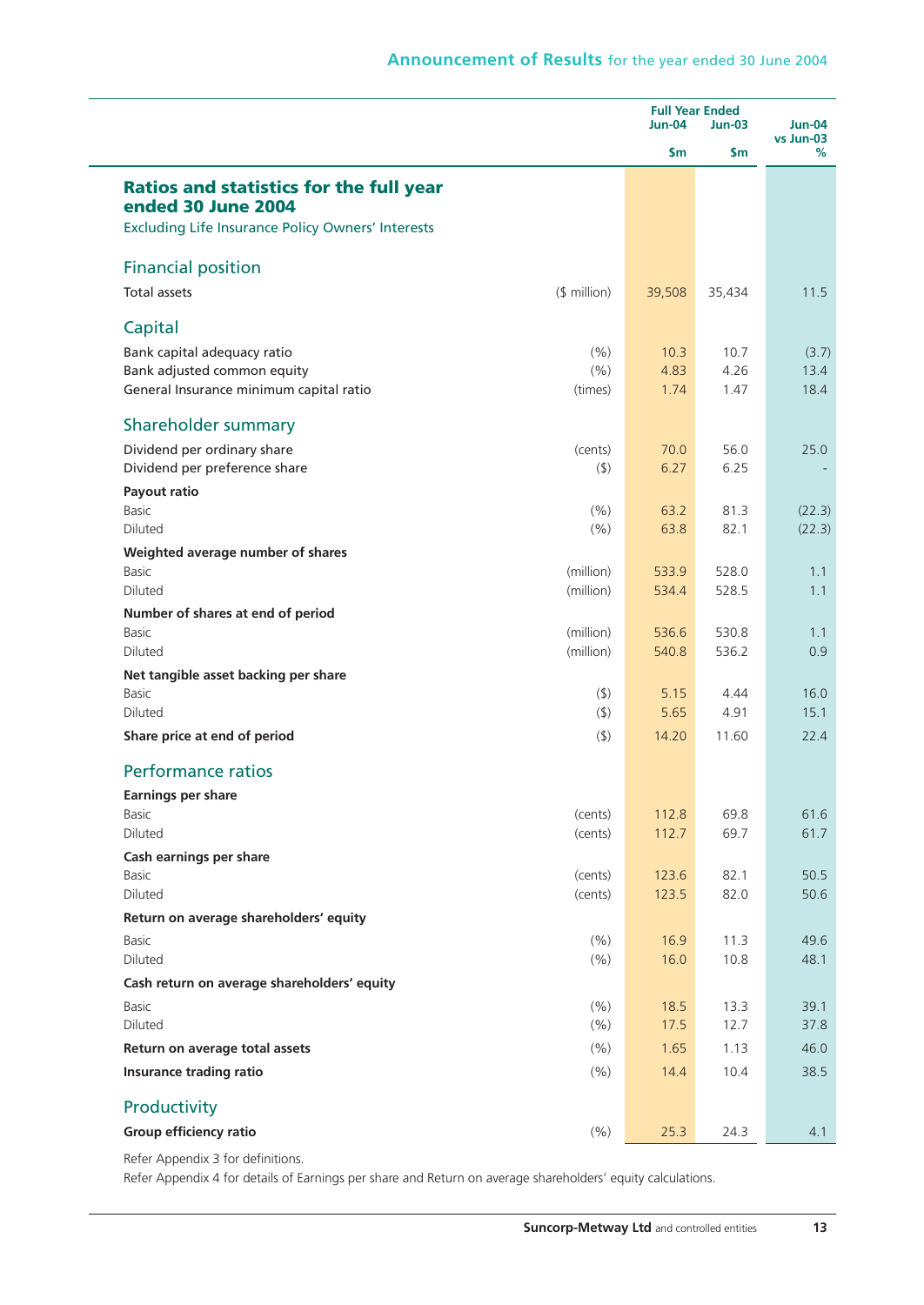|                                                                                                                                            |                    |               |               | <b>Half-Year Ended</b> |               |                                      |              |
|--------------------------------------------------------------------------------------------------------------------------------------------|--------------------|---------------|---------------|------------------------|---------------|--------------------------------------|--------------|
|                                                                                                                                            |                    | <b>Jun-04</b> | <b>Dec-03</b> | $Jun-03$               | <b>Dec-02</b> | <b>Jun-04</b><br>vs Dec-03 vs Jun-03 | Jun-04       |
|                                                                                                                                            |                    | \$m           | \$m           | \$m                    | \$m           | %                                    | %            |
| <b>Ratios and statistics for the</b><br>half-year ended 30 June 2004<br><b>Excluding Life Insurance Policy</b><br><b>Owners' Interests</b> |                    |               |               |                        |               |                                      |              |
| <b>Financial position</b>                                                                                                                  |                    |               |               |                        |               |                                      |              |
| <b>Total assets</b>                                                                                                                        | $$$ million)       | 39,508        | 37,962        | 35,434                 | 32,992        | 4.1                                  | 11.5         |
| Capital                                                                                                                                    |                    |               |               |                        |               |                                      |              |
| Bank capital adequacy ratio                                                                                                                | (% )               | 10.3          | 10.2          | 10.7                   | 10.0          | 1.0                                  | (3.7)        |
| Bank adjusted common equity                                                                                                                | (% )               | 4.83          | 4.52          | 4.26                   | 3.99          | 6.86                                 | 13.38        |
| General Insurance minimum capital ratio (times)                                                                                            |                    | 1.74          | 1.49          | 1.47                   | 1.48          | 16.8                                 | 18.4         |
| Shareholder summary                                                                                                                        |                    |               |               |                        |               |                                      |              |
| Dividend per ordinary share                                                                                                                | (cents)            | 40.0          | 30.0          | 30.0                   | 26.0          | 33.3                                 | 33.3         |
| Dividend per preference share                                                                                                              | $($ \$)            | 3.10          | 3.17          | 3.15                   | 3.10          | (2.2)                                | (1.6)        |
| Payout ratio                                                                                                                               |                    |               |               |                        |               |                                      |              |
| Basic                                                                                                                                      | (% )               | 66.1          | 59.9          | 73.0                   | 93.5          | 10.4                                 | (9.5)        |
| Diluted                                                                                                                                    | (% )               | 66.6          | 60.4          | 73.3                   | 94.6          | 10.3                                 | (9.1)        |
| Weighted average number of shares                                                                                                          |                    |               |               |                        |               |                                      |              |
| <b>Basic</b>                                                                                                                               | (million)          | 535.3         | 532.5         | 529.4                  | 526.6         | 0.5                                  | 1.1          |
| Diluted                                                                                                                                    | (million)          | 536.0         | 533.0         | 529.9                  | 527.3         | 0.6                                  | 1.2          |
| Number of shares at end of period                                                                                                          |                    |               |               |                        |               |                                      |              |
| Basic                                                                                                                                      | (million)          | 536.6         | 534.1         | 530.8                  | 527.9         | 0.5                                  | 1.1          |
| Diluted                                                                                                                                    | (million)          | 540.8         | 538.7         | 536.2                  | 533.2         | 0.4                                  | 0.9          |
| Net tangible asset backing per share                                                                                                       |                    |               |               |                        |               |                                      |              |
| Basic                                                                                                                                      | $($ \$)            | 5.15          | 4.75          | 4.44                   | 4.19          | 8.4                                  | 16.0         |
| Diluted                                                                                                                                    | $($ \$)            | 5.65          | 5.21          | 4.91                   | 4.67          | 8.4                                  | 15.1         |
| Share price at end of period                                                                                                               | (5)                | 14.20         | 12.39         | 11.60                  | 11.15         | 14.6                                 | 22.4         |
| <b>Performance ratios</b>                                                                                                                  |                    |               |               |                        |               |                                      |              |
| <b>Earnings per share</b>                                                                                                                  |                    |               |               |                        |               |                                      |              |
| <b>Basic</b>                                                                                                                               | (cents)            | 61.5          | 51.3          | 41.9                   | 27.9          | 19.9                                 | 46.8         |
| Diluted                                                                                                                                    | (cents)            | 61.4          | 51.2          | 41.8                   | 27.9          | 19.9                                 | 46.9         |
| Cash earnings per share                                                                                                                    |                    |               |               |                        |               |                                      |              |
| Basic<br>Diluted                                                                                                                           | (cents)<br>(cents) | 67.0<br>66.9  | 56.6<br>56.6  | 47.8<br>47.8           | 34.2<br>34.2  | 18.4<br>18.2                         | 40.2<br>40.0 |
|                                                                                                                                            |                    |               |               |                        |               |                                      |              |
| Return on average shareholders' equity<br><b>Basic</b>                                                                                     | (% )               | 18.1          | 15.6          | 13.4                   | 9.1           | 16.0                                 | 35.1         |
| Diluted                                                                                                                                    | (% )               | 17.2          | 14.9          | 12.8                   | 8.8           | 16.1                                 | 35.2         |
| Cash return on average shareholders' equity                                                                                                |                    |               |               |                        |               |                                      |              |
| <b>Basic</b>                                                                                                                               | (% )               | 19.8          | 17.3          | 15.3                   | 11.2          | 14.5                                 | 29.4         |
| Diluted                                                                                                                                    | (%)                | 18.8          | 16.4          | 14.5                   | 10.7          | 14.6                                 | 29.7         |
| Return on average total assets                                                                                                             | (% )               | 1.75          | 1.52          | 1.35                   | 0.94          | 20.0                                 | 29.6         |
| Insurance trading ratio                                                                                                                    | (% )               | 15.3          | 13.5          | 12.8                   | 8.0           | 13.3                                 | 19.5         |
| Productivity                                                                                                                               |                    |               |               |                        |               |                                      |              |
|                                                                                                                                            |                    |               |               |                        |               |                                      |              |
| Group efficiency ratio                                                                                                                     | (% )               | 24.6          | 26.1          | 24.2                   | 24.4          | (5.7)                                | 1.7          |

Refer Appendix 3 for definitions.

Refer Appendix 4 for details of Earnings per share and Return on average shareholders' equity calculations.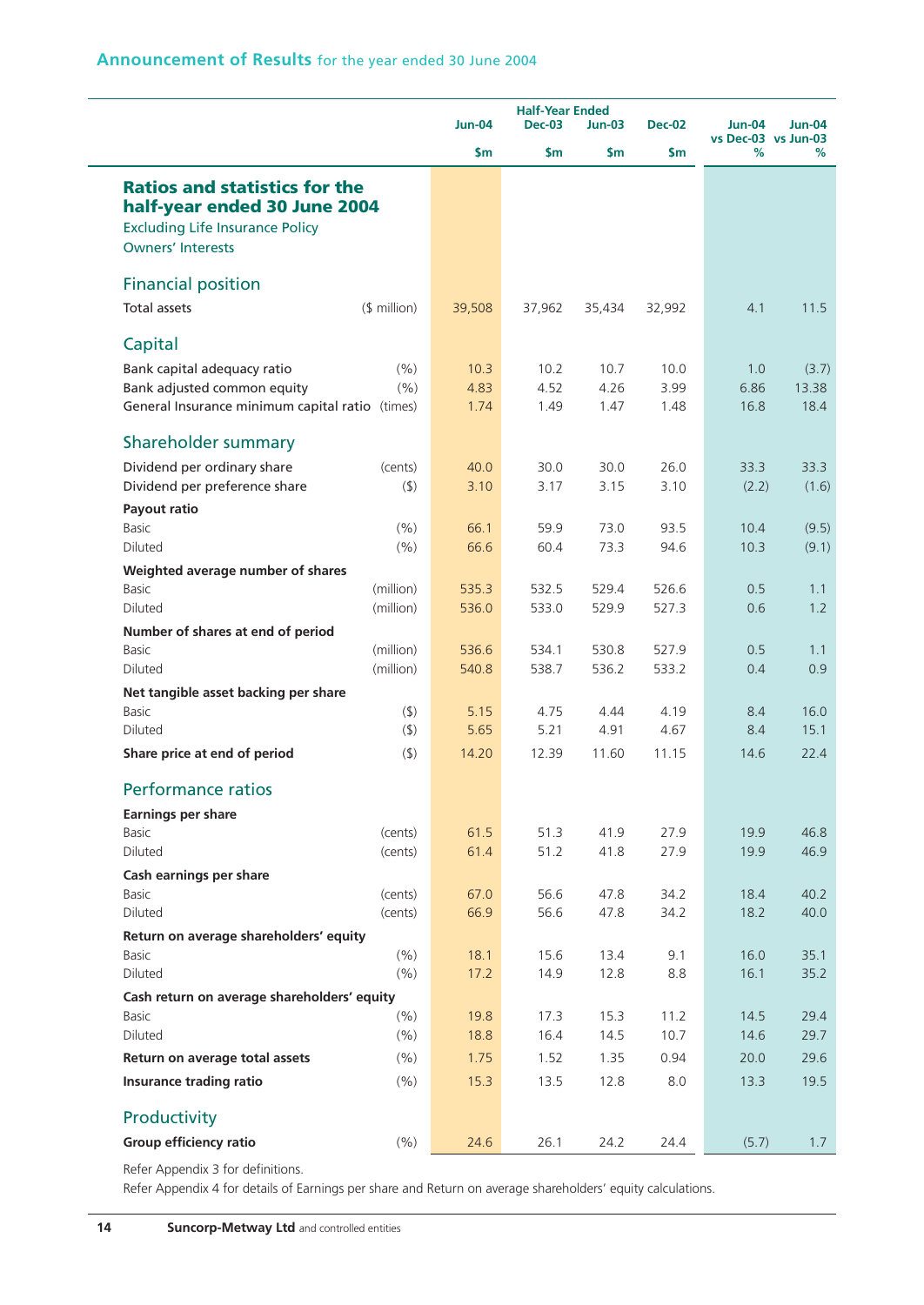#### **Segment information – Banking**

#### **Overview**

- The Banking division reported a record pre-tax profit of \$371 million for the full year, up 16.7%, driven by solid lending growth, stable net interest margins, increased non-interest income and exceptionally strong credit quality.
- Pre-tax profits also were at record levels for the half-year to June, at \$194 million, up 9.6% on the preceding six months to December.
- Return on equity for the year was at 19.1%, up from 18.8% in the prior year.
- A highlight of the year was the strong lending performance. At June 2004, total receivables, including securitised assets, were \$30.1 billion, which was up 20.2% compared with the prior June, exceeding total industry lending growth of 15.5%.
- Disbursements for the year to June increased by 34.4% to \$14.8 billion.
- The increase in receivables was mainly due to an exceptionally strong performance in Business Banking, where lending for the year increased by 23.5%, compared with 8.6% for the system. Despite increases in official interest rates, strong lending was recorded in Development Finance, Property Investment and Commercial segments.
- Home lending performance also improved substantially during the period. For the 12 months to June 2004, home lending grew by 18.5%, up from an annual growth rate of 9.4% for the 12 months to June 2003. On a monthly basis, lending has exceeded system growth rates consistently since February. In the month of June, lending grew at an annualised rate of 20.8%, compared with 15.7% for the banking industry.
- Growth in retail deposits has also been a feature of the Banking performance. Retail deposits grew by 15.0% as per APRA definitions of retail funds, compared with 8.3% growth for the market, with particularly strong growth in term deposits and transaction accounts.
- Net interest margins were increased in the second half to 2.30%, from 2.24% in the December half. For the year as a whole, margins held up well at 2.27%, compared with 2.32% in the prior year. The favourable margin performance was due to improved business mix and higher official interest rates, which increased the value of capital and reserves on the balance sheet.
- Net interest income therefore increased by a healthy 10.8% to \$656 million for the year. For the six months to June, net interest income, at \$339 million, increased by an annualised 13.8% compared with the preceding December half.
- Non-interest income for the year was up 14.2% to \$177 million, featuring good growth in fee income, which was up 10.8% to \$154 million. Net fee income fell in the second half to \$70 million, from \$84 million in the first half. This was due to increased brokerage commissions, lower interchange fees and higher retention rates, which reduced break fees.
- Banking expenses increased 8.9% to \$414 million for the year, however, this was exceeded by revenue growth, reducing the cost to income ratio to 49.7% for the year. The cost to income ratio for the half-year to June was reduced to 48.8%, from 50.0% at the prior June. This remains competitive with major bank peers, and well below most regional bank competitors.
- Asset quality remains very sound. The bad debt charge for the June half, at \$24 million, was in line with prior periods. Gross impaired assets fell by 47% to \$62 million, equal to just 0.22% of gross loans, advances and other receivables. Total provisions increased to \$142 million, equal to 263% of impaired assets.
- The capital adequacy ratio was at 10.3% at June, which is within the group's target range of 10-10.5%, and up slightly from 10.2% at December, due to increased retained earnings.
- The adjusted common equity ratio increased to 4.83% at June. The Company is planning a \$200 million sub debt issue in the general insurance company during the current half-year, followed by a special dividend payment from the insurer to the bank holding company to fund continued growth. This should also assist in lifting the ACE to approximately 5.5% by December.

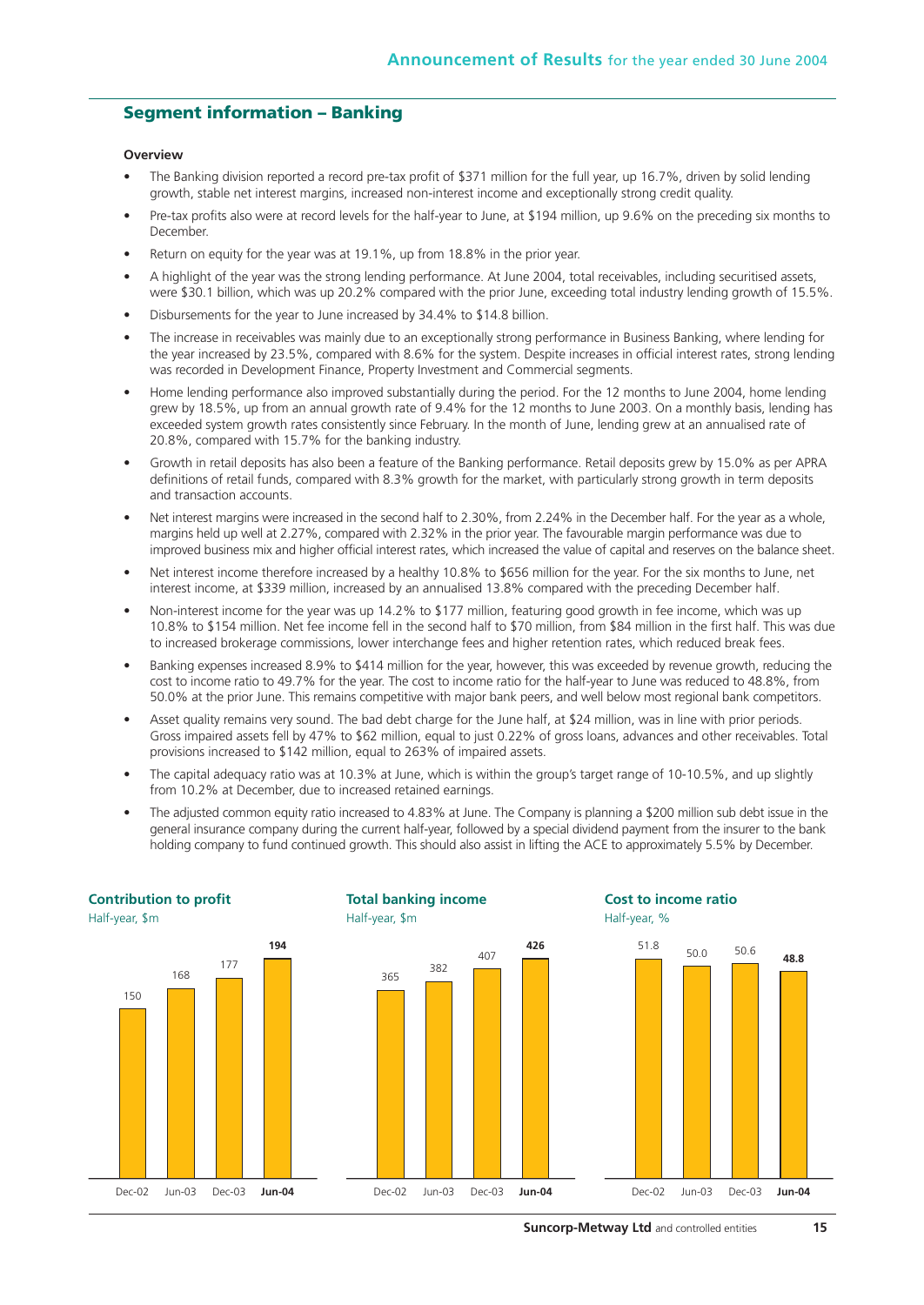|                                                         | <b>Jun-04</b>  | <b>Half-Year Ended</b><br><b>Dec-03</b> | $Jun-03$ | <b>Dec-02</b>  | <b>Jun-04</b><br>vs Dec-03 | <b>Full Year Ended</b><br><b>Jun-04</b> | <b>Jun-03</b> | $Jun-04$<br>vs Jun-03 |
|---------------------------------------------------------|----------------|-----------------------------------------|----------|----------------|----------------------------|-----------------------------------------|---------------|-----------------------|
|                                                         | $\mathsf{sm}$  | \$m                                     | \$m      | \$m            | %                          | \$m                                     | \$m           | %                     |
| <b>Profit contribution</b><br>- Banking                 |                |                                         |          |                |                            |                                         |               |                       |
| <b>Net interest income</b>                              |                |                                         |          |                |                            |                                         |               |                       |
| Interest revenue                                        | 1,024          | 926                                     | 855      | 829            | 10.6                       | 1,950                                   | 1,684         | 15.8                  |
| Interest expense                                        | (685)          | (609)                                   | (558)    | (534)          | 12.5                       | (1, 294)                                | (1,092)       | 18.5                  |
|                                                         | 339            | 317                                     | 297      | 295            | 6.9                        | 656                                     | 592           | 10.8                  |
| Net banking fee income                                  |                |                                         |          |                |                            |                                         |               |                       |
| Banking fee and commission                              |                |                                         |          |                |                            |                                         |               |                       |
| revenue                                                 | 103            | 112                                     | 100      | 97             | (8.0)                      | 215                                     | 197           | 9.1                   |
| Banking fee and commission                              |                |                                         |          |                |                            |                                         |               |                       |
| expense                                                 | (33)           | (28)                                    | (26)     | (32)           | 17.9                       | (61)                                    | (58)          | 5.2                   |
|                                                         | 70             | 84                                      | 74       | 65             | (16.7)                     | 154                                     | 139           | 10.8                  |
| Other operating revenue                                 |                |                                         |          |                |                            |                                         |               |                       |
| Net profits on derivative and                           |                |                                         |          |                |                            |                                         |               |                       |
| other financial instruments                             | $\overline{4}$ | 6                                       | 5        | 3              | (33.3)                     | 10                                      | 8             | 25.0                  |
| Other income                                            | 13             | J.                                      | 6        | $\overline{2}$ | n/a                        | 13                                      | 8             | 62.5                  |
|                                                         | 17             | 6                                       | 11       | 5              | 183.3                      | 23                                      | 16            | 43.8                  |
| <b>Non-interest income</b>                              | 87             | 90                                      | 85       | 70             | (3.3)                      | 177                                     | 155           | 14.2                  |
| <b>Total income from ordinary</b><br>banking activities | 426            | 407                                     | 382      | 365            | 4.7                        | 833                                     | 747           | 11.5                  |
| <b>Operating expenses</b>                               |                |                                         |          |                |                            |                                         |               |                       |
| Staff expenses                                          | (122)          | (118)                                   | (111)    | (106)          | 3.4                        | (240)                                   | (217)         | 10.6                  |
| Occupancy expenses                                      | (12)           | (11)                                    | (10)     | (10)           | 9.1                        | (23)                                    | (20)          | 15.0                  |
| Computer and depreciation                               |                |                                         |          |                |                            |                                         |               |                       |
| expenses                                                | (22)           | (23)                                    | (24)     | (26)           | (4.3)                      | (45)                                    | (50)          | (10.0)                |
| Communication expenses                                  | (16)           | (17)                                    | (17)     | (15)           | (5.9)                      | (33)                                    | (32)          | 3.1                   |
| Advertising and promotion<br>expenses                   | (13)           | (11)                                    | (9)      | (10)           | 18.2                       | (24)                                    | (19)          | 26.3                  |
| Other operating expenses (1)                            | (23)           | (26)                                    | (20)     | (22)           | (11.5)                     | (49)                                    | (42)          | 16.7                  |
|                                                         | (208)          | (206)                                   | (191)    | (189)          | 1.0                        | (414)                                   | (380)         | 8.9                   |
| Contribution to profit from                             |                |                                         |          |                |                            |                                         |               |                       |
| banking activities before                               |                |                                         |          |                |                            |                                         |               |                       |
| bad and doubtful debts                                  | 218            | 201                                     | 191      | 176            | 8.5                        | 419                                     | 367           | 14.2                  |
| Bad and doubtful debts                                  |                |                                         |          |                |                            |                                         |               |                       |
| expense                                                 | (24)           | (24)                                    | (23)     | (26)           |                            | (48)                                    | (49)          | (2.0)                 |
| <b>Contribution to profit</b>                           |                |                                         |          |                |                            |                                         |               |                       |
| before tax from                                         |                |                                         |          |                |                            |                                         |               |                       |
| banking activities                                      | 194            | 177                                     | 168      | 150            | 9.6                        | 371                                     | 318           | 16.7                  |

**Notes:**

(1) Other operating expenses is primarily made up of financial, legal, motor vehicle and travel and accommodation expenses.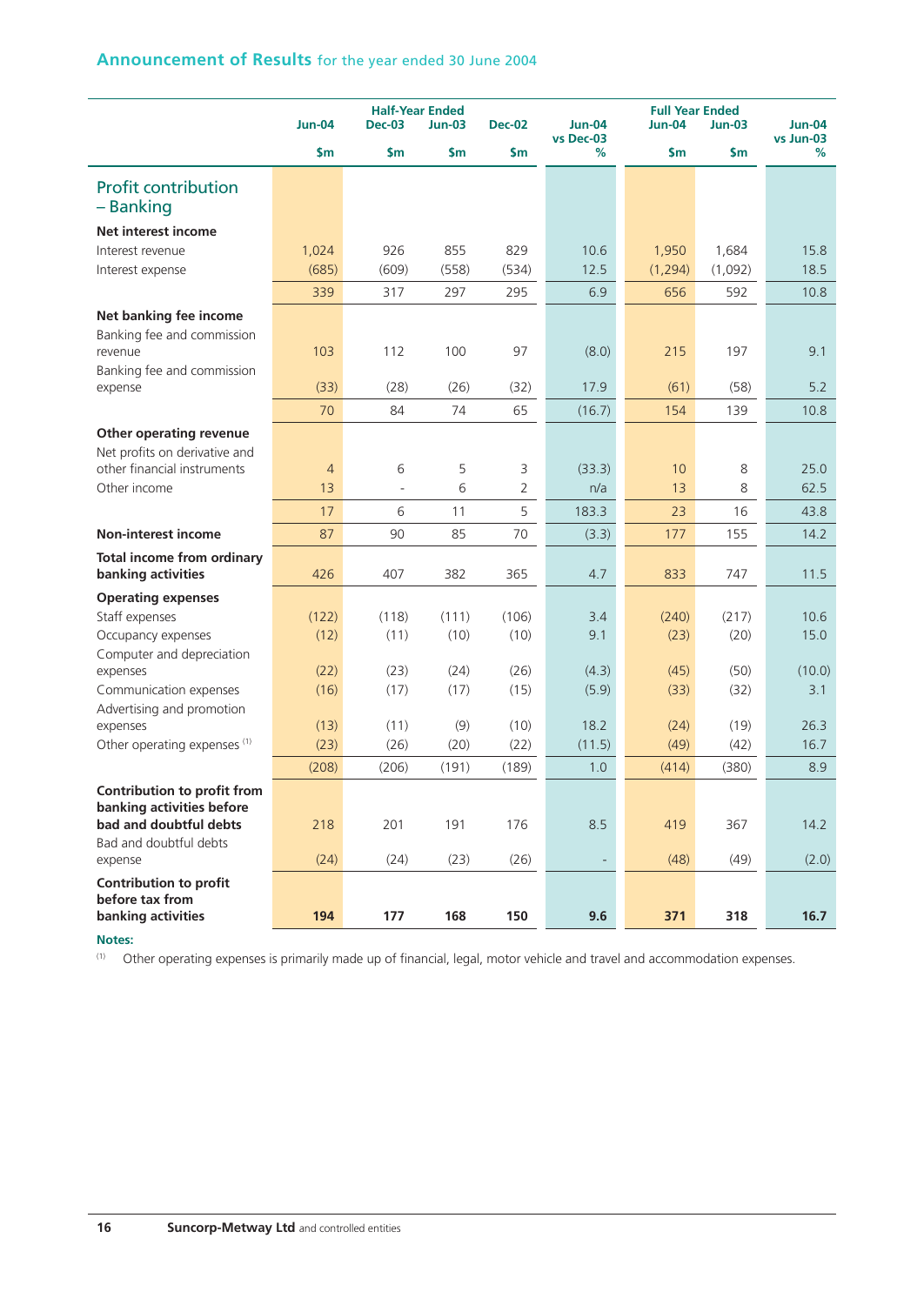|                                                   | $Jun-04$      | <b>Dec-03</b> | $Jun-03$      | <b>Dec-02</b> | <b>Jun-04</b><br>vs Dec-03 vs Jun-03 | $Jun-04$ |
|---------------------------------------------------|---------------|---------------|---------------|---------------|--------------------------------------|----------|
|                                                   | $\mathsf{Sm}$ | $\mathsf{sm}$ | $\mathsf{sm}$ | $\mathsf{Sm}$ | %                                    | %        |
| <b>Assets and liabilities - Banking</b>           |               |               |               |               |                                      |          |
| <b>Assets</b>                                     |               |               |               |               |                                      |          |
| Cash and liquid assets                            | 324           | 522           | 448           | 441           | (37.9)                               | (27.7)   |
| Receivables due from other financial institutions | 163           | 56            | 68            | 17            | 191.1                                | 139.7    |
| Trading securities                                | 2,549         | 2,997         | 3,174         | 2,057         | (14.9)                               | (19.7)   |
| Investment securities                             | 2,065         | 2,067         | 2,067         | 2,068         | (0.1)                                | (0.1)    |
| Loans, advances and other receivables             | 28,015        | 25,891        | 23,685        | 22,808        | 8.2                                  | 18.3     |
| Property, plant and equipment                     | 182           | 203           | 215           | 224           | (10.3)                               | (15.3)   |
| Deferred tax assets                               | 147           | 135           | 100           | 83            | 8.9                                  | 47.0     |
| Intangible assets                                 | 22            | 23            | 23            | 23            | (4.3)                                | (4.3)    |
| Other financial assets (1)                        | 426           | 332           | 282           | 276           | 28.3                                 | 51.1     |
| <b>Total assets</b>                               | 33,893        | 32,226        | 30,062        | 27,997        | 5.2                                  | 12.7     |
| <b>Liabilities</b>                                |               |               |               |               |                                      |          |
| Deposits and short term borrowings                | 24,684        | 23,054        | 22,016        | 20,871        | 7.1                                  | 12.1     |
| Payables due to other financial institutions      | 70            | 22            | 26            | 16            | 214.2                                | 169.2    |
| Payables                                          | 612           | 954           | 1,055         | 286           | (35.8)                               | (42.0)   |
| Current tax liabilities                           | 104           | 73            | 75            | 36            | 42.5                                 | 38.7     |
| Provisions                                        | 116           | 83            | 87            | 52            | 39.8                                 | 33.3     |
| Deferred tax liabilities                          | 169           | 133           | 55            | 58            | 27.1                                 | 207.3    |
| Bonds, notes and long term borrowings             | 3,926         | 3,864         | 2,710         | 2,773         | 1.6                                  | 44.9     |
| Subordinated notes                                | 805           | 775           | 815           | 752           | 3.9                                  | (1.2)    |
| <b>Total liabilities</b>                          | 30,486        | 28,958        | 26,839        | 24,844        | 5.3                                  | 13.6     |
| <b>Net assets</b>                                 | 3,407         | 3,268         | 3,223         | 3,153         | 4.3                                  | 5.7      |

#### **Notes:**

 $\overline{\phantom{0}}$ 

(1) Other financial assets is mainly made up of accrued interest, prepayments and unrealised gains on derivative hedging positions.

|                                              | <b>Jun-04</b> | <b>Half-Year Ended</b><br>$Dec-03$ | $Jun-03$ | <b>Dec-02</b> | <b>Full Year Ended</b><br>$Jun-04$ | $Jun-03$ |
|----------------------------------------------|---------------|------------------------------------|----------|---------------|------------------------------------|----------|
|                                              | %             | $\%$                               | %        | %             | %                                  | %        |
| <b>Banking statistics</b>                    |               |                                    |          |               |                                    |          |
| Cost to income ratio                         | 48.8          | 50.6                               | 50.0     | 51.8          | 49.7                               | 50.9     |
| Cost to average total banking assets ratio   | 1.30          | 1.34                               | 1.34     | 1.38          | 1.32                               | 1.36     |
| Capital adequacy ratio                       | 10.3          | 10.2                               | 10.7     | 10.0          | 10.3                               | 10.7     |
| Return on average risk weighted assets ratio | 1.41          | 1.39                               | 1.43     | 1.36          | 1.40                               | 1.37     |
| Net interest margin                          | 2.30          | 2.24                               | 2.28     | 2.37          | 2.27                               | 2.32     |
| Net interest spread                          | 2.06          | 2.02                               | 2.07     | 2.14          | 2.04                               | 2.11     |
| Return on banking equity                     | 18.8          | 19.3                               | 17.8     | 19.8          | 19.1                               | 18.8     |
| Refer Annendix 3 for definitions             |               |                                    |          |               |                                    |          |

Refer Appendix 3 for definitions.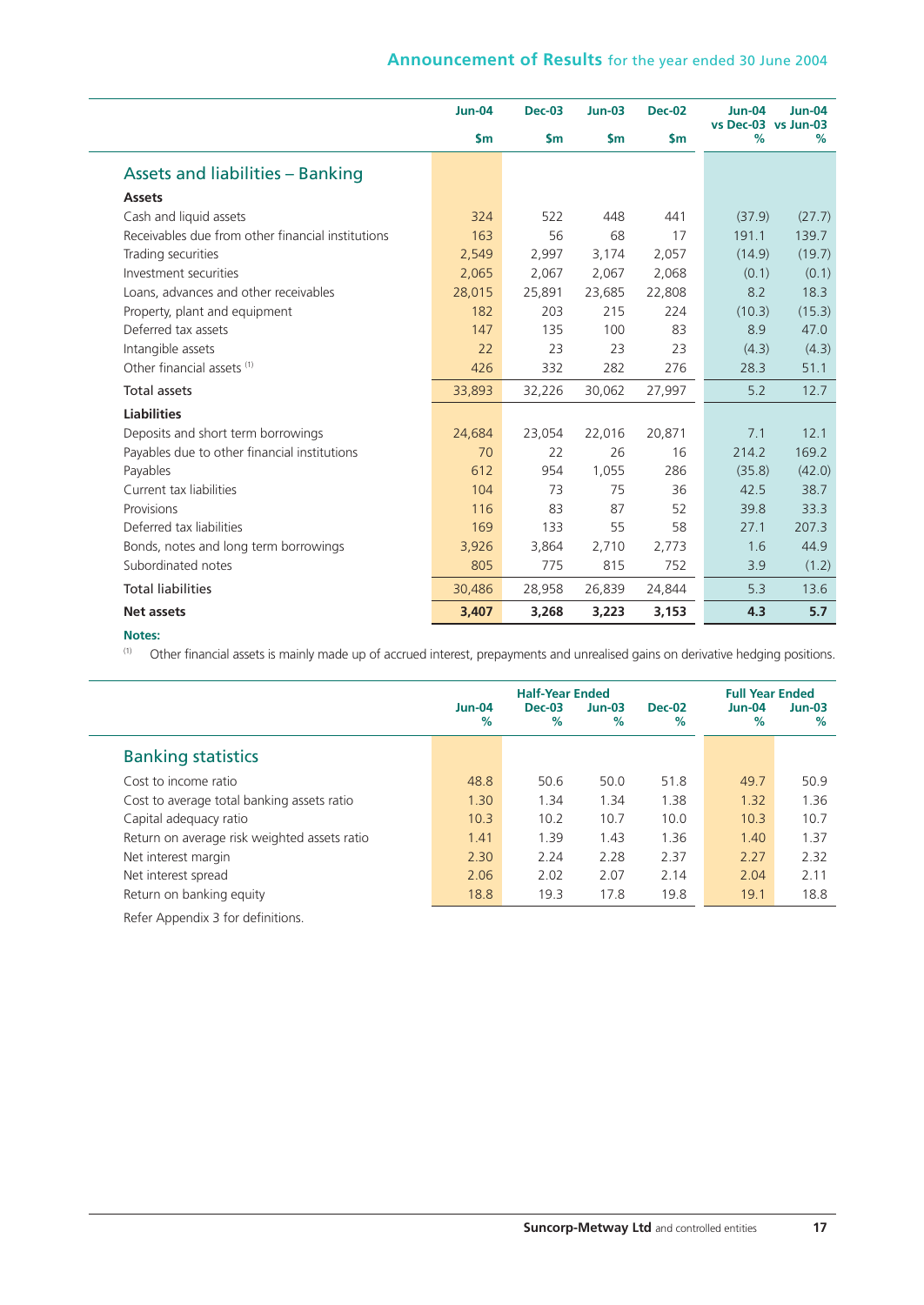|                                             | <b>Jun-04</b> | <b>Dec-03</b> | <b>Jun-03</b> | <b>Dec-02</b> | <b>Jun-04</b><br>vs Dec-03 vs Jun-03 | <b>Jun-04</b> |
|---------------------------------------------|---------------|---------------|---------------|---------------|--------------------------------------|---------------|
|                                             | $\mathsf{Sm}$ | \$m\$         | \$m\$         | $\mathsf{Sm}$ | %                                    | %             |
| Asset growth                                |               |               |               |               |                                      |               |
| Housing loans                               | 17,238        | 15,548        | 14,547        | 13,724        | 10.9                                 | 18.5          |
| Consumer receivables                        | 543           | 485           | 477           | 504           | 12.0                                 | 13.8          |
| <b>Retail loans</b>                         | 17,781        | 16,033        | 15,024        | 14,228        | 10.9                                 | 18.4          |
| Commercial loans                            | 2,743         | 2,509         | 2,068         | 1,843         | 9.3                                  | 32.6          |
| Development finance                         | 2,381         | 2,072         | 1,475         | 1,293         | 14.9                                 | 61.4          |
| Property investment                         | 2,920         | 2,761         | 2,523         | 2,263         | 5.8                                  | 15.7          |
| Lease finance                               | 1,918         | 1,825         | 1,774         | 1,675         | 5.1                                  | 8.1           |
| Agribusiness                                | 2,279         | 2,111         | 2,075         | 1,991         | 8.0                                  | 9.8           |
| <b>Business loans</b>                       | 12,241        | 11,278        | 9,915         | 9,065         | 8.5                                  | 23.5          |
| Structured finance                          | 8             | 8             | 18            | 18            |                                      | (55.6)        |
| Other receivables <sup>(1)</sup>            | 87            | 80            | 102           | 93            | 8.8                                  | (14.7)        |
| <b>Total lending</b>                        | 30,117        | 27,399        | 25,059        | 23,404        | 9.9                                  | 20.2          |
| Provision for impairment                    | (142)         | (134)         | (121)         | (114)         | 6.0                                  | 17.4          |
|                                             | 29,975        | 27,265        | 24,938        | 23,290        | 9.9                                  | 20.2          |
| Intragroup receivables                      | 354           | 400           | 397           | 605           | (11.5)                               | (10.8)        |
| Total loans, advances and other receivables |               |               |               |               |                                      |               |
| including securitised balances              | 30,329        | 27,665        | 25,335        | 23,895        | 9.6                                  | 19.7          |
| Less: Securitised Ioan balances (housing)   | (2,314)       | (1,774)       | (1,650)       | (1,087)       | 30.4                                 | 40.2          |
| Loans, advances and other receivables       | 28,015        | 25,891        | 23,685        | 22,808        | 8.2                                  | 18.3          |
| Gross banking loans, advances and           |               |               |               |               |                                      |               |
| other receivables                           | 27,803        | 25,625        | 23,409        | 22,317        | 8.5                                  | 18.8          |
| Geographical breakdown - total lending      |               |               |               |               |                                      |               |
| Oueensland                                  | 18,589        | 17,189        | 16,146        | 15,693        | 8.1                                  | 15.1          |
| New South Wales                             | 6,483         | 5,969         | 4,702         | 4,054         | 8.6                                  | 37.9          |
| Victoria                                    | 3,927         | 3,365         | 3,553         | 3,140         | 16.7                                 | 10.5          |
| Western Australia                           | 848           | 696           | 596           | 473           | 21.8                                 | 42.3          |
| South Australia and other                   | 270           | 180           | 62            | 44            | 50.0                                 | 335.5         |
| <b>Total lending</b>                        | 30,117        | 27,399        | 25,059        | 23,404        | 9.9                                  | 20.2          |

#### **Notes:**

L.

(1) Other receivables is primarily made up of trade finance and foreign exchange advances.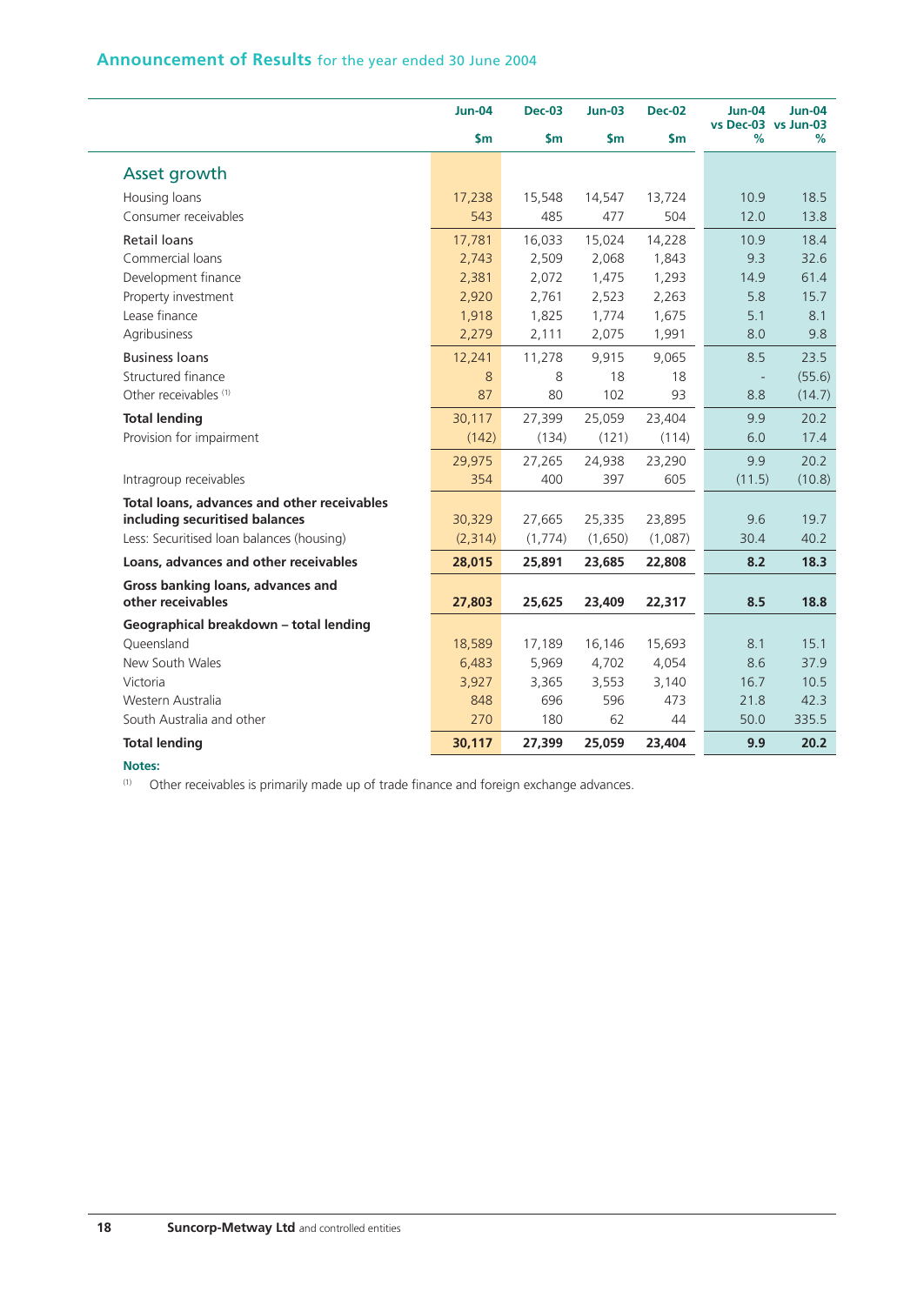|                           |                | <b>Half-Year Ended</b> |               |               |                       | <b>Full Year Ended</b> |               |                       |  |  |  |
|---------------------------|----------------|------------------------|---------------|---------------|-----------------------|------------------------|---------------|-----------------------|--|--|--|
|                           | <b>Jun-04</b>  | <b>Dec-03</b>          | <b>Jun-03</b> | <b>Dec-02</b> | $Jun-04$<br>vs Dec-03 | Jun-04                 | $Jun-03$      | $Jun-04$<br>vs Jun-03 |  |  |  |
|                           | $\mathsf{S}$ m | $\mathsf{S}$ m         | $\mathsf{Sm}$ | \$m           | %                     | \$m                    | $\mathsf{sm}$ | %                     |  |  |  |
| <b>Disbursements</b>      |                |                        |               |               |                       |                        |               |                       |  |  |  |
| By segment                |                |                        |               |               |                       |                        |               |                       |  |  |  |
| Housing                   | 3,340          | 3,105                  | 2,574         | 2,308         | 7.6                   | 6,445                  | 4,882         | 32.0                  |  |  |  |
| Consumer                  | 131            | 92                     | 78            | 97            | 42.1                  | 223                    | 175           | 27.5                  |  |  |  |
| <b>Business</b>           | 3,600          | 4,549                  | 3,089         | 2,875         | (20.9)                | 8,149                  | 5,964         | 36.6                  |  |  |  |
| <b>Total</b>              | 7,071          | 7,746                  | 5,741         | 5,280         | (8.7)                 | 14,817                 | 11,021        | 34.4                  |  |  |  |
| Geographical              |                |                        |               |               |                       |                        |               |                       |  |  |  |
| breakdown                 |                |                        |               |               |                       |                        |               |                       |  |  |  |
| Queensland                | 4,089          | 4,501                  | 3,198         | 3,096         | (9.2)                 | 8,590                  | 6,294         | 36.5                  |  |  |  |
| New South Wales           | 1,610          | 2,045                  | 1,370         | 1,213         | (21.3)                | 3,655                  | 2,583         | 41.5                  |  |  |  |
| Victoria                  | 998            | 940                    | 981           | 767           | 6.2                   | 1,938                  | 1,748         | 10.9                  |  |  |  |
| Western Australia         | 316            | 214                    | 136           | 171           | 47.7                  | 530                    | 307           | 72.6                  |  |  |  |
| South Australia and other | 58             | 46                     | 56            | 33            | 26.1                  | 104                    | 89            | 16.9                  |  |  |  |
| <b>Total</b>              | 7,071          | 7,746                  | 5,741         | 5,280         | (8.7)                 | 14,817                 | 11,021        | 34.4                  |  |  |  |

#### **Total lending**

Total receivables, including securitised assets, rose by 20.2% to \$30.1 billion over the 12 months to June, compared with overall industry credit growth of 15.5%.

Lending was solid across the Suncorp portfolio, reflecting current low interest rates, favourable economic fundamentals and buoyant property markets during the year.

Asset growth was most pronounced in Business Banking, which lifted receivables by 23.5% to \$12.2 billion, compared with system growth rates of 8.6%. Growth was aided by the acquisition of the \$234 million AMP property finance loan portfolio in July.

Home Lending generated strong growth, increasing by 18.5% to \$17.2 billion. Low risk housing loans continue to make up the dominant part of the total portfolio, representing 57% of assets, and the group has minimal exposure to high risk corporate or consumer lending. Consumer receivables total \$543 million, or just 2% of the total portfolio.

The overall geographical diversity of the portfolio continues to improve, with lending outside Queensland now accounting for 38% of assets. NSW total assets grew by 38% to \$6.5 billion, and in Western Australia, total assets increased 42% to \$848 million. Queensland assets grew by 15.1% to \$18.6 billion, up from 4% growth in the 12 months to June 2003.

Disbursements, or new lending, increased by 34.4% to \$14.8 billion for the year. Housing disbursements grew by 32% to \$6.4 billion, and business disbursements rose by 37% to \$8.1 billion. Business disbursements slowed in the last six months of the year, following an exceptionally strong performance in the December half. The slowing was due to easing demand in the property segments of the portfolio, and reduced commercial lending.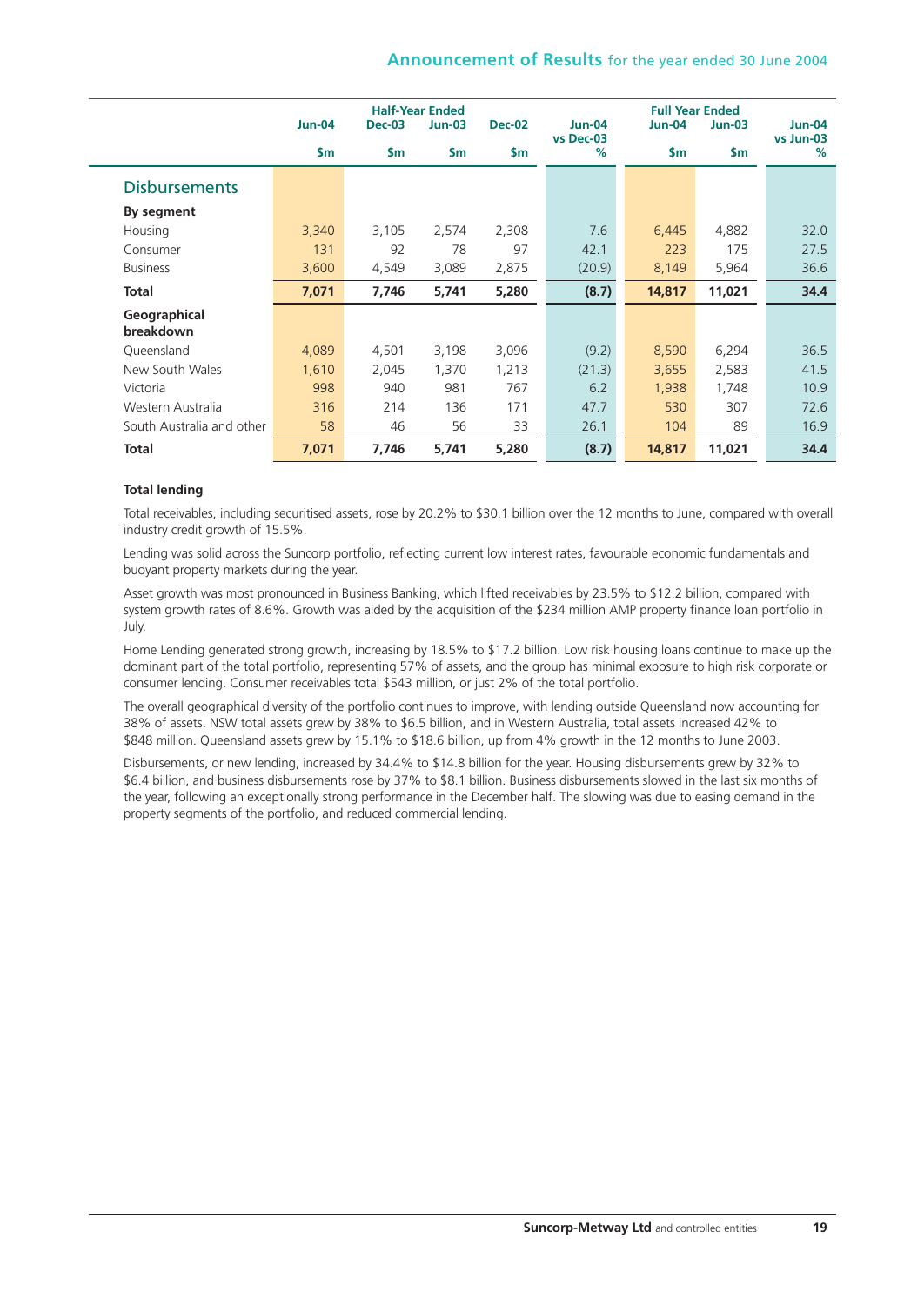#### Asset growth (continued)

#### **Housing lending**

Housing lending recovered strongly during the year. From annual growth of 9.4% in the year to June 2003, lending growth increased to 18.5% in 2004. Monthly growth has exceeded industry growth rates consistently since February.

In the six months to June 2004, housing lending assets grew by an annualised 22%, compared with 12% in the corresponding period in 2003.

Disbursements increased by 32% to \$6.4 billion for the financial year, compared with 10% growth for the 2003 year.

The housing lending recovery has been most pronounced in markets outside of Queensland. Total assets in other states grew by 30% in the 12 months to June, to \$5.9 billion.

Nevertheless, lending in Queensland has improved significantly. In the 12 months to June, receivables grew by \$1.4 billion, compared with \$404 million in the prior 12 months.

This recovery in housing lending has been achieved through initiatives such as improved service levels aimed at lifting retention and making it easier for customers to expand their business with the Company. Reduced emphasis has been placed on introductory loan products, and regional teams of dedicated housing lending specialists have been introduced.

Representation within the mortgage broker distribution channel has also been strengthened, with total disbursements through intermediaries increasing by 42% to \$3.1 billion in the year. Housing loan receivables initiated via intermediaries at June 2004 accounted for 35% of the book, compared with 27% at June 2003.

In Queensland, receivables via the intermediary network account for just 16% of total assets, with the bulk of sales via the proprietary network of branches and call centres. However, intermediaries are the primary acquisition channel outside Queensland, generating 70% of assets.

There also has been a significant improvement in lending for investment purposes, which was a segment of the market where the Company previously was under-represented. Home lending for investment purposes increased by 26% to \$4.5 billion in the year to June.

'Low doc' lending has been a successful product for the Company, with assets increasing from \$1.3 billion at December to \$1.8 billion at June. The Company's low doc product is very conservatively structured, with borrowers required to have a minimum \$250,000 in net equity, a maximum loan to valuation ratio of 80% and with all loans over 60% loan to valuation ratio to be mortgage insured. Credit quality in the low doc portfolio therefore is very strong.

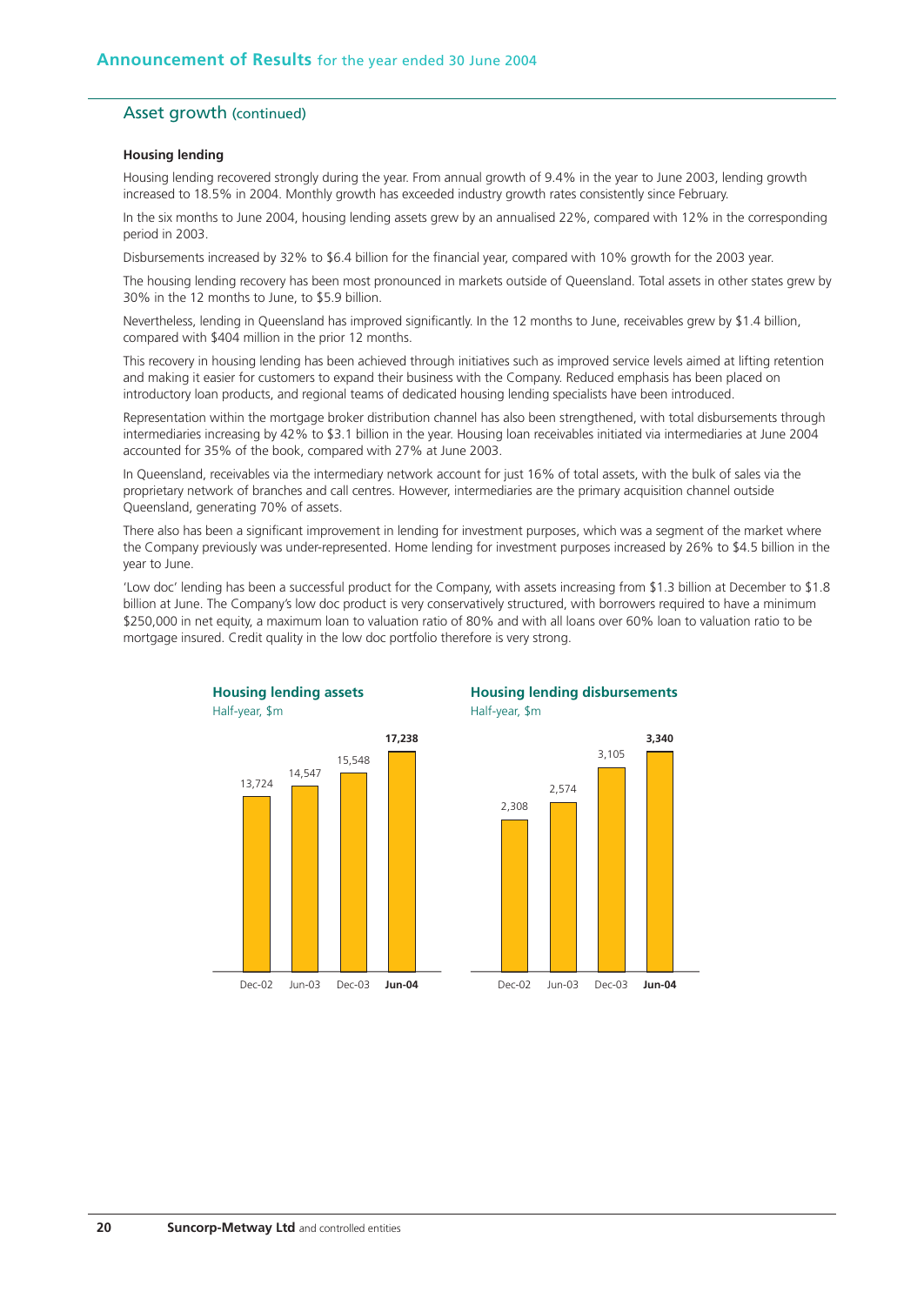#### Asset growth (continued)

#### **Consumer lending**

Consumer lending, made up principally of personal loans, credit card receivables and margin lending, remains a small part of the portfolio at \$543 million. It grew by 13.8% during the year, boosted by the introduction of the Suncorp Clear Options credit card. Another growth initiative was the launch of the Wallabies Visa Card during June.

#### **Business lending**

Business lending grew strongly during the year, increasing by 23.5% to \$12.2 billion, compared with system growth of 8.6%. This excellent growth rate was in line with our plans and in accordance with the strategy outlined to the market in June last year.

As noted above, asset growth was assisted by the acquisition of the \$234 million AMP property finance portfolio in July. The amortised balance of the portfolio was \$105 million at June 2004.

**Development finance.** Strongest lending growth was in the development finance portfolio, which is comprised mainly of residential apartment developments and land subdivision in suburban metropolitan areas. Inner city apartment developments account for less than 2% of receivables. Assets in this segment grew by 61% to \$2.4 billion, however this figure included the AMP assets referred to above. Excluding AMP, the portfolio grew by 54% to \$2.3 billion. The strong growth rate reflected buoyant property values and continued demand for property assets, although growth moderated in the last half of the year.

The market is expected to soften further over the next 12 months, particularly in New South Wales and Victoria and asset growth is expected to be much lower as projects are completed and settled. Strong levels of pre-sales are held for our apartment exposures and settlement default rates remain low.

Credit quality generally remains excellent and interest margins also have continued to be strong.

**Property investment**, which includes assets such as shopping centres, commercial offices and industrial warehouses, and excludes construction projects, grew more moderately at 15.7% to \$2.9 billion. Retail shopping centres account for 38% of the portfolio and commercial offices account for 34%, with the remainder made up of industrial premises. Asset quality is very high and the outlook is positive due to good economic growth and solid retail sales.

**Commercial**, which includes Corporate banking, is predominantly comprised of lending to small to medium sized enterprises, increased assets by 33% to \$2.7 billion during the year, with strong lending across eastern seaboard markets.

Commercial lending is defined as being to those customers with turnovers of between \$500,000 and \$10 million. The typical loan is in the \$500,000 to \$2 million range. The segment grew by 33% during the year to approximately \$1.9 billion due to strong relationship management. Disbursements slowed in the second half, following an exceptional performance in the six months to December, but underlying activity remains healthy.

The Corporate book (predominantly customers with turnovers of \$10million to \$100million) which includes our successful Trade Finance department, has been growing well, with a focus on developing high quality exposures to investment grade corporate clients. We have enhanced our staff complement with a number of experienced corporate bankers in the past 2 years and are now building a strong niche proposition. While still relatively small, the Corporate book grew by 48% to \$822 million in the year to June.

Credit quality has continued to improve as we have decentralised credit staff to work closely with lending managers in the various regions. This has led to an improvement in the quality of new lending and a reduction in write-offs.

**Leasing** assets rose by 8% to \$1.9 billion. This division continues to grow steadily with a focus on low risk, high volume equipment and vehicle leasing on the eastern seaboard. The majority of leasing business is referred via third party brokers with whom we continue to build a very strong reputation.

**Agribusiness** receivables grew by almost 10% to \$2.3 billion during the year, which was a good result in the subdued conditions. The drought in Eastern Australia continued to affect rural customers during the year. Strong summer rains in February eased conditions, but there has been minimal rainfall in most districts since then. The outlook for the beef industry for the next 2–3 years are favourable. The outlook for the sugar industry has improved in the second half with the announcement of a Federal Government assistance package and an improved forecast price for the 2004 harvest.

#### Securitisation of loans

Outstanding securitised assets totalled \$2.3 billion at the end of June 2004, up from \$1.7 billion at June 2003, due to a \$600 million securitisation issue in September 2003 and a \$1.1 billion issue in February 2004.

The impact of the securitisation program was to reduce net interest income by \$8.4 million, and increase fee income by \$7.5 million for the year. The impact of securitisation in the second half was to reduce net interest income by \$6.3 million and increase fee income by \$5.6 million.

The Company plans one domestic and one offshore securitisation issue each year, subject to balance sheet growth and market conditions (and the changing regulatory landscape). One mortgage securitisation issue (Apollo Series 2003–2 – fifth Apollo trust) was successfully undertaken in the domestic market in September. Apollo Series 2004–1E (sixth Apollo trust) was issued in February 2004 with a total issue volume of A\$1.1 billion. This issue included Suncorp's first tranche in Euros, as well as tranches in US\$ and A\$. The issue attracted 50 investors from 9 countries following a roadshow covering the UK and Europe.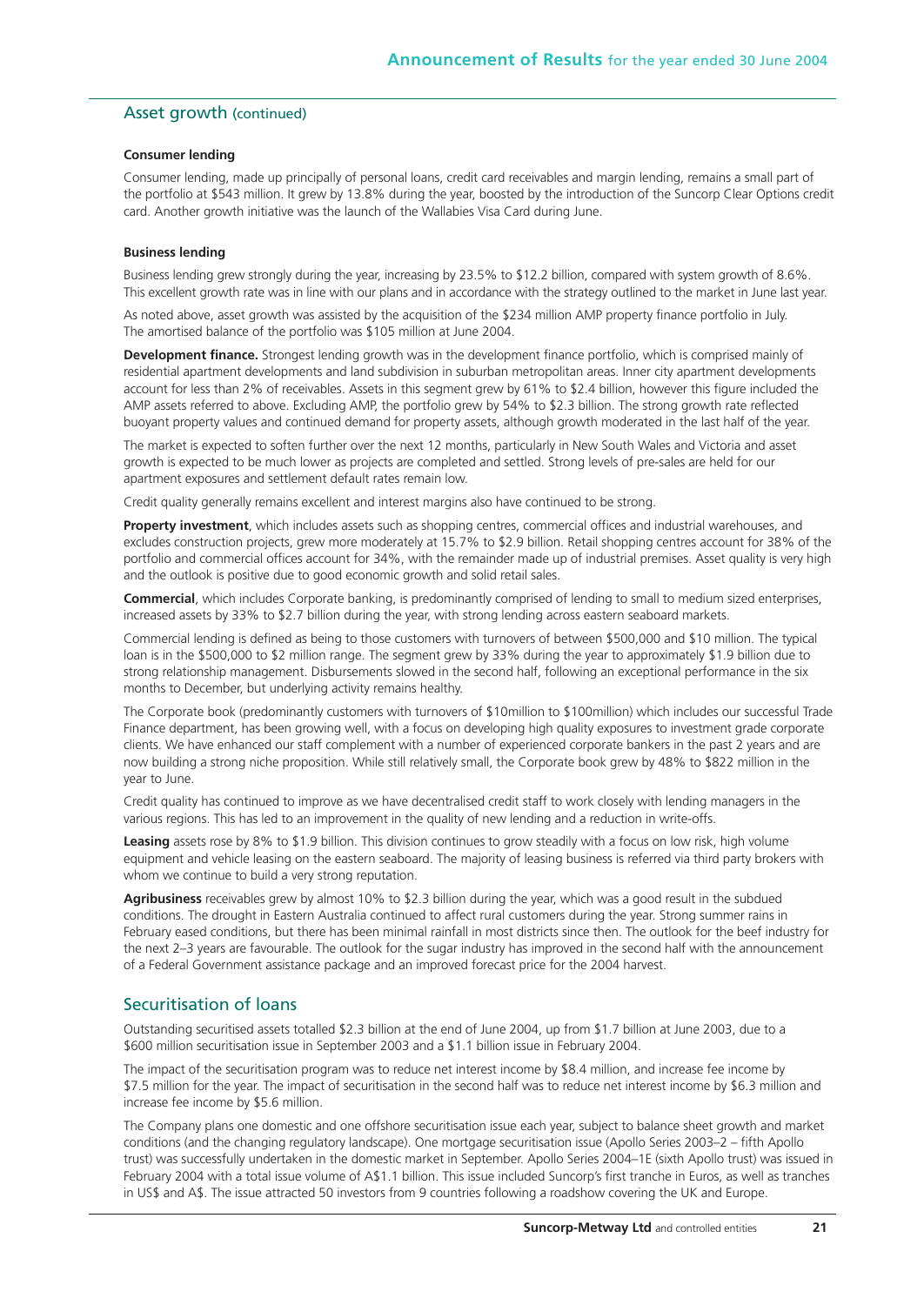| Announcement of Results for the year ended 30 June 2004 |  |  |  |  |  |  |  |
|---------------------------------------------------------|--|--|--|--|--|--|--|
|---------------------------------------------------------|--|--|--|--|--|--|--|

|                                       | <b>Jun-04</b> | <b>Dec-03</b>            | $Jun-03$      | <b>Dec-02</b> | <b>Jun-04</b><br>vs Dec-03 vs Jun-03 | <b>Jun-04</b> |
|---------------------------------------|---------------|--------------------------|---------------|---------------|--------------------------------------|---------------|
|                                       | $\mathsf{Sm}$ | $\mathsf{Sm}$            | $\mathsf{Sm}$ | $\mathsf{Sm}$ | %                                    | %             |
| <b>Funding and deposits</b>           |               |                          |               |               |                                      |               |
| <b>Retail funding</b>                 |               |                          |               |               |                                      |               |
| <b>Australian retail deposits</b>     |               |                          |               |               |                                      |               |
| Transaction                           | 3,146         | 2,646                    | 2,353         | 2,276         | 18.9                                 | 33.7          |
| Investment                            | 3,556         | 3,751                    | 3,451         | 2,760         | (5.2)                                | 3.0           |
| Term                                  | 4,479         | 4,142                    | 3,662         | 3,835         | 8.1                                  | 22.3          |
| Core retail deposits                  | 11,181        | 10,539                   | 9,466         | 8,871         | 6.1                                  | 18.1          |
| Retail treasury                       | 2,241         | 2,718                    | 3,663         | 3,620         | (17.5)                               | (38.8)        |
| Total retail funding                  | 13,422        | 13,257                   | 13,129        | 12,491        | 1.2                                  | 2.2           |
| <b>Wholesale funding</b>              |               |                          |               |               |                                      |               |
| Australian wholesale funding          | 8,969         | 6,948                    | 5,417         | 5,742         | 29.1                                 | 65.6          |
| <b>Overseas funding sources</b>       |               |                          |               |               |                                      |               |
| Subordinated debt program (USD)       | 360           | 331                      | 371           |               | 8.8                                  | (3.0)         |
| Asian debt instrument program         |               | $\overline{\phantom{a}}$ | 132           | 155           | n/a                                  | (100.0)       |
| Euro commercial paper market          | 2,749         | 3,243                    | 2,764         | 2,091         | (15.2)                               | (0.5)         |
| Euro medium term note market          | 3,915         | 3,914                    | 3,729         | 3,917         | 0.0                                  | 5.0           |
|                                       | 7,024         | 7,488                    | 6,996         | 6,163         | (6.2)                                | 0.4           |
| Total wholesale funding               | 15,993        | 14,436                   | 12,413        | 11,905        | 10.8                                 | 28.8          |
| <b>Total funding</b>                  | 29,415        | 27,693                   | 25,542        | 24,396        | 6.2                                  | 15.2          |
| <b>Represented by:</b>                |               |                          |               |               |                                      |               |
| Deposits and short term borrowings    | 24,684        | 23,054                   | 22,016        | 20,871        | 7.1                                  | 12.1          |
| Bonds, notes and long term borrowings | 3,926         | 3,864                    | 2,711         | 2,773         | 1.6                                  | 44.8          |
| Subordinated debt                     | 805           | 775                      | 815           | 752           | 3.9                                  | (1.2)         |
| <b>Total</b>                          | 29,415        | 27,693                   | 25,542        | 24,396        | 6.2                                  | 15.2          |
| Per APRA definitions                  |               |                          |               |               |                                      |               |
| Retail                                | 13,041        | 12,471                   | 11,344        | 10,969        | 4.6                                  | 15.0          |
| Wholesale                             | 16,374        | 15,222                   | 14,198        | 13,427        | 7.6                                  | 15.3          |
| <b>Total</b>                          | 29,415        | 27,693                   | 25,542        | 24,396        | 6.2                                  | 15.2          |

#### **Retail funding**

Retail funding increased by 2.2% to \$13.4 billion, however, these numbers were affected by a reclassification of retail treasury deposits as wholesale in the first half. On an underlying basis, core retail deposits, excluding Treasury, grew by 18.1% to \$11.2 billion in the year to June 2004.

According to APRA definitions, retail deposits grew by 15.0%, compared with 8.3% growth for the market, with particularly strong growth in term deposits and transaction accounts.

APRA numbers for retail deposits differ from statutory accounts because of variations in the definitions of retail and wholesale customers. There are a number of inconsistencies, however the major variance is that a proportion of treasury deposits are defined as retail by APRA, but are wholesale in the statutory accounts.

Transaction deposits grew 34% to \$3.2 billion. This category included Personal Transaction, Savings accounts and small business deposits. Account numbers are now growing steadily. A major operational initiative in the year was the launch of a new Everyday Options transaction account, which provides customers a core transaction account and sub accounts for savings or money management. The account has attracted almost \$500 million since its launch in March.

Term deposits grew 22.3% for the year driven by strong growth across the Term Deposit base, as a result of targeted offers to niche groups such as shareholders, insurance customers and specific regional areas.

Suncorp continues to diversify its deposit base geographically, with funds raised outside of Queensland increasing by 51% during the year to almost \$1 billion.

The reduction in Retail Treasury deposits was partly due to definitional issues, leading to some retail deposits being reclassified as wholesale deposits.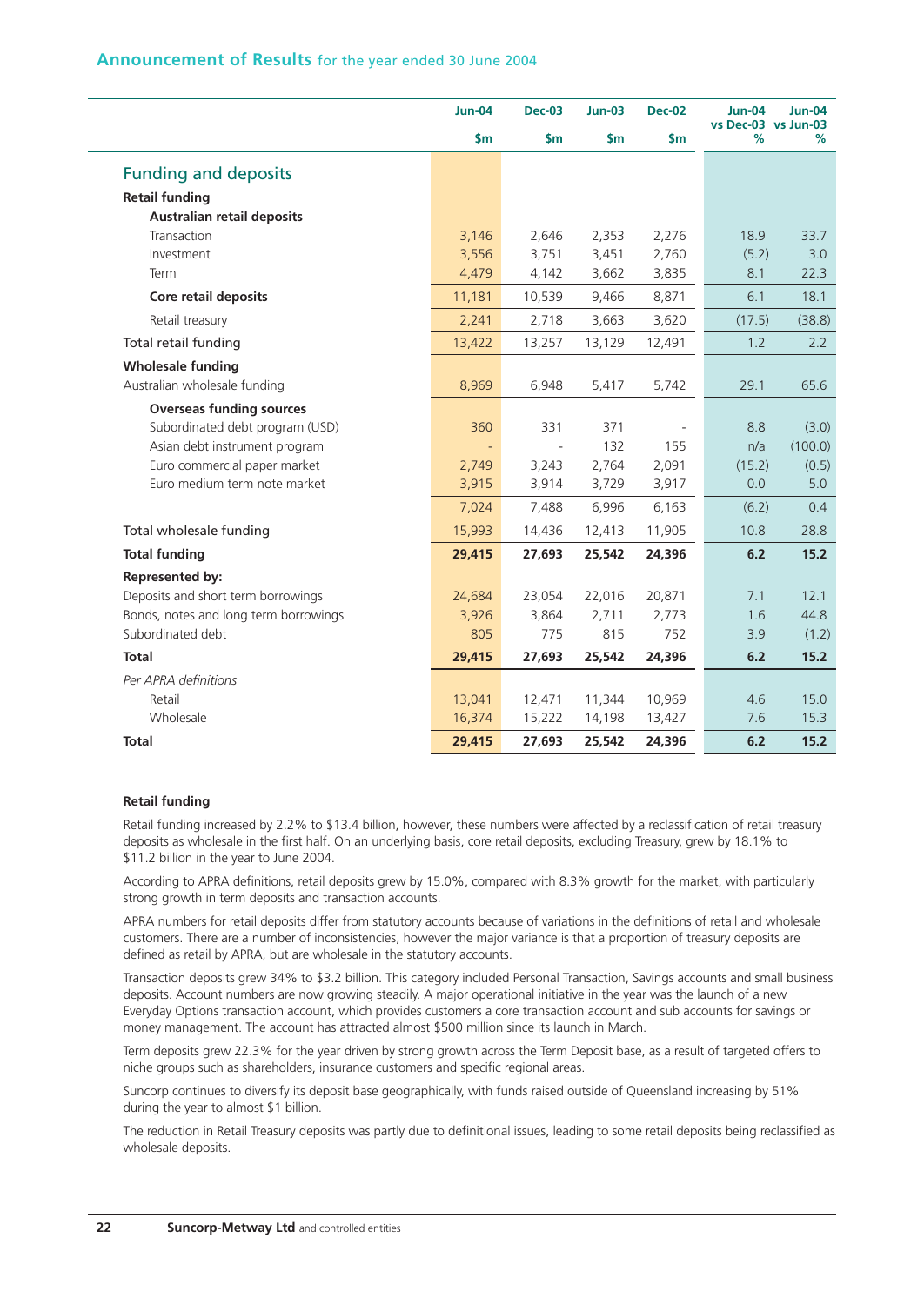## Funding and deposits (continued)

#### **Wholesale funding**

Overall wholesale funding has increased to support balance sheet growth. Wholesale market access globally has been enhanced significantly with Standard & Poor's decision to upgrade Suncorp's credit rating to 'A' long term (and 'A1' short term where the larger immediate benefits reside) in December 2003.

Suncorp undertook a successful Euro 500 million 5 year floating rate note issue (equivalent to A\$850 million) in October 2003 and this is the longest dated and largest single senior issue undertaken by the Company. The objectives for this benchmark transaction were to provide additional investor diversification and to lengthen the weighted average term and dispersion of the balance sheet. In March 2004 a Domestic A\$500 million, two tranche fixed and floating rate benchmark transaction was launched. The issue was able to generate pricing well inside previous transactions due to the beneficial effects of the ratings upgrade.

Private placements and wholesale short term issuance (domestic and offshore) continued to be used to balance liquidity and funding requirements around benchmark transactions.

## Net interest income

Net interest income rose by 10.8% to \$656 million for the year, with the increase due to improved lending volumes. As noted above, the securitisation program led to a \$8.4 million reduction in net interest income, compared with June 2003.

Growth was strongest in the second half, with net interest income rising 6.9% compared with the preceding December six months.

Net interest margins for the full year eased five basis points to 2.27%, due mainly to a reduction in spread caused by a steepening in the yield curve. However, margins in the second half increased to 2.30%, from 2.24% in the December half, due to a 4 basis point increase in spread and a 2 basis point increase in the value of capital and reserves on the balance sheet. The improvement in the second half can be attributed to:

- a change in asset mix to higher yielding products;
- improved deposit spreads due to increases in official interest rates, helping to offset the continued negative impact of cash/90 bill spreads; and



• holding proportionately higher levels of capital on the balance sheet.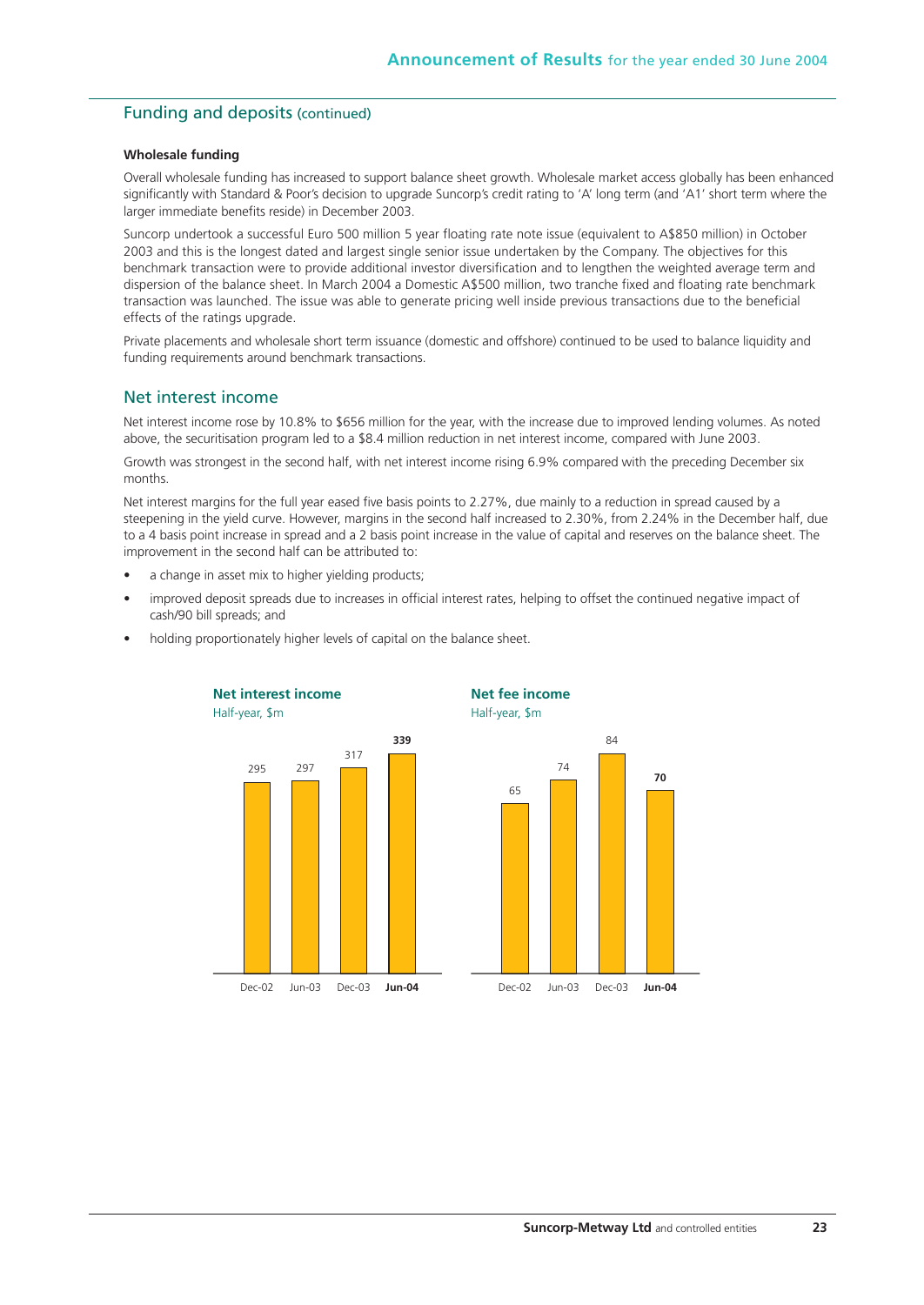#### Bank net fee income

Bank fee income for the full year increased by 10.8% to \$154 million, due to increased transaction fees and higher securitisation fees, which increased fee income by \$7.5 million.

For the half-year to June, fee income was down 16.7% to \$70 million, due mainly to reduced lending fees, which fell to \$16 million from \$28 million in the prior December half. This was largely due to increased retention rates, which led to a reduction in break fees, and increased broker commissions due to higher penetration of the broker market.

|                            |                              | <b>Half-Year Ended</b> |           |               |                       | <b>Full Year Ended</b> |          |                            |
|----------------------------|------------------------------|------------------------|-----------|---------------|-----------------------|------------------------|----------|----------------------------|
|                            | <b>Jun-04</b>                | <b>Dec-03</b>          | $Jun-03$  | <b>Dec-02</b> | $Jun-04$<br>vs Dec-03 | <b>Jun-04</b>          | $Jun-03$ | <b>Jun-04</b><br>vs Jun-03 |
|                            | $\mathsf{sm}$                | $\mathsf{sm}$          | <b>Sm</b> | <b>Sm</b>     | %                     | <b>Sm</b>              | \$m      | $\%$                       |
| <b>Bank net fee income</b> |                              |                        |           |               |                       |                        |          |                            |
| Lending fees               | 16                           | 28                     | 23        | 21            | (42.9)                | 44                     | 44       |                            |
| Transaction fees           | 43                           | 43                     | 42        | 33            |                       | 86                     | 75       | 14.7                       |
| Securitisation fees        | 10                           | 11                     |           | 9             | (9.1)                 | 21                     | 16       | 31.3                       |
| Interchange fees           | $\overline{1}$               | 2                      | 2         | 3             | (50.0)                | 3                      | 5        | (40.0)                     |
| Other fee income           | $\qquad \qquad \blacksquare$ |                        | ٠         | (1)           | n/a                   | $\qquad \qquad -$      | (1)      | (100.0)                    |
|                            | 70                           | 84                     | 74        | 65            | (16.7)                | 154                    | 139      | 10.8                       |

#### Operating expenses

Operating expenses increased by 8.9% to \$414 million for the year, due to higher staff-related costs, additional redundancies in the first half and increased marketing expenses including the launch of the Clear Options Visa card. However, the rate of cost growth was lower than revenue increase, leading to a reduction in the cost to income ratio to 49.7% for the year.

The increase in expenses was mainly felt in the first half, with second half expense growth restricted to 1%, compared with the December half. The cost to income was at 48.8% for the June half, which is in line with major bank competitors and well below other regional banks, demonstrating the cost efficiencies available from the group's diversified financial services business model.

#### Bad and doubtful debts

The charge for bad and doubtful debts was \$48 million for the full year, down marginally from \$49 million in 2003. As a proportion of average loans, advances and other receivables, the bad debt charge amounts to just 19 basis points for the year, demonstrating the high credit quality of the portfolio.

|                                      |               |                | <b>Half-Year Ended</b> |               | <b>Full Year Ended</b>     |               |               |                            |  |
|--------------------------------------|---------------|----------------|------------------------|---------------|----------------------------|---------------|---------------|----------------------------|--|
|                                      | <b>Jun-04</b> | $Dec-03$       | $Jun-03$               | <b>Dec-02</b> | <b>Jun-04</b><br>vs Dec-03 | <b>Jun-04</b> | $Jun-03$      | <b>Jun-04</b><br>vs Jun-03 |  |
|                                      | $\mathsf{sm}$ | <b>Sm</b>      | <b>Sm</b>              | $\mathsf{sm}$ | %                          | \$m           | $\mathsf{sm}$ | $\%$                       |  |
| Charge for bad and<br>doubtful debts |               |                |                        |               |                            |               |               |                            |  |
| General provision for<br>impairment  | 9             | 10             | 6                      | 1             | (10.0)                     | 19            | 7             | 171.4                      |  |
| Specific provision for<br>impairment | 11            | 11             | 8                      | 15            |                            | 22            | 23            | (4.3)                      |  |
| Bad debts written off                | 6             | $\overline{4}$ | 11                     | 14            | 50.0                       | 10            | 25            | (60.0)                     |  |
| Bad debts recovered                  | (2)           | (1)            | (2)                    | (4)           | 100.0                      | (3)           | (6)           | (50.0)                     |  |
|                                      | 24            | 24             | 23                     | 26            | $\overline{\phantom{0}}$   | 48            | 49            | (2.0)                      |  |

Approximately 57% of total lending is made up of low risk housing loans, and the portfolio has very low exposure to large corporate lending or unsecured consumer finance. The bulk of lending, including housing, property development, property investment, agribusiness and commercial lending is secured by land and buildings at conservative valuations.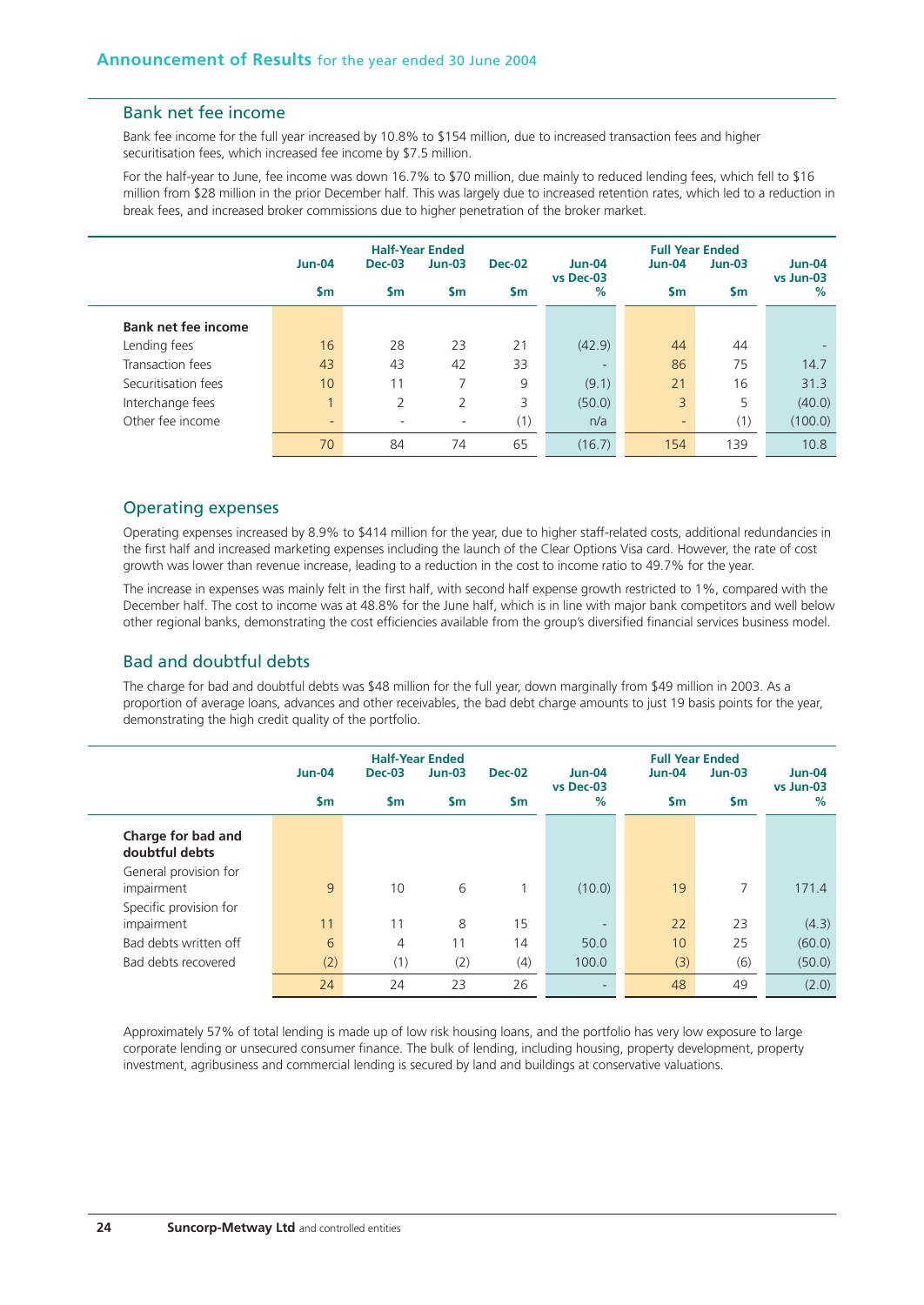#### Impaired assets

Credit quality remains very sound, with gross impaired assets reducing by 47% to \$62 million, equivalent to just 0.22% of gross loans, advances and other receivables. Past 90 day due loans increased in the half to \$67 million, taking total non-performing loans to \$129 million, down from \$133 million in the prior December half.

The overall low level of impaired assets reflects the strong economic conditions and benign credit environment.

Of the \$62 million in impaired assets, \$46 million is in the agribusiness sector, reflecting the impact of drought and the rising Australian dollar.

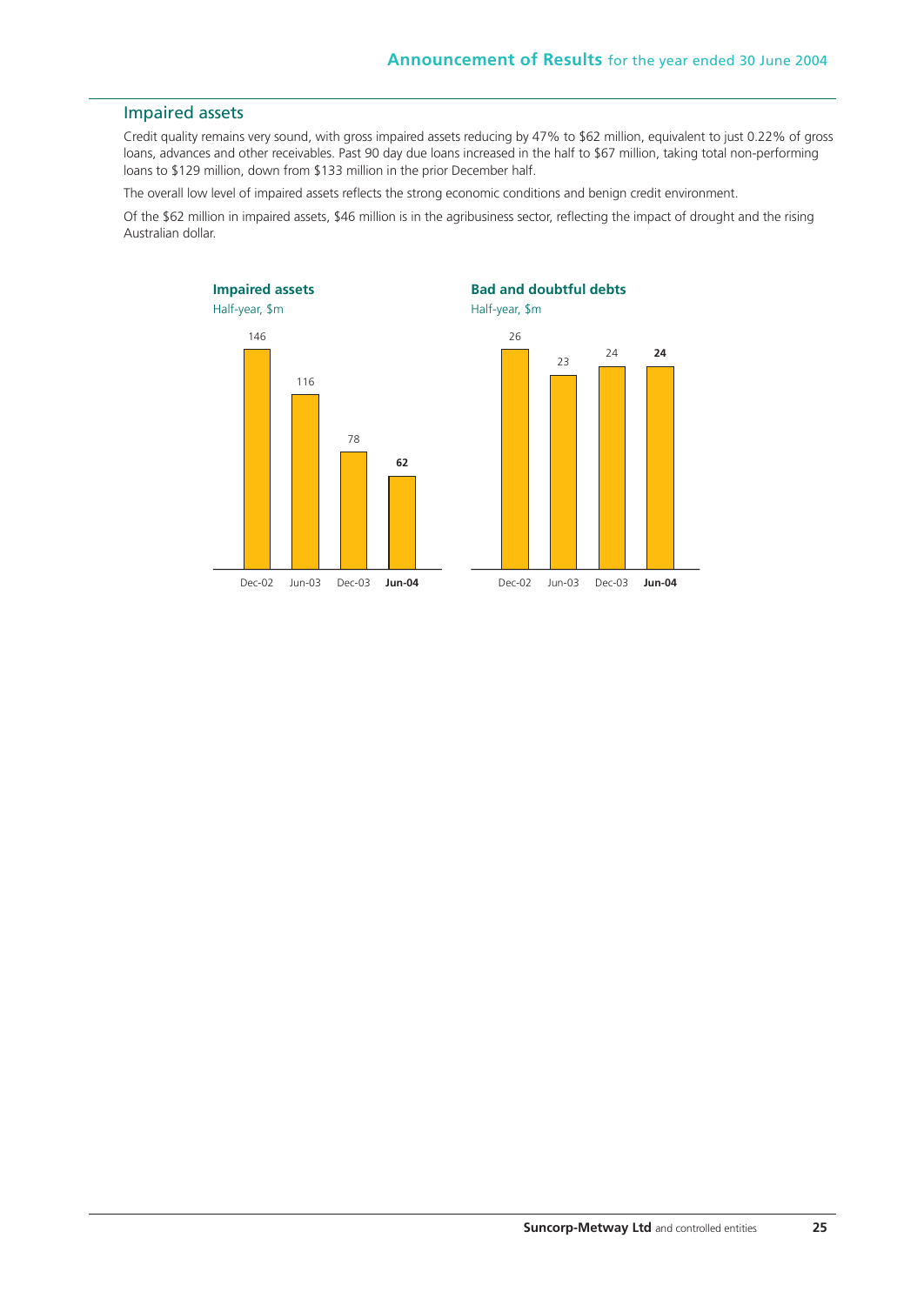|                                                                                                                                                                                                                   |                | <b>Half-Year Ended</b> |           |                          |                                      |          |
|-------------------------------------------------------------------------------------------------------------------------------------------------------------------------------------------------------------------|----------------|------------------------|-----------|--------------------------|--------------------------------------|----------|
|                                                                                                                                                                                                                   | <b>Jun-04</b>  | $Dec-03$               | $Jun-03$  | <b>Dec-02</b>            | <b>Jun-04</b><br>vs Dec-03 vs Jun-03 | $Jun-04$ |
|                                                                                                                                                                                                                   | $\mathsf{sm}$  | \$m                    | <b>Sm</b> | \$m                      | %                                    | %        |
| Impaired assets (continued)                                                                                                                                                                                       |                |                        |           |                          |                                      |          |
| <b>Gross balances of non-accrual loans</b>                                                                                                                                                                        |                |                        |           |                          |                                      |          |
| with specific provisions set aside                                                                                                                                                                                | 32             | 48                     | 51        | 45                       | (33.3)                               | (37.3)   |
| without specific provisions set aside                                                                                                                                                                             | 30             | 30                     | 65        | 101                      | 0.0                                  | (53.8)   |
| Gross impaired assets                                                                                                                                                                                             | 62             | 78                     | 116       | 146                      | (20.5)                               | (46.6)   |
| Interest reserved                                                                                                                                                                                                 | (8)            | (10)                   | (13)      | (13)                     | (20.0)                               | (38.5)   |
| Net balances                                                                                                                                                                                                      | 54             | 68                     | 103       | 133                      | (20.6)                               | (47.6)   |
| Specific provision for impairment                                                                                                                                                                                 | (19)           | (20)                   | (17)      | (16)                     | (5.0)                                | 11.8     |
| <b>Net impaired assets</b>                                                                                                                                                                                        | 35             | 48                     | 86        | 117                      | (27.1)                               | (59.3)   |
| Details of size of gross impaired assets                                                                                                                                                                          |                |                        |           |                          |                                      |          |
| Less than one million                                                                                                                                                                                             | 25             | 34                     | 38        | 48                       | (26.5)                               | (34.2)   |
| Greater than one million but less than ten million                                                                                                                                                                | 27             | 44                     | 78        | 98                       | (38.6)                               | (65.4)   |
| Greater than ten million                                                                                                                                                                                          | 10             | ÷,                     | $\sim$    | $\overline{\phantom{a}}$ | n/a                                  | n/a      |
|                                                                                                                                                                                                                   | 62             | 78                     | 116       | 146                      | (20.5)                               | (46.6)   |
| Past due loans not shown as impaired assets                                                                                                                                                                       |                |                        |           |                          |                                      |          |
| Impaired assets do not include loans accruing interest<br>which are in arrears 90 days or more where the loans<br>are well secured. Interest revenue continues to be<br>recognised in the contribution to profit. |                |                        |           |                          |                                      |          |
| The value of past due loans is                                                                                                                                                                                    | 67             | 55                     | 71        | 96                       | 21.8                                 | (5.6)    |
| Interest income forgone on impaired assets                                                                                                                                                                        |                |                        |           |                          |                                      |          |
| Net interest charged but not recognised as revenue in<br>the contribution to profit during the half-year was                                                                                                      | $\overline{4}$ | $\overline{4}$         | 5         | 7                        | 0.0                                  | (20.0)   |
| Interest income on impaired assets recognised<br>in the statement of operating profit                                                                                                                             |                |                        |           |                          |                                      |          |
| Net interest charged and recognised as revenue in<br>the contribution to profit during the half-year was                                                                                                          | 3              | 4                      | 4         | 3                        | (25.0)                               | 25.0     |
| Analysis of movements in impaired assets                                                                                                                                                                          |                |                        |           |                          |                                      |          |
| Balance at the beginning of the half-year                                                                                                                                                                         | 78             | 116                    | 146       | 126                      | (32.8)                               | (46.6)   |
| Recognition of new impaired assets and increases in<br>previously recognised impaired assets                                                                                                                      | 22             | 26                     | 32        | 59                       | (15.4)                               | (31.3)   |
| Impaired assets written off during the half-year                                                                                                                                                                  | (12)           | (8)                    | (7)       | (26)                     | 50.0                                 | 71.4     |
| Impaired assets which have been restated as                                                                                                                                                                       |                |                        |           |                          |                                      |          |
| performing assets or repaid                                                                                                                                                                                       | (26)           | (56)                   | (55)      | (13)                     | (53.6)                               | (52.7)   |
| Balance at the end of the half-year                                                                                                                                                                               | 62             | 78                     | 116       | 146                      | (20.5)                               | (46.6)   |
|                                                                                                                                                                                                                   | %              | %                      | %         | $\%$                     |                                      |          |
|                                                                                                                                                                                                                   |                |                        |           |                          |                                      |          |
| Gross impaired assets as a percentage of gross loans,<br>advances and other receivables<br>Gross non-performing loans as a percentage of gross                                                                    | 0.22           | 0.30                   | 0.50      | 0.65                     | (26.7)                               | (56.0)   |
| loans, advances and other receivables                                                                                                                                                                             | 0.46           | 0.52                   | 0.80      | 1.08                     | (11.5)                               | (42.5)   |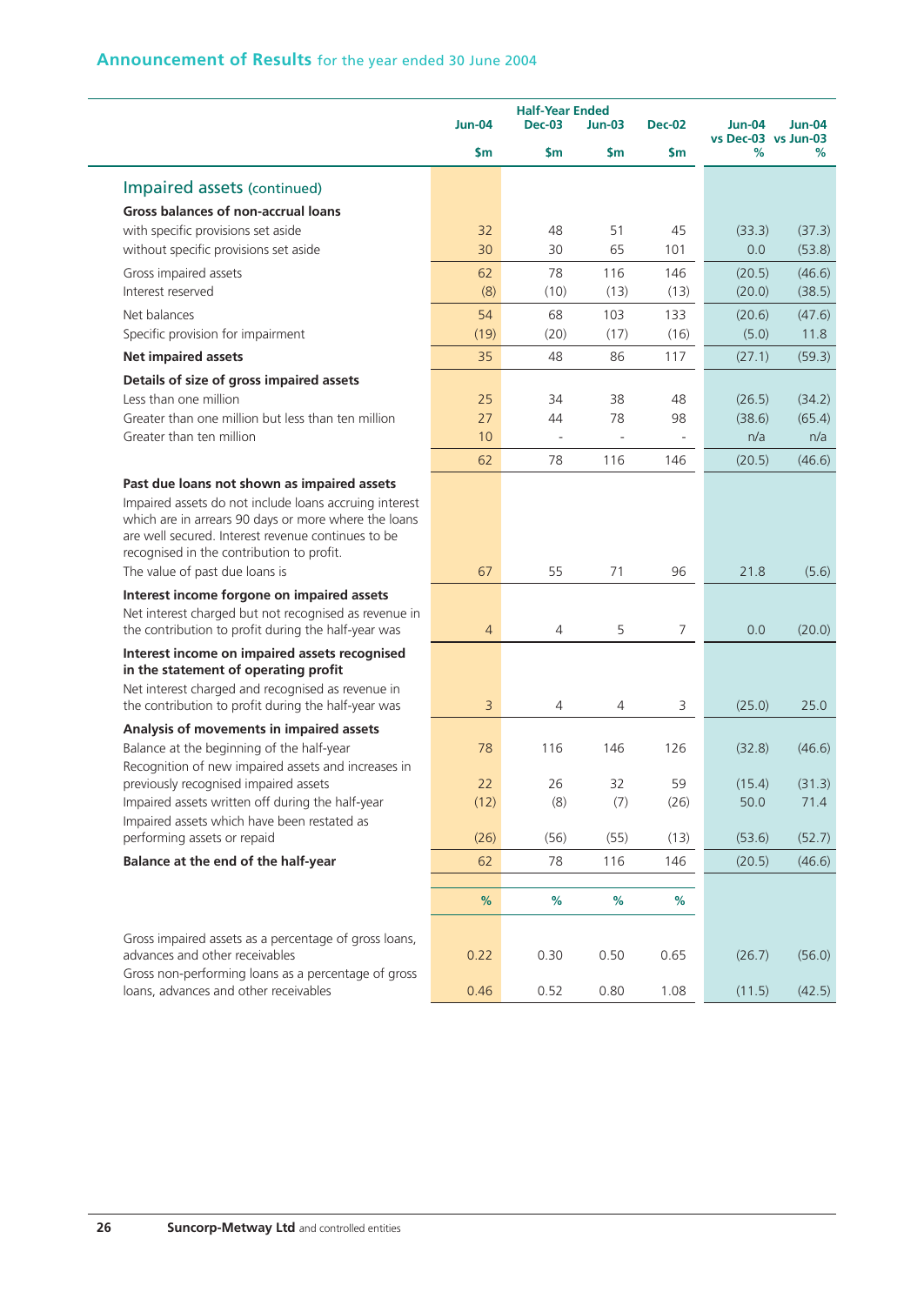## Impaired assets (continued)

Industry breakdown of impaired assets, specific provisions and write-offs as at 30 June 2004 are as follows:

|                                   | <b>Total</b><br>Lending<br><b>Sm</b> | <b>Impaired</b><br><b>Assets</b><br>$\mathsf{sm}$ | <b>Specific</b><br><b>Provision</b><br>$\mathsf{sm}$ | <b>Write-</b><br>offs<br>\$m |
|-----------------------------------|--------------------------------------|---------------------------------------------------|------------------------------------------------------|------------------------------|
| Agribusiness                      | 2,083                                | 46                                                | 16                                                   | $\overline{7}$               |
| Construction and development      | 2,743                                |                                                   | $\overline{2}$<br>٠                                  | ٠                            |
| <b>Financial services</b>         | 332                                  |                                                   |                                                      |                              |
| Hospitality                       | 711                                  |                                                   | $\mathbf{1}$                                         |                              |
| Manufacturing                     | 408                                  |                                                   | $\overline{2}$<br>٠                                  | $\overline{\phantom{0}}$     |
| Professional services             | 586                                  | $\overline{ }$                                    | $\overline{a}$                                       |                              |
| Property investment               | 3,414                                |                                                   |                                                      |                              |
| Real estate mortgage              | 17,842                               |                                                   | ٠                                                    | ٠                            |
| Personal                          | 543                                  |                                                   |                                                      |                              |
| Government and public authorities | $\overline{2}$                       |                                                   | -<br>$\overline{\phantom{0}}$                        |                              |
| Other commercial and industrial   | 1,453                                |                                                   | 8<br>$\mathbf{1}$                                    | $\overline{2}$               |
|                                   | 30,117                               | 62                                                | 19                                                   | 12                           |

Industry breakdown of impaired assets, specific provisions and write-offs as at 31 December 2003 are as follows:

|                                   | Total<br>Lending<br><b>Sm</b> | <b>Impaired</b><br><b>Assets</b><br>$\mathsf{sm}$ | <b>Specific</b><br><b>Provision</b><br><b>Sm</b> | <b>Write-</b><br>offs<br><b>Sm</b> |
|-----------------------------------|-------------------------------|---------------------------------------------------|--------------------------------------------------|------------------------------------|
| Agribusiness                      | 1,968                         | 46                                                | 13                                               |                                    |
| Construction and development      | 2,500                         | 6                                                 |                                                  |                                    |
| <b>Financial services</b>         | 376                           | $\overline{\phantom{0}}$                          |                                                  |                                    |
| Hospitality                       | 723                           | 4                                                 |                                                  |                                    |
| Manufacturing                     | 393                           | 7                                                 |                                                  | 2                                  |
| Professional services             | 542                           |                                                   |                                                  |                                    |
| Property investment               | 3,007                         | 5                                                 | $\mathcal{P}$                                    |                                    |
| Real estate mortgage              | 16,074                        | 2                                                 | ۰                                                |                                    |
| Personal                          | 485                           |                                                   |                                                  |                                    |
| Government and public authorities | 2                             | ٠                                                 |                                                  |                                    |
| Other commercial and industrial   | 1,329                         | 7                                                 | 2                                                | 2                                  |
|                                   | 27,399                        | 78                                                | 20                                               | 8                                  |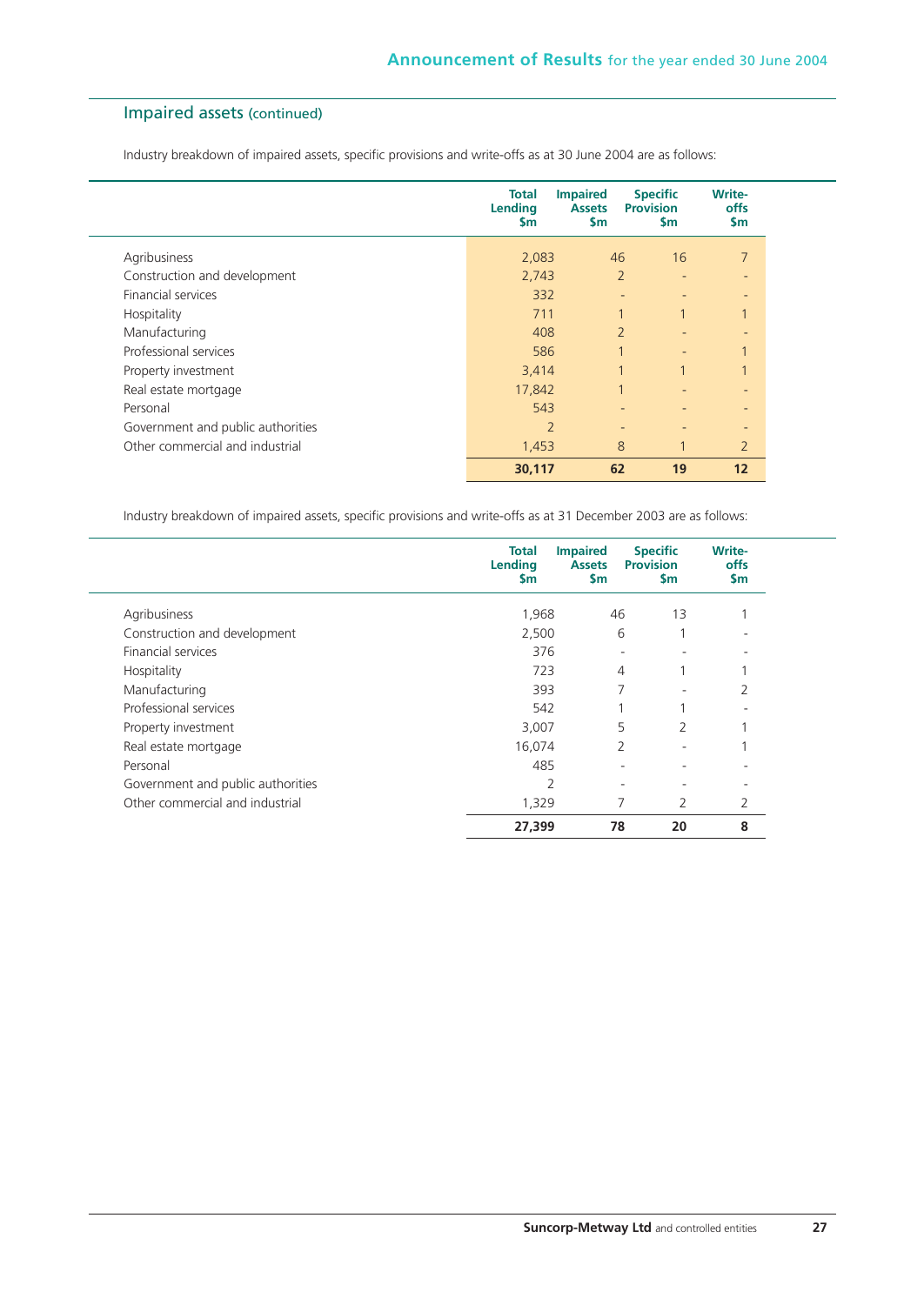## Impaired assets (continued)

Industry breakdown of impaired assets, specific provisions and write-offs as at 30 June 2003 are as follows:

|                                   | <b>Total</b><br>Lending<br><b>Sm</b> | <b>Impaired</b><br><b>Assets</b><br>$\mathsf{sm}$ | <b>Specific</b><br><b>Provision</b><br>$\mathsf{sm}$ | <b>Write-</b><br>offs<br>$\mathsf{sm}$ |
|-----------------------------------|--------------------------------------|---------------------------------------------------|------------------------------------------------------|----------------------------------------|
| Agribusiness                      | 1,921                                | 62                                                | 7                                                    | 2                                      |
| Construction and development      | 1,947                                |                                                   |                                                      |                                        |
| <b>Financial services</b>         | 156                                  |                                                   | ٠                                                    | ۰                                      |
| Hospitality                       | 643                                  | 14                                                |                                                      |                                        |
| Manufacturing                     | 379                                  |                                                   | 3<br>$\overline{2}$                                  |                                        |
| Professional services             | 543                                  | 2                                                 |                                                      |                                        |
| Property investment               | 2,677                                | 11                                                | 3                                                    |                                        |
| Real estate mortgage              | 15,028                               |                                                   |                                                      |                                        |
| Personal                          | 477                                  |                                                   |                                                      |                                        |
| Government and public authorities | $\overline{2}$                       |                                                   |                                                      |                                        |
| Other commercial and industrial   | 1,286                                | 16                                                |                                                      |                                        |
|                                   | 25,059                               | 116                                               | 17                                                   |                                        |

Industry breakdown of impaired assets, specific provisions and write-offs as at 31 December 2002 are as follows:

|                                   | Total<br><b>Lending</b><br><b>Sm</b> | <b>Impaired</b><br><b>Assets</b><br>$\mathsf{sm}$ | <b>Specific</b><br><b>Provision</b><br>$\mathsf{sm}$ | Write-<br>offs<br>$\mathsf{sm}$ |
|-----------------------------------|--------------------------------------|---------------------------------------------------|------------------------------------------------------|---------------------------------|
| Agribusiness                      | 1,994                                | 76                                                |                                                      |                                 |
| Construction and development      | 1,773                                | 10                                                |                                                      |                                 |
| <b>Financial services</b>         | 157                                  | ٠                                                 | -                                                    |                                 |
| Hospitality                       | 605                                  | 13                                                | 1                                                    |                                 |
| Manufacturing                     | 357                                  | 7                                                 | ٠                                                    | 23                              |
| Professional services             | 569                                  | 6                                                 | 1                                                    |                                 |
| Property investment               | 2,516                                | 18                                                | 2                                                    |                                 |
| Real estate mortgage              | 13,686                               | 3                                                 | 1                                                    |                                 |
| Personal                          | 504                                  | ٠                                                 |                                                      |                                 |
| Government and Public Authorities | $\overline{2}$                       | ٠                                                 |                                                      |                                 |
| Other commercial and industrial   | 1,241                                | 13                                                | 2                                                    |                                 |
|                                   | 23,404                               | 146                                               | 16                                                   | 26                              |

Industry breakdown shown above is based on the source of credit risk whereas the asset growth table on page 18 is based on the nature of the loan.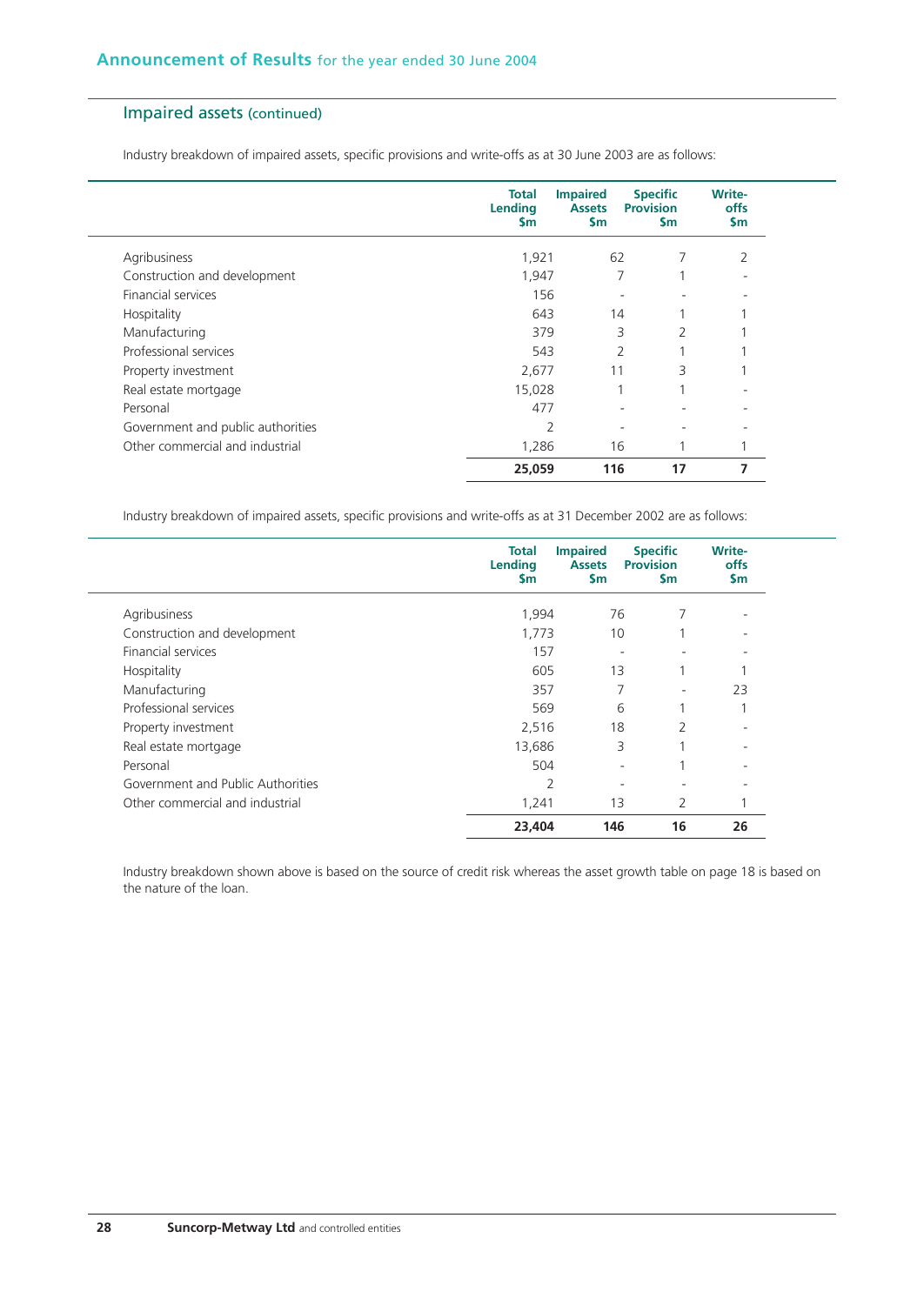|                                             |               | <b>Half-Year Ended</b> |                |               |                                      |          |
|---------------------------------------------|---------------|------------------------|----------------|---------------|--------------------------------------|----------|
|                                             | <b>Jun-04</b> | $Dec-03$               | Jun-03         | <b>Dec-02</b> | <b>Jun-04</b><br>vs Dec-03 vs Jun-03 | $Jun-04$ |
|                                             | $\mathsf{Sm}$ | $\mathsf{Sm}$          | $\mathsf{S}$ m | \$m           | %                                    | $\%$     |
| Provision for impairment                    |               |                        |                |               |                                      |          |
| <b>General provision</b>                    |               |                        |                |               |                                      |          |
| Balance at the beginning of the period      | 114           | 104                    | 98             | 97            | 9.6                                  | 16.3     |
| Charge against contribution to profit       | 9             | 10                     | 6              | 1             | (10.0)                               | 50.0     |
| Balance at the end of the period            | 123           | 114                    | 104            | 98            | 7.9                                  | 18.3     |
| <b>Specific provision</b>                   |               |                        |                |               |                                      |          |
| Balance at the beginning of the period      | 20            | 17                     | 16             | 27            | 17.6                                 | 25.0     |
| Charge against contribution to profit -     |               |                        |                |               |                                      |          |
| new and increased provisions                | 15            | 14                     | 9              | 16            | 7.1                                  | 66.7     |
| Write back of provisions no longer required | (4)           | (3)                    | (1)            | (1)           | 33.3                                 | 300.0    |
| Bad debts written-off                       | (12)          | (8)                    | (7)            | (26)          | 50.0                                 | 71.4     |
| Balance at the end of the period            | 19            | 20                     | 17             | 16            | (5.0)                                | 11.8     |
| Total provision for impairment -            |               |                        |                |               |                                      |          |
| banking activities                          | 142           | 134                    | 121            | 114           | 6.0                                  | 17.4     |

|                                                                                                                                        | $Jun-04$<br>$\%$ | $Dec-03$<br>$\%$ | $Jun-03$<br>$\%$ | $Dec-02$<br>$\%$ |
|----------------------------------------------------------------------------------------------------------------------------------------|------------------|------------------|------------------|------------------|
| Provisions for impairment expressed as a<br>percentage of gross impaired assets less<br>interest reserved are as follows:              |                  |                  |                  |                  |
| Specific provision                                                                                                                     | 352              | 294              | 165              | 120              |
| Total provision                                                                                                                        | 2630             | 1971             | 1175             | 857              |
| <b>General provision for impairment expressed</b><br>as a percentage of risk weighted assets,<br>including off balance sheet positions | 0.58             | 0.58             | 0.58             | 0.58             |

Provisioning levels remain prudent given the low loss history of the portfolio. The general provision was increased by \$19 million during the year, to \$123 million, maintaining the provision at 0.58% of risk weighted assets. Unlike major bank competitors, the general provision is only partially tax-effected. If it were fully tax effected, the provision would increase by \$18 million to approximately \$141 million, which would be equal to 0.69% of risk weighted assets.

The specific provision increased by \$2 million to \$19 million during the year, which is equal to just 0.09% of risk weighted assets, confirming the strong credit quality of the portfolio and high security position.

Total provisions are equivalent to a conservative 263% of gross impaired assets less interest reserved, up from 197% at December 2003.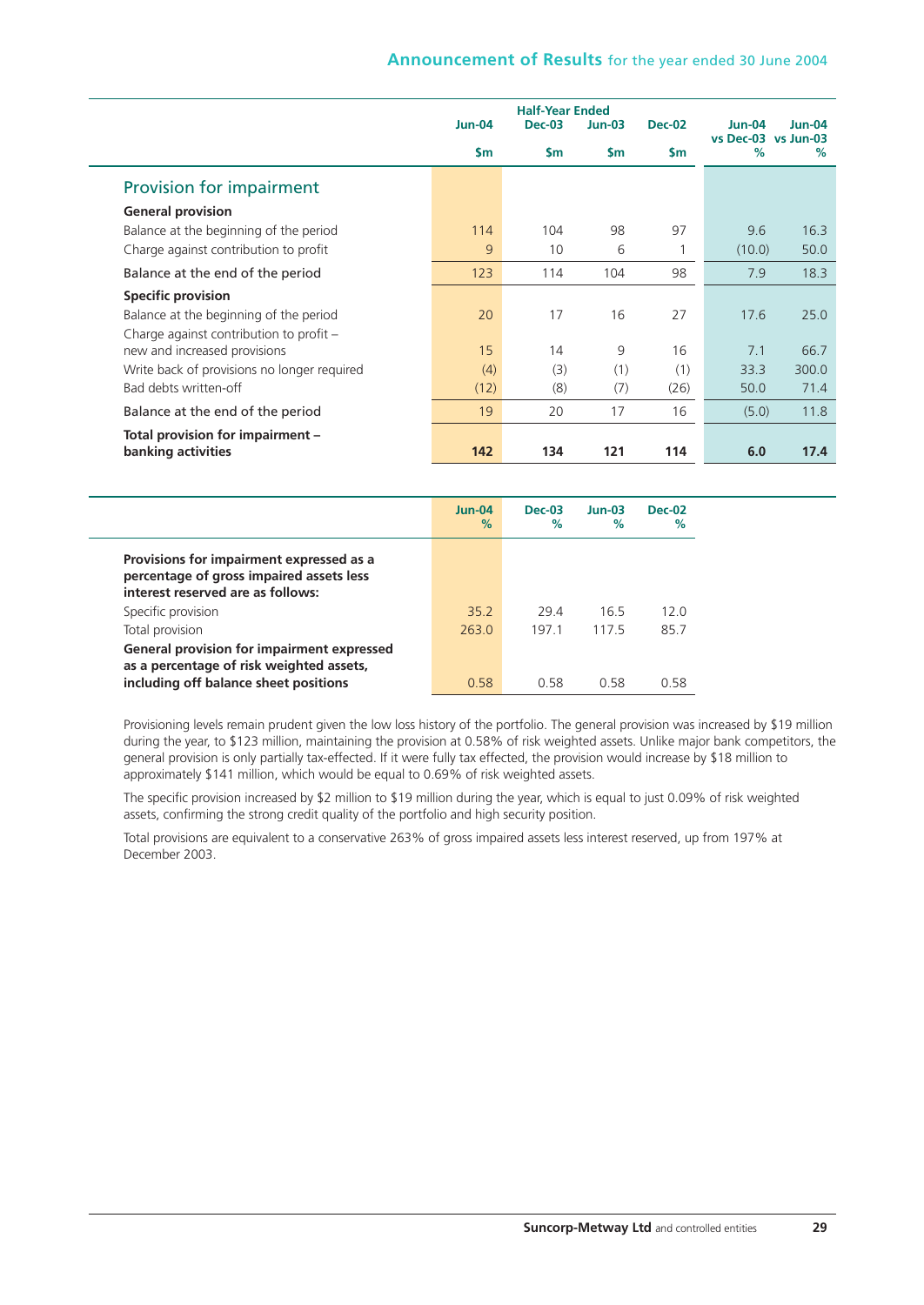|                                                  | <b>Average</b><br><b>Balance</b><br>$\mathsf{Sm}$ | $\mathsf{Sm}$  | <b>Half-Year Ended Jun-04</b><br><b>Interest Average</b><br>Rate<br>% | <b>Average</b><br><b>Balance</b><br>\$m | <b>Half-Year Ended Dec-03</b><br>\$m | <b>Interest Average</b><br>Rate<br>% |
|--------------------------------------------------|---------------------------------------------------|----------------|-----------------------------------------------------------------------|-----------------------------------------|--------------------------------------|--------------------------------------|
| <b>Average banking assets</b><br>and liabilities |                                                   |                |                                                                       |                                         |                                      |                                      |
| <b>Assets</b>                                    |                                                   |                |                                                                       |                                         |                                      |                                      |
| <b>Interest earning assets</b>                   |                                                   |                |                                                                       |                                         |                                      |                                      |
| Trading securities                               | 2,733                                             | 75             | 5.52                                                                  | 2,918                                   | 70                                   | 4.77                                 |
| Gross loans, advances and other receivables      | 26,595                                            | 942            | 7.12                                                                  | 24,801                                  | 847                                  | 6.79                                 |
| Other interest earning assets                    | 309                                               | $\overline{7}$ | 4.56                                                                  | 426                                     | 9                                    | 4.20                                 |
| Total interest earning assets                    | 29,637                                            | 1,024          | 6.95                                                                  | 28,145                                  | 926                                  | 6.54                                 |
| Non-interest earning assets                      |                                                   |                |                                                                       |                                         |                                      |                                      |
| Provision for impairment                         | (135)                                             |                |                                                                       | (127)                                   |                                      |                                      |
| Property, plant and equipment                    | 191                                               |                |                                                                       | 209                                     |                                      |                                      |
| Other financial assets                           | 2,395                                             |                |                                                                       | 2,279                                   |                                      |                                      |
| Total non-interest earning assets                | 2,451                                             |                |                                                                       | 2,361                                   |                                      |                                      |
| <b>Total assets</b>                              | 32,088                                            |                |                                                                       | 30,506                                  |                                      |                                      |
| <b>Liabilities</b>                               |                                                   |                |                                                                       |                                         |                                      |                                      |
| <b>Interest bearing liabilities</b>              |                                                   |                |                                                                       |                                         |                                      |                                      |
| Deposits and short term borrowings               | 23,298                                            | 549            | 4.74                                                                  | 21,987                                  | 471                                  | 4.26                                 |
| Bonds, notes and long term borrowings            | 4,300                                             | 118            | 5.52                                                                  | 4,270                                   | 121                                  | 5.64                                 |
| Subordinated notes <sup>(1)</sup>                | 546                                               | 18             | 6.63                                                                  | 532                                     | 17                                   | 6.36                                 |
| Total interest bearing liabilities               | 28,144                                            | 685            | 4.89                                                                  | 26,789                                  | 609                                  | 4.52                                 |
| <b>Non-interest bearing liabilities</b>          |                                                   |                |                                                                       |                                         |                                      |                                      |
| Other liabilities                                | 634                                               |                |                                                                       | 511                                     |                                      |                                      |
| Total non-interest bearing liabilities           | 634                                               |                |                                                                       | 511                                     |                                      |                                      |
| <b>Total liabilities</b>                         | 28,778                                            |                |                                                                       | 27,300                                  |                                      |                                      |
| <b>Net assets</b>                                | 3,310                                             |                |                                                                       | 3,206                                   |                                      |                                      |
| Analysis of interest margin and spread           |                                                   |                |                                                                       |                                         |                                      |                                      |
| Interest earning assets                          | 29,637                                            | 1,024          | 6.95                                                                  | 28,145                                  | 926                                  | 6.54                                 |
| Interest bearing liabilities                     | 28,144                                            | 685            | 4.89                                                                  | 26,789                                  | 609                                  | 4.52                                 |
| Net interest spread                              |                                                   |                | 2.06                                                                  |                                         |                                      | 2.02                                 |
| Net interest margin                              | 29,637                                            | 339            | 2.30                                                                  | 28,145                                  | 317                                  | 2.24                                 |

#### **Notes:**

 $(1)$  Excludes the additional subordinated debt raised as funding of the GIO acquisition and the associated interest cost. This cost has been charged to General Insurance. The principal has been notionally adjusted.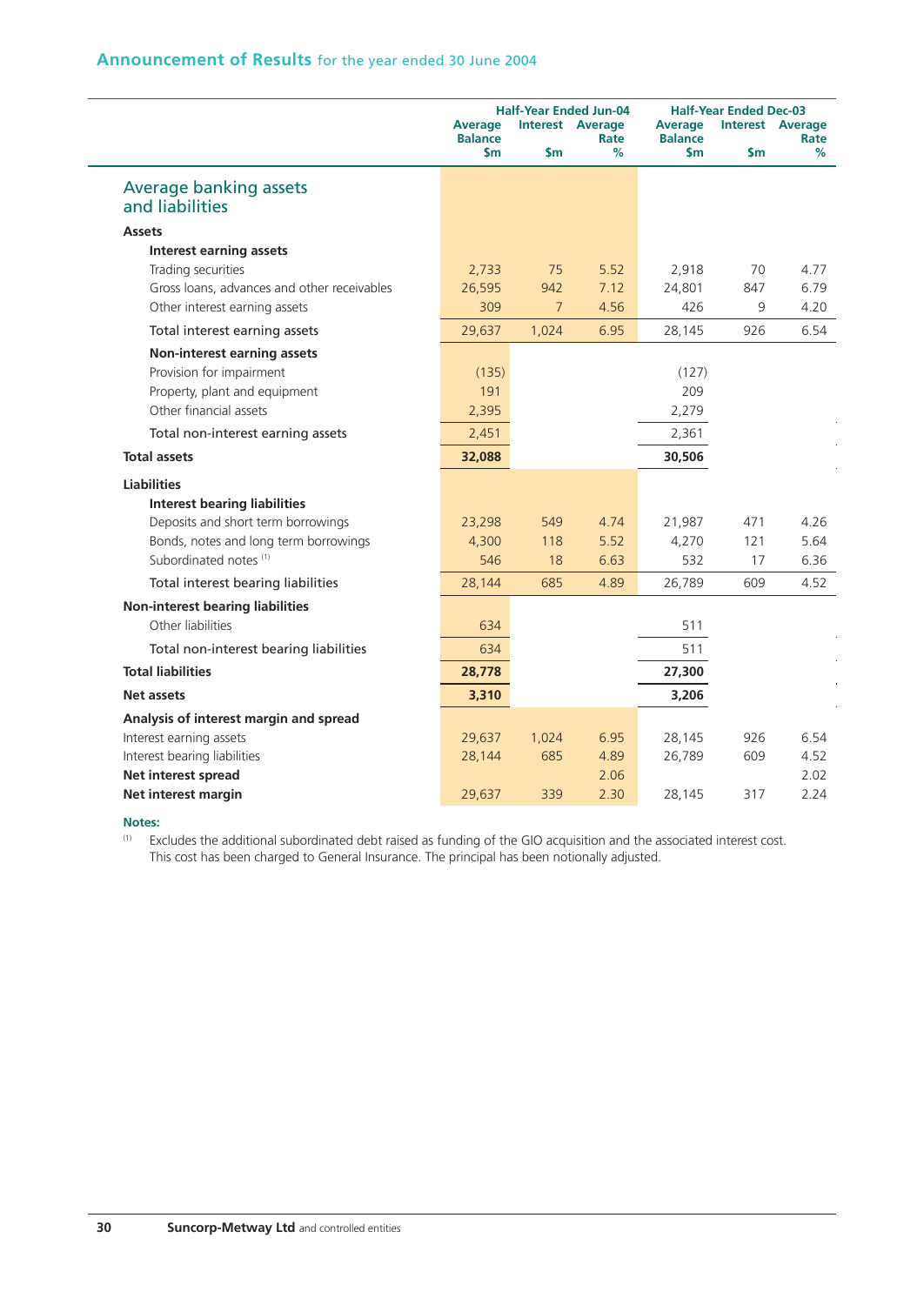|                                             | <b>Half-Year Ended Jun-03</b> |                         |           |                       | <b>Half-Year Ended Dec-02</b> |           |  |  |
|---------------------------------------------|-------------------------------|-------------------------|-----------|-----------------------|-------------------------------|-----------|--|--|
|                                             | <b>Average</b>                | <b>Interest Average</b> |           | <b>Average</b>        | <b>Interest Average</b>       |           |  |  |
|                                             | <b>Balance</b><br>\$m         | \$m                     | Rate<br>% | <b>Balance</b><br>\$m | \$m                           | Rate<br>% |  |  |
| Average banking assets                      |                               |                         |           |                       |                               |           |  |  |
| and liabilities (continued)                 |                               |                         |           |                       |                               |           |  |  |
| <b>Assets</b>                               |                               |                         |           |                       |                               |           |  |  |
| <b>Interest earning assets</b>              |                               |                         |           |                       |                               |           |  |  |
| Trading securities                          | 2,752                         | 65                      | 4.76      | 1,953                 | 48                            | 4.88      |  |  |
| Gross loans, advances and other receivables | 23,256                        | 783                     | 6.79      | 22,275                | 770                           | 6.86      |  |  |
| Other interest earning assets               | 304                           | 7                       | 4.64      | 492                   | 11                            | 4.44      |  |  |
| Total interest earning assets               | 26,312                        | 855                     | 6.55      | 24,720                | 829                           | 6.65      |  |  |
| Non-interest earning assets                 |                               |                         |           |                       |                               |           |  |  |
| Provision for impairment                    | (115)                         |                         |           | (127)                 |                               |           |  |  |
| Property, plant and equipment               | 223                           |                         |           | 200                   |                               |           |  |  |
| Other financial assets                      | 2,249                         |                         |           | 2,326                 |                               |           |  |  |
| Total non-interest earning assets           | 2,357                         |                         |           | 2,399                 |                               |           |  |  |
| <b>Total assets</b>                         | 28,669                        |                         |           | 27,119                |                               |           |  |  |
| <b>Liabilities</b>                          |                               |                         |           |                       |                               |           |  |  |
| <b>Interest bearing liabilities</b>         |                               |                         |           |                       |                               |           |  |  |
| Deposits and short term borrowings          | 21,690                        | 468                     | 4.35      | 19,895                | 437                           | 4.36      |  |  |
| Bonds, notes and long term borrowings       | 2,939                         | 76                      | 5.21      | 3,108                 | 79                            | 5.04      |  |  |
| Subordinated notes (1)                      | 488                           | 14                      | 5.79      | 493                   | 18                            | 7.24      |  |  |
| Total interest bearing liabilities          | 25,117                        | 558                     | 4.48      | 23,496                | 534                           | 4.51      |  |  |
| <b>Non-interest bearing liabilities</b>     |                               |                         |           |                       |                               |           |  |  |
| Other liabilities                           | 378                           |                         |           | 610                   |                               |           |  |  |
| Total non-interest bearing liabilities      | 378                           |                         |           | 610                   |                               |           |  |  |
| <b>Total liabilities</b>                    | 25,495                        |                         |           | 24,106                |                               |           |  |  |
| Net assets                                  | 3,174                         |                         |           | 3,013                 |                               |           |  |  |
| Analysis of interest margin and spread      |                               |                         |           |                       |                               |           |  |  |
| Interest earning assets                     | 26,312                        | 855                     | 6.55      | 24,720                | 829                           | 6.65      |  |  |
| Interest bearing liabilities                | 25,117                        | 558                     | 4.48      | 23,496                | 534                           | 4.51      |  |  |
| Net interest spread                         |                               |                         | 2.07      |                       |                               | 2.14      |  |  |
| Net interest margin                         | 26,312                        | 297                     | 2.28      | 24,720                | 295                           | 2.37      |  |  |

#### **Notes:**

(1) Excludes the additional subordinated debt raised as funding of the GIO acquisition and the associated interest cost. This cost has been charged to General Insurance. The principal has been notionally adjusted.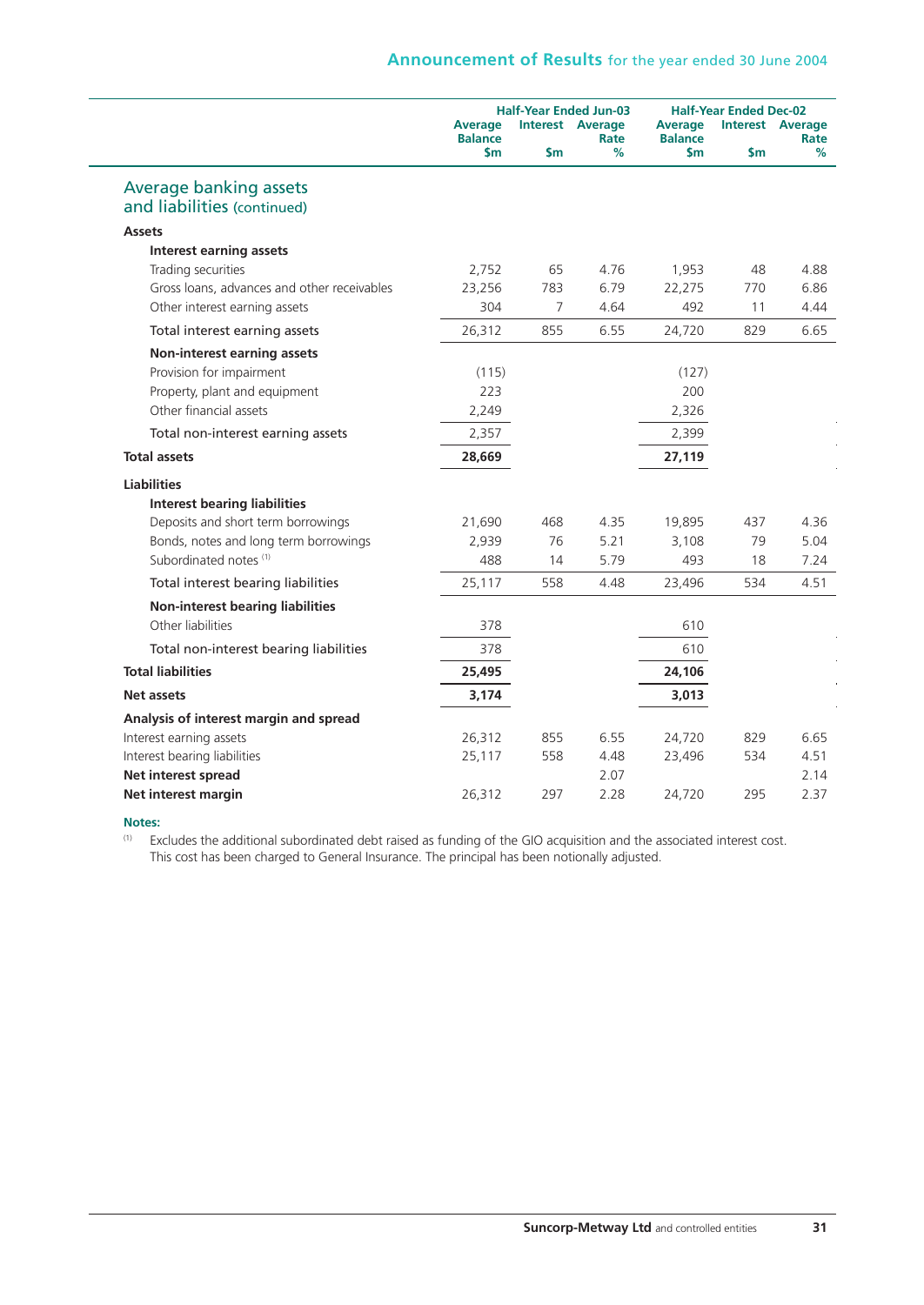## Changes in net interest income: Volume and rate analysis

The table below allocates changes in net interest income between changes in volume and changes in rate over the full year and four half-years. Volume variances have been calculated by multiplying the average of both half-years' average interest rates by the movement in average asset and liability balances. Rate variances have been calculated by multiplying the average asset and liability balances by the change in average interest rates, and includes differences arising from different numbers of days in the periods.

|                                             | Full year Jun-04 v Jun-03<br><b>Changes due to:</b><br><b>Volume</b><br>Rate<br><b>Total</b><br>\$m<br><b>Sm</b><br><b>Sm</b> |               |                |  |
|---------------------------------------------|-------------------------------------------------------------------------------------------------------------------------------|---------------|----------------|--|
| Interest earning assets                     |                                                                                                                               |               |                |  |
| Trading securities                          | 24                                                                                                                            | $\mathcal{B}$ | 32             |  |
| Gross loans, advances and other receivables | 202                                                                                                                           | 34            | 236            |  |
| Other interest earning assets               | (1)                                                                                                                           | (1)           | (2)            |  |
| Change in interest income                   | 225                                                                                                                           | 41            | 266            |  |
| Interest bearing liabilities                |                                                                                                                               |               |                |  |
| Deposits and short term borrowings          | 82                                                                                                                            | 33            | 115            |  |
| Bonds, notes and long term borrowings       | 68                                                                                                                            | 15            | 83             |  |
| Subordinated notes                          | $\overline{4}$                                                                                                                |               | $\overline{4}$ |  |
| Change in interest expense                  | 154                                                                                                                           | 48            | 202            |  |
| Change in net interest income               | 71                                                                                                                            | (7)           | 64             |  |

|                                             | Half-Year Jun-04 v Dec-03<br><b>Changes due to:</b> |                    |                    | Half-Year Dec-03 v Jun-02<br>Changes due to: |                   |                           |  |
|---------------------------------------------|-----------------------------------------------------|--------------------|--------------------|----------------------------------------------|-------------------|---------------------------|--|
|                                             | <b>Volume</b><br><b>Sm</b>                          | Rate<br><b>S</b> m | Total<br><b>Sm</b> | <b>Volume</b><br><b>Sm</b>                   | Rate<br><b>Sm</b> | <b>Total</b><br><b>Sm</b> |  |
| Interest earning assets                     |                                                     |                    |                    |                                              |                   |                           |  |
| Trading securities                          | (5)                                                 | 10                 | 5                  | 4                                            |                   | 5                         |  |
| Gross loans, advances and other receivables | 62                                                  | 33                 | 95                 | 53                                           | 11                | 64                        |  |
| Other interest earning assets               | (3)                                                 |                    | (2)                | 3                                            | (1)               | 2                         |  |
| Change in interest income                   | 54                                                  | 44                 | 98                 | 60                                           | 11                | 71                        |  |
| Interest bearing liabilities                |                                                     |                    |                    |                                              |                   |                           |  |
| Deposits and short term borrowings          | 29                                                  | 49                 | 78                 | 6                                            | (3)               | 3                         |  |
| Bonds, notes and long term borrowings       | 1                                                   | (4)                | (3)                | 36                                           | 9                 | 45                        |  |
| Subordinated notes                          | ٠                                                   | 1                  | $\mathbf{1}$       | 2                                            |                   | 3                         |  |
| Change in interest expense                  | 30                                                  | 46                 | 76                 | 44                                           | 7                 | 51                        |  |
| Change in net interest income               | 24                                                  | (2)                | 22                 | 16                                           | 4                 | 20                        |  |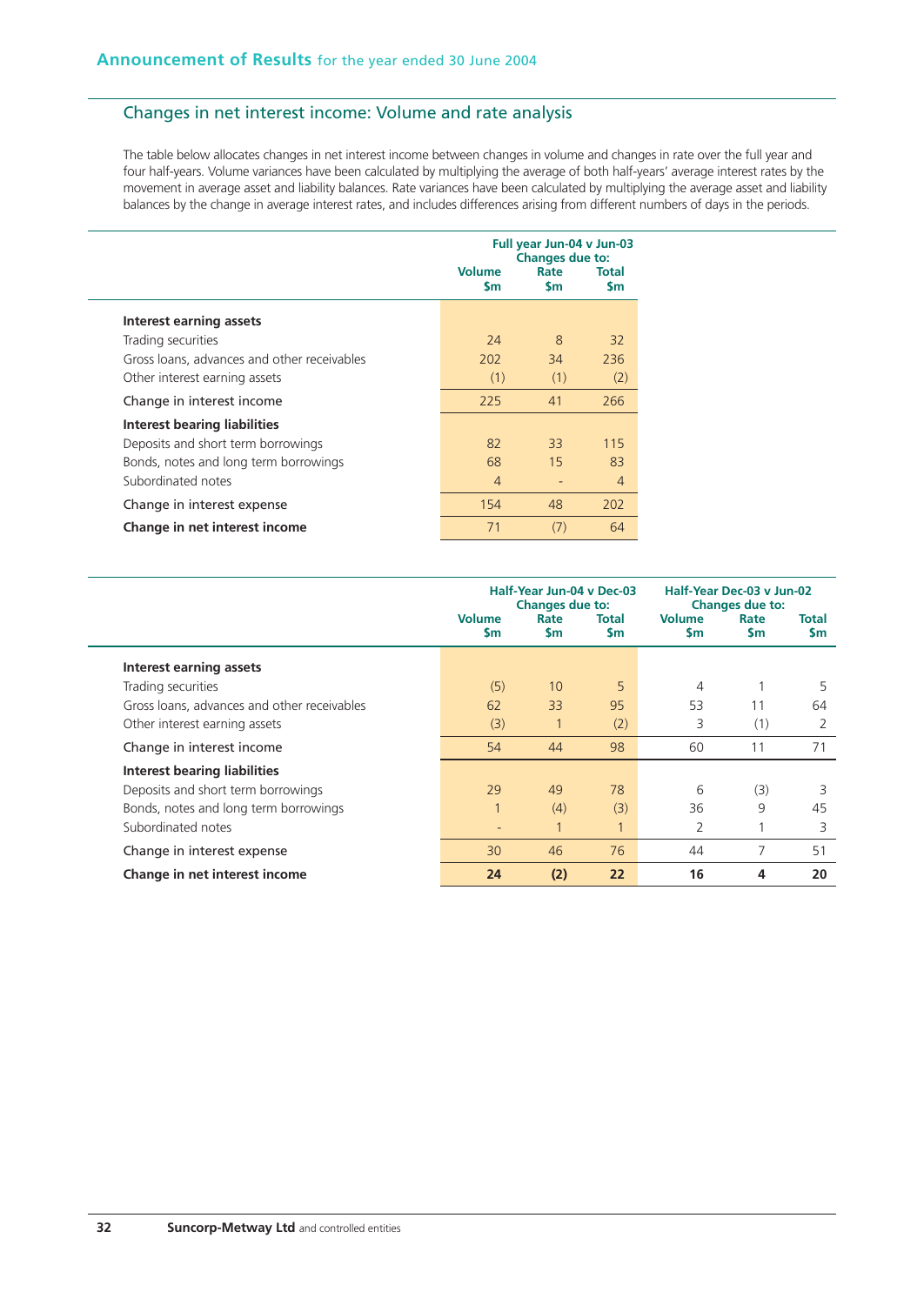|                                                                         | Half-Year Jun-03 v Dec-02<br>Changes due to: |             |              | Half-Year Dec-02 v Jun-02<br><b>Changes due to:</b> |                   |                           |  |
|-------------------------------------------------------------------------|----------------------------------------------|-------------|--------------|-----------------------------------------------------|-------------------|---------------------------|--|
|                                                                         | <b>Volume</b><br><b>Sm</b>                   | Rate<br>\$m | Total<br>\$m | <b>Volume</b><br><b>Sm</b>                          | Rate<br><b>Sm</b> | <b>Total</b><br><b>Sm</b> |  |
| Changes in net interest income:<br>Volume and rate analysis (continued) |                                              |             |              |                                                     |                   |                           |  |
| Interest earning assets                                                 |                                              |             |              |                                                     |                   |                           |  |
| Trading securities                                                      | 19                                           | (2)         | 17           | 7                                                   | 5                 | 12                        |  |
| Gross loans, advances and other receivables                             | 33                                           | (20)        | 13           | 23                                                  | 42                | 65                        |  |
| Other interest earning assets                                           | (4)                                          | -           | (4)          | 3                                                   |                   | 4                         |  |
| Change in interest income                                               | 48                                           | (22)        | 26           | 33                                                  | 48                | 81                        |  |
| Interest bearing liabilities                                            |                                              |             |              |                                                     |                   |                           |  |
| Deposits and short term borrowings                                      | 39                                           | (8)         | 31           | 33                                                  | 32                | 65                        |  |
| Bonds, notes and long term borrowings                                   | (4)                                          |             | (3)          | (13)                                                | 7                 | (6)                       |  |
| Subordinated notes                                                      |                                              | (4)         | (4)          | (1)                                                 |                   |                           |  |
| Change in interest expense                                              | 35                                           | (11)        | 24           | 19                                                  | 40                | 59                        |  |
| Change in net interest income                                           | 13                                           | (11)        | 2            | 14                                                  | 8                 | 22                        |  |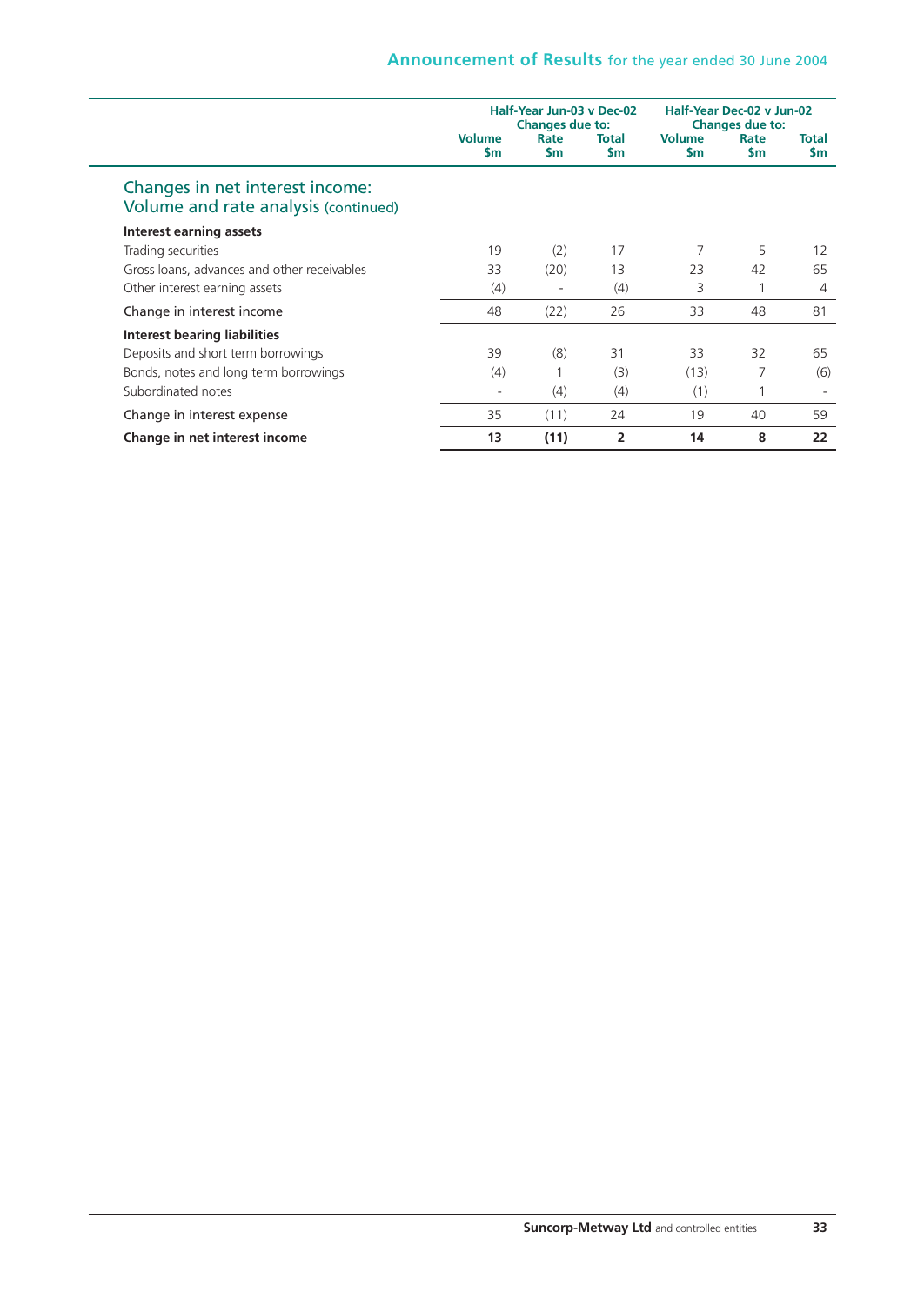## **Segment information – General Insurance**

#### **Overview**

- **General Insurance** pre-tax profit rose by 99.6% to a record \$465 million for the full year, driven by improved claims experience in long-tail classes and increased investment returns. For the half-year to June, pre-tax profit was \$250 million, up 55.3% from \$161 million in the prior corresponding six months.
- The Insurance Trading Result (ITR), which excludes non-underwritten business and investment income on shareholder funds, increased by 50.7% to a record \$315 million for the full year. This is equal to an insurance margin of 14.4%, which is the strongest full year margin reported by the Company since 1997. The ITR for the June half was \$170 million, equal to a margin of 15.3% of net earned premium.
- Full year cash return on equity for the General Insurance division was 14.8%, up from 8.4% at June 2003. Cash ROE for the half-year was 14.9%.
- The bulk of the improvement in full year profits was recorded in long-tail classes due to improved claims experience and premium growth. Profits in short-tail business were lower due to above average storm activity.
- Gross written premium for the year rose by 7.4% to \$2.4 billion and net earned premium increased by 8.5% to \$2.2 billion. Risk inforce have grown modestly during the year, with a net reduction in inforce durig the first half being offset by solid second half growth, where market share gains occurred in most major product lines. Premium rate increases in short tail lines were largely in line with the level of underlying claims inflation. Premium rate reductions in some long tail classes, noteably CTP and Workers' Compensation, occurred in the second half reflecting the effectiveness of legislative reforms in reducing claims costs.
- Net incurred claims for the year decreased by 6.9% to \$1.5 billion, however this was distorted by an increase in the discount rate used to calculate the present value of claims. Excluding the impact of discount rate adjustments, claims expense increased by 4.8% to \$1.6 billion, which was below the growth rate for the overall book, and therefore led to an improvement in the loss ratio to 74.2%.
- Claims expense for the full year was affected by higher storm activity than in the prior year, which partially offset the benefits of improved claims experience in long-tail insurance flowing from recent legislative reforms affecting liability classes. Substantial increases in risk margins at year-end also lifted claims expense.
- Operating expenses for the full year increased by 10.9% to \$480 million, with the increase mainly occurring in the first half. Operating expenses in the second half rose by just 3.4% to \$244 million. The increase in expenses was mainly due to higher commission costs associated with increased premium revenue sourced through intermediaries. The expense ratio for the full year increased slightly to 22.0%.
- The underwriting result was a profit of \$167 million for the year, compared to \$72 million loss in the prior year. However, this outcome benefited from increases in discount rates. Underlying underwriting profit was \$84 million, up from \$33 million in the prior year. The combined operating ratio reduced to 96.2% from 98.3%, excluding discount rate adjustments.
- For the half-year to June, the underwriting profit, excluding discount rate impacts, was \$33 million, which was up from \$26 million at the prior June half, but down from \$51 million in the immediately preceding December half due to higher incurred claims.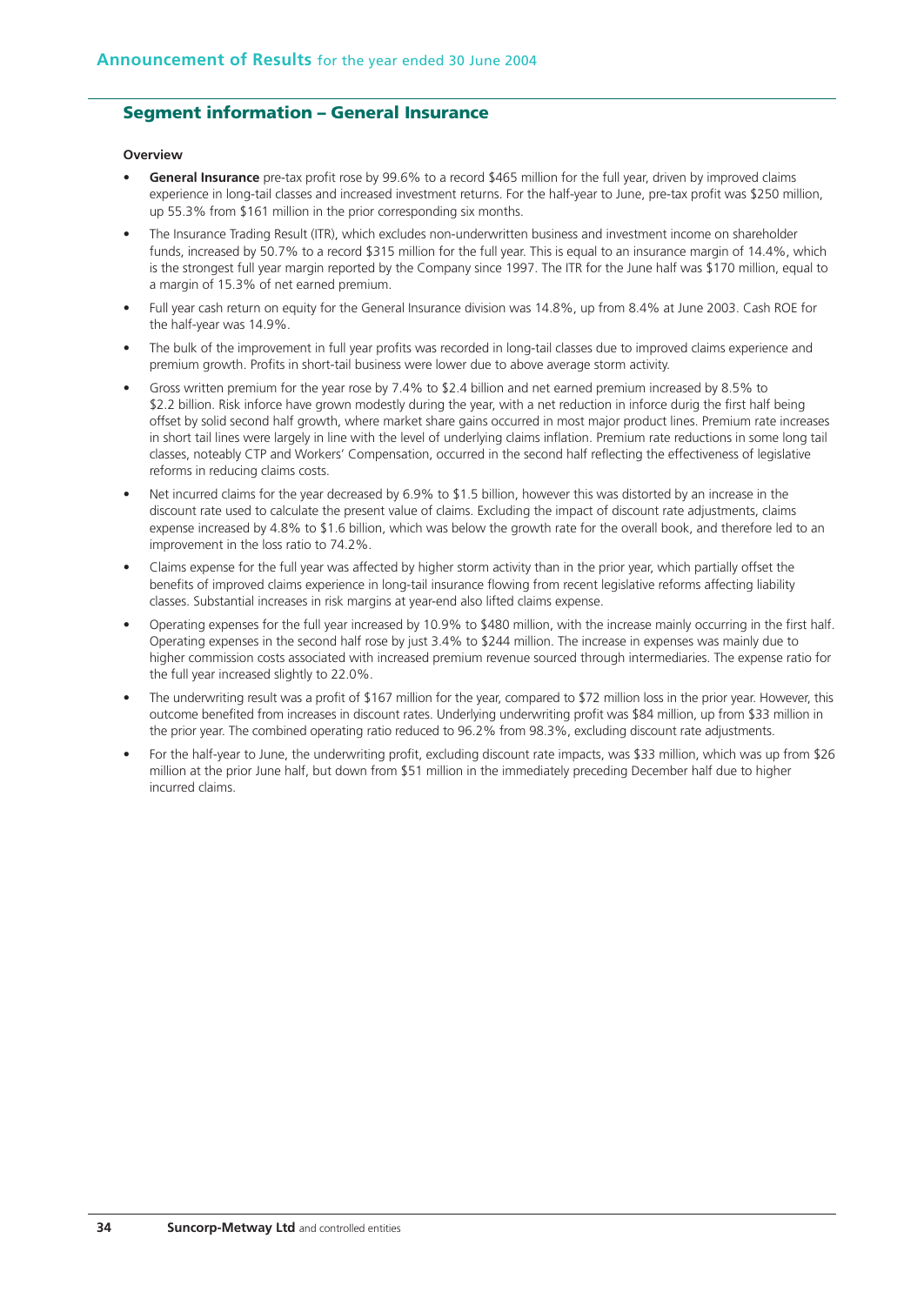## **Segment information - General Insurance (continued)**

#### **Overview (continued)**

- Investment income on insurance provisions fell 47.3% to \$148 million. This was due mainly to capital losses arising from increases in market interest rates. The reduced investment return on insurance provisions is offset in the profit and loss account by the reduction in claims expense arising from increases in discount rates. If the impact of movements in interest rates is eliminated, the investment income on insurance provisions rose to \$231 million, which was up 31.3% from \$176 million in the prior year and therefore contributed strongly to the increase in the insurance trading result.
- The managed schemes contribution for the year was \$20 million, significantly above the \$7 million profit in the prior year which was affected by an \$8 million one-off loss in NSW Workcover. Profitability otherwise increased due to improved performance in the NSW Workcover and Treasury Managed Funds businesses.
- Equity accounted contribution from the Company's insurance joint ventures with motoring clubs in Queensland and South Australia rose from \$9 million to \$19 million, due to improved operating performance and increased investment returns.
- The combination of the managed schemes contribution, joint venture contribution, and insurance trading profit led to a 57.3% increase in general insurance operational earnings to \$354 million for the full year.
- The results also benefited from continued improvement in investment earnings on shareholder funds, which rose to \$130 million, from \$11 million the prior year. The strong improvement was mainly due to the strength of the domestic equities markets. The S&P/ASX 200 Accumulation Index rose by 21.6% during the financial year.

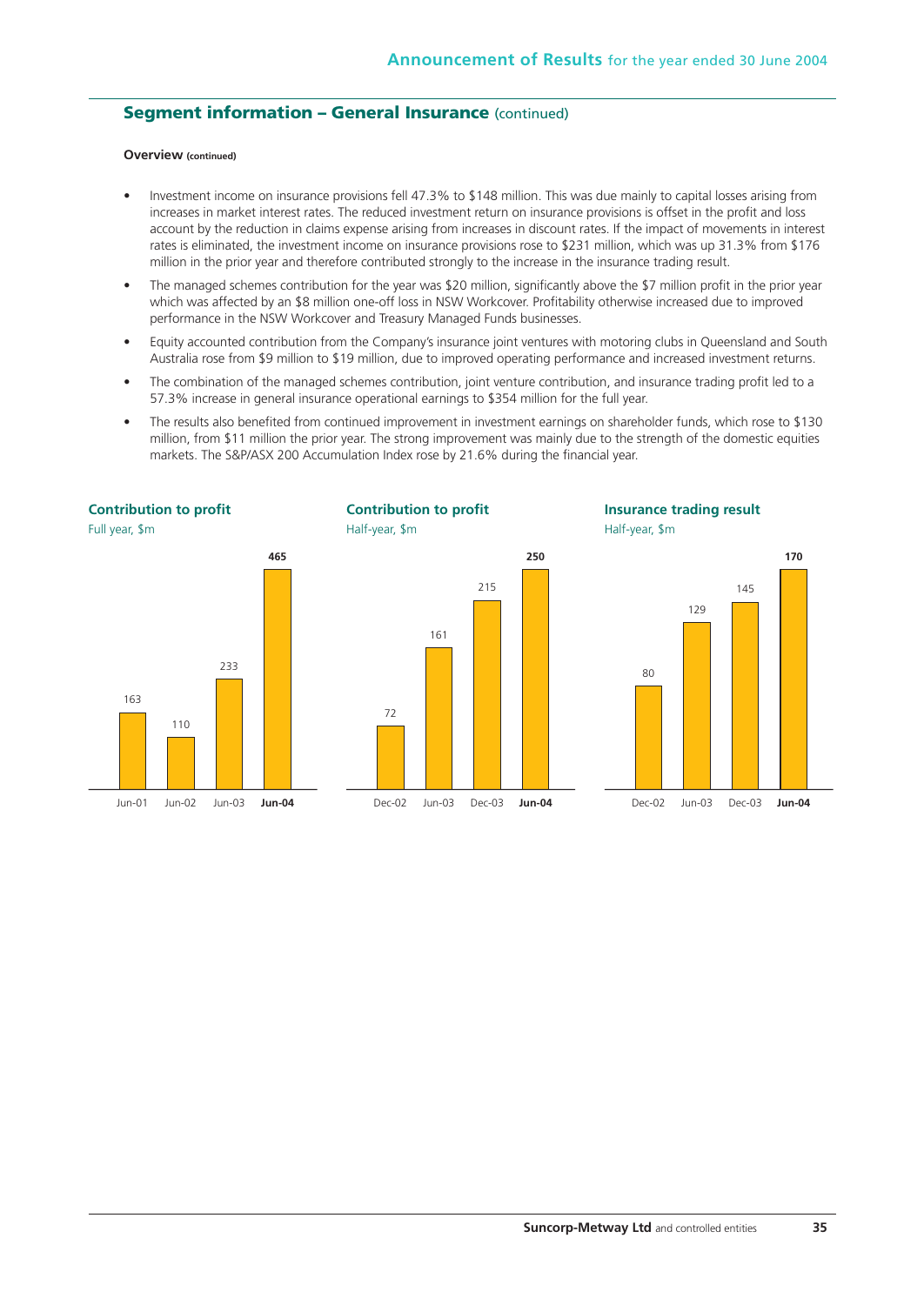|                                                                                    |                          | <b>Full Year Ended</b><br><b>Jun-04</b><br><b>Jun-03</b> |                                 |  |
|------------------------------------------------------------------------------------|--------------------------|----------------------------------------------------------|---------------------------------|--|
|                                                                                    | \$m                      | \$m                                                      | <b>Jun-04</b><br>vs Jun-03<br>% |  |
| Profit contribution – General Insurance – full year                                |                          |                                                          |                                 |  |
| Gross earned premiums <sup>(1)</sup>                                               |                          |                                                          |                                 |  |
| Gross written premiums                                                             | 2,430                    | 2,262                                                    | 7.4                             |  |
| Gross unearned premium movement                                                    | (89)                     | (106)                                                    | (16.0)                          |  |
|                                                                                    | 2,341                    | 2,156                                                    | 8.6                             |  |
| Outwards reinsurance expense                                                       | (157)                    | (144)                                                    | 9.0                             |  |
| Net earned premium                                                                 | 2,184                    | 2,012                                                    | 8.5                             |  |
| <b>Net incurred claims</b>                                                         |                          |                                                          |                                 |  |
| Claims expense                                                                     | (1,797)                  | (1,891)                                                  | (5.0)                           |  |
| Reinsurance and other recoveries revenue                                           | 260                      | 240                                                      | 8.3                             |  |
|                                                                                    | (1,537)                  | (1,651)                                                  | (6.9)                           |  |
| <b>Gross operating expenses</b>                                                    |                          |                                                          |                                 |  |
| Acquisition costs <sup>(1)</sup>                                                   | (267)                    | (231)                                                    | 15.6                            |  |
| Operating expenses                                                                 | (213)                    | (202)                                                    | 5.4                             |  |
| Net operating expenses                                                             | (480)                    | (433)                                                    | 10.9                            |  |
| <b>Underwriting result</b>                                                         | 167                      | (72)                                                     | (331.9)                         |  |
| Investment revenue - insurance provisions                                          |                          |                                                          |                                 |  |
| Interest, dividends, rent and other                                                | 236                      | 227                                                      | 4.0                             |  |
| Realised gains (losses) on investments                                             | (71)                     | 30                                                       | (336.7)                         |  |
| Unrealised gains (losses) on investments                                           | (17)                     | 24                                                       | (170.8)                         |  |
|                                                                                    | 148                      | 281                                                      | (47.3)                          |  |
| Insurance trading result                                                           | 315                      | 209                                                      | 50.7                            |  |
| <b>Managed schemes net contribution</b>                                            | 20                       | 7                                                        | 185.7                           |  |
| Joint venture income                                                               | 19                       | 9                                                        | 111.1                           |  |
| <b>General Insurance operational earnings</b>                                      | 354                      | 225                                                      | 57.3                            |  |
| Investment revenue - shareholder funds                                             |                          |                                                          |                                 |  |
| Interest, dividends, rent and other                                                | 54                       | 48                                                       | 12.5                            |  |
| Realised gains (losses) on investments<br>Unrealised gains (losses) on investments | (1)<br>75                | (40)<br>12                                               | (97.5)<br>525.0                 |  |
| Other revenue <sup>(2)</sup>                                                       | 13                       | $\overline{2}$                                           | 550.0                           |  |
| Other expenses <sup>(3)</sup>                                                      | (11)                     | (11)                                                     |                                 |  |
|                                                                                    | 130                      | 11                                                       | 1,081.8                         |  |
| Profit on sale of property                                                         | $\overline{\phantom{a}}$ | 16                                                       | (100.0)                         |  |
| Contribution to profit from general insurance                                      |                          |                                                          |                                 |  |
| activities before tax and GIO funding                                              | 484                      | 252                                                      | 92.1                            |  |
| Subordinated debt expense - GIO acquisition                                        | (19)                     | (19)                                                     |                                 |  |
| Contribution to profit from general insurance<br>activities before tax             | 465                      | 233                                                      | 99.6                            |  |
|                                                                                    |                          |                                                          |                                 |  |

#### **Notes:**

(1) Net of certain statutory fees and charges included in income and expenses in the Consolidated Financial Report.

 $(2)$  Other revenue consists mainly of allocated service fee revenue.

(3) Other expenses is primarily made up of investment management expenses.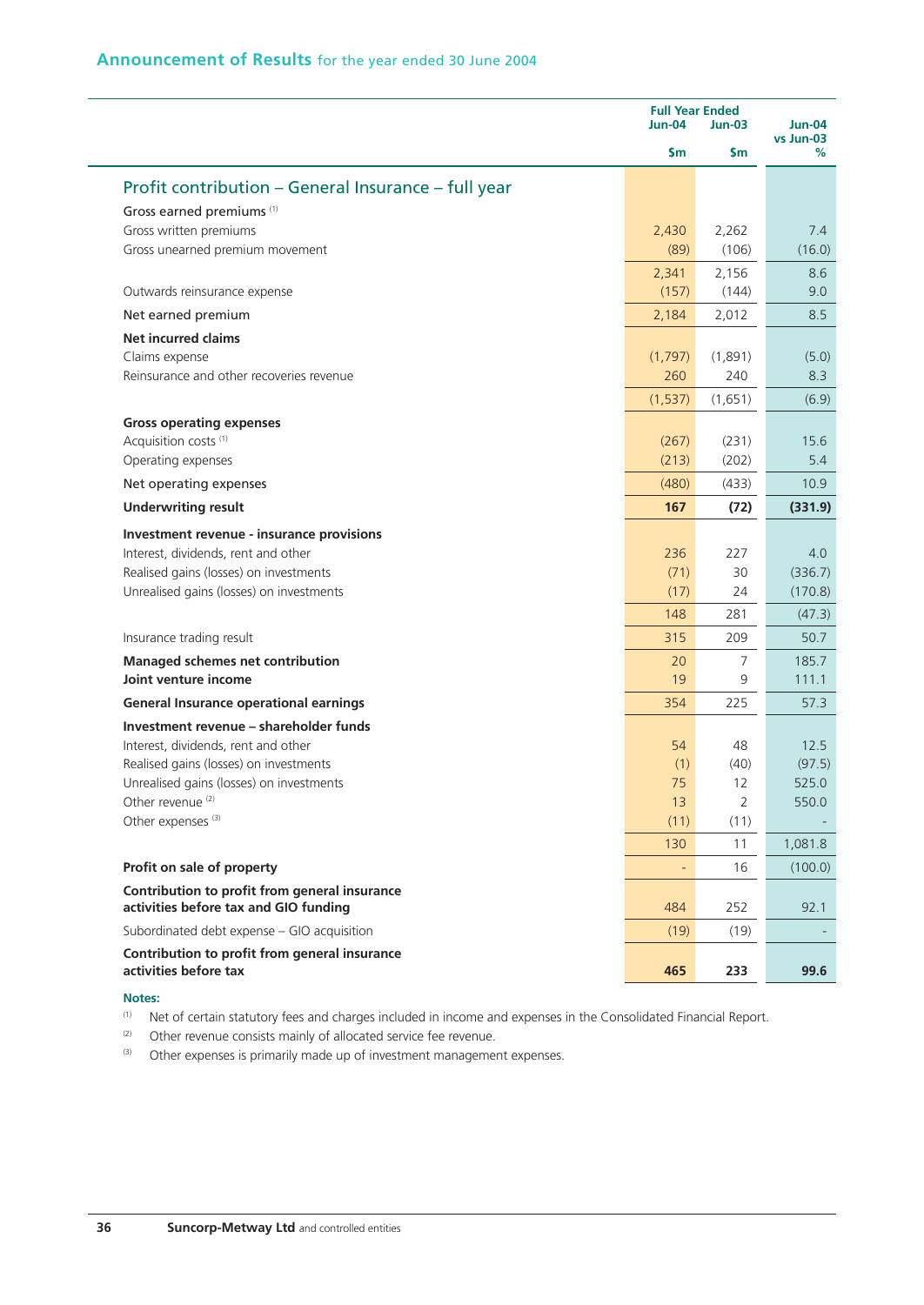|                                                                                        | $Jun-04$                 | <b>Half-Year Ended</b><br><b>Dec-03</b> | <b>Dec-02</b>   | <b>Jun-04</b>  | <b>Jun-04</b>            |         |
|----------------------------------------------------------------------------------------|--------------------------|-----------------------------------------|-----------------|----------------|--------------------------|---------|
|                                                                                        | \$m                      | \$m                                     | $Jun-03$<br>\$m | \$m            | vs Dec-03 vs Jun-03<br>% | ℅       |
| <b>Profit contribution - General</b>                                                   |                          |                                         |                 |                |                          |         |
| Insurance – half-year                                                                  |                          |                                         |                 |                |                          |         |
| Gross earned premiums (1)                                                              |                          |                                         |                 |                |                          |         |
| Gross written premiums                                                                 | 1,251                    | 1,179                                   | 1,153           | 1,109          | 6.1                      | 8.5     |
| Gross unearned premium movement                                                        | (58)                     | (31)                                    | (73)            | (33)           | 87.1                     | (20.5)  |
|                                                                                        | 1,193                    | 1,148                                   | 1,080           | 1,076          | 3.9                      | 10.5    |
| Outwards reinsurance expense                                                           | (85)                     | (72)                                    | (71)            | (73)           | 18.1                     | 19.7    |
| Net earned premium                                                                     | 1,108                    | 1,076                                   | 1,009           | 1,003          | 3.0                      | 9.8     |
| <b>Net incurred claims</b>                                                             |                          |                                         |                 |                |                          |         |
| Claims expense                                                                         | (950)                    | (847)                                   | (915)           | (976)          | 12.2                     | 3.8     |
| Reinsurance and other recoveries revenue                                               | 131                      | 129                                     | 130             | 110            | 1.6                      | 0.8     |
|                                                                                        | (819)                    | (718)                                   | (785)           | (866)          | 14.1                     | 4.3     |
| <b>Gross operating expenses</b>                                                        |                          |                                         |                 |                |                          |         |
| Acquisition costs <sup>(1)</sup>                                                       | (142)                    | (125)                                   | (117)           | (114)          | 13.6                     | 21.4    |
| Operating expenses                                                                     | (102)                    | (111)                                   | (94)            | (108)          | (8.1)                    | 8.5     |
| Net operating expenses                                                                 | (244)                    | (236)                                   | (211)           | (222)          | 3.4                      | 15.6    |
| <b>Underwriting result</b>                                                             | 45                       | 122                                     | 13              | (85)           | (63.1)                   | 246.2   |
| Investment revenue - insurance provisions                                              |                          |                                         |                 |                |                          |         |
| Interest, dividends, rent and other                                                    | 120                      | 116                                     | 113             | 114            | 3.4                      | 6.2     |
| Realised gains (losses) on investments                                                 | (2)                      | (69)                                    | 6               | 24             | (97.1)                   | (133.3) |
| Unrealised gains (losses) on investments                                               | $\overline{7}$           | (24)                                    | (3)             | 27             | (129.2)                  | (333.3) |
|                                                                                        | 125                      | 23                                      | 116             | 165            | 443.5                    | 7.8     |
| <b>Insurance trading result</b>                                                        | 170                      | 145                                     | 129             | 80             | 17.2                     | 31.8    |
| Managed schemes net contribution                                                       | 10                       | 10                                      | (7)             | 14             |                          | (242.9) |
| Joint venture income                                                                   | 9                        | 10                                      | 5               | $\overline{4}$ | (10.0)                   | 80.0    |
| General insurance operational earnings                                                 | 189                      | 165                                     | 127             | 98             | 14.5                     | 48.8    |
| Investment revenue - shareholder funds                                                 |                          |                                         |                 |                |                          |         |
| Interest, dividends, rent and other                                                    | 32                       | 22                                      | 27              | 21             | 45.5                     | 18.5    |
| Realised gains (losses) on investments                                                 | $\overline{\phantom{a}}$ | (1)                                     | (29)            | (11)           | (100.0)                  | (100.0) |
| Unrealised gains (losses) on investments                                               | 42                       | 33                                      | 42              | (30)           | 27.3                     |         |
| Other revenue <sup>(2)</sup><br>Other expenses <sup>(3)</sup>                          | 3                        | 10                                      | (5)             | 7              | (70.0)                   | (160.0) |
|                                                                                        | (6)                      | (5)                                     | (7)             | (4)            | 20.0                     | (14.3)  |
|                                                                                        | 71                       | 59                                      | 28              | (17)           | 20.3                     | 153.6   |
| Profit on sale of property                                                             | ÷                        |                                         | 16              |                | n/a                      | (100.0) |
| Contribution to profit from general insurance<br>activities before tax and GIO funding | 260                      | 224                                     | 171             | 81             | 16.1                     | 52.0    |
| Subordinated debt expense - GIO acquisition                                            | (10)                     | (9)                                     | (10)            | (9)            | 11.1                     |         |
| Contribution to profit from general insurance<br>activities before tax                 | 250                      | 215                                     | 161             | 72             | 16.3                     | 55.3    |
|                                                                                        |                          |                                         |                 |                |                          |         |

**Notes:**

(1) Net of certain statutory fees and charges included in income and expenses in the Consolidated Financial Report.

 $(2)$  Other revenue consists mainly of allocated service fee revenue.

(3) Other expenses is primarily made up of investment management expenses.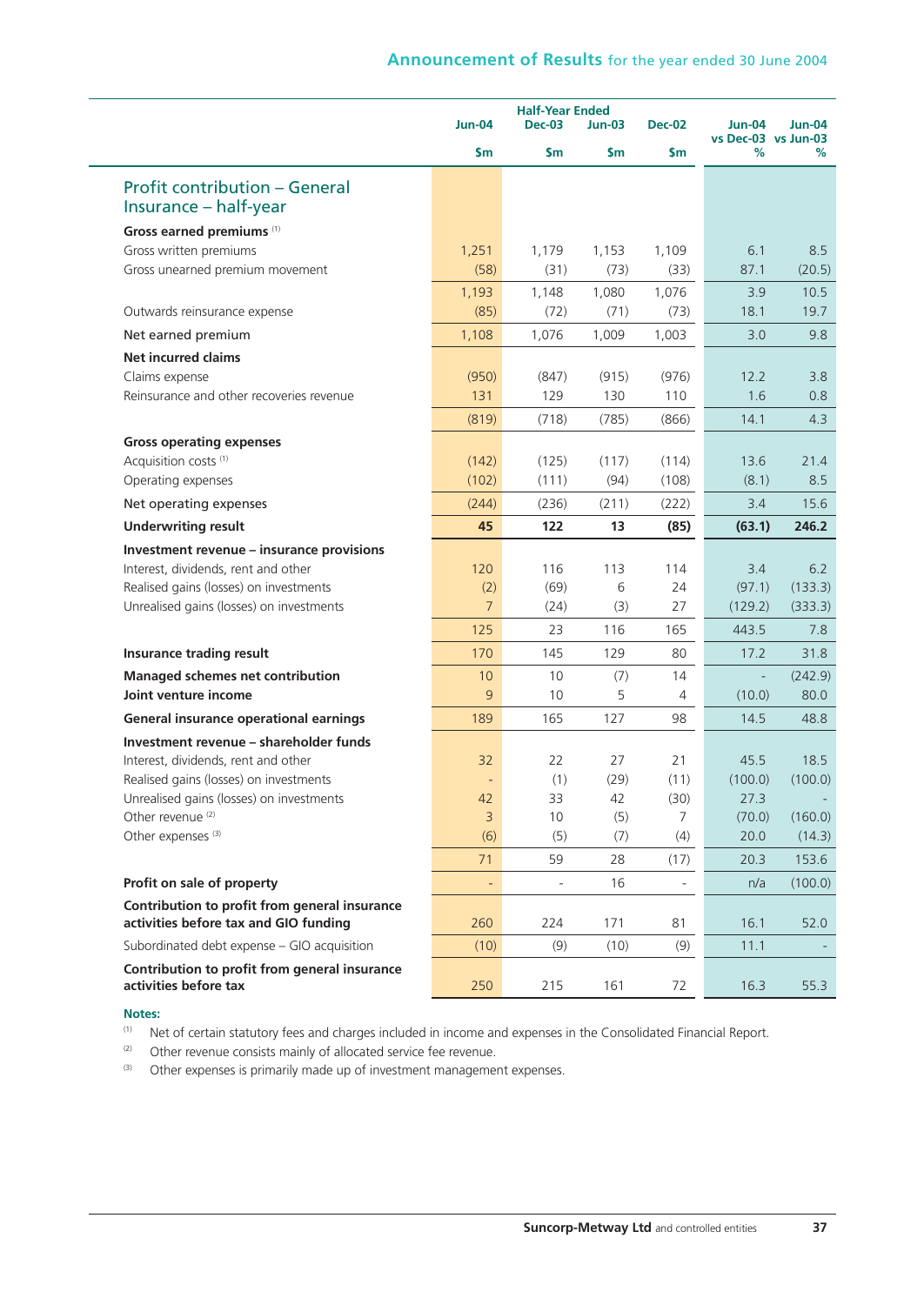## Profit contribution (excluding discount rate adjustment)

The following table restates the profit contribution by eliminating the impact of movements in interest rates. This is done to provide a clearer indication of underlying performance.

In the accounts, movements in market interest rates, which are outside the group's control, have a significant effect on outstanding claims and investment income on insurance provisions.

Because outstanding claims are discounted to present value using market interest rates, movements in these interest rates therefore affect claims expense in any period. For example, an increase in discount rates will lead to a reduction in claims expense. However, on the other side of the balance sheet, the funds held in reserve to pay outstanding claims are invested in fixed interest securities. So an increase in market rates will lead to a capital loss on the investment portfolio.

Because the investment portfolio is matched to the profile of expected claims, movements in market rates affect investment income on claims reserves by an amount which is approximately equal to the impact of movements in discount rates on claims liabilities. Therefore, the two factors offset one another, so that movements in interest rates are 'immunized' in the profit result.

To gain a better understanding of the underlying claims and underwriting performance, the following table removes the impact of changes in interest and discount rates. The adjustment assumes perfect matching of assets and liabilities. During the twelve months to June, discount rates increased, and therefore there was an \$83 million decrease in claims expense and an offsetting decrease in investment income on insurance provisions. For the half-year, increased rates led to a \$12 million reduction in claims expense and a corresponding reduction in investment income on insurance provisions. The table below eliminates the impact of those movements and therefore gives a more accurate picture of claims expense, underwriting performance and investment income.

Net incurred claims therefore increases to \$1.6 billion and the underwriting result reduces to \$84 million for the year. Investment income on insurance provisions increases to \$231 million, and the insurance trading result remains unchanged at \$315 million.

|                                                                                        | <b>Full Year Ended</b><br><b>Jun-04</b> | $Jun-03$      | Jun-04<br>vs Jun-03 |  |
|----------------------------------------------------------------------------------------|-----------------------------------------|---------------|---------------------|--|
|                                                                                        | $\mathsf{sm}$                           | $\mathsf{sm}$ | %                   |  |
| <b>Gross earned premiums</b>                                                           |                                         |               |                     |  |
| Gross written premiums                                                                 | 2,430                                   | 2,262         | 7.4                 |  |
| Gross unearned premium movement                                                        | (89)                                    | (106)         | (16.0)              |  |
|                                                                                        | 2,341                                   | 2,156         | 8.6                 |  |
| Outwards reinsurance expense                                                           | (157)                                   | (144)         | 9.0                 |  |
| Net earned premium                                                                     | 2,184                                   | 2,012         | 8.5                 |  |
| Net incurred claims                                                                    |                                         |               |                     |  |
| Claims expense                                                                         | (1,880)                                 | (1,786)       | 5.3                 |  |
| Reinsurance and other recoveries revenue                                               | 260                                     | 240           | 8.3                 |  |
|                                                                                        | (1,620)                                 | (1, 546)      | 4.8                 |  |
| Acquisition costs                                                                      | (267)                                   | (231)         | 15.6                |  |
| Operating expenses                                                                     | (213)                                   | (202)         | 5.4                 |  |
| Net operating expenses                                                                 | (480)                                   | (433)         | 10.9                |  |
| <b>Underwriting result</b>                                                             | 84                                      | 33            | 154.5               |  |
| Investment revenue - insurance provisions                                              | 231                                     | 176           | 31.3                |  |
| <b>Insurance trading result</b>                                                        | 315                                     | 209           | 50.7                |  |
| <b>Managed schemes net contribution</b>                                                | 20                                      | 7             | 185.7               |  |
| Joint venture income                                                                   | 19                                      | 9             | 111.1               |  |
| General insurance operational earnings                                                 | 354                                     | 225           | 57.3                |  |
| Investment revenue – shareholder funds                                                 | 130                                     | 11            | 1,081.8             |  |
| Profit on sale of property                                                             |                                         | 16            | (100.0)             |  |
| Contribution to profit from general insurance activities before tax<br>and GIO funding | 484                                     | 252           | 92.1                |  |
| Subordinated debt expense - GIO acquisition                                            | (19)                                    | (19)          |                     |  |
| Contribution to profit from general insurance activities before tax                    | 465                                     | 233           | 99.6                |  |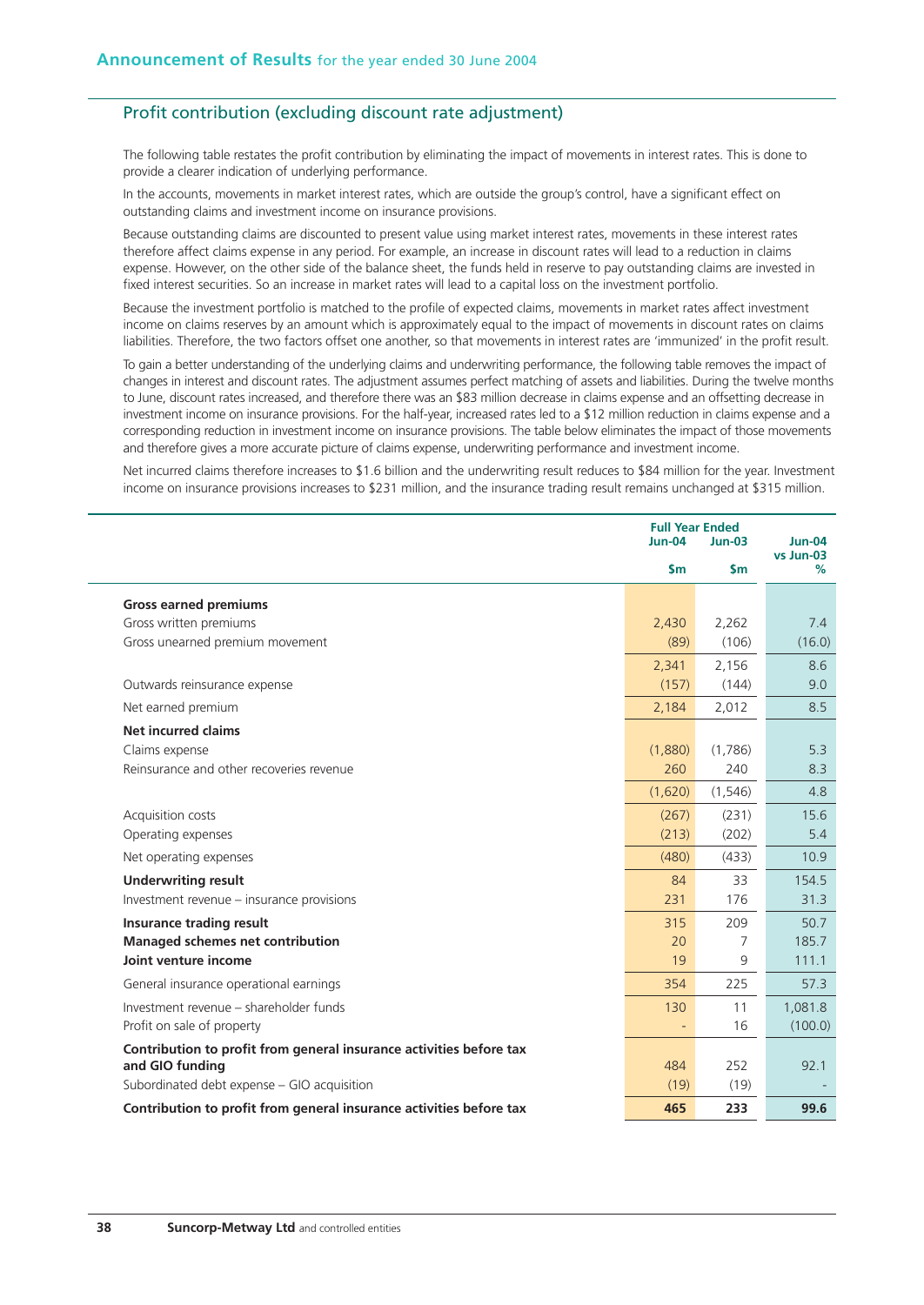|                                                                                        |               | <b>Half-Year Ended</b> |          |                |                                      |          |
|----------------------------------------------------------------------------------------|---------------|------------------------|----------|----------------|--------------------------------------|----------|
|                                                                                        | $Jun-04$      | $Dec-03$               | $Jun-03$ | <b>Dec-02</b>  | <b>Jun-04</b><br>vs Dec-03 vs Jun-03 | $Jun-04$ |
|                                                                                        | $\mathsf{Sm}$ | \$m                    | \$m      | \$m\$          | $\%$                                 | ℅        |
| Profit contribution (excluding<br>discount rate adjustment) (continued)                |               |                        |          |                |                                      |          |
| <b>Gross earned premiums</b>                                                           |               |                        |          |                |                                      |          |
| Gross written premiums                                                                 | 1,251         | 1,179                  | 1,153    | 1,109          | 6.1                                  | 8.5      |
| Gross unearned premium movement                                                        | (58)          | (31)                   | (73)     | (33)           | 87.1                                 | (20.5)   |
|                                                                                        | 1,193         | 1,148                  | 1,080    | 1,076          | 3.9                                  | 10.5     |
| Outwards reinsurance expense                                                           | (85)          | (72)                   | (71)     | (73)           | 18.1                                 | 19.7     |
| Net earned premium                                                                     | 1,108         | 1,076                  | 1,009    | 1,003          | 3.0                                  | 9.8      |
| <b>Net incurred claims</b>                                                             |               |                        |          |                |                                      |          |
| Claims expense                                                                         | (962)         | (918)                  | (902)    | (884)          | 4.8                                  | 6.7      |
| Reinsurance and other recoveries revenue                                               | 131           | 129                    | 130      | 110            | 1.6                                  | 0.8      |
|                                                                                        | (831)         | (789)                  | (772)    | (774)          | 5.3                                  | 7.6      |
| Acquisition costs                                                                      | (142)         | (125)                  | (117)    | (114)          | 13.6                                 | 21.4     |
| Operating expense                                                                      | (102)         | (111)                  | (94)     | (108)          | (8.1)                                | 8.5      |
| Net operating expenses                                                                 | (244)         | (236)                  | (211)    | (222)          | 3.4                                  | 15.6     |
| <b>Underwriting result</b>                                                             | 33            | 51                     | 26       | $\overline{7}$ | (35.3)                               | 26.9     |
| Investment revenue - insurance provisions                                              | 137           | 94                     | 103      | 73             | 45.7                                 | 33.0     |
| Insurance trading result                                                               | 170           | 145                    | 129      | 80             | 17.2                                 | 31.8     |
| <b>Managed schemes net contribution</b>                                                | 10            | 10                     | (7)      | 14             |                                      | (242.9)  |
| Joint venture income                                                                   | 9             | 10                     | 5        | 4              | (10.0)                               | 80.0     |
| General insurance operational earnings                                                 | 189           | 165                    | 127      | 98             | 14.5                                 | 48.8     |
| Investment revenue - shareholder funds                                                 | 71            | 59                     | 28       | (17)           | 20.3                                 | 153.6    |
| Profit on sale of property                                                             | ÷,            | $\overline{a}$         | 16       |                | n/a                                  | (100.0)  |
| Contribution to profit from general insurance<br>activities before tax and GIO funding | 260           | 224                    | 171      | 81             | 16.1                                 | 52.0     |
| Subordinated debt expense - GIO acquisition                                            | (10)          | (9)                    | (10)     | (9)            | 11.1                                 |          |
| Contribution to profit from general insurance                                          |               |                        |          |                |                                      |          |
| activities before tax                                                                  | 250           | 215                    | 161      | 72             | 16.3                                 | 55.3     |
|                                                                                        |               |                        |          |                |                                      |          |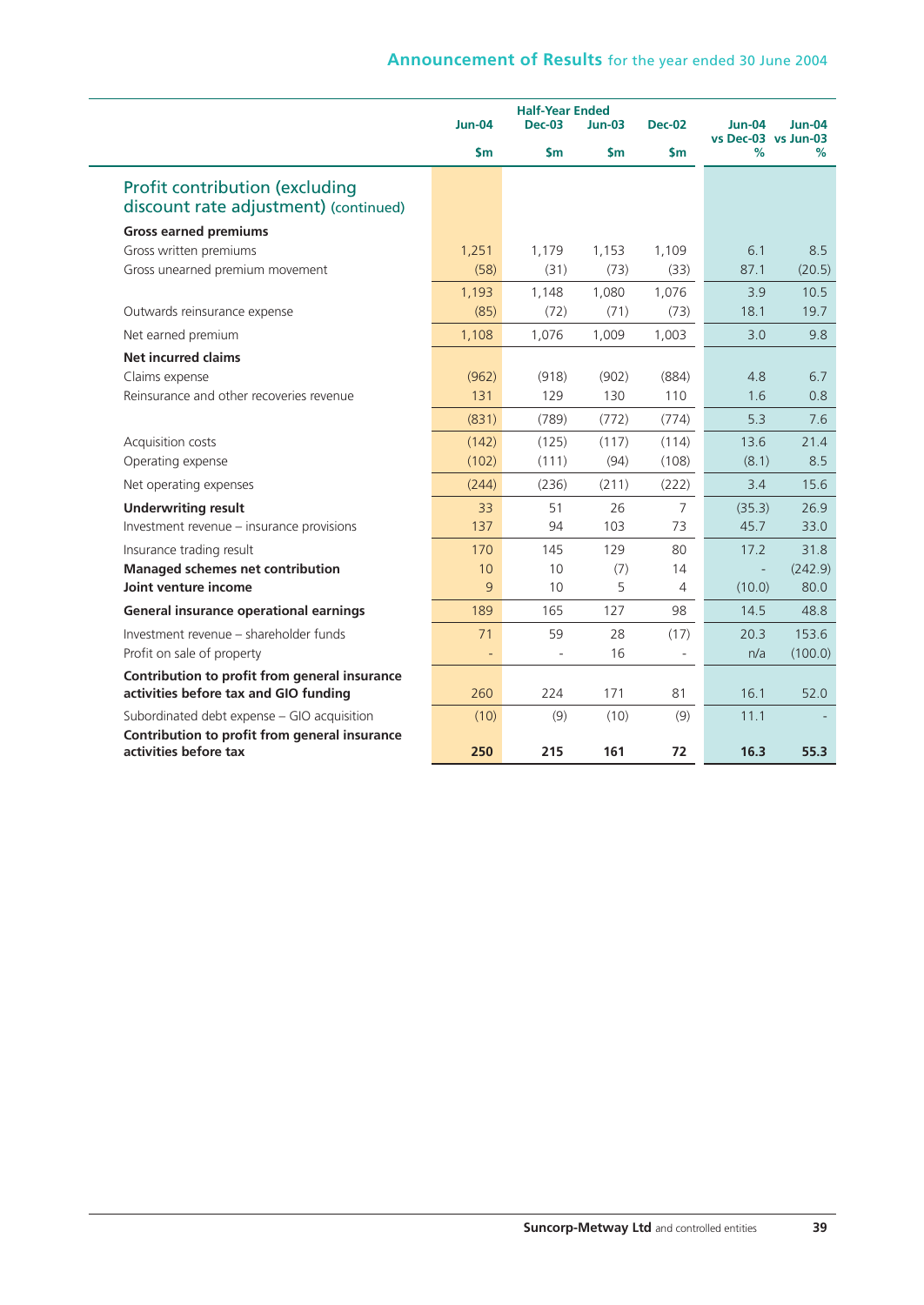|                                    | <b>Jun-04</b>  | <b>Dec-03</b>            | <b>Jun-03</b> | <b>Dec-02</b> | <b>Jun-04</b><br>vs Dec-03 vs Jun-03 | <b>Jun-04</b> |
|------------------------------------|----------------|--------------------------|---------------|---------------|--------------------------------------|---------------|
|                                    | $\mathsf{S}$ m | $\mathsf{Sm}$            | $\mathsf{Sm}$ | $\mathsf{sm}$ | %                                    | %             |
| Assets and liabilities -           |                |                          |               |               |                                      |               |
| <b>General Insurance</b>           |                |                          |               |               |                                      |               |
| <b>Assets</b>                      |                |                          |               |               |                                      |               |
| Cash and liquid assets             | 382            | 248                      | 411           | 424           | 54.0                                 | (7.1)         |
| Investment securities              | 5,114          | 5,375                    | 4,758         | 4,744         | (4.9)                                | 7.5           |
| Investments in associates          | 100            | 96                       | 83            | 83            | 4.2                                  | 20.5          |
| Reinsurance and other recoveries - |                |                          |               |               |                                      |               |
| outstanding claims                 | 388            | 495                      | 481           | 426           | (21.6)                               | (19.3)        |
| Other receivables                  | 805            | 610                      | 761           | 591           | 32.0                                 | 5.8           |
| Property, plant and equipment      | Ξ              | $\overline{\phantom{a}}$ |               | 6             | n/a                                  | n/a           |
| Deferred tax assets                | $\mathbf{1}$   | 1                        | 55            | 66            |                                      | (98.2)        |
| Intangible assets                  | 859            | 879                      | 904           | 930           | (2.3)                                | (5.0)         |
| Other financial assets (1)         | 278            | 247                      | 251           | 232           | 12.6                                 | 10.8          |
| <b>Total assets</b>                | 7,927          | 7,951                    | 7,704         | 7,502         | (0.3)                                | 2.9           |
| <b>Liabilities</b>                 |                |                          |               |               |                                      |               |
| Interest bearing liabilities       | 33             | 23                       | 21            | 31            | 43.5                                 | 57.1          |
| Payables                           | 475            | 629                      | 397           | 447           | (24.5)                               | 19.6          |
| Current income tax liabilities     | ٠              | $\overline{\phantom{a}}$ | 50            | 16            | n/a                                  | (100.0)       |
| Provisions                         | $\overline{2}$ | 4                        | 15            | 49            | (50.0)                               | (86.7)        |
| Deferred tax liabilities           |                | $\overline{\phantom{a}}$ | 55            | 61            | n/a                                  | (100.0)       |
| Outstanding claims provision       | 3,854          | 3,849                    | 3,816         | 3,644         | 0.1                                  | 1.0           |
| Unearned premium provision         | 1,322          | 1,251                    | 1,226         | 1,155         | 5.7                                  | 7.8           |
| <b>Total liabilities</b>           | 5,686          | 5,756                    | 5,580         | 5,403         | (1.2)                                | 1.9           |
| Net assets                         | 2,241          | 2,195                    | 2,124         | 2,099         | 2.1                                  | 5.5           |

#### **Notes:**

(1) Other financial assets is primarily made up of accrued interest and deferred acquisition costs.

 $(2)$  Reconciling items such as timing differences and premium debtors arise between technical reserves and investment assets.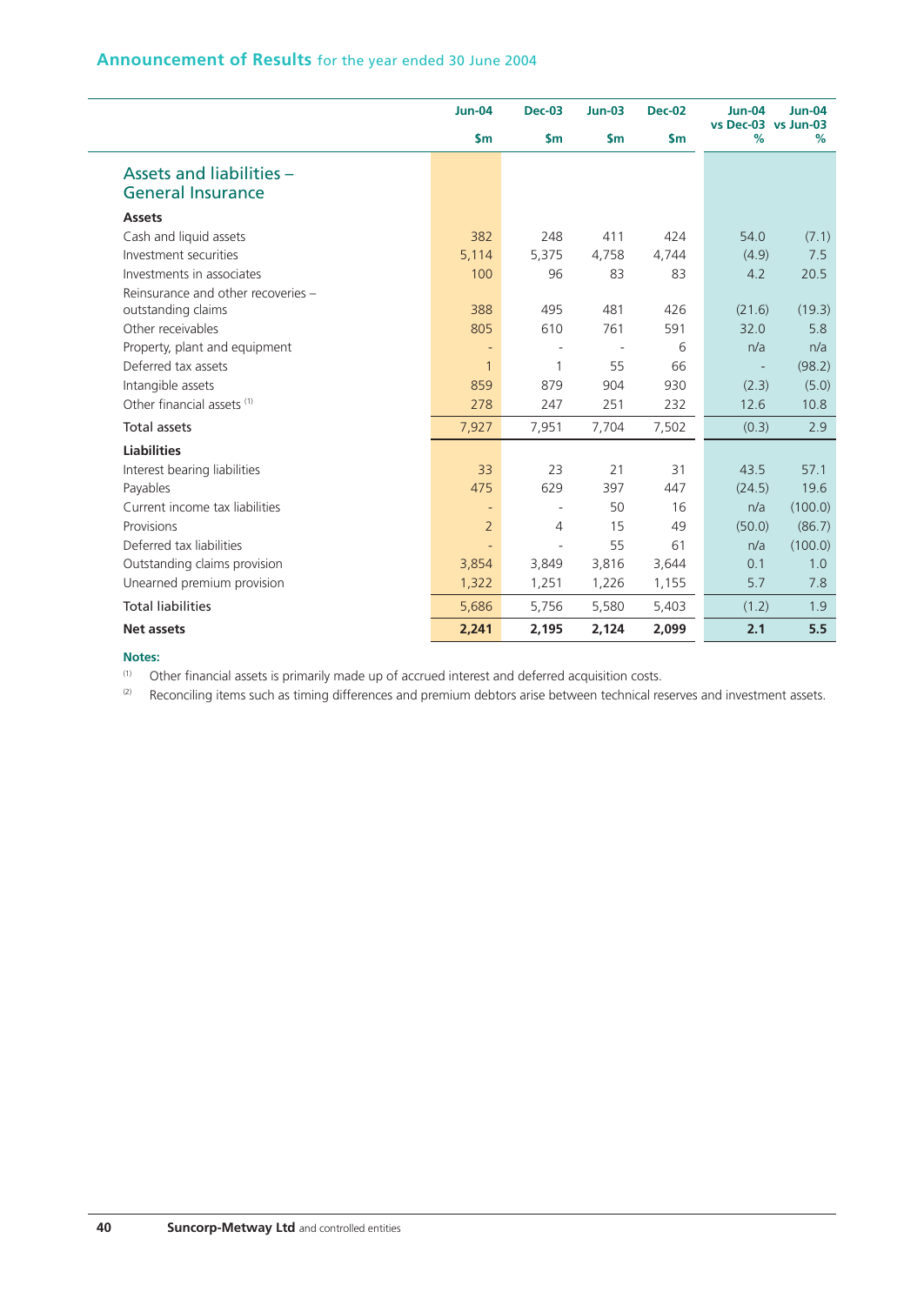|                                           |                       | <b>Half-Year Ended</b> |               |                       | <b>Full Year Ended</b> |               |  |
|-------------------------------------------|-----------------------|------------------------|---------------|-----------------------|------------------------|---------------|--|
|                                           | <b>Jun-04</b><br>$\%$ | $Dec-03$<br>$\%$       | $Jun-03$<br>% | <b>Dec-02</b><br>$\%$ | <b>Jun-04</b><br>%     | $Jun-03$<br>% |  |
| General insurance statistics              |                       |                        |               |                       |                        |               |  |
| Including discount rate adjustment        |                       |                        |               |                       |                        |               |  |
| Acquisition expense ratio                 | 12.8                  | 11.6                   | 11.6          | 11.4                  | 12.2                   | 11.5          |  |
| Operating expense ratio                   | 9.2                   | 10.3                   | 9.3           | 10.8                  | 9.8                    | 10.0          |  |
| Total expense ratio                       | 22.0                  | 21.9                   | 20.9          | 22.2                  | 22.0                   | 21.5          |  |
| Loss ratio                                | 73.9                  | 66.7                   | 77.8          | 86.3                  | 70.4                   | 82.1          |  |
| Combined operating ratio                  | 95.9                  | 88.6                   | 98.7          | 108.5                 | 92.4                   | 103.6         |  |
| Insurance trading ratio                   | 15.3                  | 13.5                   | 12.8          | 8.0                   | 14.4                   | 10.4          |  |
| Cash return on equity ratio               | 14.9                  | 14.7                   | 11.5          | 5.4                   | 14.8                   | 8.4           |  |
| <b>Excluding discount rate adjustment</b> |                       |                        |               |                       |                        |               |  |
| Acquisition expense ratio                 | 12.8                  | 11.6                   | 11.6          | 11.4                  | 12.2                   | 11.5          |  |
| Operating expense ratio                   | 9.2                   | 10.3                   | 9.3           | 10.8                  | 9.8                    | 10.0          |  |
| Total expense ratio                       | 22.0                  | 21.9                   | 20.9          | 22.2                  | 22.0                   | 21.5          |  |
| Loss ratio                                | 75.0                  | 73.3                   | 76.5          | 77.2                  | 74.2                   | 76.8          |  |
| Combined operating ratio                  | 97.0                  | 95.2                   | 97.4          | 99.4                  | 96.2                   | 98.3          |  |
| Insurance trading ratio                   | 15.3                  | 13.5                   | 12.8          | 8.0                   | 14.4                   | 10.4          |  |
| Cash return on equity ratio               | 14.9                  | 14.7                   | 11.5          | 5.4                   | 14.8                   | 8.4           |  |

Refer Appendix 3 for ratio definitions. These ratios relate to the group's insurance trading operations and do not include other revenues in the general insurance profit contribution, such as income from Managed Scheme business or the equity accounted contribution from the group's 50% interest in motoring club insurance joint ventures.







#### **Notes:**

(1) Excluding discount rate adjustment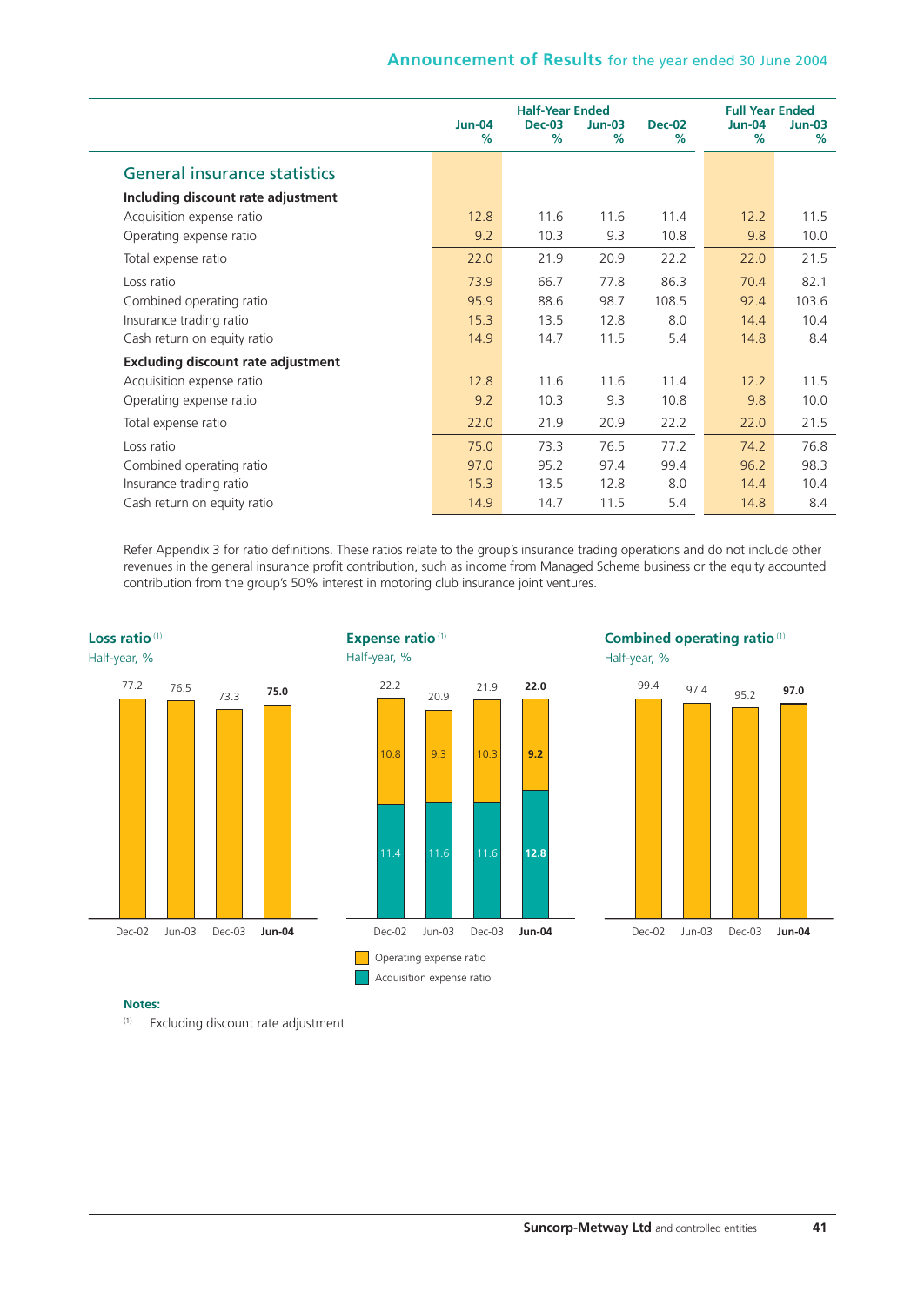|                                               |               |               | <b>Half-Year Ended</b> |               |                     | <b>Full Year Ended</b> |               |                       |
|-----------------------------------------------|---------------|---------------|------------------------|---------------|---------------------|------------------------|---------------|-----------------------|
|                                               | <b>Jun-04</b> | <b>Dec-03</b> | $Jun-03$               | <b>Dec-02</b> | Jun-04<br>vs Jun-03 | <b>Jun-04</b>          | $Jun-03$      | $Jun-04$<br>vs Jun-03 |
|                                               | <b>Sm</b>     | $\mathsf{sm}$ | <b>Sm</b>              | \$m           | $\frac{9}{6}$       | $\mathsf{sm}$          | $\mathsf{sm}$ | $\%$                  |
| <b>Gross written</b><br>premium by<br>product |               |               |                        |               |                     |                        |               |                       |
| <b>CTP</b>                                    | 294           | 286           | 275                    | 244           | 6.9                 | 580                    | 519           | 11.8                  |
| Home                                          | 237           | 227           | 216                    | 215           | 9.7                 | 464                    | 431           | 7.7                   |
| Motor                                         | 331           | 332           | 324                    | 317           | 2.2                 | 663                    | 641           | 3.4                   |
| Commercial                                    | 294           | 253           | 249                    | 246           | 18.1                | 547                    | 495           | 10.5                  |
| workers' compensation                         | 89            | 62            | 80                     | 67            | 11.3                | 151                    | 147           | 2.7                   |
| Other                                         | 6             | 19            | 9                      | 20            | (33.3)              | 25                     | 29            | (13.8)                |
|                                               | 1,251         | 1,179         | 1,153                  | 1,109         | 8.5                 | 2,430                  | 2,262         | 7.4                   |

# **Profit overview**

Gross written premium for the year increased by 7.4% to \$2.43 billion. Second half growth was much stronger than first half, and is not properly reflected by the second half growth rate of 8.5% (against the prior corresponding period) compared with the 7.4% annual rate. Inforce risks increased solidly in the second half, more than offsetting the marginal decline in risk numbers experienced in the first half. This is not evidenced in the gross written premium line principally due to price reductions in CTP and workers' compensation. Rate increases in short tail lines were generally reflective of underlying claims inflation levels.

The acquisition of the RACTI insurance business from March 2004 made a small contribution to GWP for the second half.

#### **Compulsory Third Party**

Suncorp and GIO underwrite compulsory third party insurance in Queensland and NSW as participants in statutory schemes. Gross written premium increased by 11.8% for the full year.

Solid growth in inforce risks was achieved in both states, although growth in the second half was twice that in the first half. This growth was achieved due to both improved retention and new business growth. Queensland market share remains approximately 54%, and New South Wales approximately 7.5%.

Gross written premium growth of 11.8% was largely attributable to price adjustments made effective in the previous financial year becoming fully reflected in risks renewed in the current year. Approximately 3.1% of the 11.8% increase in gross written premium was due to increase in inforce risks. The headline rates in both states were held constant in the first half of the financial year, and reduced in the second half by 6% and 3% in Queensland and New South Wales respectively. The reduction in premium rates reflects the effectiveness of legislative reforms in each state in reducing average claims size in particular.

#### **Home**

Gross written premium in Home insurance increased by 7.7% for the full year (6.8% underlying, excluding RACTI). Risks inforce declined marginally across the year (all first half), with the growth in gross written premium being largely attributable to increase in sums insured, change in business mix, and rate increases. Rate increases during the year have been lower than claims inflation rates.

The underlying gross written premium growth rate of 7.9% in the second half exceeded the first half growth rate of 5.6%. Risks inforce and market share grew in the second half due largely to new business sales growth and a slight improvement in retention.

#### **Motor**

Gross written premium in Motor insurance increased by 3.4% for the full year (2.6% underlying, excluding RACTI). Inforce risks increased slightly across the year, with a first half reduction being offset by second half growth. Market share declined marginally for the year, all attributable to the first half.

The underlying gross written premium growth rate of 2.2% in the second half was lower than the first half growth rate of 4.7% due to a change in the unclosed business calculation at 30 June 2004 which had a negative impact on gross written premium of \$10 million.

Revisions to pricing have been made across the portfolio since year end following the implementation of a new "risk engine", which introduced a more sophisticated premium rating methodology. We expect this to favourably impact new business and retention levels in the 2005 financial year.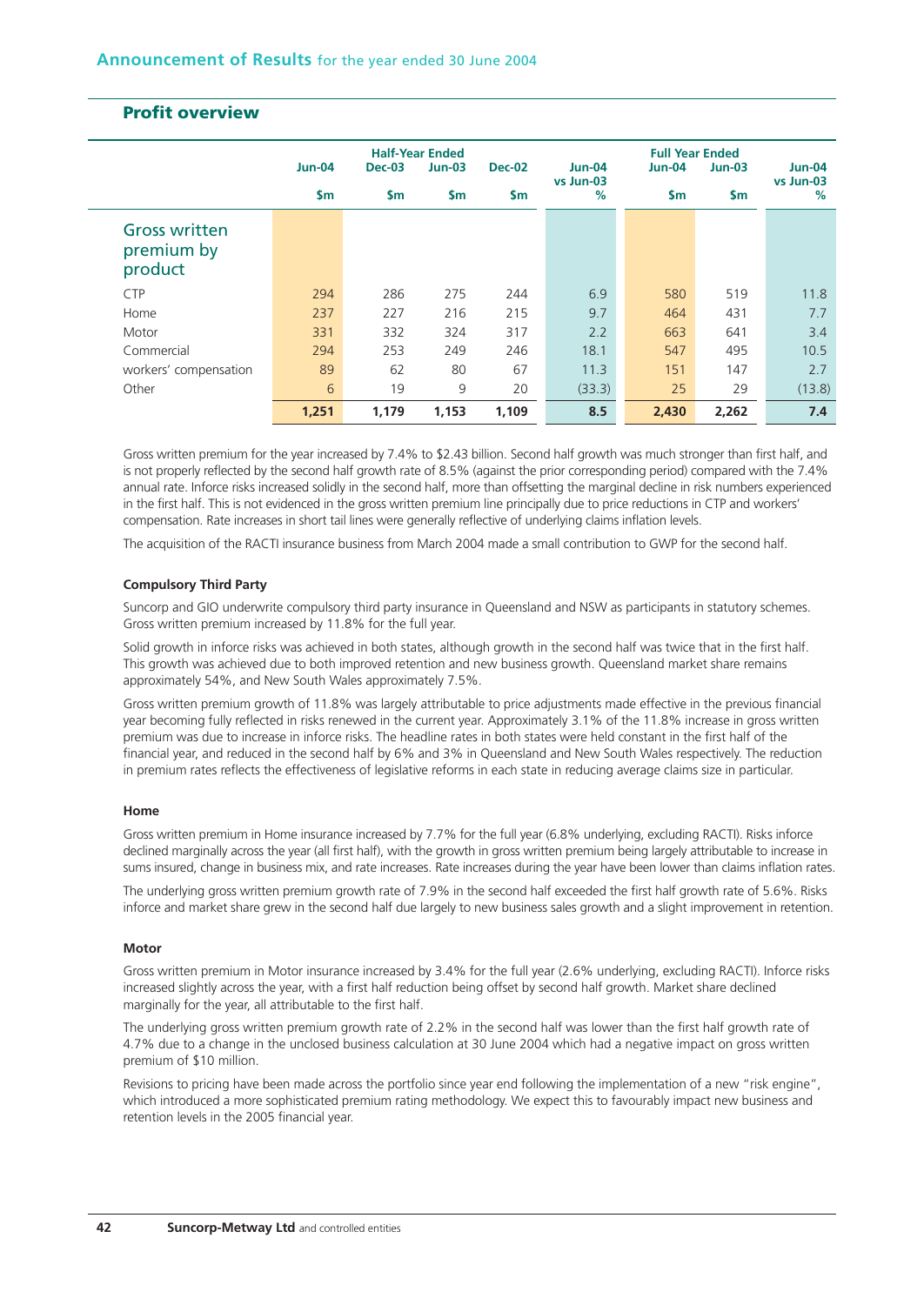### Gross written premium by product (continued)

#### **Commercial insurance**

In commercial insurance, gross written premium increased by 10.5% year on year, driven by growth in Liability, Commercial Motor and Packaged business. Additional revenue was sourced through targeted growth in segments including Professional Indemnity and Corporate Property. Risks inforce increased by approximately 6% during the year. Premium rates have held up well across most segments, with no signs of irrational pricing in the segments in which we operate, which are mainly within the SME segment.

#### **Workers' compensation**

Workers' compensation gross written premium increased by 2.7% year on year. Growth in the underlying business (as measured by wages 'exposed') was 11%, largely attributable to increase in market share. In Western Australia, reductions of 5–10% in prices were made reflecting the positive impact of legislative reforms on our technical rates. The growth in share has been driven by improved retention rates, targeted new business generation and continued focus on customer service.

|                                   | <b>Jun-04</b>  | <b>Dec-03</b> | <b>Half-Year Ended</b><br><b>Dec-02</b><br>$Jun-03$ |           | <b>Jun-04</b>  | <b>Full Year Ended</b><br>$Jun-04$<br>$Jun-03$ |               | <b>Jun-04</b>     |  |
|-----------------------------------|----------------|---------------|-----------------------------------------------------|-----------|----------------|------------------------------------------------|---------------|-------------------|--|
|                                   | $\mathsf{S}$ m | $\mathsf{sm}$ | $\mathsf{sm}$                                       | <b>Sm</b> | vs Jun-03<br>% | $\mathsf{sm}$                                  | $\mathsf{sm}$ | vs Jun-03<br>$\%$ |  |
| Gross written<br>premium by state |                |               |                                                     |           |                |                                                |               |                   |  |
| Queensland                        | 568            | 519           | 503                                                 | 499       | 12.9           | 1.087                                          | 1,002         | 8.5               |  |
| New South Wales                   | 382            | 400           | 357                                                 | 359       | 7.0            | 782                                            | 716           | 9.2               |  |
| Victoria                          | 127            | 126           | 111                                                 | 115       | 14.4           | 253                                            | 226           | 11.9              |  |
| Western Australia                 | 97             | 77            | 85                                                  | 81        | 14.1           | 174                                            | 166           | 4.8               |  |
| Other                             | 77             | 57            | 97                                                  | 55        | (20.6)         | 134                                            | 152           | (11.8)            |  |
|                                   | 1,251          | 1,179         | 1,153                                               | 1,109     | 8.5            | 2,430                                          | 2,262         | 7.4               |  |

The above tables set out premium by State, showing that the Company's portfolio is broadly diversified geographically. Approximately 55% of premium is sourced outside of Queensland.

### Outward reinsurance expense

Outward reinsurance expense was \$157 million, an increase of 9%, in line with the rise in earned premium. The largest element of the group's reinsurance program covers the home, motor and commercial property accounts against major catastrophes such as windstorm, hail, bushfire and earthquake. In the event of a catastrophe, the program provided cover for specific events generating claims of more than \$50 million, up to an increased limit of \$1.2 billion for each catastrophe event.

Since year end, this cover has been increased to an upper limit of \$1.7 billion, providing a more conservative risk position at minimal additional cost.

Reinsurance security was enhanced for the 2003/04 program, with an increase in the overall level of 'AA-' or higher rated reinsurers on the program. Over 85% of long-tail business and 65% of short-tail is protected by reinsurers rated 'A+' or better.

### Claims expense

Net claims expense fell to \$1.5 billion, however this was affected by increases in discount rates that are applied to future claims liabilities to bring them to present value. Discount rates increased from 4.8% at June 2003 to 5.6% at June 2004, leading to a \$83 million reduction in claims expense. Inflation and superimposed inflation assumptions remained essentially unchanged.

Removing the impact of discount rate movements, net incurred claims increased 4.8% to \$1.6 billion. (See table on page 38). As this was less than premium growth, the loss ratio was reduced from 76.8% to 74.2%.

The following factors affected claims expense:

- 1. Storm activity and the associated claims costs were higher in the year than has been the case for several years. Several severe storms were experienced across the eastern seaboard in the summer, including in Melbourne, Sydney, Brisbane and Gladstone. This led to storm claims (including bushfires) being approximately \$50 million higher than the prior year.
- 2. Underlying claims experience in the Queensland CTP portfolio continued to improve, with claims frequency and claims size showing a downward trend, benefiting from the impact of the Civil Liabilities Act.
- 3. Claims experience in other classes was generally favourable during the year, particularly in commercial liability and workers' compensation.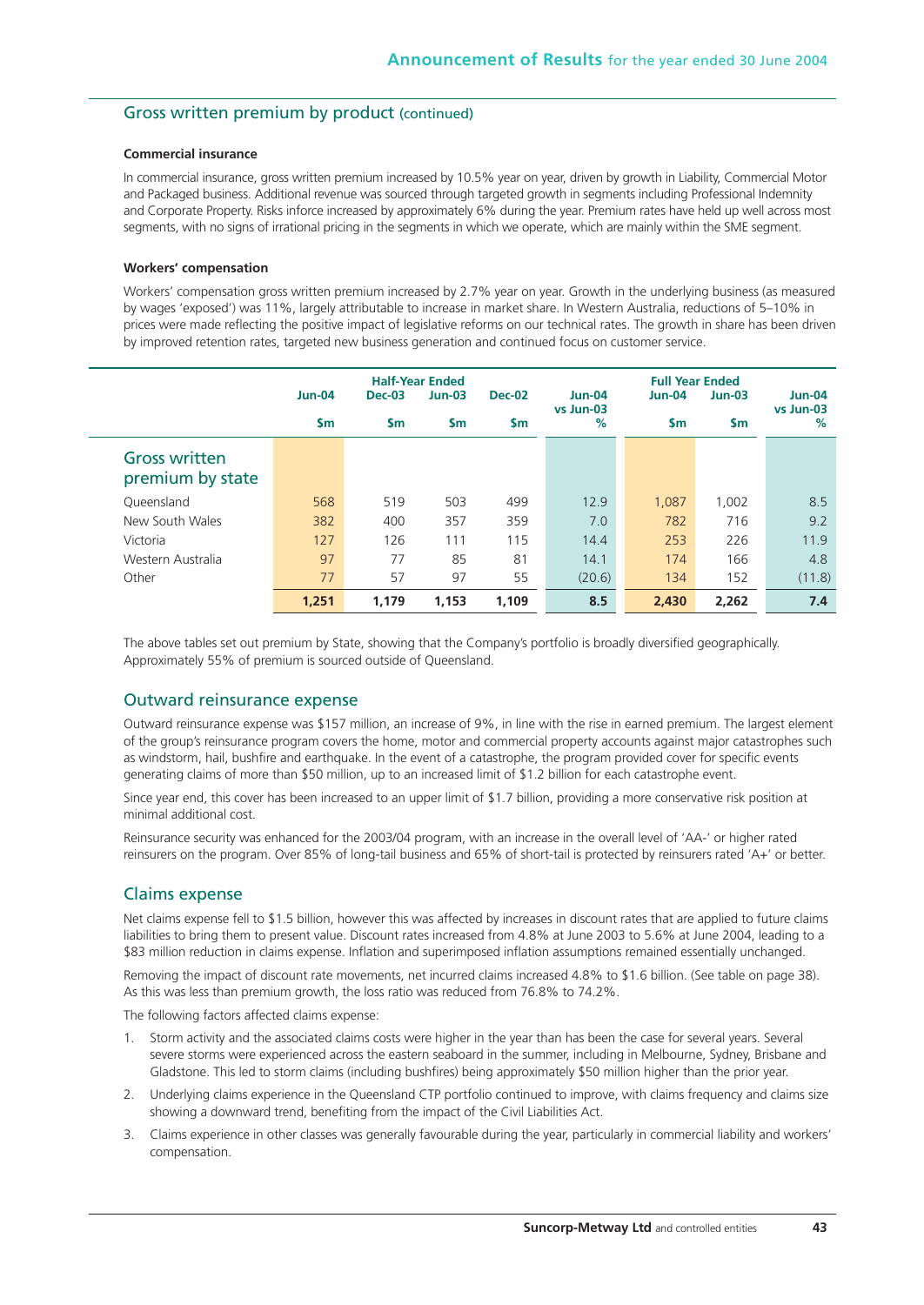### Claims expense (continued)

- 4. The favourable experience noted above flowed through to the valuation of outstanding claims at 30 June. As a result, there were a number of other valuation adjustments which led to a total reduction in claims expense of approximately \$63 million. This included a \$44 million reduction in the first half, and \$19 million in the June half.
- 5. Risk margins across the portfolio have increased by \$93 million for the full year, including \$18 million in the first half and \$75 million in the second half. Risk margins have been increased from 21% of the central estimate to 23% of the central estimate to strengthen the level of sufficiency implicit in this risk margin.

|                                                                                | <b>Jun-04</b>  | <b>Dec-03</b>  | $Jun-03$       | <b>Dec-02</b>  | $Jun-04$<br>vs Dec-03 vs Jun-03 | <b>Jun-04</b> |
|--------------------------------------------------------------------------------|----------------|----------------|----------------|----------------|---------------------------------|---------------|
|                                                                                | <b>Sm</b>      | <b>Sm</b>      | <b>Sm</b>      | <b>Sm</b>      | %                               | %             |
| Outstanding claims and<br>unearned premiums                                    |                |                |                |                |                                 |               |
| Expected future claims payments – undiscounted<br>Discounting to present value | 4.614<br>(760) | 4.625<br>(776) | 4.481<br>(665) | 4.270<br>(626) | (0.2)<br>(2.1)                  | 3.0<br>14.3   |
| Outstanding claims                                                             | 3,854          | 3,849          | 3,816          | 3,644          | 0.1                             | 1.0           |
| Unearned premiums                                                              | 1,322          | 1,251          | 1,226          | 1,155          | 5.7                             | 7.8           |
| Total outstanding claims and unearned<br>premium provisions                    | 5.176          | 5,100          | 5,042          | 4,799          | 1.5                             | 2.7           |

The undiscounted value of outstanding claims increased 3% over the year to \$4.6 billion, mostly reflecting the increase in business written.

Whilst the valuations of outstanding claims for individual products have moved to different degrees, the portfolio as a whole has been stable, reflecting the benefits of a diversified business. Outside of the actual claims experience in the period, there have been no material changes in assumptions underpinning the valuations or risk margins. Risk margins across the portfolio are currently in excess of a 90% level of sufficiency.

The discount to present value increased during the year, mainly due to increases in discount rates, which rose from 4.8% at June 2003 to 5.5% at December and 5.6% at June 2004. Outstanding claims on long-tail business are discounted to their present values by reference to the yield curve derived from Commonwealth Government bonds. Changes to the discount amount are caused by movements in the yield curve and the duration of outstanding claims. This has had minimal impact on the profit and loss account as the interest bearing investments held in the technical reserves portfolio are subjected to the same valuation criteria.

### Net operating expenses

Net operating expenses rose by 10.9% to \$480 million during the year, due mainly to increases in acquisition costs, which were up 15.6% to \$267 million. This was primarily due to increased new business, higher commissions and increased marketing expenses. Operating expenses increased by a more moderate 5.4% during the year.

The increase in expenses was mainly experienced in the first half. In the second half, operating expenses increased by just 3.4% compared with the preceding six months to December.

This led to an increase in the expense ratio to 22.0% from 21.5%, but excluding acquisition costs, the other underwriting expense ratio was down from 10% to 9.8%.

### Underwriting result

The underwriting result increased from a loss of \$72 million to a profit of \$167 million at June 2004. This figure is distorted however by movements in interest rates. Eliminating the impact of these movements, the underlying underwriting result is a profit of \$84 million up from \$33 million for the prior year.

The underwriting result in the second half, excluding discount rate impacts, was \$33 million, which was down from \$51 million in the first half due to increases in risk margins and the other factors mentioned above which affected claims expense.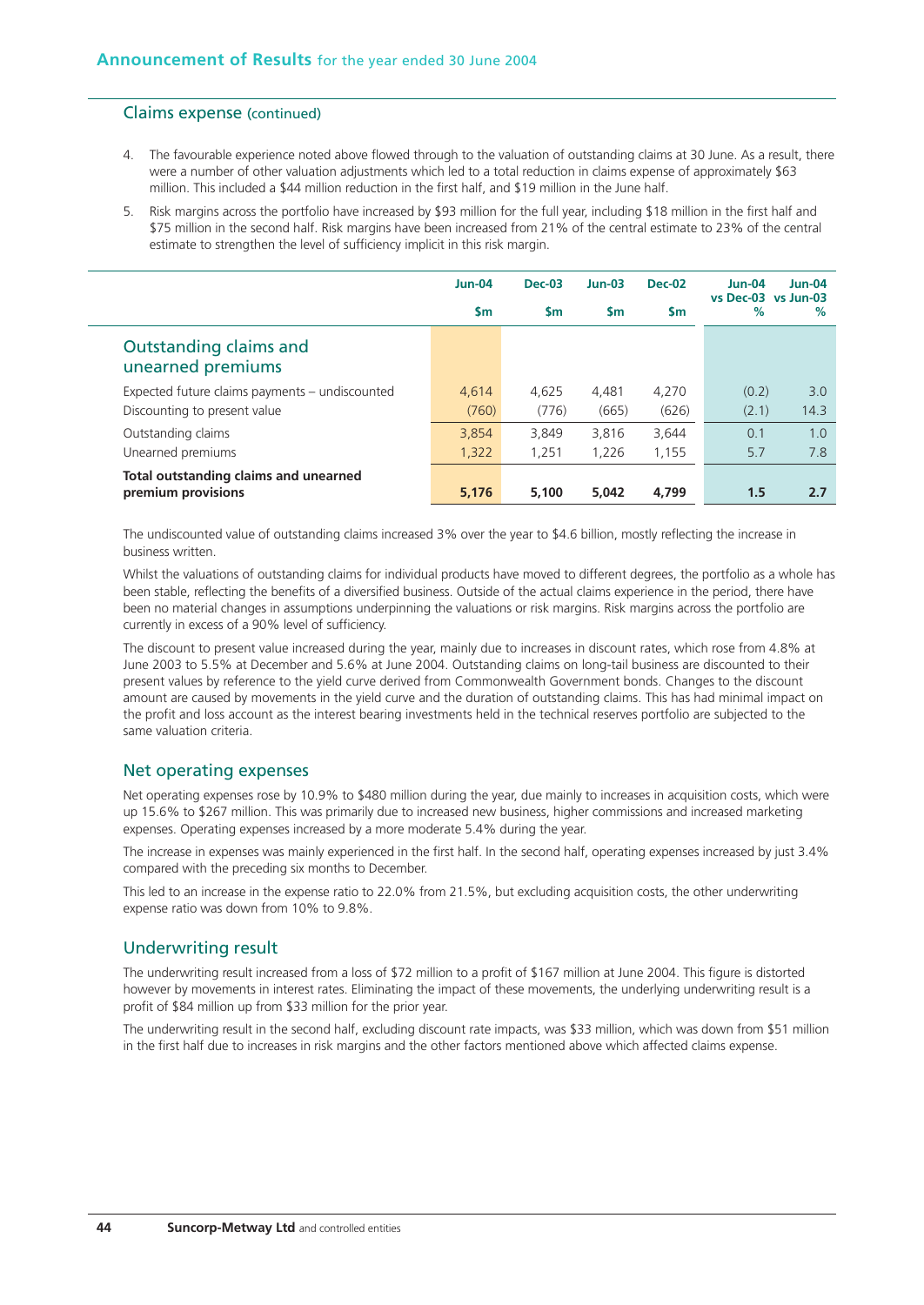### Investment income on insurance provisions

Investment income on insurance provisions fell 47.3% from prior year from \$281 million to \$148 million. This was due mainly to capital losses arising from increases in interest rates. As described earlier, the reduced investment return on insurance provisions is offset by the reduction in claims expense arising from increases in discount rates. If the impact of movements in interest rates is eliminated, the investment income on insurance provisions rises to \$231 million, which is up 31.3% from \$176 million in the prior year.

The investment portfolio held against insurance provisions returned 3.87% over the 12 months to 30 June 2004, outperforming the benchmark return of 3.31% for the year. Strong stock selection within the fixed interest asset class, combined with a favourable result from tactical asset allocation, made a significant contribution to the outperformance of the portfolio.

### Managed schemes

The managed scheme business consists of three related operations:

- The NSW Government self-insurance scheme known as Treasury Managed Fund (TMF). GIO administers the fund, which provides the property insurance, motor insurance, personal injury insurance and workers' compensation needs for the NSW State Government.
- Non-underwritten workers' compensation business in NSW.
- The Self Insurance Solutions business, in which we manage self-insurance schemes, predominantly workers' compensation, for other corporations.

Profit from managed schemes increased from \$7 million to \$20 million during the year. The prior year profit was affected by a one-off \$8 million expense associated with NSW non-underwritten workers' compensation bonuses. Underlying profit therefore increased from \$15 million to \$20 million due to stronger results in NSW WorkCover and the Treasury Managed Funds business. This improvement has been due to better control and monitoring procedures which have led to higher performance fees.

During the second half of the year, the decision was taken to exit the Self Insurance Solutions business, which had been loss making and offered minimal opportunities for growth. This exit will be achieved gradually during the current year.

### Joint venture income

The joint venture contribution for the year ended 30 June 2004 is \$19 million which compares favourably against the prior period result of \$9 million. The increase in contribution in the current year is due to improved underwriting profitability and higher investment income on shareholders funds.

### Investment income on shareholders funds

Investment income on shareholders funds increased to \$130 million from \$11 million in the prior year.

For the 12 months to 30 June 2004, the total Shareholders portfolio returned 12.19%, outperforming the benchmark return of 11.78%. The increase was mainly due to improvements in equity market returns, due to a 21.6% increase in the ASX 200 Accumulation index during the year.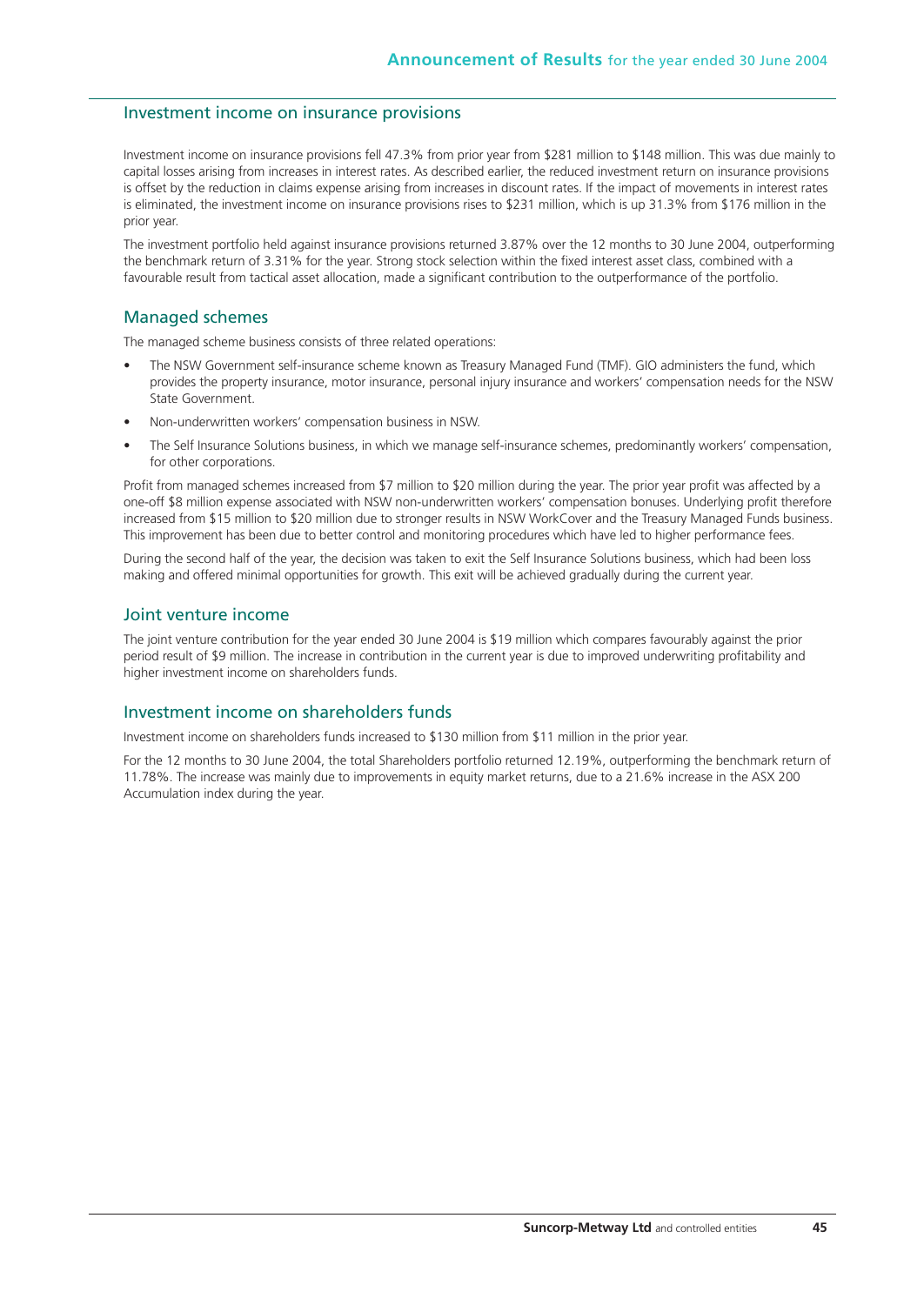|                                         | $Jun-04$<br><b>Sm</b> | $Dec-03$<br>$\mathsf{Sm}$ | $Jun-03$<br>\$m | <b>Dec-02</b><br><b>Sm</b> |
|-----------------------------------------|-----------------------|---------------------------|-----------------|----------------------------|
| Allocation of investments held against: |                       |                           |                 |                            |
| <b>Insurance provisions</b>             |                       |                           |                 |                            |
| Cash and short term deposits            | 1,120                 | 1,065                     | 1,024           | 684                        |
| <b>Fixed interest</b>                   | 3,002                 | 2,895                     | 2,878           | 2,957                      |
| Australian equities                     | $\qquad \qquad -$     | (2)                       |                 |                            |
| Overseas equities                       | $\overline{2}$        |                           |                 |                            |
| Property                                | 69                    | 94                        | 96              | 114                        |
| Infrastructure                          | $\overline{4}$        | 3                         | 4               | 4                          |
|                                         | 4,197                 | 4,055                     | 4,002           | 3,759                      |
| <b>Shareholder funds</b>                |                       |                           |                 |                            |
| Cash and short term deposits            | 431                   | 663                       | 316             | 205                        |
| Fixed interest                          | 203                   |                           | 150             |                            |
| Australian equities                     | 520                   | 543                       | 644             | 806                        |
| Overseas equities                       | 114                   |                           | ٠               |                            |
|                                         | 1,268                 | 1,206                     | 1,110           | 1,011                      |

The dollar amounts of investment allocations shown here are different to the balances in the General Insurance balance sheet on page 40, because the numbers here relate to the tangible investment assets. The balance in insurance provisions shown here differs from the sum of outstanding claims provision and unearned premium provision on page 44 mainly because the balance here excludes such items as recoveries relating to outstanding claims and premium debtors. The balance of shareholders funds shown here excludes goodwill relating to the acquisition of GIO and the investments in associates.

|                                         | <b>Jun-04</b><br>$\%$ | <b>Dec-03</b><br>$\%$ | $Jun-03$<br>$\frac{9}{6}$ | <b>Dec-02</b><br>$\%$ |
|-----------------------------------------|-----------------------|-----------------------|---------------------------|-----------------------|
| Allocation of investments held against: |                       |                       |                           |                       |
| <b>Insurance provisions</b>             |                       |                       |                           |                       |
| Cash and short term deposits            | 27                    | 26                    | 26                        | 18                    |
| Fixed interest                          | 71                    | 72                    | 72                        | 79                    |
| Property                                | $\overline{2}$        | $\overline{2}$        | 2                         | 3                     |
|                                         | 100                   | 100                   | 100                       | 100                   |
| Shareholder funds                       |                       |                       |                           |                       |
| Cash and short term deposits            | 34                    | 55                    | 28                        | 20                    |
| Fixed interest                          | 16                    | ٠                     | 14                        |                       |
| Australian equities                     | 41                    | 45                    | 58                        | 80                    |
| Overseas equities                       | 9                     | ٠                     | $\overline{\phantom{0}}$  |                       |
|                                         | 100                   | 100                   | 100                       | 100                   |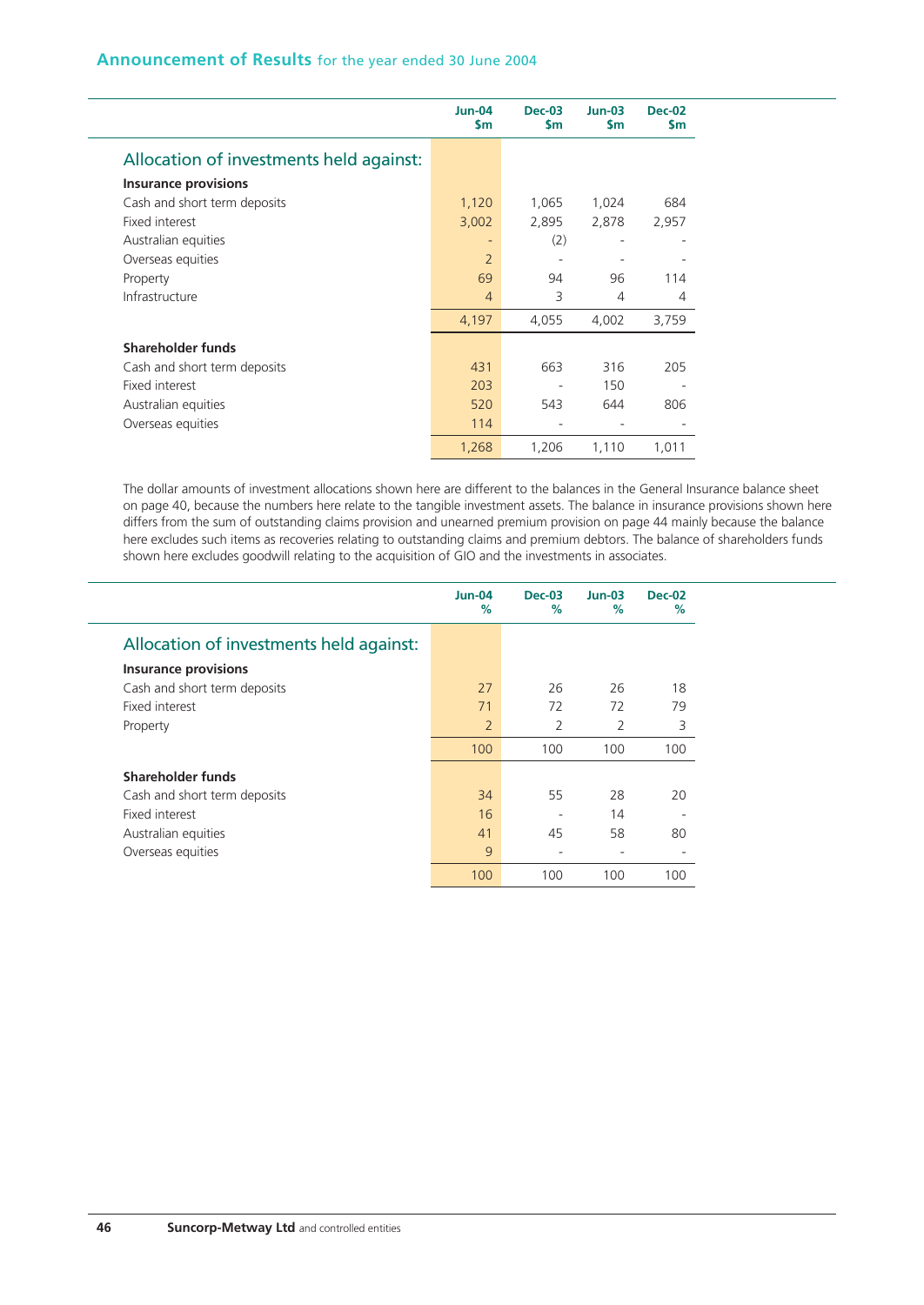# Profit contribution by class of business

The tables show the profit excluding discount rate impacts and levies and charges.

#### **Short-tail**

The short-tail business, including home, motor and part of the commercial book, reported an insurance trading profit of \$116 million for the year, equal to a margin of 8.7%. This was down from \$146 million in the prior year due to storm related claims costs and higher expenses.

Short-tail profitability increased in the second half to \$75 million, or a margin of 11.1%, compared with \$41 million or a margin of 6.3% in the first half.

|                                              | <b>Jun-04</b> | <b>Dec-03</b> | <b>Half-Year Ended</b><br>$Jun-03$ | <b>Dec-02</b> | <b>Jun-04</b><br>vs Jun-03 | <b>Full Year Ended</b><br><b>Jun-04</b> | $Jun-03$      | <b>Jun-04</b><br>vs Jun-03 |
|----------------------------------------------|---------------|---------------|------------------------------------|---------------|----------------------------|-----------------------------------------|---------------|----------------------------|
|                                              | \$m\$         | $\mathsf{sm}$ | $\mathsf{Sm}$                      | $\mathsf{sm}$ | %                          | $\mathsf{Sm}$                           | $\mathsf{Sm}$ | %                          |
| <b>Product Summary</b>                       |               |               |                                    |               |                            |                                         |               |                            |
| Gross written premium                        | 770           | 748           | 716                                | 723           | 7.5                        | 1,518                                   | 1,439         | 5.5                        |
| Net earned premium                           | 674           | 653           | 627                                | 625           | 7.5                        | 1,327                                   | 1,252         | 6.0                        |
| Net claims incurred                          | (475)         | (469)         | (394)                              | (435)         | 20.6                       | (944)                                   | (829)         | 13.9                       |
| Acquisition costs                            | (107)         | (93)          | (77)                               | (92)          | 39.0                       | (200)                                   | (169)         | 18.3                       |
| Operating expenses                           | (64)          | (71)          | (78)                               | (71)          | (17.9)                     | (135)                                   | (149)         | (9.4)                      |
| Total expenses                               | (171)         | (164)         | (155)                              | (163)         | 10.3                       | (335)                                   | (318)         | 5.3                        |
| <b>Underwriting result</b>                   | 28            | 20            | 78                                 | 27            | (64.1)                     | 48                                      | 105           | (54.3)                     |
| Investment revenue -<br>insurance provisions | 47            | 21            | 31                                 | 10            | 51.6                       | 68                                      | 41            | 65.9                       |
| Insurance trading result                     | 75            | 41            | 109                                | 37            | (31.2)                     | 116                                     | 146           | (20.5)                     |
|                                              |               |               |                                    |               |                            |                                         |               |                            |
|                                              | %             | %             | %                                  | %             |                            | $\frac{9}{6}$                           | %             |                            |
| <b>Ratios</b>                                |               |               |                                    |               |                            |                                         |               |                            |
| Acquisition expense ratio                    | 15.9          | 14.2          | 12.3                               | 14.7          | 29.3                       | 15.1                                    | 13.5          | 11.9                       |
| Operating expense ratio                      | 9.5           | 10.9          | 12.4                               | 11.4          | (23.4)                     | 10.2                                    | 11.9          | (14.3)                     |
| Total expense ratio                          | 25.4          | 25.1          | 24.7                               | 26.1          | 2.8                        | 25.3                                    | 25.4          | (0.4)                      |
| Loss ratio                                   | 70.5          | 71.8          | 62.8                               | 69.6          | 12.3                       | 71.1                                    | 66.2          | 7.4                        |
| Combined operating ratio                     | 95.9          | 96.9          | 87.5                               | 95.7          | 9.6                        | 96.4                                    | 91.6          | 5.2                        |
| Insurance trading ratio                      | 11.1          | 6.3           | 17.4                               | 5.9           | (36.2)                     | 8.7                                     | 11.7          | (25.6)                     |

Short-tail includes Home, Motor, Other Commercial and Other Miscellaneous Products such as products in run-off.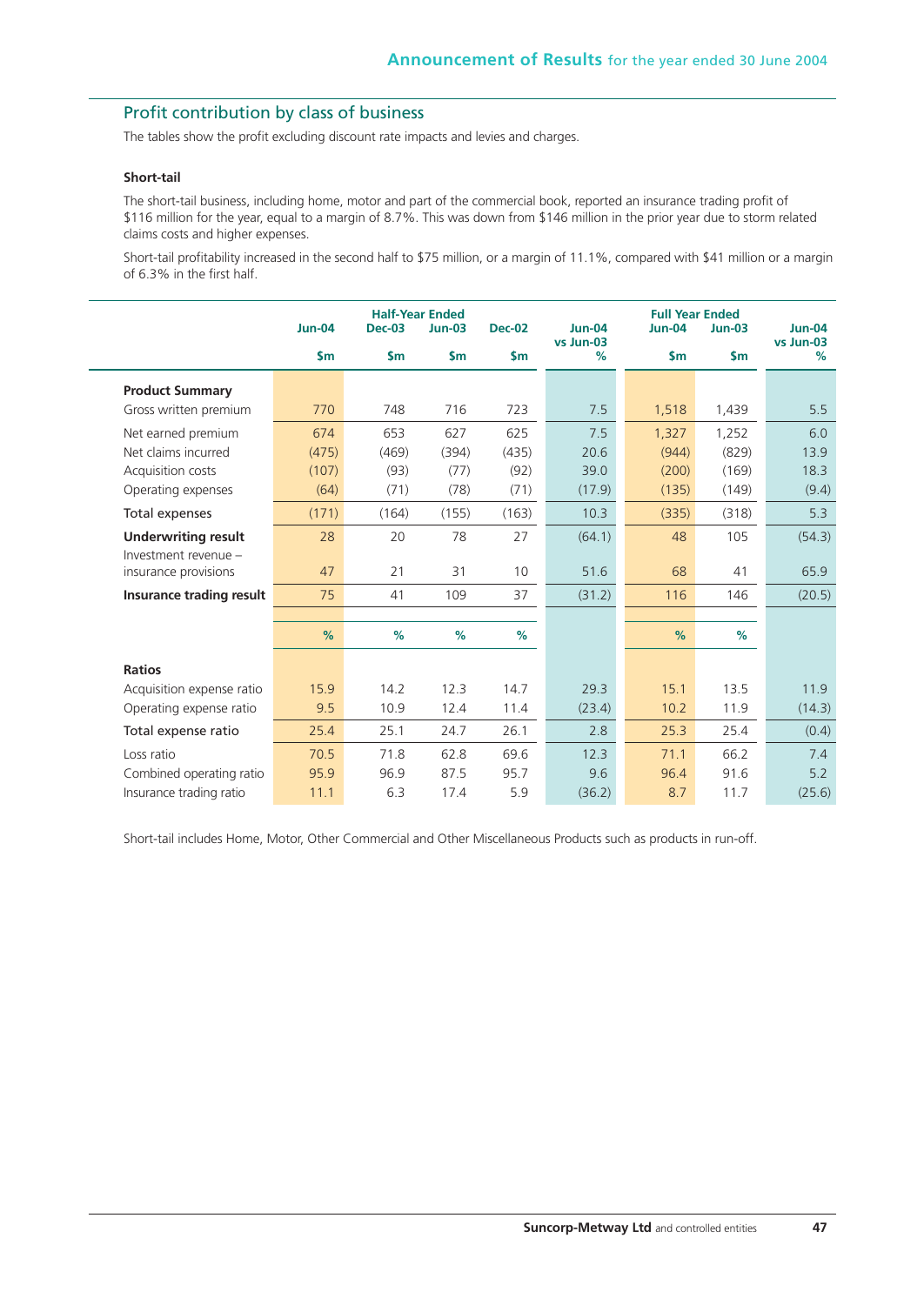# Profit contribution by class of business (continued)

### **Long-tail**

The insurance trading result in long-tail insurance increased from \$63 million to \$199 million for the full year, equal to a trading margin of 23.2%. The improvement in profit was due to increased premium revenues and reduced claims expense. For the halfyear to June, long-tail business recorded an ITR of \$95 million, which was down on the \$104 million ITR recorded at December due to increased claims expense arising from factors such as increases in risk margins. Overall long-tail profitability remains acceptable, given the higher risks associated with these classes of insurance.

|                            | <b>Jun-04</b> | <b>Dec-03</b> | <b>Half-Year Ended</b><br>$Jun-03$ | <b>Dec-02</b> | <b>Jun-04</b><br>vs Jun-03 | <b>Full Year Ended</b><br><b>Jun-04</b> | $Jun-03$      | <b>Jun-04</b><br>vs Jun-03 |
|----------------------------|---------------|---------------|------------------------------------|---------------|----------------------------|-----------------------------------------|---------------|----------------------------|
|                            | $\mathsf{Sm}$ | $\mathsf{Sm}$ | $\mathsf{Sm}$                      | $\mathsf{Sm}$ | %                          | $\mathsf{Sm}$                           | $\mathsf{sm}$ | %                          |
| <b>Product summary</b>     |               |               |                                    |               |                            |                                         |               |                            |
| Gross written premium      | 481           | 431           | 437                                | 386           | 10.1                       | 912                                     | 823           | 10.8                       |
| Net earned premium         | 434           | 423           | 382                                | 378           | 13.6                       | 857                                     | 760           | 12.8                       |
| Net claims incurred        | (356)         | (320)         | (378)                              | (339)         | (5.8)                      | (676)                                   | (717)         | (5.7)                      |
| Acquisition costs          | (35)          | (33)          | (28)                               | (29)          | 25.0                       | (68)                                    | (57)          | 19.3                       |
| Operating expenses         | (38)          | (39)          | (28)                               | (30)          | 35.7                       | (77)                                    | (58)          | 32.8                       |
| Total expenses             | (73)          | (72)          | (56)                               | (59)          | 30.4                       | (145)                                   | (115)         | 26.1                       |
| <b>Underwriting result</b> | 5             | 31            | (52)                               | (20)          | (109.6)                    | 36                                      | (72)          | (150.0)                    |
| Investment revenue -       |               |               |                                    |               |                            |                                         |               |                            |
| insurance provisions       | 90            | 73            | 72                                 | 63            | 25.0                       | 163                                     | 135           | 20.7                       |
| Insurance trading result   | 95            | 104           | 20                                 | 43            | 375.0                      | 199                                     | 63            | 215.9                      |
|                            |               |               |                                    |               |                            |                                         |               |                            |
|                            | %             | %             | %                                  | %             |                            | %                                       | %             |                            |
| <b>Ratios</b>              |               |               |                                    |               |                            |                                         |               |                            |
| Acquisition expense ratio  | 8.1           | 7.8           | 7.3                                | 7.7           | 11.0                       | 7.9                                     | 7.5           | 5.3                        |
| Operating expense ratio    | 8.8           | 9.2           | 7.3                                | 7.9           | 20.5                       | 9.0                                     | 7.6           | 18.4                       |
| Total expense ratio        | 16.9          | 17.0          | 14.6                               | 15.6          | 15.8                       | 16.9                                    | 15.1          | 11.9                       |
| Loss ratio                 | 82.0          | 75.7          | 99.0                               | 89.7          | (17.2)                     | 78.9                                    | 94.3          | (16.3)                     |
| Combined operating ratio   | 98.9          | 92.7          | 113.6                              | 105.3         | (12.9)                     | 95.8                                    | 109.4         | (12.4)                     |
| Insurance trading ratio    | 21.9          | 24.6          | 5.2                                | 11.4          | 321.2                      | 23.2                                    | 8.3           | 179.5                      |

Long-tail includes CTP, Commercial Liability, and Workers' Compensation.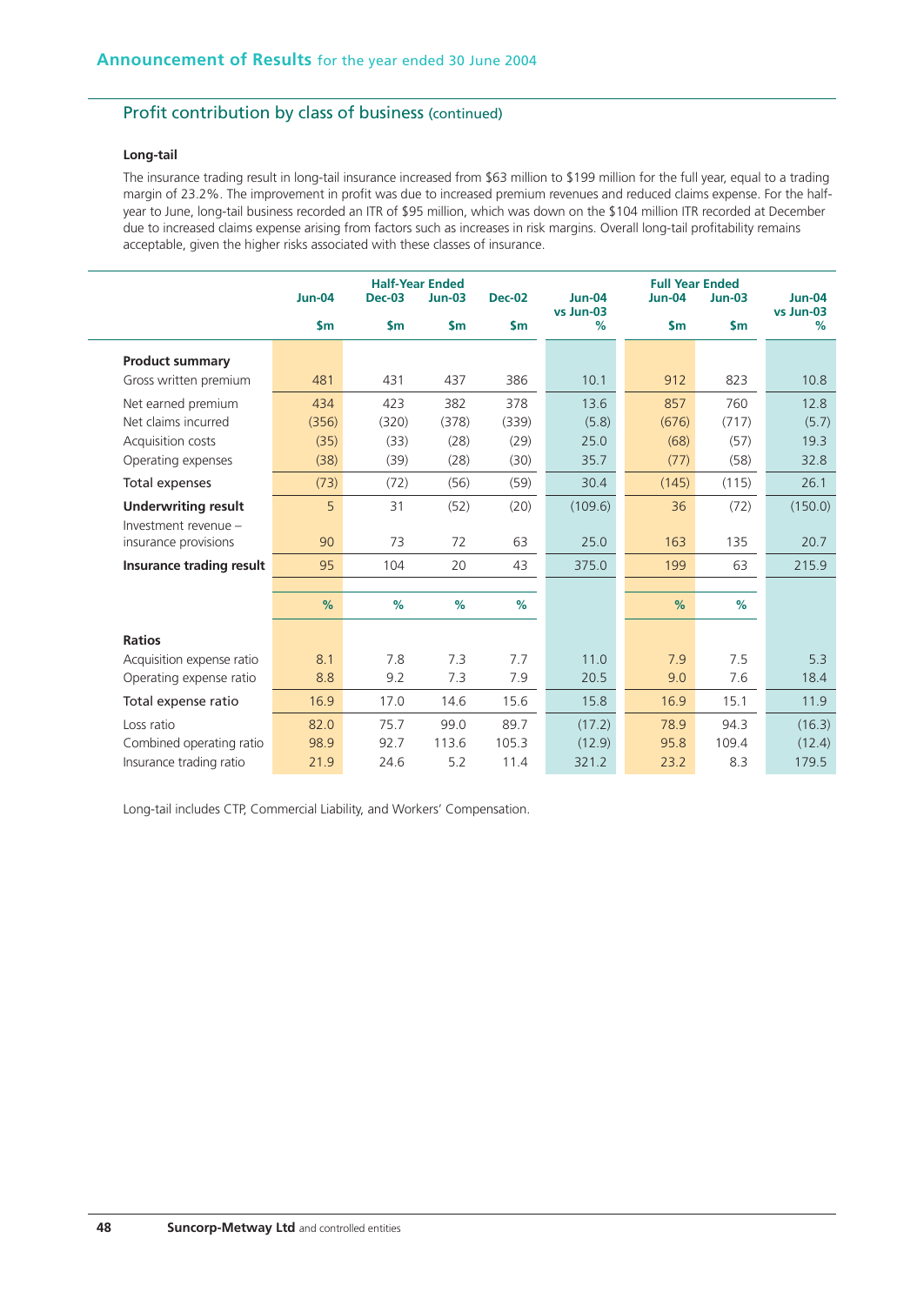# Profit contribution by class of business (continued)

### **Commercial Lines**

Commercial lines (including workers' compensation) insurance profit increased significantly during the year, due to strong contributions from liability and workers' compensation business. Profitability in these business increased due to higher premium revenue and favourable claims experience. The insurance trading result more than doubled, from \$45 million to \$108 million, equal to an insurance trading margin of 18.3%. The ITR for the second half was \$66 million, which was up from \$45 million in the prior June half, and was equal to a margin of 21.9%.

|                            | <b>Jun-04</b> | <b>Dec-03</b> | <b>Half-Year Ended</b><br><b>Jun-03</b> | <b>Dec-02</b>               | $Jun-04$       | <b>Full Year Ended</b><br><b>Jun-04</b> | $Jun-03$      | $Jun-04$<br>vs Jun-03 |
|----------------------------|---------------|---------------|-----------------------------------------|-----------------------------|----------------|-----------------------------------------|---------------|-----------------------|
|                            | $\mathsf{sm}$ | $\mathsf{sm}$ | $\mathsf{Sm}$                           | $\mathsf{sm}$               | vs Jun-03<br>% | $\mathsf{sm}$                           | $\mathsf{sm}$ | %                     |
| <b>Product Summary</b>     |               |               |                                         |                             |                |                                         |               |                       |
| Gross written premium      | 383           | 316           | 328                                     | 313                         | 16.8           | 699                                     | 641           | 9.0                   |
| Net earned premium         | 302           | 289           | 274                                     | 288                         | 10.2           | 591                                     | 562           | 5.2                   |
| Net claims incurred        | (173)         | (182)         | (177)                                   | (231)                       | (2.3)          | (355)                                   | (408)         | (13.0)                |
| Acquisition costs          | (65)          | (50)          | (43)                                    | (49)                        | 51.2           | (115)                                   | (92)          | 25.0                  |
| Operating expenses         | (23)          | (36)          | (34)                                    | (31)                        | (32.4)         | (59)                                    | (65)          | (9.2)                 |
| Total expenses             | (88)          | (86)          | (77)                                    | (80)                        | 14.3           | (174)                                   | (157)         | 10.8                  |
| <b>Underwriting result</b> | 41            | 21            | 20                                      | (23)                        | 105.0          | 62                                      | (3)           | (2, 166.7)            |
| Investment revenue -       |               |               |                                         |                             |                |                                         |               |                       |
| insurance provisions       | 25            | 21            | 25                                      | 23                          | 0.0            | 46                                      | 48            | (4.2)                 |
| Insurance trading result   | 66            | 42            | 45                                      | $\mathcal{L}_{\mathcal{A}}$ | 46.7           | 108                                     | 45            | 140.0                 |
|                            |               |               |                                         |                             |                |                                         |               |                       |
|                            | %             | %             | %                                       | %                           |                | %                                       | %             |                       |
| <b>Ratios</b>              |               |               |                                         |                             |                |                                         |               |                       |
| Acquisition expense ratio  | 21.5          | 17.3          | 15.7                                    | 17.0                        | 36.9           | 19.5                                    | 16.4          | 18.9                  |
| Operating expense ratio    | 7.6           | 12.5          | 12.4                                    | 10.8                        | (38.7)         | 10.0                                    | 11.6          | (13.8)                |
| Total expense ratio        | 29.1          | 29.8          | 28.1                                    | 27.8                        | 3.6            | 29.5                                    | 28.0          | 5.4                   |
| Loss ratio                 | 57.3          | 63.0          | 64.6                                    | 80.2                        | (11.3)         | 60.1                                    | 72.6          | (17.2)                |
| Combined operating ratio   | 86.4          | 92.8          | 92.7                                    | 108.0                       | (6.8)          | 89.5                                    | 100.5         | (10.9)                |
| Insurance trading ratio    | 21.9          | 14.5          | 16.4                                    | 0.0                         | 33.5           | 18.3                                    | 8.0           | 128.8                 |

Commercial Lines includes Commercial and Workers' Compensation.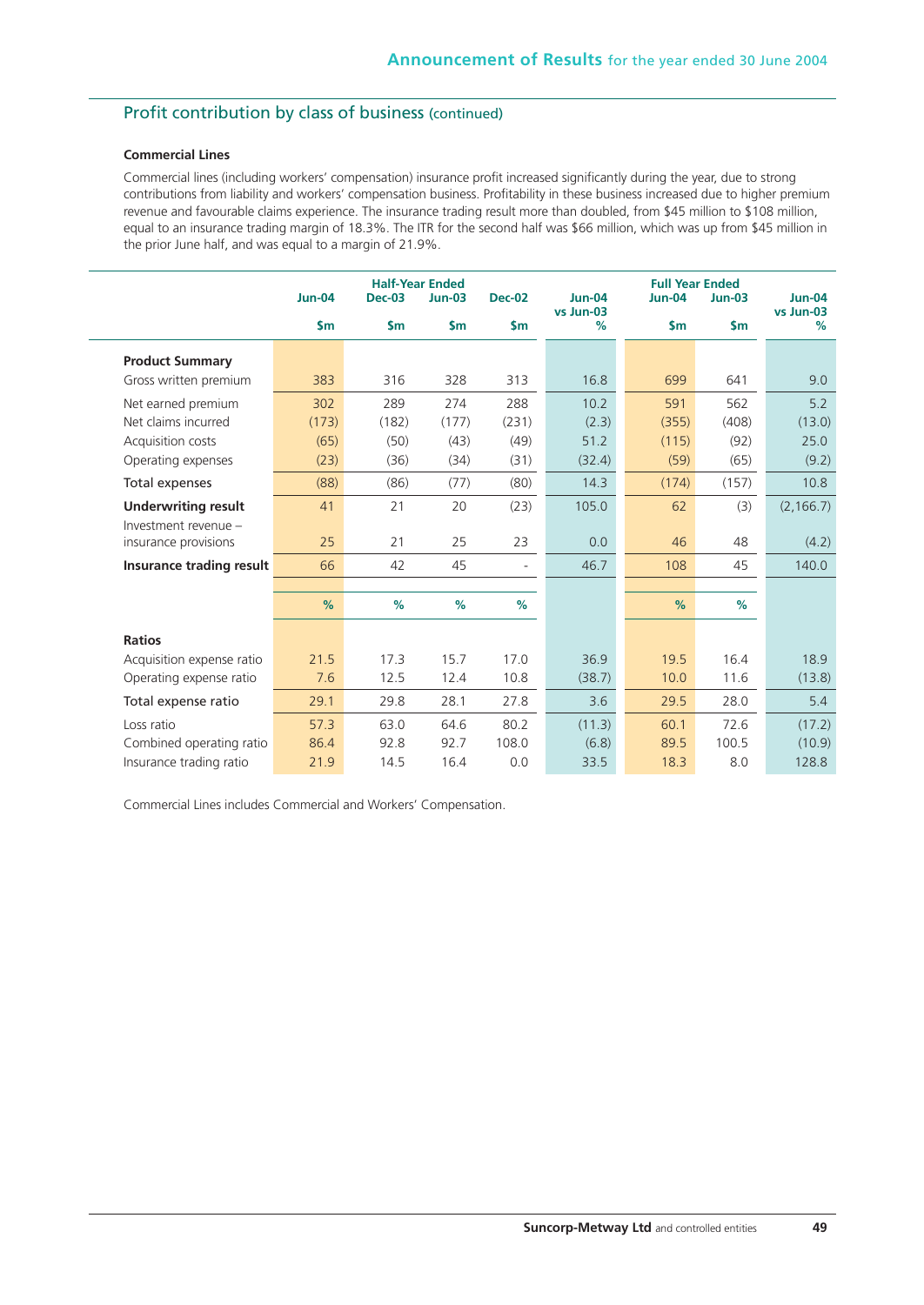# Profit contribution by class of business (continued)

### **Personal Lines**

Personal Lines insurance profit rose by 26% to \$207 million for the full year, equal to an insurance trading margin of 13.0%. The improvement was driven primarily by solid premium growth, with Net Earned Premium up 9.9% to \$1.59 billion. This was largely offset by a 11% increase in claims expense to \$1.27 billion, due to increased storm activity during the period and increases in risk margins in CTP. Personal lines profit performance was stronger in the second half, due to increased investment income on technical provisions, with the insurance trading profit increasing to \$104 million, equal to a margin of 12.9%.

|                            | <b>Jun-04</b> | <b>Dec-03</b> | <b>Half-Year Ended</b><br>$Jun-03$ | <b>Dec-02</b> | <b>Jun-04</b><br>vs Dec-03 | <b>Full Year Ended</b><br><b>Jun-04</b> | $Jun-03$      | <b>Jun-04</b><br>vs Jun-03 |
|----------------------------|---------------|---------------|------------------------------------|---------------|----------------------------|-----------------------------------------|---------------|----------------------------|
|                            | $\mathsf{Sm}$ | $\mathsf{Sm}$ | $\mathsf{S}$ m                     | $\mathsf{Sm}$ | %                          | $\mathsf{sm}$                           | $\mathsf{sm}$ | %                          |
| <b>Product Summary</b>     |               |               |                                    |               |                            |                                         |               |                            |
| Gross written premium      | 868           | 863           | 825                                | 797           | 5.2                        | 1,731                                   | 1,622         | 6.7                        |
| Net earned premium         | 806           | 787           | 735                                | 715           | 9.7                        | 1,593                                   | 1.450         | 9.9                        |
| Net claims incurred        | (658)         | (607)         | (595)                              | (543)         | 10.6                       | (1,265)                                 | (1, 138)      | 11.2                       |
| Acquisition costs          | (77)          | (75)          | (62)                               | (72)          | 24.2                       | (152)                                   | (134)         | 13.4                       |
| Operating expenses         | (79)          | (75)          | (72)                               | (70)          | 9.7                        | (154)                                   | (142)         | 8.5                        |
| Total expenses             | (156)         | (150)         | (134)                              | (142)         | 16.4                       | (306)                                   | (276)         | 10.9                       |
| <b>Underwriting result</b> | (8)           | 30            | 6                                  | 30            | (233.3)                    | 22                                      | 36            | (38.9)                     |
| Investment revenue -       |               |               |                                    |               |                            |                                         |               |                            |
| insurance provisions       | 112           | 73            | 78                                 | 50            | 43.6                       | 185                                     | 128           | 44.5                       |
| Insurance trading result   | 104           | 103           | 84                                 | 80            | 23.8                       | 207                                     | 164           | 26.2                       |
|                            |               |               |                                    |               |                            |                                         |               |                            |
|                            | %             | %             | %                                  | %             |                            | %                                       | %             |                            |
| <b>Ratios</b>              |               |               |                                    |               |                            |                                         |               |                            |
| Acquisition expense ratio  | 9.6           | 9.5           | 8.4                                | 10.1          | 14.3                       | 9.5                                     | 9.2           | 3.3                        |
| Operating expense ratio    | 9.8           | 9.5           | 9.8                                | 9.8           | 0.0                        | 9.7                                     | 9.8           | (1.0)                      |
| Total expense ratio        | 19.4          | 19.0          | 18.2                               | 19.9          | 6.6                        | 19.2                                    | 19.0          | 1.1                        |
| Loss ratio                 | 81.6          | 77.1          | 81.0                               | 75.9          | 0.7                        | 79.4                                    | 78.5          | 1.1                        |
| Combined operating ratio   | 101.0         | 96.2          | 99.2                               | 95.8          | 1.8                        | 98.6                                    | 97.5          | 1.1                        |
| Insurance trading ratio    | 12.9          | 13.1          | 11.4                               | 11.2          | 13.2                       | 13.0                                    | 11.3          | 15.0                       |

Personal Lines includes Home, Motor, CTP and Other Miscellaneous Products such as products in run-off.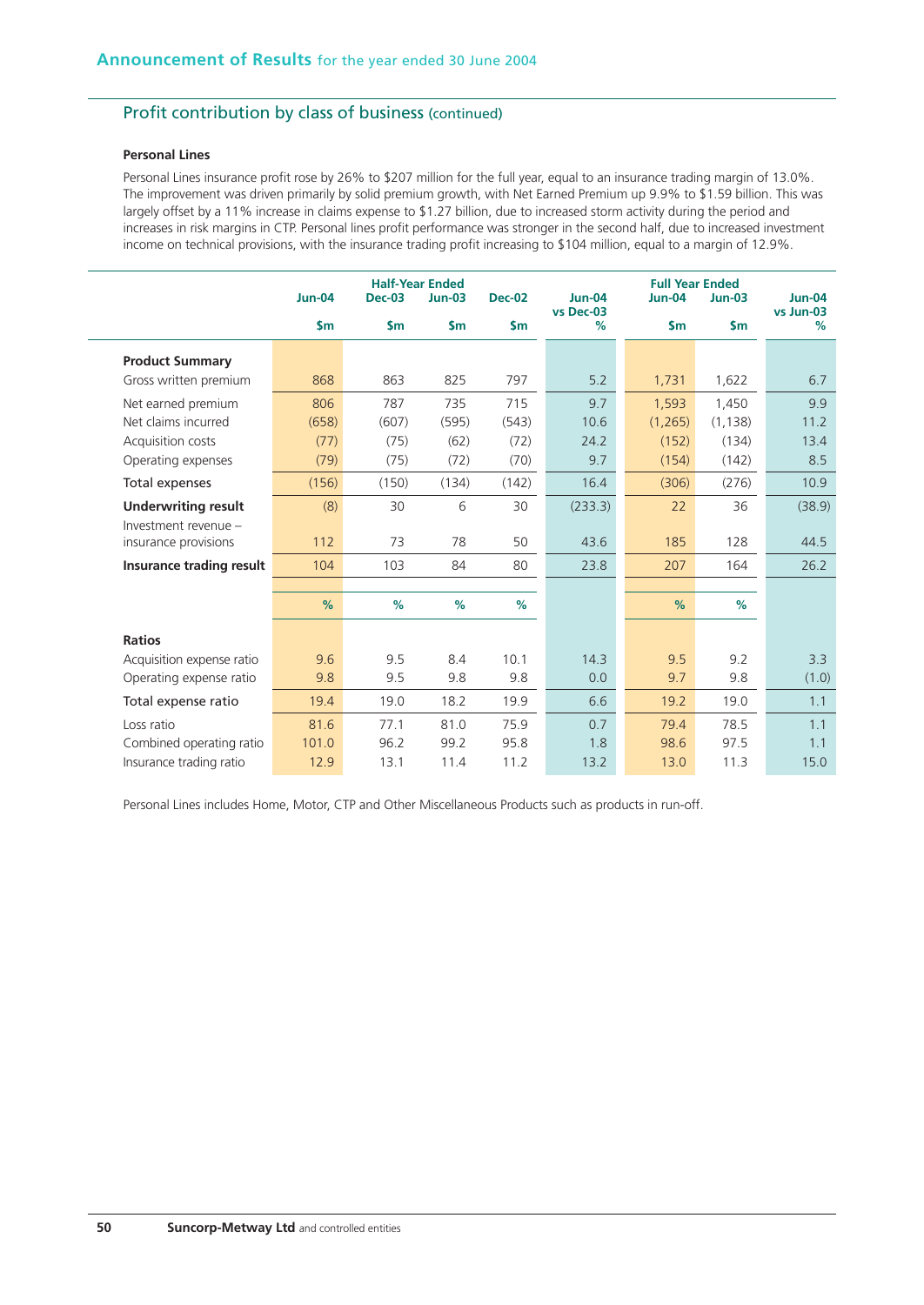### **Segment information – Wealth Management**

#### **Overview**

- The Wealth Management division recorded profit before tax of \$66 million in the year to June 2004, an increase of 61% from \$41 million in the prior year.
- The increase was largely driven by a sharp improvement in investment earnings, as well as higher experience profits and a rise in the valuation of Life Company subsidiaries.
- In the June half, profit before tax was \$30 million, down from \$36 million in the preceding six months to December. This was largely due to higher experience profits of \$4 million for the December half compared to nil in the June half, as well as stronger net fee income on funds management activities in the first half.
- New business sales were down 10% to \$543 million for June 2004 compared to \$601 million in June 2003. The decrease in sales was mainly in the low margin business of external product lines. Market indicators show that despite improved confidence in equity markets, retail customers continue to prefer more conservative investment classes.
- The value of new business has increased by 11% mainly in the Unit Linked investment business. This increase was underpinned by a significant enhancement to the Easy Super Master Trust product which has enabled Suncorp to offer a more attractive value proposition to clients and increase customer retention. The introduction of a new 'wrap' platform service, Easy Invest, is also supporting the shift of retail investments from external product lines to higher margin Suncorp products.
- The embedded value of the Life Company increased by 27% to \$439 million in the year to June 2004, compared to \$347 million in the prior year. This is mainly the result of strong investment performance, improved long term assumptions on investment earnings, increased profit margins on non-participating business and an increase in the value of shareholder capital and retained earnings.
- Funds under management totalled \$11.0 billion at June 2004, up from \$10 billion in the prior year. Funds benefited from a net inflow in funds of \$205 million compared to net outflow of \$7 million in the prior year, as well as strong investment income earnings.
- Managed funds researcher ASSIRT awarded a '4-star' rating to Suncorp's flagship Australian Equities fund during the year. Overall, Suncorp's key asset capabilities were rated as 'strong'. Independent researcher Van Eyk also awarded an 'A' rating to Australian Equities. The ratings reinforce Suncorp's funds management performance to date and serves as a basis on which to expand distributor and customer bases, principally through the independent financial adviser channel.
- The Wealth Management division profits can be viewed in two parts: Life Company profits and earnings from Funds Management operations.
- The **Life Company** made a profit before tax of \$57 million in the 12 months to June 2004, compared to \$32 million in the prior year. The increase in earnings was due to a strong performance in investment markets, higher experience profits and an increase in the value of subsidiaries.
- **Funds Management** pre-tax profit was stable at \$9 million for the year to June 2004. Second half profit fell to \$3 million from \$6 million in the December half. The reduction was due to the first half result benefiting from the sale of commercial interests as well as increases in management fee income due to higher funds under management.

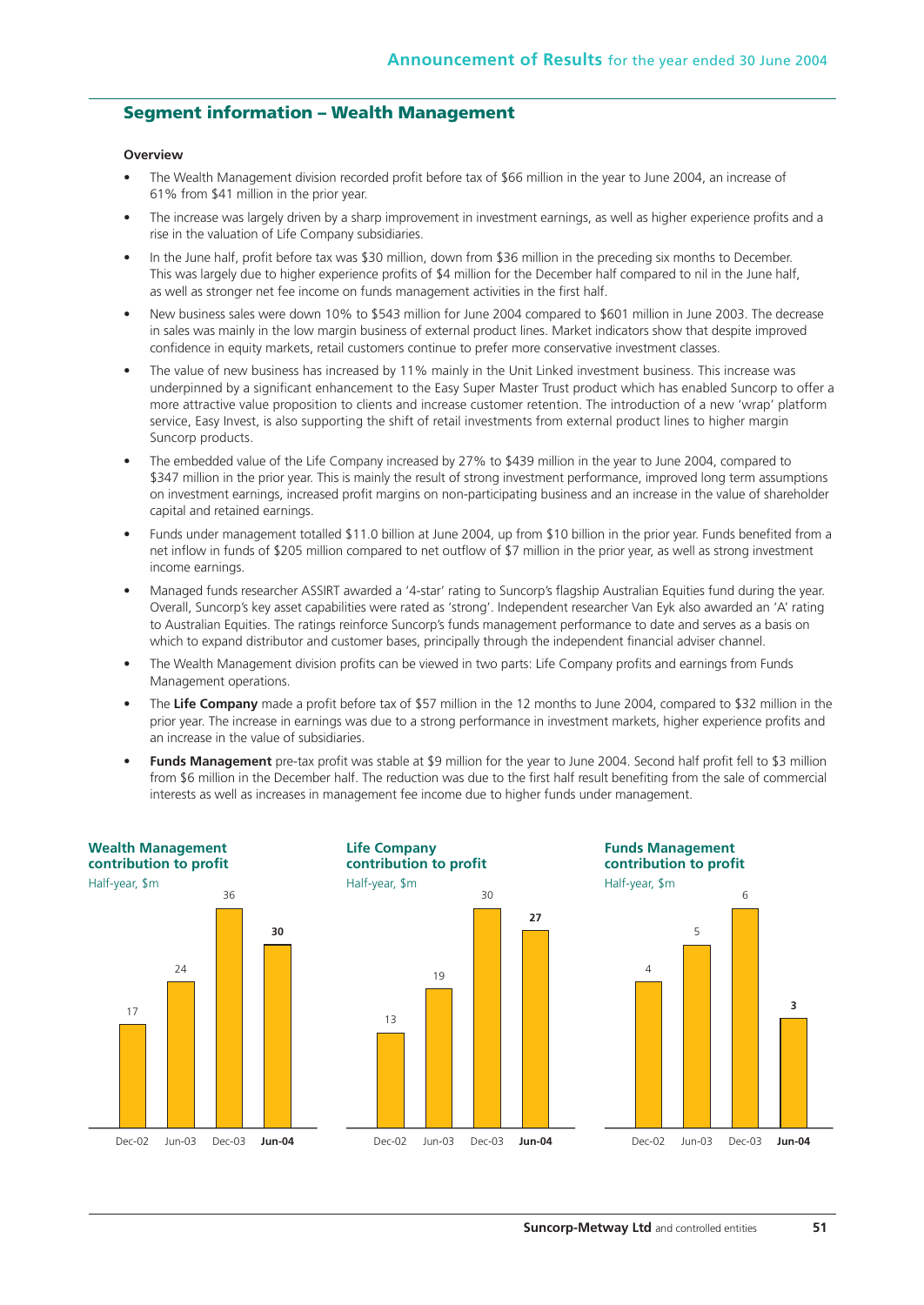|                                                   | <b>Jun-04</b>  | <b>Half-Year Ended</b><br><b>Dec-03</b> | <b>Jun-03</b>            | <b>Dec-02</b>            | <b>Jun-04</b>  |                | <b>Full Year Ended</b><br><b>Jun-04</b><br>$Jun-03$ |                                 |
|---------------------------------------------------|----------------|-----------------------------------------|--------------------------|--------------------------|----------------|----------------|-----------------------------------------------------|---------------------------------|
|                                                   | $\mathsf{sm}$  | \$m                                     | $\mathsf{Sm}$            | \$m                      | vs Dec-03<br>% | \$m            | \$m                                                 | <b>Jun-04</b><br>vs Jun-03<br>% |
|                                                   |                |                                         |                          |                          |                |                |                                                     |                                 |
| Profit contribution -<br><b>Wealth Management</b> |                |                                         |                          |                          |                |                |                                                     |                                 |
| <b>Excluding Life Insurance</b>                   |                |                                         |                          |                          |                |                |                                                     |                                 |
| <b>Policy Owners' Interests</b>                   |                |                                         |                          |                          |                |                |                                                     |                                 |
| <b>Life Company</b>                               |                |                                         |                          |                          |                |                |                                                     |                                 |
| Shareholder's Share of                            |                |                                         |                          |                          |                |                |                                                     |                                 |
| <b>Statutory Fund</b>                             |                |                                         |                          |                          |                |                |                                                     |                                 |
| Planned profit margins                            | 13             | 13                                      | 16                       | 14                       |                | 26             | 30                                                  | (13.3)                          |
| Experience (losses) profits                       |                | $\overline{4}$                          | (2)                      |                          | (100.0)        | $\overline{4}$ | (2)                                                 | (300.0)                         |
| Investment income on<br>capital and retained      |                |                                         |                          |                          |                |                |                                                     |                                 |
| earnings (statutory fund)                         | 9              | 8                                       | 4                        | $\mathbf{1}$             | 12.5           | 17             | 5                                                   | 240.0                           |
| Economic entity's                                 |                |                                         |                          |                          |                |                |                                                     |                                 |
| interest in earnings of                           |                |                                         |                          |                          |                |                |                                                     |                                 |
| life insurance statutory<br>funds                 | 22             | 25                                      | 18                       | 15                       | (12.0)         | 47             | 33                                                  | 42.4                            |
| <b>Shareholder Fund</b>                           |                |                                         |                          |                          |                |                |                                                     |                                 |
| Investment income                                 | $\overline{4}$ | $\overline{2}$                          | $\overline{\phantom{a}}$ | (1)                      | 100.0          | 6              | (1)                                                 | (700.0)                         |
| Other revenue                                     | 8              | 10                                      | 9                        | 6                        | (20.0)         | 18             | 15                                                  | 20.0                            |
| Operating expenses                                | (7)            | (7)                                     | (8)                      | (7)                      |                | (14)           | (15)                                                | (6.7)                           |
| Contribution to profit                            |                |                                         |                          |                          |                |                |                                                     |                                 |
| before tax from activities<br>in the Life Company | 27             | 30                                      | 19                       | 13                       | (10.0)         | 57             | 32                                                  | 78.1                            |
|                                                   |                |                                         |                          |                          |                |                |                                                     |                                 |
| <b>Funds Management</b><br>Investment income      | $\mathbf{1}$   |                                         | $\mathbf{1}$             |                          | n/a            | $\mathbf{1}$   | 1                                                   |                                 |
| Fee income funds                                  |                |                                         |                          |                          |                |                |                                                     |                                 |
| management                                        | 21             | 23                                      | 22                       | 22                       | (8.7)          | 44             | 44                                                  |                                 |
| Other expenses funds                              |                |                                         |                          |                          |                |                |                                                     |                                 |
| management                                        | (19)           | (17)                                    | (18)                     | (18)                     | 11.8           | (36)           | (36)                                                |                                 |
| Contribution to profit<br>before tax from funds   |                |                                         |                          |                          |                |                |                                                     |                                 |
| management activities                             | 3              | 6                                       | 5                        | $\overline{4}$           | (50.0)         | 9              | 9                                                   |                                 |
| Contribution to profit                            |                |                                         |                          |                          |                |                |                                                     |                                 |
| before tax from wealth                            |                |                                         |                          |                          |                |                |                                                     |                                 |
| management activities                             | 30             | 36                                      | 24                       | 17                       | (16.7)         | 66             | 41                                                  | 61.0                            |
| <b>Reconciliation of</b>                          |                |                                         |                          |                          |                |                |                                                     |                                 |
| underlying profit to                              |                |                                         |                          |                          |                |                |                                                     |                                 |
| profit before tax                                 |                |                                         |                          |                          |                |                |                                                     |                                 |
| <b>Contribution to profit</b>                     |                |                                         |                          |                          |                |                |                                                     |                                 |
| before tax from wealth                            |                |                                         |                          |                          |                |                |                                                     |                                 |
| management activities                             | 30             | 36                                      | 24                       | 17                       | (16.7)         | 66             | 41                                                  | 61.0                            |
| Less investment earnings                          |                |                                         |                          |                          |                |                |                                                     |                                 |
| Life Company                                      |                |                                         |                          |                          |                |                |                                                     |                                 |
| Shareholders' share of<br>statutory fund          | (9)            | (8)                                     | (4)                      | (1)                      | 12.5           | (17)           | (5)                                                 | 240.0                           |
| Shareholder fun                                   | (4)            | (2)                                     | $\overline{\phantom{a}}$ | $\mathbf{1}$             | 100.0          | (6)            | 1                                                   | (700.0)                         |
| Funds Management                                  | (1)            | $\bar{\phantom{a}}$                     | (1)                      | $\overline{\phantom{a}}$ | n/a            | (1)            | (1)                                                 |                                 |
|                                                   | (14)           | (10)                                    | (5)                      | $\overline{\phantom{a}}$ | 40.0           | (24)           | (5)                                                 | 380.0                           |
| <b>Underlying profit from</b>                     |                |                                         |                          |                          |                |                |                                                     |                                 |
| wealth management                                 |                |                                         |                          |                          |                |                |                                                     |                                 |
| activities                                        | 16             | 26                                      | 19                       | 17                       | (38.5)         | 42             | 36                                                  | 16.7                            |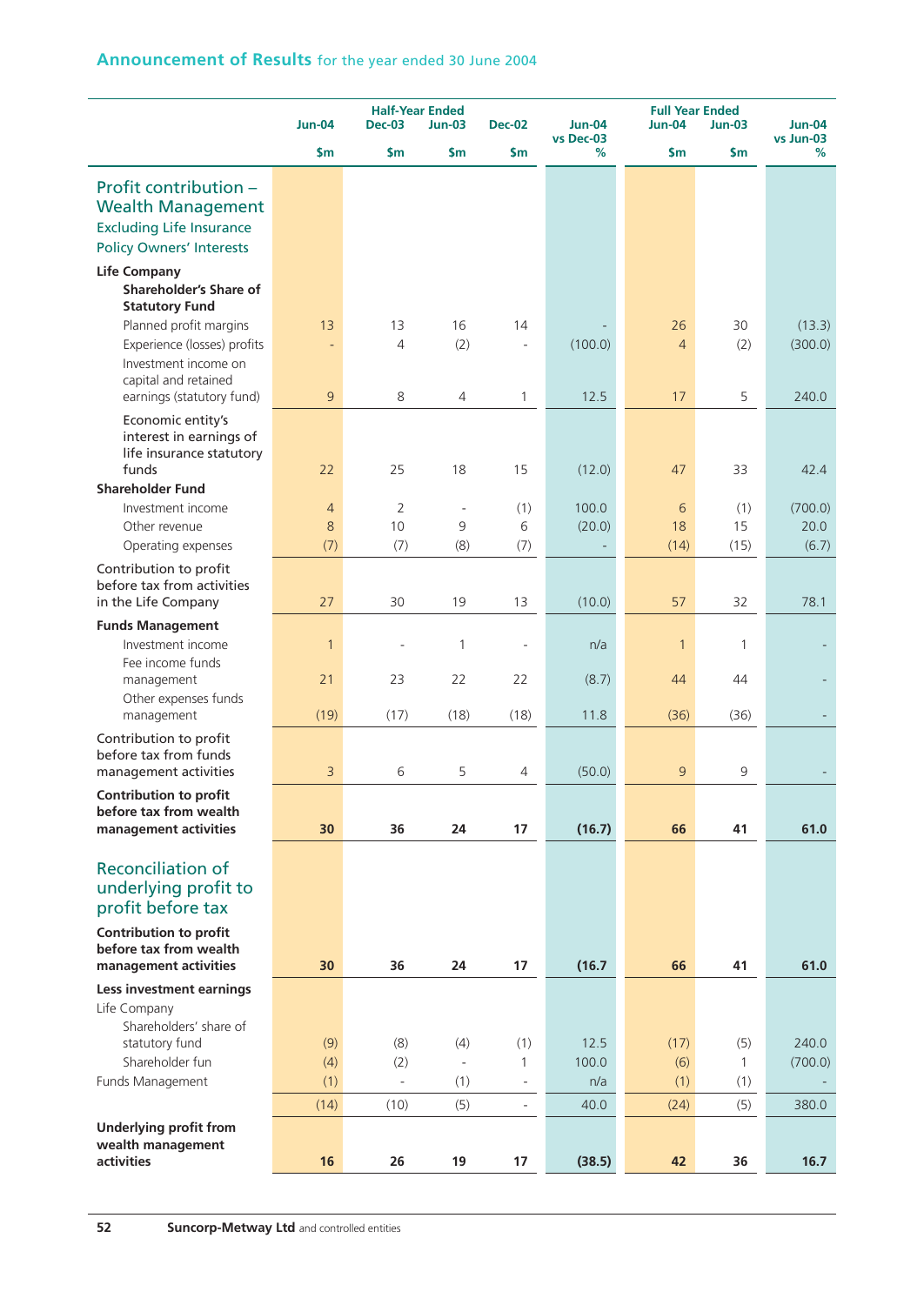# Profit overview

#### **Life Company**

Life Company activities are conducted through Suncorp Life and Superannuation Limited (SLSL). SLSL maintains three funds: a Capital Guaranteed Statutory Fund, a Unit Linked Statutory Fund and a Shareholder Fund.

**Capital Guaranteed Statutory Fund** includes participating and non-participating life insurance business. Profits on participating business are shared between life insurance policy owners and shareholders, with 80% allocated to policyholders, and 20% to shareholders. Profits on non-participating business are all allocated to the shareholder.

**Unit Linked Statutory Fund** consists of non-participating business only, with all profits attributable to the shareholder. Profits emerge from management fees, following allocation of investment gains (or losses) to investors.

**Shareholder Fund** maintains shareholder assets that are outside the life insurance statutory funds with all profit attributable to the shareholder.

All profits from Life Company activities in the profit table above are attributable to the shareholder. That is, the statutory profits attributable to the life insurance policy owners have been excluded. The shareholder profits represent the 100% of nonparticipating profits and 20% of participating profits from the Capital Guaranteed Statutory Fund, 100% of profits from the Unit Linked Statutory Fund and 100% of profits from the Shareholder Fund.

Sources of profit for the Statutory funds are investment earnings on capital and retained profits, planned margins and experience profits. In the 12 months to June 2004, the shareholder's interest in profits from these sources increased 42% to \$47 million, compared to \$33 million in the previous year.

Sources of profit for the shareholder fund consist of earnings on shareholder fund investments, revaluations of investments in subsidiaries (embedded value) and management fees. These other revenues amounted to \$10 million for the year to June 2004 compared with a loss of \$1 million for the prior year to June 2003.

The profit contribution from the funds is outlined below.

#### **Planned profits**

Planned profits of \$26 million in the 12 months to June 2004 were down compared with the prior year planned profits of \$30 million. The reduction in planned profits was largely due to lower long term investment earnings assumptions applied to various investment asset classes.

The assumed earning rates for each asset class are determined with reference to government bond yields. The bond yield had declined slightly for the June 2004 compared to the prior year, hence planned profits reduced.

#### **Experience profits**

Experience profits were \$4 million in the year, compared with experience losses of \$2 million in the prior year. This turnaround was mainly the result of strong investment earnings, reduced surrender rates and reversal of prior year new business losses, offset by an increase in claims provisions.

Under MOS accounting, losses on new business are incurred in the year the business is written, while returns on profitable business are spread over future periods. However, if circumstances change, for example favourable assumption changes are made or new business is written on more profitable terms, then these previously booked losses can be reversed. During the 12 months to June 2004, profitable new investment business written allowed for the reversal of associated losses, resulting in a \$2.1 million increase in experience profits.

#### **Statutory fund investment income**

Investment income on capital and retained earnings in the statutory funds of \$17 million was a substantial increase on the prior period, and was mainly due to a recovery in equity markets. Investment returns exceeded benchmark returns in all asset classes.

#### **Shareholder fund investment income and other revenue**

Other revenue includes shareholder fund investment income (including revaluation of subsidiaries), management fees and commission.

Other revenues increased from \$14 million in June 2003 to \$24 million in June 2004. The increase was due to a strong recovery on investment markets and a rise in the embedded value of a subsidiary company.

Changes to the market value of Life Company investment subsidiaries must be brought to account under current accounting standards. The market value is based on the embedded value, which includes the net assets of the entity and present value of future profits from inforce business. The Life Company has a subsidiary that operates the customer service activities of the retail unit trusts business. Higher investment earnings and a net inflow of unit trust business, due to increased returns in equity and improved profitability, resulted in an increase of the embedded value of \$3 million in the year to June 2004. In the prior year, the market value decreased by \$3 million. Combined, the valuation adjustments resulted in a \$6 million higher profit contribution in the full year to June 2004.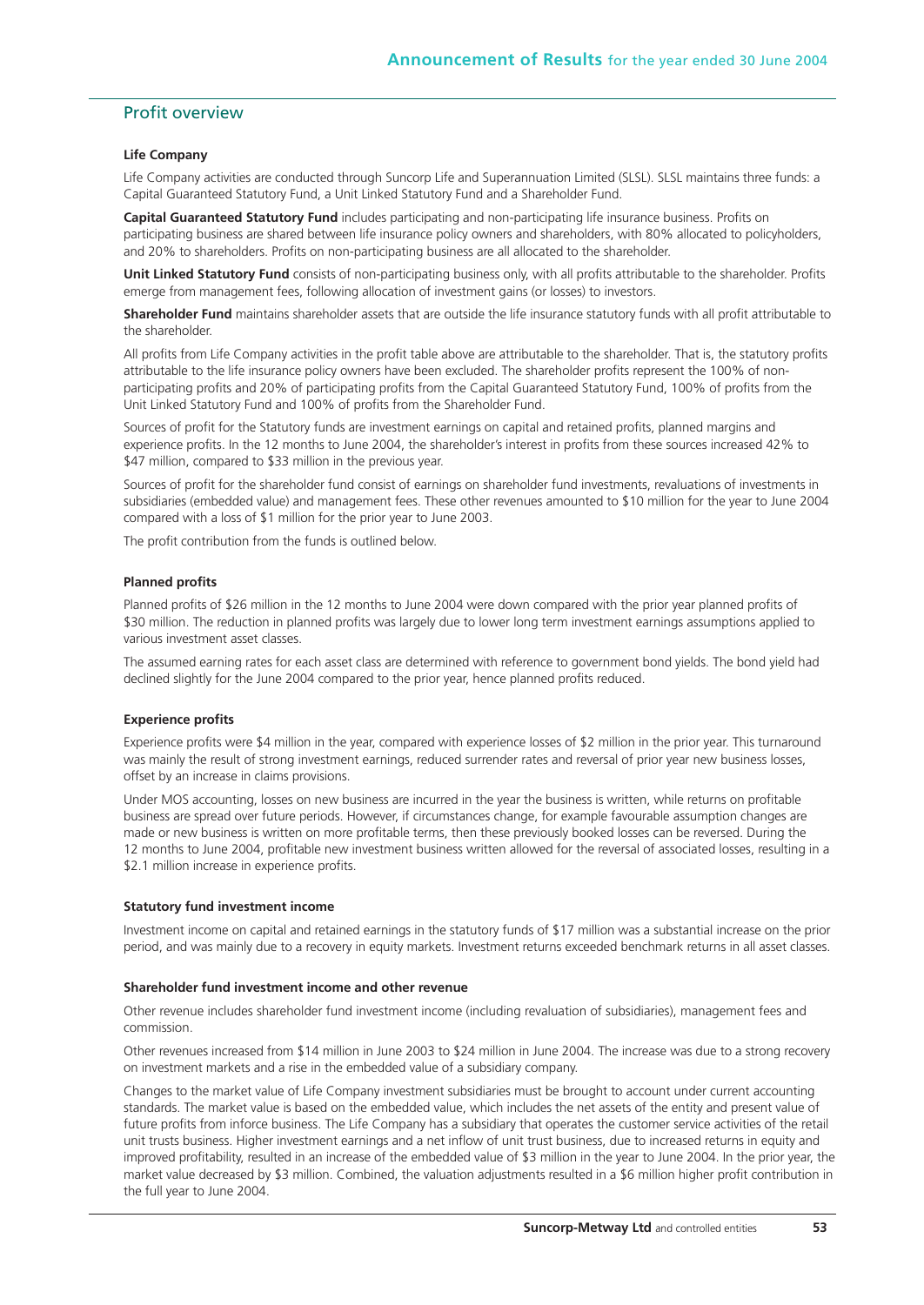|                                            |                |               | <b>Half-Year Ended</b> |               |                            | <b>Full Year Ended</b> |               |                            |
|--------------------------------------------|----------------|---------------|------------------------|---------------|----------------------------|------------------------|---------------|----------------------------|
|                                            | <b>Jun-04</b>  | <b>Dec-03</b> | $Jun-03$               | <b>Dec-02</b> | <b>Jun-04</b><br>vs Dec-03 | <b>Jun-04</b>          | $Jun-03$      | <b>Jun-04</b><br>vs Jun-03 |
|                                            | $\mathsf{S}$ m | \$m           | <b>Sm</b>              | \$m           | %                          | <b>Sm</b>              | $\mathsf{sm}$ | $\%$                       |
| New business sales                         |                |               |                        |               |                            |                        |               |                            |
| Risk sales                                 | 5              | 9             | 7                      | 9             | (44.4)                     | 14                     | 16            | (12.5)                     |
| Superannuation,<br>investment and external |                |               |                        |               |                            |                        |               |                            |
| product sales                              | 241            | 288           | 263                    | 322           | (16.3)                     | 529                    | 585           | (9.6)                      |
| <b>Total sales new</b>                     |                |               |                        |               |                            |                        |               |                            |
| <b>business</b>                            | 246            | 297           | 270                    | 331           | (17.2)                     | 543                    | 601           | (9.7)                      |

Total new business sales for June 2004 were \$543 million, compared with \$601 million for the year to June 2003. In line with market indicators, customers continue to prefer investment in more conservative portfolio options, despite a return of confidence in equity markets. In the last quarter of the year, signs were emerging in the market indicating a break from this trend.

Despite lower gross sales, the value of sales increased by 11% in comparison with the previous year due to a material shift from lower margin external products to higher earning Suncorp products. The margin on Suncorp investment products improved due to enhancements on the Easy Super product and improved surrender rates. The introduction of a new 'wrap' platform service, Easy Invest, is supporting the shift of retail investments from external product lines to higher margin Suncorp products.

# Value of new sales

The table below shows the value, to shareholders, of new business written over the year to 30 June 2004. The values are based on:

- Margin on Services (MoS) value of profit margins (taking the shareholders' 20% share for participating products) for Statutory Fund business; and
- Embedded Value (i.e. discounted value of expected shareholder profits and associated imputation credits) for Unit Trust business, written outside the Statutory Funds.

The writing of more profitable new investment business will benefit future planned profits.

|                                                                      | $Jun-04$<br>Sm | <b>Full Year Ended</b><br>$Jun-03$<br>Sm |
|----------------------------------------------------------------------|----------------|------------------------------------------|
| Statutory Fund new business: Present value of MoS profit margins (1) | 15.1           | 14.7                                     |
| Unit Trust new business Embedded Value (2)                           | 09             | (0.3)                                    |

 $(1)$  discount rates used were between 4.5% and 10.75% (2003: between 4% and 10.25%)

 $(2)$  discount rate used was 12.55% pa (2003: 11.45%)

|                                              | <b>Opening</b><br>balance | <b>Inflows</b> | Out-<br>Invest-<br>flows $(1)$<br>ment<br>income |               | <b>Closing</b><br>balance  |
|----------------------------------------------|---------------------------|----------------|--------------------------------------------------|---------------|----------------------------|
|                                              | $Jul-03$<br><b>Sm</b>     | <b>Sm</b>      | <b>Sm</b>                                        | $\mathsf{sm}$ | <b>Jun-04</b><br><b>Sm</b> |
| <b>Funds under administration</b>            |                           |                |                                                  |               |                            |
| Statutory life and superannuation (2)        | 3.167                     | 687            | 852                                              | 393           | 3,395                      |
| Statutory life and superannuation - external | 164                       | 254            | 45                                               | 29            | 402                        |
| Life Company products                        | 3,331                     | 941            | 897                                              | 422           | 3,797                      |
| Retail unit trust products                   | 439                       | 98             | 103                                              | 64            | 498                        |
| <b>Total Life Company</b>                    | 3,770                     | 1.039          | 1,000                                            | 486           | 4,295                      |

#### **Notes:**

(1) Outflows include expenses and tax.

- (2) Asset switches between sub-funds have not been netted off.
- (3) Funds Under Administration include shareholder interest invested in the Life Company.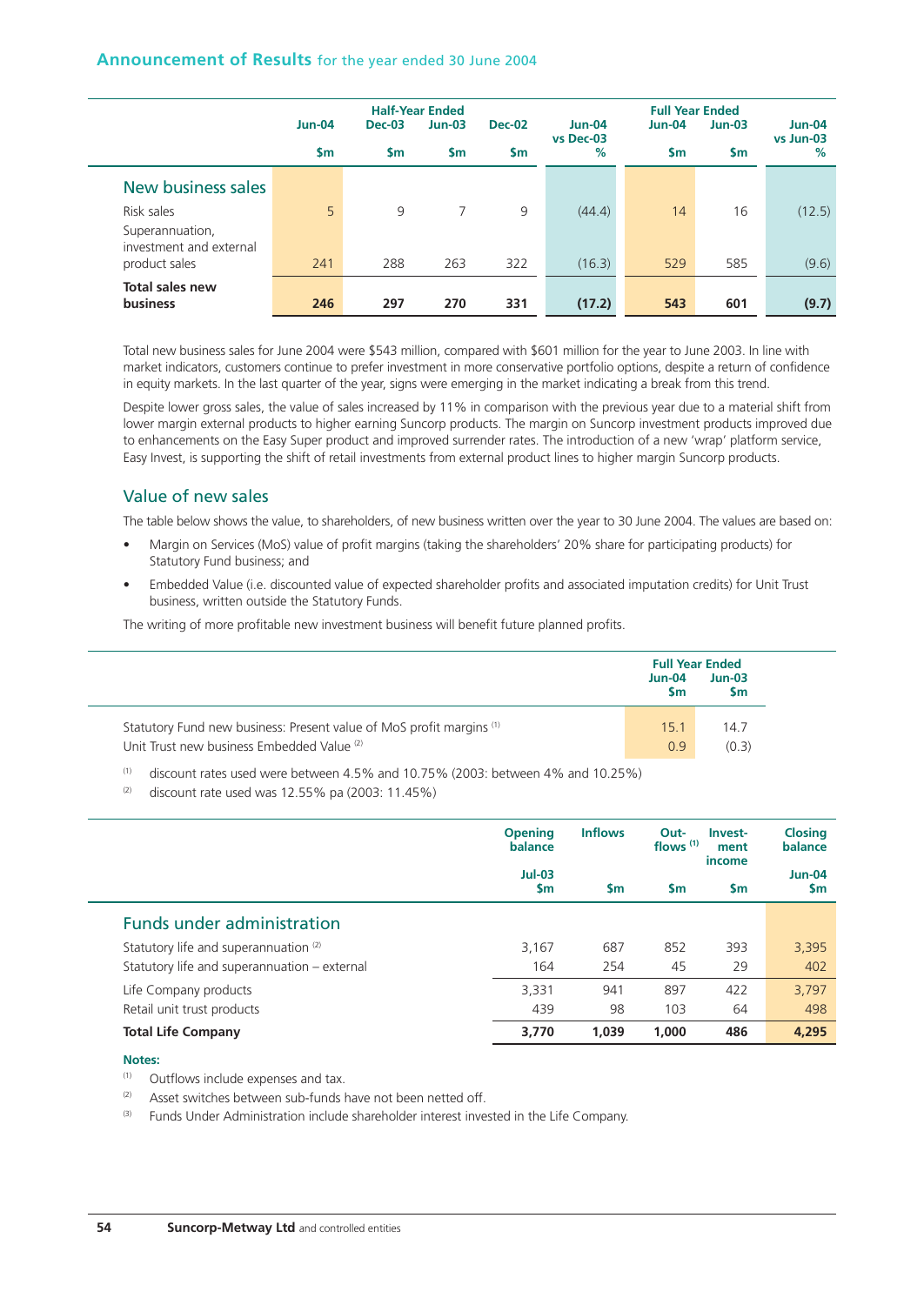## Funds under administration (continued)

Funds under administration for the Life Company includes funds placed with internal and external fund managers.

Funds under administration totalled \$4.3 billion at June 2004, up from \$3.8 billion in the prior year, benefiting from strong investment income as well as net inflows of \$39 million for the year. This compares to net outflow of \$55 million in funds for the year to June 2003. The improved condition of total net funds under administration reflects greater retention of customer accounts.

## Embedded Value

A valuation of the shareholders' interests in the statutory funds, shareholder fund, and subsidiaries was undertaken as at 30 June 2004. The embedded value increased by 27% to \$439 million (using 12% discount factor) in the year to June 2004, compared to \$347 million in the prior year (using 11% discount factor). This is mainly the result of strong investment performance, improved long term assumptions on investment earnings, increased profit margins on non-participating business and an increase in the value of shareholder capital and retained earnings.

|                                                |                       | <b>Discount Rate</b>  |                        |
|------------------------------------------------|-----------------------|-----------------------|------------------------|
|                                                | $11.0\%$<br><b>Sm</b> | $12.0\%$<br><b>Sm</b> | 13.0%<br>$\mathsf{sm}$ |
| Embedded Value at 30 June 2004                 |                       |                       |                        |
| <b>Shareholder Fund excluding subsidiaries</b> |                       |                       |                        |
| Value of Profits/Net Assets                    | 51                    | 50                    | 50                     |
| Value of Imputation Credits at 70% full value  | $\overline{4}$        | $\overline{4}$        | $\overline{4}$         |
| <b>Statutory Funds</b>                         |                       |                       |                        |
| Value of Profits/Net Assets                    | 325                   | 311                   | 299                    |
| Value of Imputation Credits at 70% full value  | 57                    | 54                    | 51                     |
| <b>Subsidiaries</b>                            |                       |                       |                        |
| Value of Profits/Net Assets                    | 16                    | 16                    | 15                     |
| Value of Imputation Credits at 70% full value  | $\overline{4}$        | $\overline{4}$        | 3                      |
| Total June 2004 (\$m)                          | 457                   | 439                   | 422                    |
| Total June 2003 (\$m)                          | 347                   | 332                   | 317                    |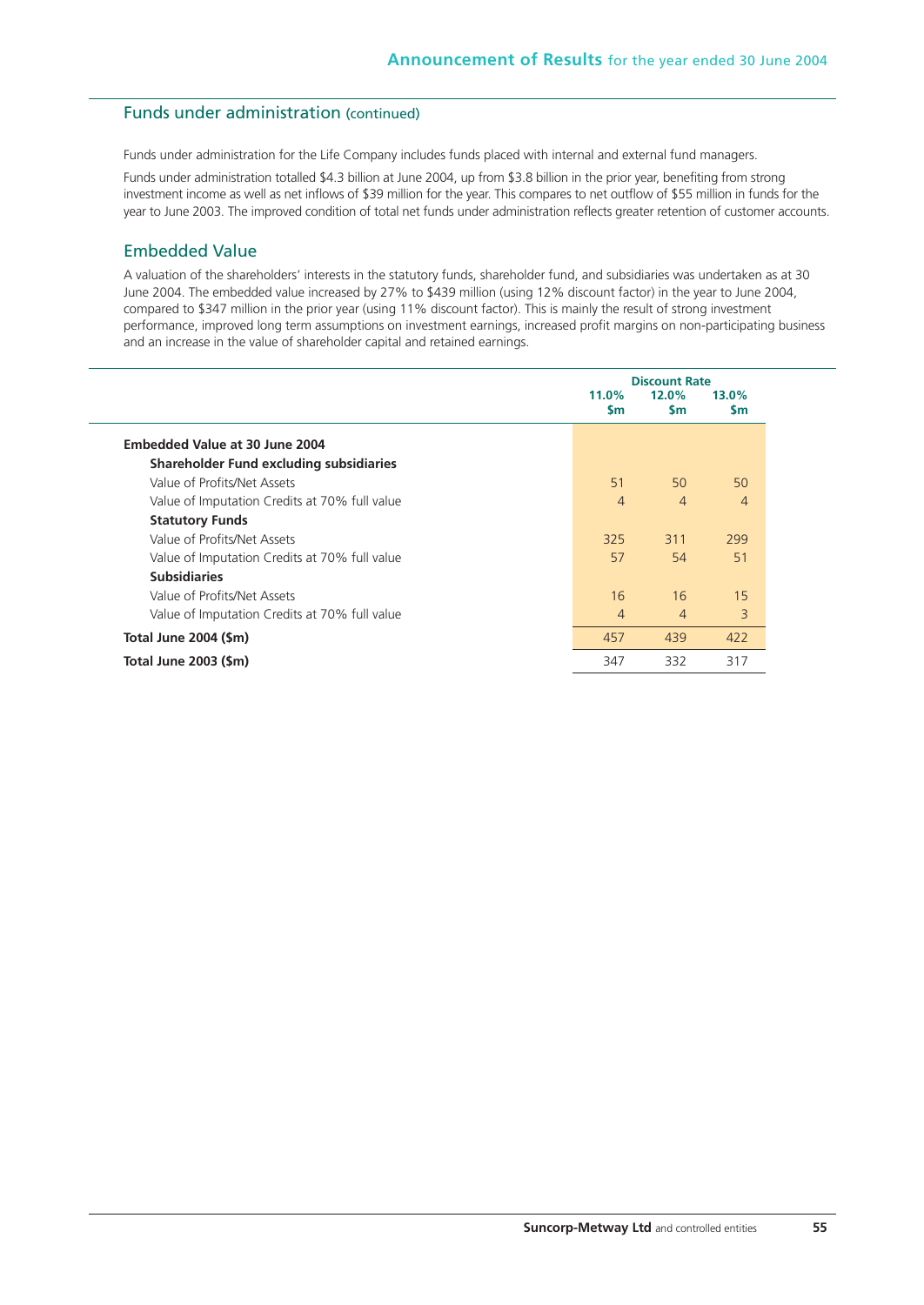|                                                         | $Jun-04$                 | <b>Dec-03</b> | $Jun-03$                 | <b>Dec-02</b>            | <b>Jun-04</b>            | $Jun-04$ |
|---------------------------------------------------------|--------------------------|---------------|--------------------------|--------------------------|--------------------------|----------|
|                                                         | $\mathsf{sm}$            | $\mathsf{sm}$ | $\mathsf{Sm}$            | $\mathsf{sm}$            | vs Dec-03 vs Jun-03<br>% | %        |
| Assets and liabilities -                                |                          |               |                          |                          |                          |          |
| <b>Wealth Management</b>                                |                          |               |                          |                          |                          |          |
| <b>Excluding Life Insurance</b>                         |                          |               |                          |                          |                          |          |
| <b>Policy Owners' Interests</b>                         |                          |               |                          |                          |                          |          |
| <b>Assets</b>                                           |                          |               |                          |                          |                          |          |
| Cash and liquid assets                                  | 22                       | 22            | 16                       | 18                       |                          | 37.5     |
| Investments                                             | 48                       | 45            | 30                       | 36                       | 6.7                      | 60.0     |
| Excess of net market value of interests in subsidiaries |                          |               |                          |                          |                          |          |
| over their recognised net amounts                       | 15                       | 14            | 12                       | 12                       | 7.1                      | 25.0     |
| Loans, advances and other receivables                   | 40                       | 12            | 31                       | 33                       | 233.3                    | 29.0     |
| Unlisted investment in life insurance statutory funds   | 185                      | 181           | 156                      | 152                      | 2.2                      | 18.6     |
| Other assets                                            | $\overline{\phantom{a}}$ | 1             | $\overline{\phantom{a}}$ | $\overline{\phantom{a}}$ | (100.0)                  | n/a      |
| <b>Total assets</b>                                     | 310                      | 275           | 245                      | 251                      | 12.7                     | 26.5     |
| <b>Liabilities</b>                                      |                          |               |                          |                          |                          |          |
| Deposits and short term borrowings                      | 19                       | 14            | 9                        | 6                        | 35.7                     | 111.1    |
| Accounts payable and other liabilities                  | 8                        | 7             | 10 <sup>1</sup>          | 39                       | 14.3                     | (20.0)   |
| Provisions                                              | $\overline{7}$           |               | ÷.                       | $\sim$                   | n/a                      | n/a      |
| Deferred tax liability                                  | $\equiv$                 |               | 5                        | 5                        | n/a                      | (100.0)  |
| <b>Total liabilities</b>                                | 34                       | 21            | 24                       | 50                       | 61.9                     | 41.7     |
| <b>Net assets</b>                                       |                          |               |                          |                          |                          |          |
| Net assets Life Company                                 | 250                      | 224           | 196                      | 178                      | 11.6                     | 27.6     |
| Net assets fund management                              | 26                       | 30            | 25                       | 23                       | (13.3)                   | 4.0      |
| <b>Total net assets</b>                                 | 276                      | 254           | 221                      | 201                      | 8.7                      | 24.9     |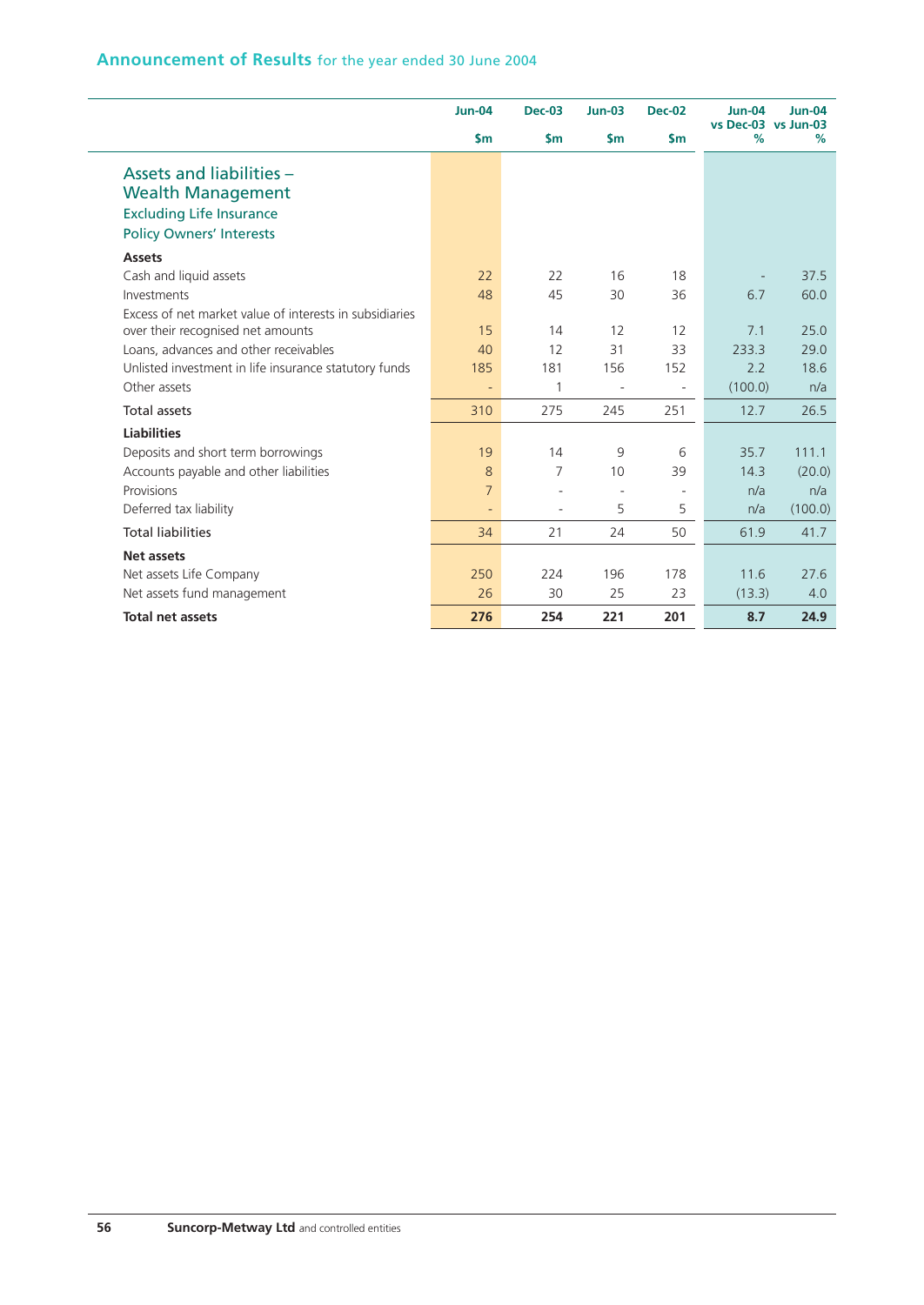## Portfolio allocation of investments – Wealth Management

Funds under administration for Life, Superannuation and Managed investments total \$4.3 billion. The investment allocation of these funds is noted below.

|                             | <b>Jun-04</b><br>%           | $Dec-03$<br>$\%$ | $Jun-03$<br>% | <b>Dec-02</b><br>% |
|-----------------------------|------------------------------|------------------|---------------|--------------------|
| <b>Statutory funds</b>      |                              |                  |               |                    |
| Equities                    | 46                           | 40               | 38            | 37                 |
| Interest bearing securities | 37                           | 43               | 45            | 44                 |
| Property                    | 17                           | 17               | 17            | 18                 |
| Other directly held assets  | $\qquad \qquad \blacksquare$ |                  |               | 1                  |
|                             | 100                          | 100              | 100           | 100                |
| Shareholder fund            |                              |                  |               |                    |
| Equities                    | 90                           | 93               | 80            | 68                 |
| Interest bearing securities | 6                            | 5                | 17            | 28                 |
| Property                    | $\overline{4}$               | 2                | 3             | 4                  |
|                             | 100                          | 100              | 100           | 100                |

### Funds Management activities

The funds management group conducts investment management and other fiduciary activities as trustee, custodian or manager for various investment and superannuation funds and wholesale and retail unit trusts.

\$3.9 billion in funds are managed for the Life Company, \$5.5 billion in funds are managed on behalf of General Insurance division and a further \$1.7 billion in funds is managed on behalf of external parties.

Funds Management profit was \$9 million at June 2004 compared with \$9 million in the prior year. Fee income of \$45 million and expenses relating to Funds Management activities of \$36 million also remained stable compared to the prior year. Second half profit of \$3 million was down from \$6 million in the December half, which benefited from the sale of commercial interests as well as increases in management fee income due to higher funds under management.

|                                  | <b>Jun-04</b> | <b>Dec-03</b> | $Jun-03$  | <b>Dec-02</b> | $Jun-04$<br>vs Dec-03 vs Jun-03 | <b>Jun-04</b> |
|----------------------------------|---------------|---------------|-----------|---------------|---------------------------------|---------------|
|                                  | $\mathsf{Sm}$ | <b>Sm</b>     | <b>Sm</b> | <b>Sm</b>     | %                               | %             |
| <b>Funds Managed</b>             |               |               |           |               |                                 |               |
| General insurance                | 5,467         | 5,261         | 5.107     | 4,829         | 3.9                             | 7.0           |
| Life Company – shareholder funds | 36            | 32            | 18        | 24            | 12.5                            | 100.0         |
| Life Company - statutory funds   | 3,857         | 3,660         | 3,588     | 3,539         | 5.4                             | 7.5           |
| Other managed funds (1)          | 1,676         | 1,277         | 1,232     | 1,275         | 31.2                            | 36.0          |
|                                  | 11,036        | 10.230        | 9.945     | 9.667         | 7.9                             | 11.0          |

**Notes:**

(1) The most significant other managed funds are Queensland Local Government Super, Sunsuper World Equity Fund, and Sunsuper Cash Management funds.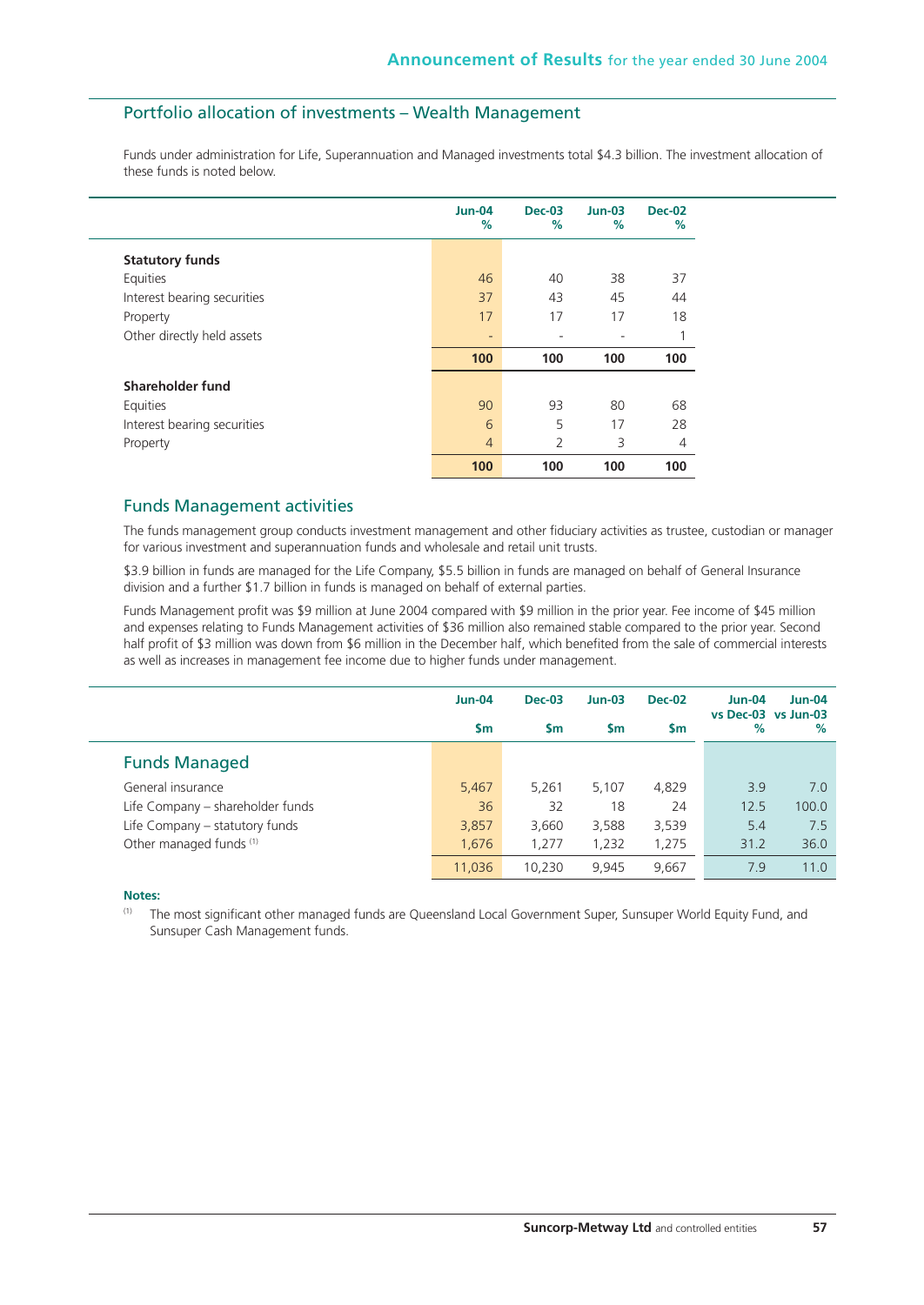|                                       | <b>Opening</b><br>balance | <b>Inflows</b> | Out-<br>flows $(1)$ | Invest-<br>ment<br>income | <b>Closing</b><br>balance  |
|---------------------------------------|---------------------------|----------------|---------------------|---------------------------|----------------------------|
|                                       | $Jul-03$<br><b>Sm</b>     | <b>Sm</b>      | <b>Sm</b>           | $\mathsf{sm}$             | <b>Jun-04</b><br><b>Sm</b> |
| <b>Funds Under Management</b>         |                           |                |                     |                           |                            |
| General insurance                     | 5,107                     | 2.265          | 2.180               | 275                       | 5,467                      |
| Statutory life and superannuation (2) | 3,167                     | 687            | 852                 | 393                       | 3,395                      |
| Retail unit trusts                    | 439                       | 98             | 103                 | 64                        | 498                        |
| Life Company                          | 3,606                     | 785            | 955                 | 457                       | 3,893                      |
| External wholesale                    | 1,232                     | 947            | 657                 | 154                       | 1,676                      |
| <b>Total</b>                          | 9,945                     | 3.997          | 3.792               | 886                       | 11,036                     |

#### **Notes:**

(1) Outflows include expenses and tax.

 $(2)$  Asset switches between sub-funds have not been netted off.

Funds under management of the Life Company exclude funds under administration invested in external Fund Managers.

Group funds under management totalled \$11.0 billion at June 2004, up from \$10 billion in June 2003. Funds benefited from a net inflow in funds of \$205 million compared to net outflow of \$7 million in the prior year, as well as strong investment income earnings for the year.

During the period managed funds researcher ASSIRT awarded a 4-star rating to Suncorp's flagship Australian Equities fund. Overall, Suncorp's key asset capabilities were rated as 'strong'. Independent researcher Van Eyk also awarded an 'A' rating to Australian Equities. The ratings reinforce Suncorp's funds management performance to date and serves as a basis on which to expand distributor and customer bases, principally through the independent financial adviser channel.

## Group investment performance

A positive investment return was recorded by all the benchmark asset classes in the year to June 2004.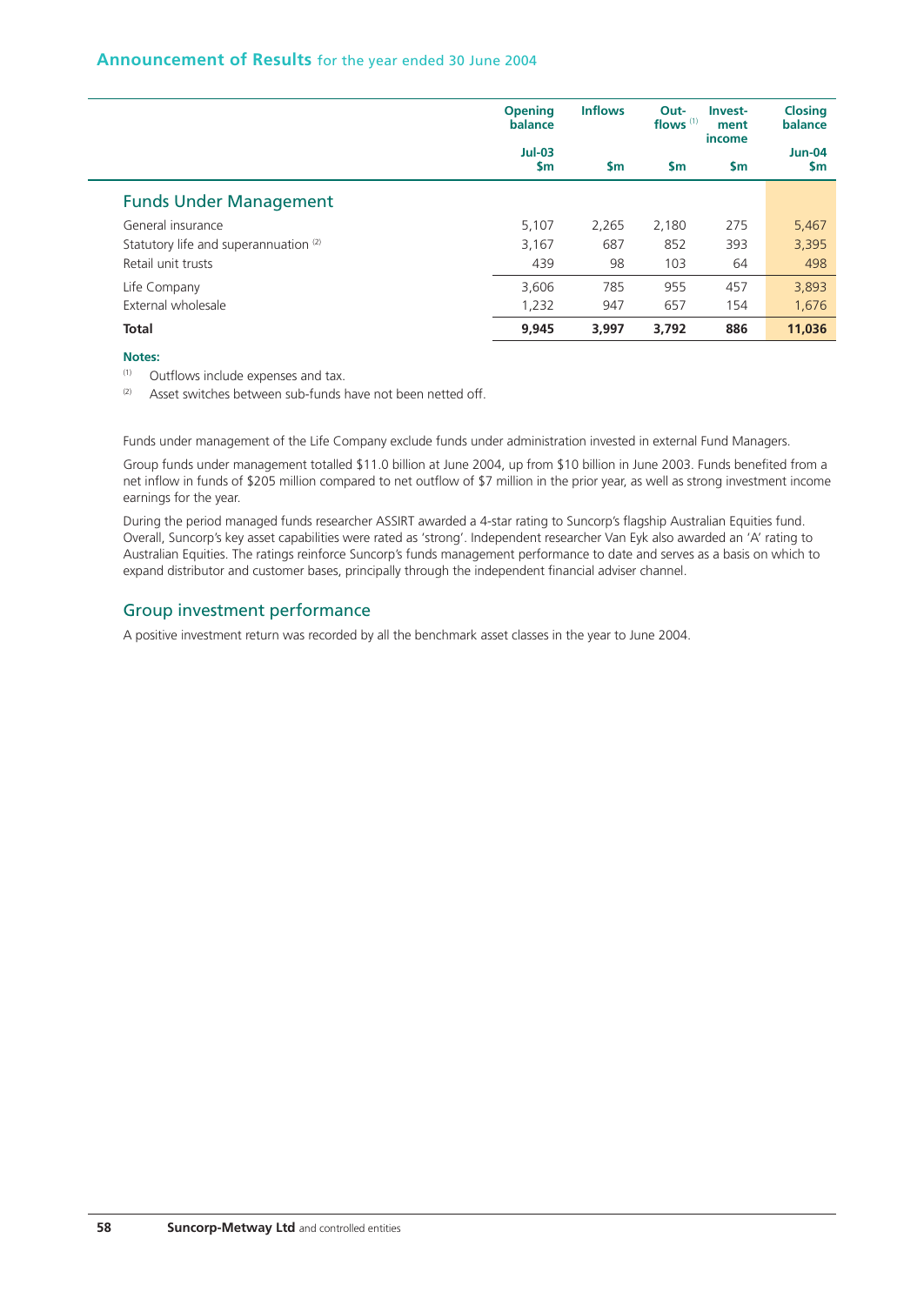# **Group capital**

## Group capital position

The Suncorp group has three distinct business lines with different regulatory requirements for capital. The corporate structure of the Company has the bank as the holding company for subsidiaries operating the general insurance and wealth management businesses. To assist in understanding the capital position within the Company we have produced the following table (including consolidation entries) to demonstrate the distribution of capital within the group.

|                                                       | <b>Banking</b><br><b>Sm</b> | GI<br>\$m                | as at 30 June 2004<br><b>WM</b><br>$\mathsf{sm}$ | <b>Other</b><br>\$m            | <b>Consol</b><br>$\mathsf{sm}$ | <b>Total</b><br>$\mathsf{Sm}$ |
|-------------------------------------------------------|-----------------------------|--------------------------|--------------------------------------------------|--------------------------------|--------------------------------|-------------------------------|
| Tier 1                                                |                             |                          |                                                  |                                |                                |                               |
| Ordinary share capital                                | 2,654                       |                          |                                                  | $\overline{\phantom{a}}$       |                                | 2,654                         |
| Preference share capital                              | 244                         |                          |                                                  |                                |                                | 244                           |
| Funding provided by holding company                   | $\overline{\phantom{a}}$    | 1,395                    | 46                                               | $\overline{\phantom{a}}$<br>26 | (1, 467)                       |                               |
| Pre-conversion reserve                                | 13                          |                          |                                                  |                                |                                | 13                            |
| Retained profits <sup>(1)</sup>                       | 445                         | 700                      | 196                                              | 9                              | (491)                          | 859                           |
| Technical provisions in excess of liability valuation |                             | 272                      | $\blacksquare$                                   | $\overline{\phantom{a}}$       |                                | 272                           |
| <b>Excluded assets</b>                                | $\sim$                      | $\overline{\phantom{m}}$ | (11)                                             | $\overline{\phantom{a}}$       | ÷,                             | (11)                          |
| Less intangibles                                      | (1,230)                     | (859)                    |                                                  | $\overline{\phantom{a}}$       | 1,105                          | (984)                         |
| Less net future income tax benefit                    | (1)                         |                          |                                                  |                                | 1                              |                               |
|                                                       |                             |                          |                                                  |                                |                                |                               |
| Total tier 1 capital                                  | 2,125                       | 1,508                    | 231                                              | 35                             | (852)                          | 3,047                         |
| Tier 2                                                |                             |                          |                                                  |                                |                                |                               |
| Asset revaluation reserve                             | 8                           |                          | 2                                                |                                | 1                              | 11                            |
| Net general provision for impairment                  | 104                         |                          |                                                  |                                | ÷,                             | 104                           |
| Subordinated notes                                    | 805                         |                          |                                                  |                                | ۳                              | 805                           |
| Total tier 2 capital                                  | 917                         | $\overline{a}$           | $\overline{2}$                                   | ٠                              | 1                              | 920                           |
| <b>Deductions from capital</b>                        |                             |                          |                                                  |                                |                                |                               |
| Investments in subsidiaries                           | (853)                       |                          |                                                  |                                | 853                            |                               |
| Guarantees to non-banking subsidiaries                | (5)                         |                          |                                                  |                                | 5                              |                               |
| Total deductions from capital                         | (858)                       | ÷,                       |                                                  | $\overline{\phantom{a}}$       | 858                            |                               |
| <b>Total capital base</b>                             | 2,184                       | 1,508                    | 233                                              | 35                             | 7                              | 3,967                         |
| Required minimum capital base (2)                     | 2,023                       | 1,160                    | 139                                              | 28                             | $\overline{\phantom{a}}$       | 3,350                         |
| <b>Excess</b>                                         | 161                         | 348                      | 94                                               | $\overline{7}$                 | 7                              | 617                           |

#### **Notes:**

(1) For banking and general insurance, this represents the APRA calculation of retained profits. APRA requires accrual of expected dividends in the bank and provides a different method of calculating general insurance current year earnings. Accrued dividends are not included in the APRA capital calculation for general insurance, but are deducted in this group calculation to offset the accrued dividends receivable included in banking retained earnings.

(2) Where applicable the minimum capital base is as specified by APRA. For Banking this is 9.5% of RWA and, for General Insurance this is 1.25 times the minimum capital requirement. For certain investment entities the minimum capital base represents net tangible asset requirements under dealers' licences. For other entities minimum capital is assumed to be the actual capital base. Required capital for other entities includes capital of entities which are not consolidated for APRA purposes.

The table shows that the group has total capital over and above regulatory minimum levels of \$617 million.

The Company maintains a policy of holding capital levels prudently above regulatory minimums to ensure the ongoing strength and security of the group and to safeguard the group credit ratings. The current capital levels are seen as conservative and appropriate.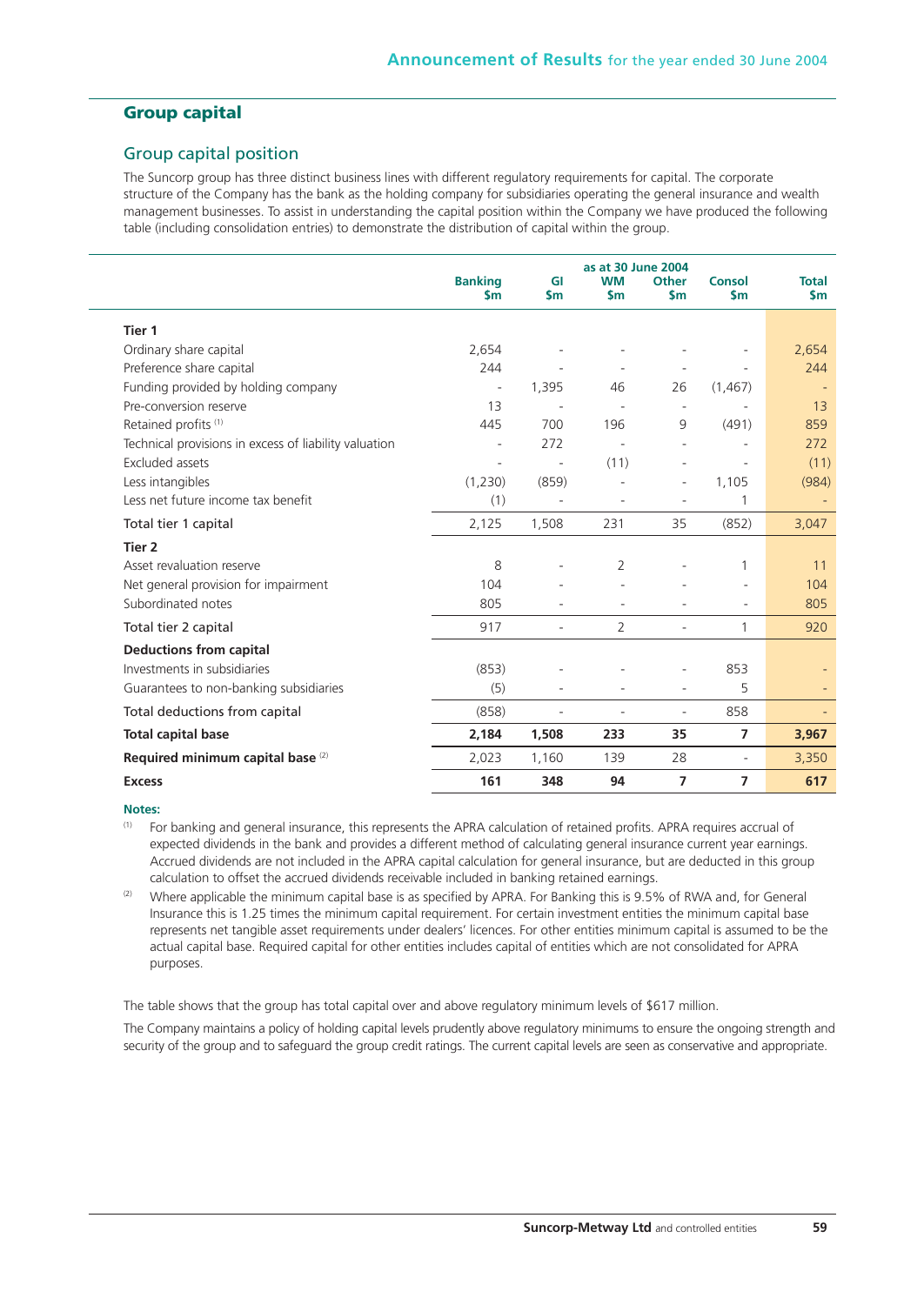|                                                                    |                             |                          | as at 30 June 2004      |                           |                                        |                     |
|--------------------------------------------------------------------|-----------------------------|--------------------------|-------------------------|---------------------------|----------------------------------------|---------------------|
|                                                                    | <b>Banking</b><br><b>Sm</b> | GI<br><b>Sm</b>          | $WM^{(2)}$<br><b>Sm</b> | <b>Other</b><br><b>Sm</b> | Consol <sup>(1)</sup><br>$\mathsf{sm}$ | <b>Total</b><br>\$m |
| Group capital position (continued)                                 |                             |                          |                         |                           |                                        |                     |
| Reconciliation of net assets to total capital base                 |                             |                          |                         |                           |                                        |                     |
| <b>Net assets</b>                                                  | 3,407                       | 2,241                    | 276                     | 35                        | (1,961)                                | 3,998               |
| Difference relating to retained earnings                           | (42)                        | (137)                    | (32)                    |                           |                                        | (211)               |
| Additional items allowable for capital for<br><b>APRA purposes</b> |                             |                          |                         |                           |                                        |                     |
| Technical provisions in excess of liability valuation              |                             | 272                      |                         |                           |                                        | 272                 |
| Net general provision for doubtful debts                           | 104                         |                          |                         |                           |                                        | 104                 |
| Subordinated notes                                                 | 805                         |                          |                         |                           |                                        | 805                 |
| Deductions from capital for APRA purposes                          |                             |                          |                         |                           |                                        |                     |
| Intangibles <sup>(3)</sup>                                         | (1,230)                     | (859)                    |                         |                           | 1,105                                  | (984)               |
| Net future income tax benefits                                     | (1)                         | $\overline{\phantom{a}}$ |                         |                           |                                        |                     |
| Excluded assets/other                                              | (1)                         | $\overline{\phantom{a}}$ | (11)                    |                           |                                        | (11)                |
| Minority interest in subsidiaries                                  |                             | (9)                      |                         |                           | 3                                      | (6)                 |
| Funding of capital and guarantees by                               |                             |                          |                         |                           |                                        |                     |
| holding company                                                    | (858)                       |                          |                         |                           | 858                                    |                     |
| <b>Total capital base</b>                                          | 2,184                       | 1,508                    | 233                     | 35                        | 7                                      | 3,967               |

(1) Consolidation mainly represents the bank's investments in non-banking subsidiaries and amortisation of goodwill.

<sup>(2)</sup> Excludes outside equity interest which relate to the statutory funds.

(3) APRA requires the intangible component of the book value of investments in non-banking subsidiaries to be deducted from Tier 1 capital. As it relates to non-banking subsidiaries, it is not amortised at the banking level. Amortisation occurs within general insurance and when the entire group is consolidated. The total intangible deduction from group capital in the table on page 59 of \$1 billion represents the total amortised balance of goodwill for the group.

 $(4)$  Intergroup dividends are not deducted from the general insurance capital position shown on page 64 in accordance with APRA instructions.

|                                                                         | as at 30 June 2004   |                 |                        |                           |                          |                           |  |  |
|-------------------------------------------------------------------------|----------------------|-----------------|------------------------|---------------------------|--------------------------|---------------------------|--|--|
|                                                                         | <b>Banking</b><br>Sm | GI<br><b>Sm</b> | <b>WM</b><br><b>Sm</b> | <b>Other</b><br><b>Sm</b> | Consol<br><b>Sm</b>      | <b>Total</b><br><b>Sm</b> |  |  |
| <b>Reconciliation of retained earnings to APRA</b><br>retained earnings |                      |                 |                        |                           |                          |                           |  |  |
| <b>Retained earnings</b>                                                | 487                  | 837             | 228                    | 9                         | (491)                    | 1,070                     |  |  |
| Retained earnings of entities not consolidated for                      |                      |                 |                        |                           |                          |                           |  |  |
| APRA purposes                                                           | (1)                  | 136             | ۰.                     | $\overline{\phantom{a}}$  | $\overline{\phantom{a}}$ | 135                       |  |  |
| Differences in retained profits for APRA purposes                       | (181)                | (165)           |                        | ٠                         | $\overline{\phantom{a}}$ | (346)                     |  |  |
| Expected intragroup dividends                                           | 140                  | (108)           | (32)                   | -                         | $\overline{\phantom{a}}$ |                           |  |  |
|                                                                         | (42)                 | (137)           | (32)                   | ٠                         | $\overline{\phantom{a}}$ | (211)                     |  |  |
| <b>APRA retained earnings</b>                                           | 445                  | 700             | 196                    | 9                         | (491)                    | 859                       |  |  |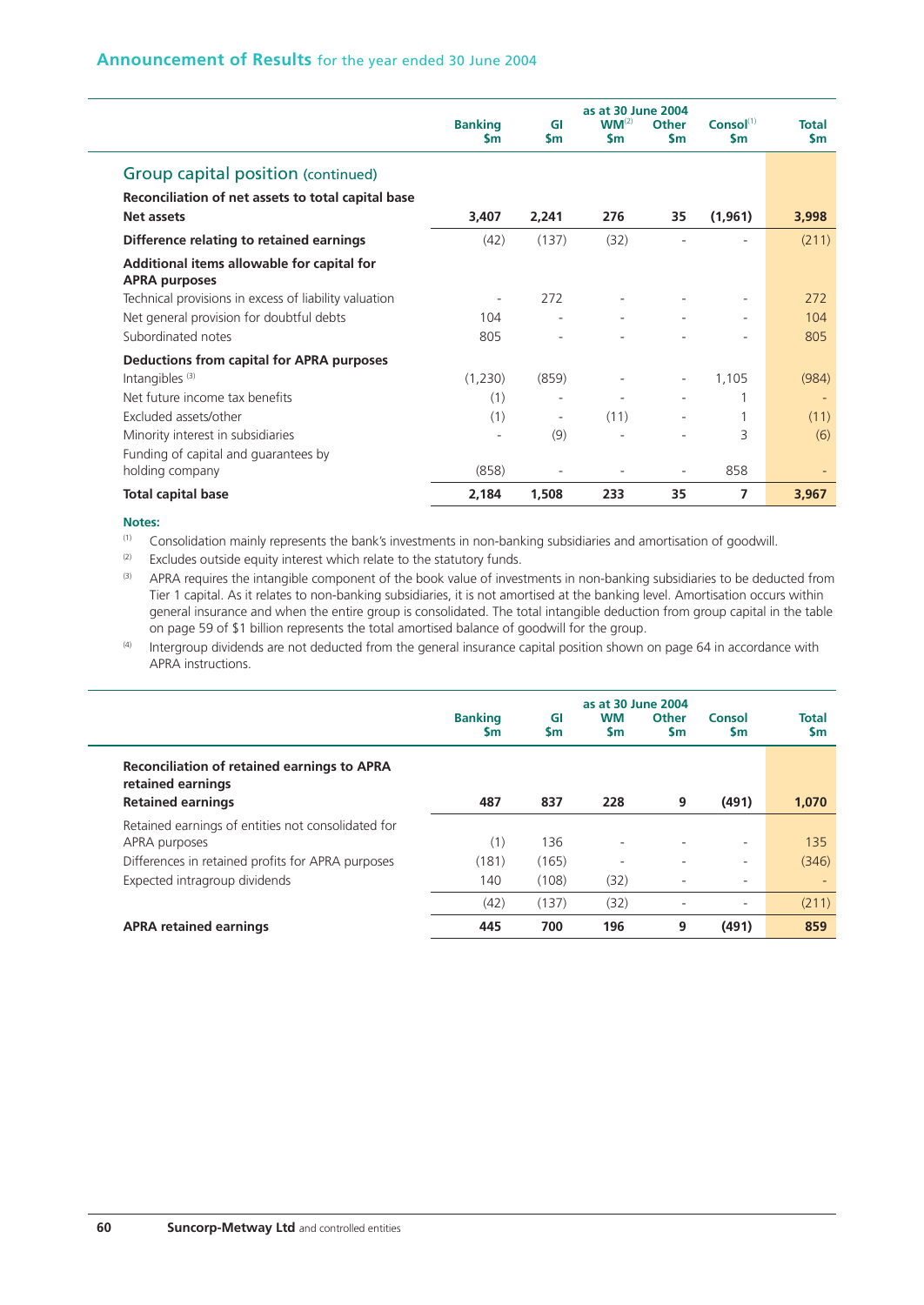|                                                                                                                                                                                                                                                                                                                                                                                                                                                                               | <b>Jun-04</b><br>\$m     | <b>Dec-03</b><br><b>Sm</b> | <b>Jun-03</b><br>\$m | <b>Dec-02</b><br>\$m                                             |
|-------------------------------------------------------------------------------------------------------------------------------------------------------------------------------------------------------------------------------------------------------------------------------------------------------------------------------------------------------------------------------------------------------------------------------------------------------------------------------|--------------------------|----------------------------|----------------------|------------------------------------------------------------------|
| <b>Banking capital adequacy</b>                                                                                                                                                                                                                                                                                                                                                                                                                                               |                          |                            |                      |                                                                  |
| <b>Consolidated banking capital</b>                                                                                                                                                                                                                                                                                                                                                                                                                                           |                          |                            |                      |                                                                  |
| Tier 1                                                                                                                                                                                                                                                                                                                                                                                                                                                                        |                          |                            |                      |                                                                  |
| Ordinary share capital                                                                                                                                                                                                                                                                                                                                                                                                                                                        | 2,654                    | 2,622                      | 2,587                | 2,559                                                            |
| Preference share capital                                                                                                                                                                                                                                                                                                                                                                                                                                                      | 244                      | 244                        | 244                  | 246                                                              |
| Preconversion reserve                                                                                                                                                                                                                                                                                                                                                                                                                                                         | 13                       | 13                         | 13                   | 13                                                               |
| Retained profits                                                                                                                                                                                                                                                                                                                                                                                                                                                              | 445                      | 352                        | 278                  | 193                                                              |
| Less amortised goodwill for banking subsidiaries                                                                                                                                                                                                                                                                                                                                                                                                                              | (21)                     | (23)                       | (24)                 | (23)                                                             |
| Less unamortised intangible component of<br>investment in non-banking subsidiaries                                                                                                                                                                                                                                                                                                                                                                                            | (1,209)                  | (1,203)                    | (1,204)              | (1,204)                                                          |
| Less excluded assets                                                                                                                                                                                                                                                                                                                                                                                                                                                          | $\overline{\phantom{a}}$ | (1)                        |                      |                                                                  |
| Less net future income tax benefit                                                                                                                                                                                                                                                                                                                                                                                                                                            | (1)                      | (11)                       | (29)                 | (8)                                                              |
| Total tier 1 capital                                                                                                                                                                                                                                                                                                                                                                                                                                                          | 2,125                    | 1,993                      | 1,865                | 1,776                                                            |
| Tier 2                                                                                                                                                                                                                                                                                                                                                                                                                                                                        |                          |                            |                      |                                                                  |
| Asset revaluation reserve                                                                                                                                                                                                                                                                                                                                                                                                                                                     | 8                        | 8                          | 8                    | 8                                                                |
| General provision for doubtful debts                                                                                                                                                                                                                                                                                                                                                                                                                                          | 104                      | 96                         | 87                   | 82                                                               |
| Perpetual subordinated notes                                                                                                                                                                                                                                                                                                                                                                                                                                                  | 170                      | 170                        | 170                  | 170                                                              |
| Subordinated notes                                                                                                                                                                                                                                                                                                                                                                                                                                                            | 635                      | 605                        | 645                  | 509                                                              |
| Total tier 2 capital                                                                                                                                                                                                                                                                                                                                                                                                                                                          | 917                      | 879                        | 910                  | 769                                                              |
| Tier 1 plus tier 2 capital                                                                                                                                                                                                                                                                                                                                                                                                                                                    | 3,042                    | 2,872                      | 2,775                | 2,545                                                            |
| Less investments in non-banking subsidiaries<br>(net of intangible component deducted                                                                                                                                                                                                                                                                                                                                                                                         |                          |                            |                      |                                                                  |
| from Tier 1)                                                                                                                                                                                                                                                                                                                                                                                                                                                                  | (853)                    | (858)                      | (857)                | (859)                                                            |
| Less guarantees and facilities to non-banking<br>subsidiaries                                                                                                                                                                                                                                                                                                                                                                                                                 | (5)                      | (5)                        | (5)                  | (10)                                                             |
| <b>Capital base</b>                                                                                                                                                                                                                                                                                                                                                                                                                                                           | 2,184                    | 2,009                      | 1,913                | 1,676                                                            |
| <b>Reconciliation of deduction for investments</b><br>in subsidiaries                                                                                                                                                                                                                                                                                                                                                                                                         |                          |                            |                      |                                                                  |
| Investment securities - Assets and liabilities - Banking                                                                                                                                                                                                                                                                                                                                                                                                                      | 2,065                    | 2,067                      | 2,067                | 2,068                                                            |
| Less intangible component deducted from Tier 1                                                                                                                                                                                                                                                                                                                                                                                                                                |                          |                            |                      |                                                                  |
| capital - non-banking subsidiaries                                                                                                                                                                                                                                                                                                                                                                                                                                            | (1,209)                  | (1,203)                    | (1,204)              | (1,204)                                                          |
| Less non-subsidiary investment securities                                                                                                                                                                                                                                                                                                                                                                                                                                     | (3)                      | (6)                        | (6)                  | (5)                                                              |
| Deduction from total capital for investment                                                                                                                                                                                                                                                                                                                                                                                                                                   |                          |                            |                      |                                                                  |
| in subsidiaries                                                                                                                                                                                                                                                                                                                                                                                                                                                               | 853                      | 858                        | 857                  | 859                                                              |
| Retained earnings banking by half-year                                                                                                                                                                                                                                                                                                                                                                                                                                        |                          |                            |                      |                                                                  |
| Retained earnings opening for the half-year                                                                                                                                                                                                                                                                                                                                                                                                                                   | 352                      | 278                        | 193                  | 200                                                              |
|                                                                                                                                                                                                                                                                                                                                                                                                                                                                               |                          |                            |                      |                                                                  |
|                                                                                                                                                                                                                                                                                                                                                                                                                                                                               |                          |                            |                      |                                                                  |
|                                                                                                                                                                                                                                                                                                                                                                                                                                                                               | 128                      | 115                        | 116                  |                                                                  |
|                                                                                                                                                                                                                                                                                                                                                                                                                                                                               | 22                       |                            |                      |                                                                  |
|                                                                                                                                                                                                                                                                                                                                                                                                                                                                               |                          |                            |                      |                                                                  |
|                                                                                                                                                                                                                                                                                                                                                                                                                                                                               | ÷                        | (1)                        |                      |                                                                  |
|                                                                                                                                                                                                                                                                                                                                                                                                                                                                               | 9                        | (4)                        |                      |                                                                  |
|                                                                                                                                                                                                                                                                                                                                                                                                                                                                               | (222)                    | (168)                      | (161)                |                                                                  |
|                                                                                                                                                                                                                                                                                                                                                                                                                                                                               | 9                        | 25                         |                      |                                                                  |
|                                                                                                                                                                                                                                                                                                                                                                                                                                                                               | 147                      | 107                        | 130                  |                                                                  |
|                                                                                                                                                                                                                                                                                                                                                                                                                                                                               | 445                      | 352                        | 278                  |                                                                  |
| Opening retained profit adjustments<br>Add banking profit after tax for the half-year<br>Add sale of investment in Cashcard Australia Ltd<br>Less profit after tax of entities not consolidated for<br>APRA purposes<br>Less APRA adjustments<br>Less dividend expense/accrual<br>Add estimated change in dividend reinvestment plan<br>Add dividends from non-banking subsidiaries<br>Retained earnings closing for the half-year<br>Reconciliation of banking deduction for |                          |                            |                      |                                                                  |
| intangible assets to group intangible assets                                                                                                                                                                                                                                                                                                                                                                                                                                  |                          |                            | 24                   |                                                                  |
|                                                                                                                                                                                                                                                                                                                                                                                                                                                                               | 21                       | 23                         |                      |                                                                  |
|                                                                                                                                                                                                                                                                                                                                                                                                                                                                               | 1,209                    | 1,203                      | 1,204<br>(33)        |                                                                  |
| Amortised goodwill for banking subsidiaries<br>Non-amortised goodwill for non-banking subsidiaries<br>Goodwill reflected in investments in associates<br>Amortisation of non-banking goodwill                                                                                                                                                                                                                                                                                 | (33)<br>(213)            | (33)<br>(185)              | (156)                | 151<br>109<br>(296)<br>29<br>193<br>23<br>1,204<br>(33)<br>(123) |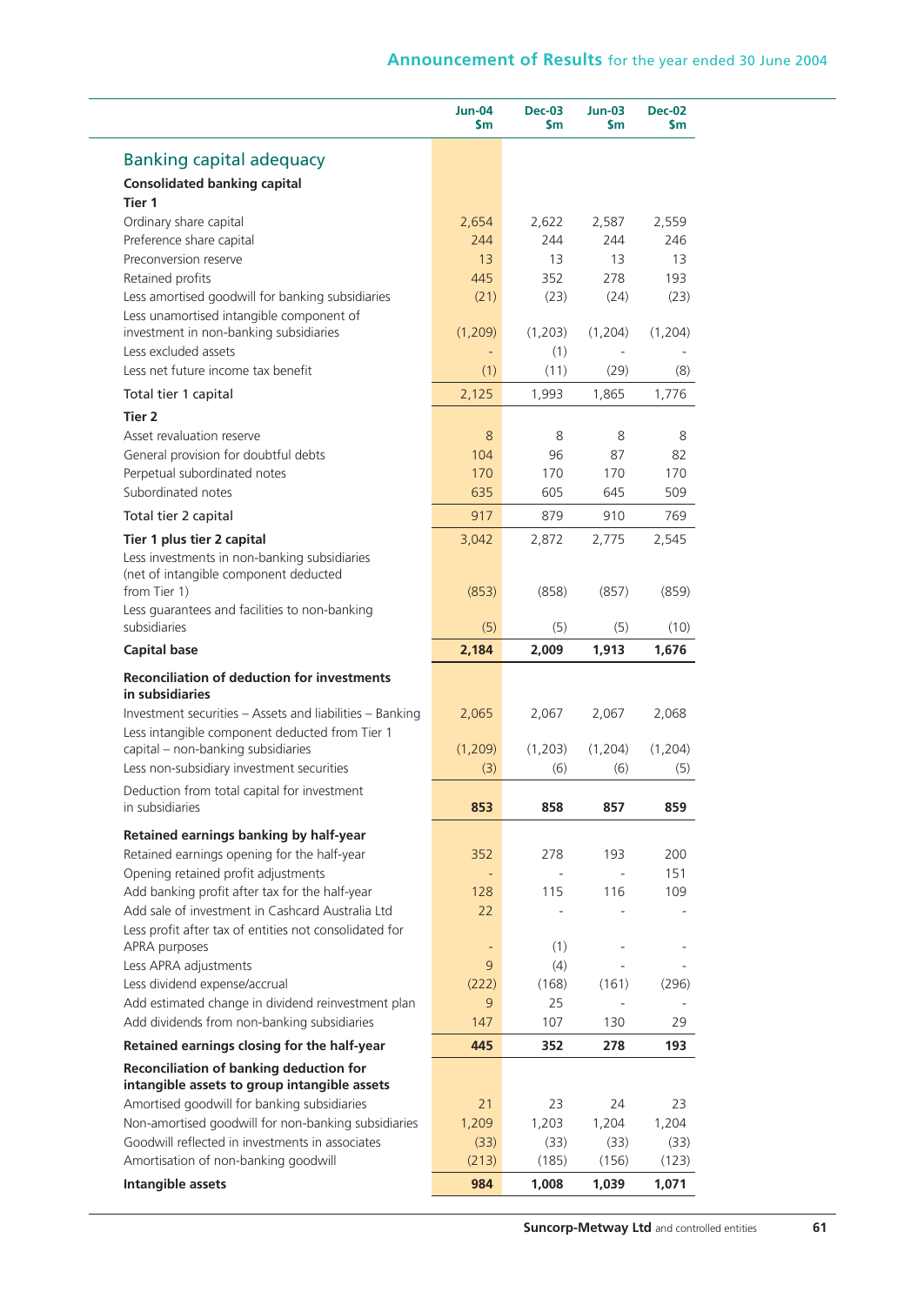|                                                                       |                            | <b>Carrying Value</b>      | <b>Risk</b>            | <b>Risk Weighted Balance</b> |                       |                       |                            |
|-----------------------------------------------------------------------|----------------------------|----------------------------|------------------------|------------------------------|-----------------------|-----------------------|----------------------------|
|                                                                       | <b>Jun-04</b><br><b>Sm</b> | <b>Dec-03</b><br><b>Sm</b> | <b>Weights</b><br>$\%$ | <b>Jun-04</b><br><b>S</b> m  | $Dec-03$<br><b>Sm</b> | $Jun-03$<br><b>Sm</b> | <b>Dec-02</b><br><b>Sm</b> |
| Banking capital adequacy<br>(continued)                               |                            |                            |                        |                              |                       |                       |                            |
| <b>Risk weighted assets</b>                                           |                            |                            |                        |                              |                       |                       |                            |
| <b>Assets</b>                                                         |                            |                            |                        |                              |                       |                       |                            |
| Cash, claims on Reserve Bank of                                       |                            |                            |                        |                              |                       |                       |                            |
| Australia, short term claims on<br>Australian Commonwealth Government |                            |                            |                        |                              |                       |                       |                            |
| and other liquid assets                                               | 1.044                      | 677                        | $\Omega$               |                              |                       |                       |                            |
| Claims on banks and local governments                                 | 159                        | 111                        | 20                     | 32                           | 22                    | 20                    | 8                          |
| Loans secured against residential housing                             | 15,058                     | 13,817                     | 50                     | 7,529                        | 6,909                 | 6,504                 | 6,360                      |
| All other assets                                                      | 12,565                     | 11,668                     | 100                    | 12,565                       | 11,668                | 10,305                | 9,592                      |
| Other                                                                 | 13                         | 15                         | 200                    | 26                           | 30                    |                       |                            |
| Total banking assets (1)                                              | 28,839                     | 26,288                     |                        | 20,152                       | 18.629                | 16,829                | 15,960                     |

(1) Total banking assets differ from banking segment assets due to the adoption of the APRA classification of intangible assets, deferred taxation, non-qualifying shareholdings in other entities and general provision for impairment for capital adequacy purposes.

|                                     | <b>Notional</b><br><b>Credit</b><br>Equiv-<br><b>Amount</b><br>alent |                      |                                    | <b>Risk Weighted Balance</b> |                                |                           |                      |
|-------------------------------------|----------------------------------------------------------------------|----------------------|------------------------------------|------------------------------|--------------------------------|---------------------------|----------------------|
|                                     | <b>Jun-04</b><br>$\mathsf{sm}$                                       | <b>Jun-04</b><br>\$m | <b>Risk</b><br><b>Weights</b><br>% | <b>Jun-04</b><br>\$m         | <b>Dec-03</b><br>$\mathsf{sm}$ | $Jun-03$<br>$\mathsf{sm}$ | <b>Dec-02</b><br>\$m |
| <b>Risk weighted assets</b>         |                                                                      |                      |                                    |                              |                                |                           |                      |
| Off balance sheet positions         |                                                                      |                      |                                    |                              |                                |                           |                      |
| Guarantees entered into in the      |                                                                      |                      |                                    |                              |                                |                           |                      |
| normal course of business           | 140                                                                  | 76                   | $20 - 100$                         | 74                           | 76                             | 65                        | 65                   |
| Commitments to provide loans        |                                                                      |                      |                                    |                              |                                |                           |                      |
| and advances                        | 5,181                                                                | 1,160                | $0 - 100$                          | 751                          | 714                            | 704                       | 563                  |
| Capital commitments                 | 1                                                                    | $\mathbf{1}$         | 100                                | $\mathbf{1}$                 | 4                              | 3                         |                      |
| Foreign exchange contracts          | 12,184                                                               | 431                  | $20 - 50$                          | 87                           | 113                            | 60                        | 78                   |
| Interest rate contracts             | 18,186                                                               | 148                  |                                    | 43                           | 44                             | 44                        | 37                   |
| Total off balance sheet positions   | 35,692                                                               | 1,816                |                                    | 956                          | 951                            | 876                       | 743                  |
| Market risk capital charge          |                                                                      |                      |                                    | 189                          | 173                            | 244                       | 131                  |
| <b>Total risk weighted assets</b>   |                                                                      |                      |                                    | 20,152                       | 18,629                         | 16,829                    | 15,960               |
| <b>Total assessed risk</b>          |                                                                      |                      |                                    | 21,297                       | 19,753                         | 17,949                    | 16,834               |
|                                     |                                                                      |                      |                                    |                              |                                |                           |                      |
|                                     |                                                                      |                      |                                    | %                            | %                              | %                         | $\%$                 |
| <b>Risk weighted capital ratios</b> |                                                                      |                      |                                    |                              |                                |                           |                      |
| Tier 1                              |                                                                      |                      |                                    | 10.0                         | 10.1                           | 10.4                      | 10.6                 |
| Tier 2                              |                                                                      |                      |                                    | 4.3                          | 4.4                            | 5.1                       | 4.6                  |
| Deductions                          |                                                                      |                      |                                    | (4.0)                        | (4.3)                          | (4.8)                     | (5.2)                |
| Total risk weighted capital ratios  |                                                                      |                      |                                    | 10.3                         | 10.2                           | 10.7                      | 10.0                 |

The banking capital adequacy ratio increased to 10.3% at June, from 10.2% at December, due to increased retained earnings.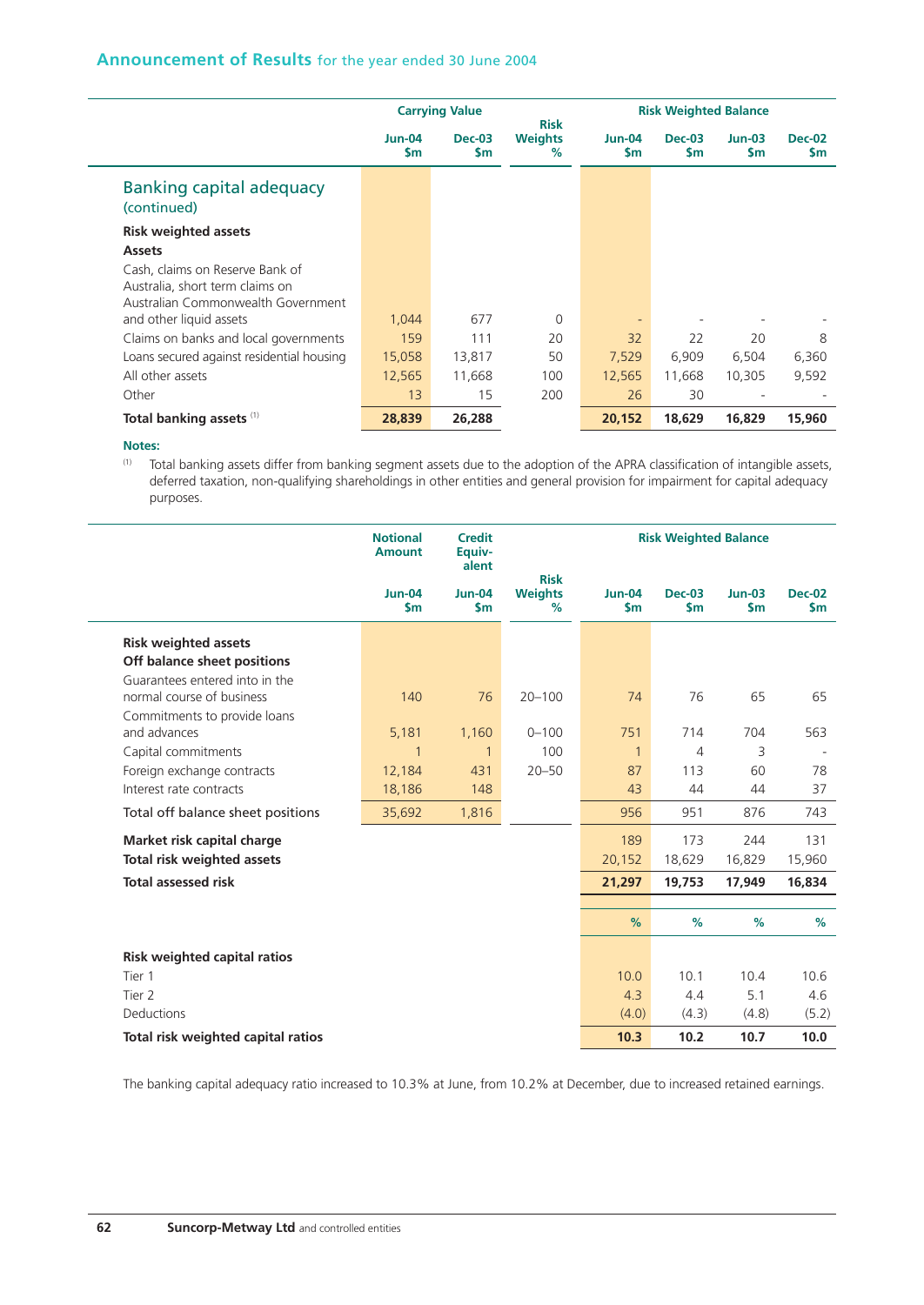|                                                           | <b>Jun-04</b><br>$\mathsf{sm}$ | $Dec-03$<br>\$m | $Jun-03$<br>\$m | <b>Dec-02</b><br>\$m |
|-----------------------------------------------------------|--------------------------------|-----------------|-----------------|----------------------|
| Adjusted common equity -<br><b>Consolidated bank only</b> |                                |                 |                 |                      |
| Ordinary share capital                                    | 2,654                          | 2,622           | 2,587           | 2,559                |
| Retained earnings                                         | 445                            | 352             | 278             | 193                  |
| Reserves                                                  | 21                             | 22              | 21              | 21                   |
|                                                           | 3,120                          | 2,996           | 2,886           | 2,773                |
| Less:                                                     |                                |                 |                 |                      |
| Goodwill                                                  | (1,230)                        | (1,226)         | (1,228)         | (1,227)              |
| Future income tax benefit                                 | (1)                            | (11)            | (29)            | (8)                  |
| Investment in non-banking subsidiaries                    | (853)                          | (858)           | (857)           | (859)                |
| Asset revaluation reserve                                 | (8)                            | (8)             | (8)             | (8)                  |
|                                                           | (2,092)                        | (2, 103)        | (2, 122)        | (2, 102)             |
| <b>Adjusted Common Equity</b>                             | 1,028                          | 893             | 764             | 671                  |
| Risk-weighted assets including off-balance                |                                |                 |                 |                      |
| sheet positions                                           | 21,297                         | 19,753          | 17,949          | 16.834               |
|                                                           |                                |                 |                 |                      |
|                                                           | %                              | %               | %               | %                    |
| <b>Adjusted Common Equity ratio</b>                       | 4.83                           | 4.52            | 4.26            | 3.99                 |

The Adjusted Common Equity (ACE) for the bank only, which is a calculation of capital preferred by Standard & Poor's and which excludes subordinated notes, preference shares and investments in non-bank subsidiaries, increased to \$1.03 billion at June, from \$893 million at December. The ACE ratio increased to 4.83% from 4.52% at December, due to increased retained earnings following strong profit improvements.

The Company is planning a \$200 million subordinated debt issue in the general insurance subsidiary during the current halfyear, with the proceeds to be paid as a special dividend to the bank holding company. This should lead to a significant strengthening in the ACE ratio.

## APRA changes to prudential treatment of capitalised expenditure

APRA has announced a change in the treatment of capitalised expenditure that will come into effect July 2004. Capitalised expenditure will change from being risk-weighted at 100% and will become a deduction from Tier 1 capital. Capitalised expenditure that will be affected by the new requirement was \$58 million as at 30 June 2004.

## General Insurance minimum capital ratio

The minimum capital requirement for general insurance is calculated by assessing the risks inherent in the business, which comprise:

- The risk that the provision for outstanding claims is not sufficient to meet the obligations to policy holders arising from losses incurred up to the reporting date (outstanding claims risk);
- The risk that the unearned premium account is insufficient to meet the obligations to policy holders arising from losses incurred after the reporting date on existing policies (premium liabilities risk);
- The risk that the value of assets is diminished (investment risk); and
- The risk of a catastrophe giving rise to major claims losses up to the retention amount under existing reinsurance arrangements (catastrophe risk).

These risks are quantified to determine the minimum capital required under the prudential standards. This requirement is compared with the capital held in the general insurance companies. Any provisions for outstanding claims and insurance risk, in excess of the amount required to provide a level of sufficiency at 75%, is classified as capital.

At June 2004 the consolidated general insurance business has a strong capital position at 1.74 times the minimum requirement, up from 1.49 times at December due to increased retained earnings and higher insurance reserves in excess of liability valuations.

General Insurance is to issue term subordinated debt which will be eligible as tier two capital. The proceeds from the debt issue will fund a special dividend to the parent entity. This will reduce General Insurance tier one capital. The new tier two capital will offset the reduction in tier one capital so that the total capital base for MCR purposes will not be affected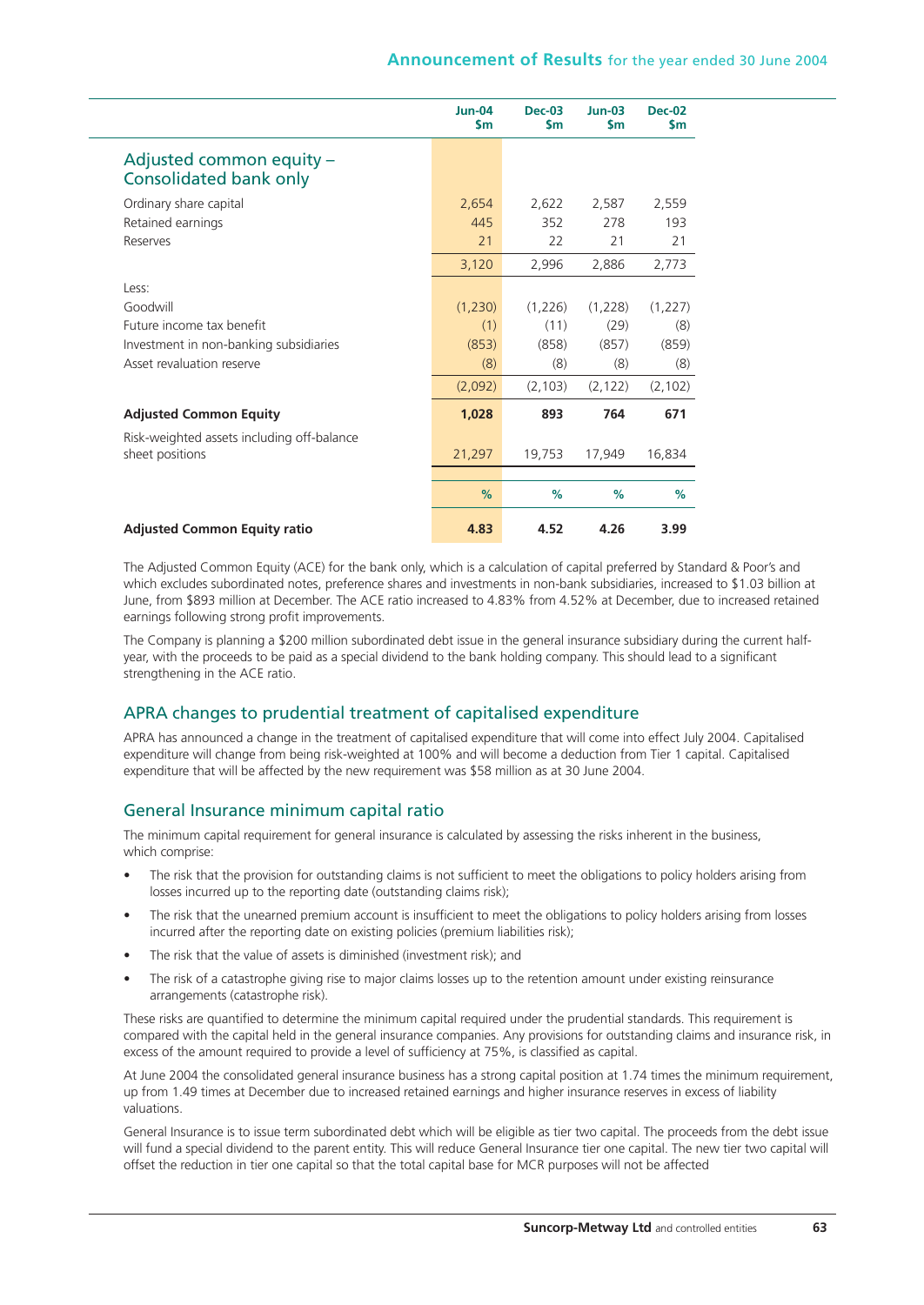|                                                        | <b>Jun-04</b><br>$\mathsf{sm}$ | <b>Dec-03</b><br>$\mathsf{sm}$ | $Jun-03$<br>$\mathsf{sm}$ | <b>Dec-02</b><br>\$m |
|--------------------------------------------------------|--------------------------------|--------------------------------|---------------------------|----------------------|
| General Insurance minimum                              |                                |                                |                           |                      |
| capital ratio (continued)                              |                                |                                |                           |                      |
| Paid up ordinary shares                                | 1,395                          | 1,395                          | 1,395                     | 1,395                |
| Retained profits at end of reporting period            | 808                            | 682                            | 649                       | 650                  |
| Technical provision in excess of liability valuation   | 389                            | 278                            | 267                       | 272                  |
| Less: Tax effect of excess technical provisions        | (117)                          | (83)                           | (80)                      | (82)                 |
|                                                        | 2,475                          | 2,272                          | 2,231                     | 2,235                |
| Less:                                                  |                                |                                |                           |                      |
| Goodwill                                               | (859)                          | (879)                          | (904)                     | (929)                |
| Net future income tax benefit                          |                                | (27)                           | (19)                      | (9)                  |
| Total deductions from tier 1 capital                   | (859)                          | (906)                          | (923)                     | (938)                |
| Adjusted total tier 1 capital/APRA capital base        | 1,616                          | 1,366                          | 1,308                     | 1,297                |
| Outstanding claims risk capital charge                 | 448                            | 446                            | 448                       | 425                  |
| Premium liabilities risk capital charge                | 183                            | 188                            | 184                       | 169                  |
| Total insurance risk capital charge                    | 631                            | 634                            | 632                       | 594                  |
| Investment risk capital charge                         | 246                            | 233                            | 210                       | 233                  |
| Catastrophe risk capital charge                        | 51                             | 50                             | 50                        | 50                   |
| Total minimum capital requirement                      | 928                            | 917                            | 892                       | 877                  |
| <b>MCR</b> coverage ratio (times)                      | 1.74                           | 1.49                           | 1.47                      | 1.48                 |
| Retained earnings General Insurance by half-year       |                                |                                |                           |                      |
| Retained earnings opening for the half-year            | 682                            | 649                            | 650                       | 664                  |
| Add general insurance profit after tax for             |                                |                                |                           |                      |
| the half-year                                          | 176                            | 159                            | 120                       | 58                   |
| Less profit after tax of entities not consolidated for |                                |                                |                           |                      |
| APRA purposes<br>Add (less) APRA adjustments           | (3)<br>60                      | (25)<br>(36)                   | (10)<br>(41)              | (6)<br>(66)          |
| Less dividends paid                                    | (107)                          | (65)                           | (70)                      |                      |
| Retained earnings closing for the half-year            | 808                            | 682                            | 649                       | 650                  |
|                                                        |                                |                                |                           |                      |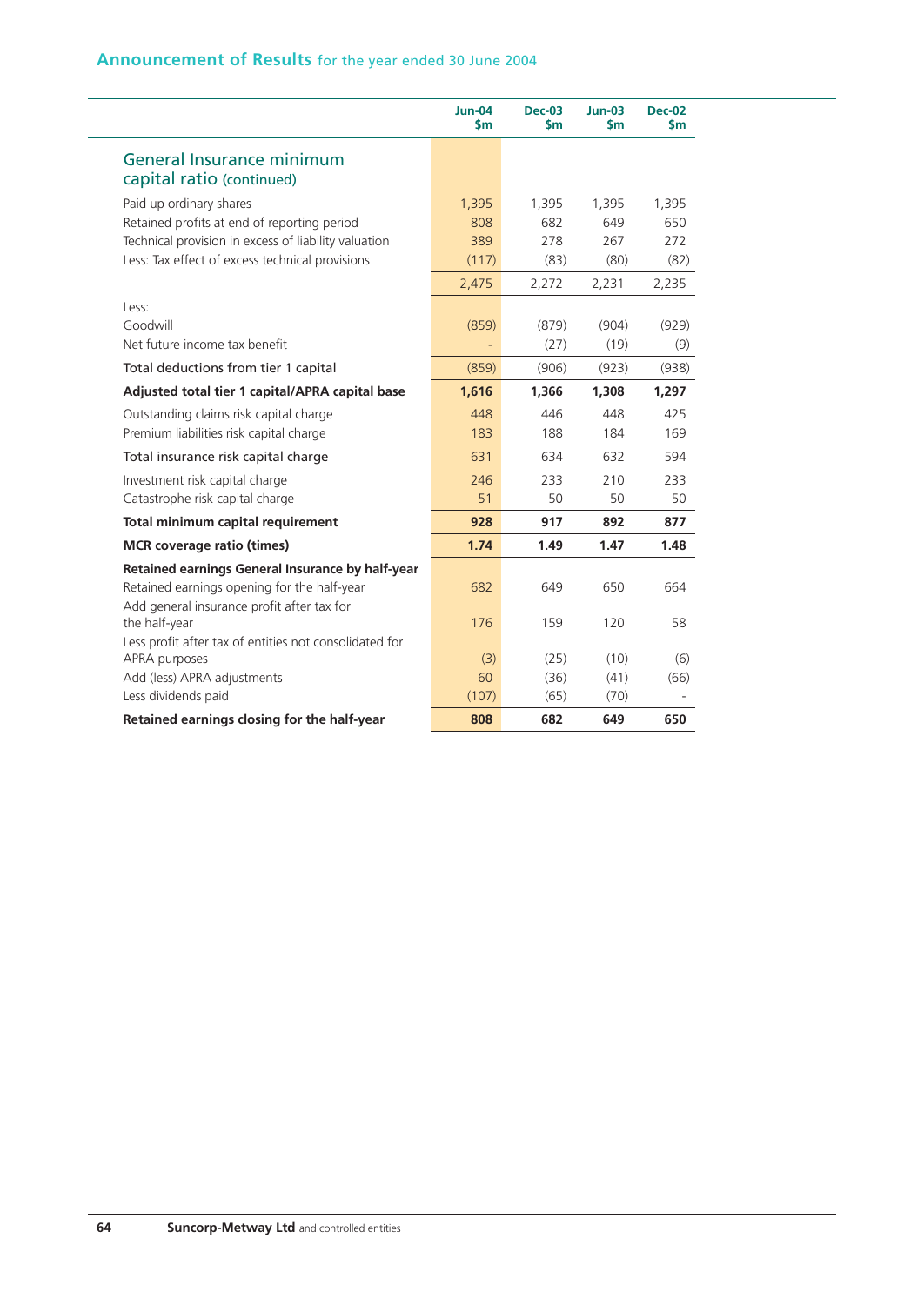|                                                                                                                                                                                               | $Jun-04$  | <b>Dec-02</b> |                |           |
|-----------------------------------------------------------------------------------------------------------------------------------------------------------------------------------------------|-----------|---------------|----------------|-----------|
|                                                                                                                                                                                               | <b>Sm</b> | \$m           | <b>Sm</b>      | <b>Sm</b> |
| <b>One-off items and changes in</b><br>accounting policy                                                                                                                                      |           |               |                |           |
| One-off items included in profit from ordinary<br>activities before income tax are:                                                                                                           |           |               |                |           |
| Sale of investment in Cashcard Australia Ltd                                                                                                                                                  | 31        |               |                |           |
| Sale of Suncorp Metway Plaza and Trittons site<br>Write back of previous year's performance fees for<br>Workers' Compensation managed funds following                                         |           |               | 16             |           |
| finalisation of performance audits<br>Changes in accounting policy included in profit from<br>ordinary activities before income tax are:<br>Adoption of revised accounting standard AASB 1028 |           |               | (8)            |           |
| 'Employee Entitlements'                                                                                                                                                                       |           |               | (1)            |           |
|                                                                                                                                                                                               | 31        |               | $\overline{7}$ |           |
| The above items affect the following captions<br>in the contribution to profit:                                                                                                               |           |               |                |           |
| Sale of investment in Cashcard Australia Ltd                                                                                                                                                  | 31        |               |                |           |
| Profit on sale of property                                                                                                                                                                    |           |               | 16             |           |
| Managed schemes net income                                                                                                                                                                    |           |               | (8)            |           |
| Operating expenses from ordinary activities                                                                                                                                                   |           |               | (1)            |           |
|                                                                                                                                                                                               | 31        |               | 7              |           |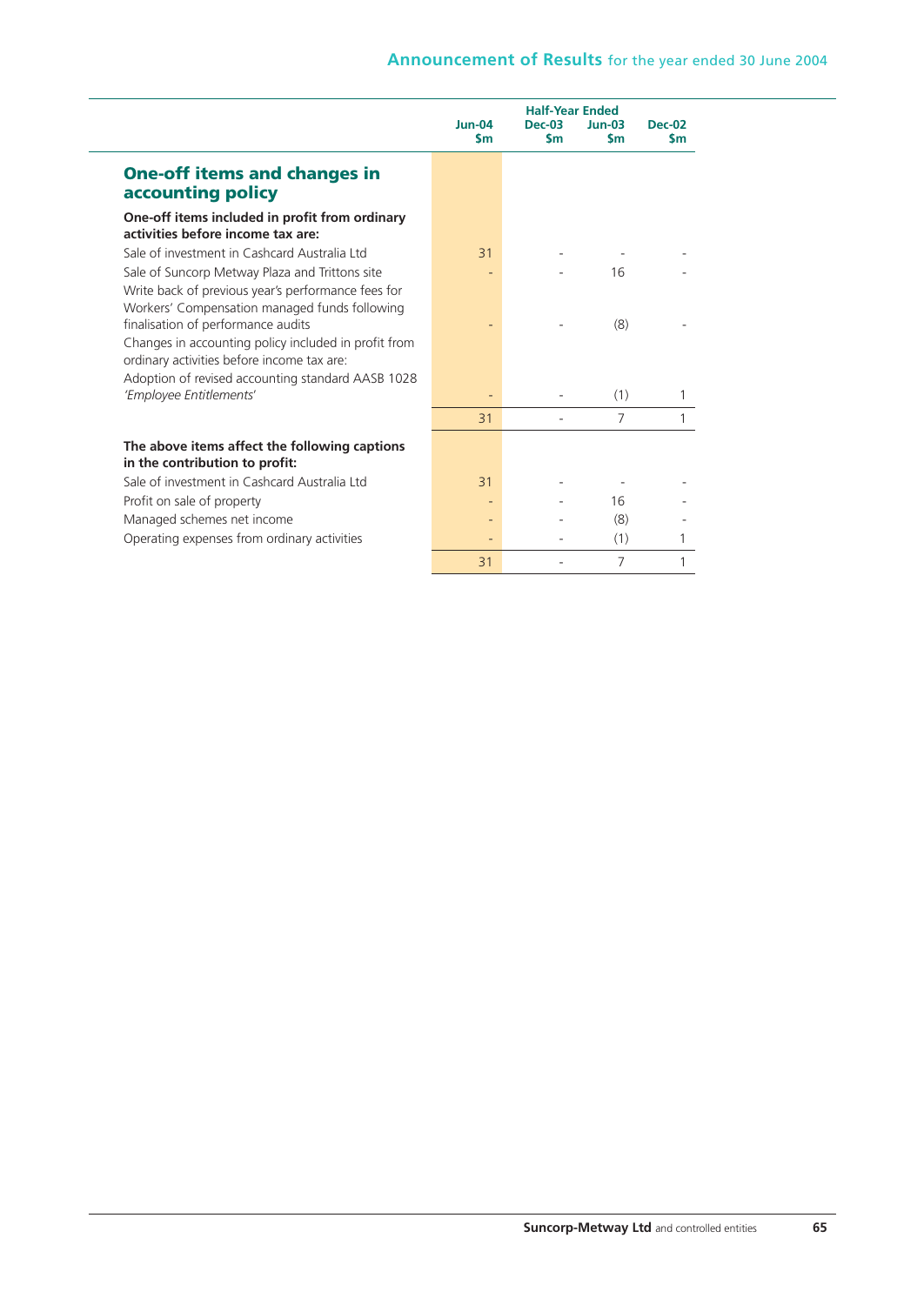|                                                                                                 | <b>Jun-04</b>   | <b>Dec-03</b>            | <b>Half-Year Ended</b><br><b>Jun-03</b> | <b>Dec-02</b> | <b>Jun-04</b>            | <b>Full Year Ended</b><br><b>Jun-04</b> | $Jun-03$       | <b>Jun-04</b>  |
|-------------------------------------------------------------------------------------------------|-----------------|--------------------------|-----------------------------------------|---------------|--------------------------|-----------------------------------------|----------------|----------------|
|                                                                                                 | $\mathsf{sm}$   | $\mathsf{Sm}$            | $\mathsf{Sm}$                           | $\mathsf{Sm}$ | vs Dec-03<br>%           | \$m                                     | \$m            | vs Jun-03<br>% |
| <b>Operating expenses</b><br><b>Excluding Life Insurance</b><br><b>Policy Owners' Interests</b> |                 |                          |                                         |               |                          |                                         |                |                |
| <b>Staff expenses</b>                                                                           |                 |                          |                                         |               |                          |                                         |                |                |
| Salaries and wages<br>Other staff expenses <sup>(1)</sup>                                       | 225<br>87       | 208<br>95                | 201<br>89                               | 197           | 8.2                      | 433<br>182                              | 398<br>181     | 8.8<br>0.6     |
| Total staff expenses                                                                            | 312             | 303                      | 290                                     | 92<br>289     | (8.4)<br>3.0             | 615                                     | 579            | 6.2            |
| <b>Equipment and occupancy</b><br>expenses                                                      |                 |                          |                                         |               |                          |                                         |                |                |
| Depreciation<br><b>Buildings</b>                                                                | $\mathbf{1}$    |                          | 1                                       | 1             | n/a                      | $\mathbf{1}$                            | $\overline{2}$ | (50.0)         |
| Plant, equipment and<br>software                                                                | 39              | 37                       | 36                                      | 30            | 5.4                      | 76                                      | 66             | 15.2           |
| Leasehold improvements                                                                          | 6               | 6                        | 6                                       | 6             |                          | 12                                      | 12             |                |
| Loss on disposal of property,<br>plant and equipment                                            | $\blacksquare$  | 1                        | 6                                       | ÷,            | (100.0)                  | $\mathbf{1}$                            | 6              | (83.3)         |
| Operating lease rentals                                                                         | 22              | 24                       | 21                                      | 24            | (8.3)                    | 46                                      | 45             | 2.2            |
| Other occupancy expenses <sup>(2)</sup>                                                         | $7\overline{ }$ | 7                        | 8                                       | 7             |                          | 14                                      | 15             | (6.7)          |
| Total equipment and<br>occupancy expenses                                                       | 75              | 75                       | 78                                      | 68            |                          | 150                                     | 146            | 2.7            |
| Other                                                                                           |                 |                          |                                         |               |                          |                                         |                |                |
| Hardware, software and data<br>line expenses                                                    | 20              | 23                       | 23                                      | 25            | (13.0)                   | 43                                      | 48             | (10.4)         |
| Advertising and promotion<br>expenses<br>Office supplies, postage and                           | 32              | 33                       | 25                                      | 28            | (3.0)                    | 65                                      | 53             | 22.6           |
| printing<br>Amortisation of franchise                                                           | 34              | 35                       | 32                                      | 33            | (2.9)                    | 69                                      | 65             | 6.2            |
| systems                                                                                         | $\mathbf{1}$    | $\overline{\phantom{a}}$ | 1                                       | ÷,            | n/a                      | $\mathbf{1}$                            | $\mathbf{1}$   |                |
| Other <sup>(3)(4)</sup>                                                                         | 35              | 28                       | 26                                      | 46            | 25.0                     | 63                                      | 72             | (12.5)         |
| Total other expenses                                                                            | 122             | 119                      | 107                                     | 132           | 2.5                      | 241                                     | 239            | 0.8            |
| Expenses charged to the<br>Wealth Management                                                    |                 |                          |                                         |               |                          |                                         |                |                |
| <b>Statutory Funds</b>                                                                          | (32)            | (32)                     | (30)                                    | (32)          | $\overline{\phantom{m}}$ | (64)                                    | (62)           | 3.2            |
| Expenses allocated to claims<br>expense <sup>(5)</sup>                                          | $\blacksquare$  | $\blacksquare$           | (18)                                    | (24)          | n/a                      | -                                       | (42)           | (100.0)        |
| <b>Total operating expenses</b><br>from ordinary activities                                     | 477             | 465                      | 427                                     | 433           | 2.6                      | 942                                     | 860            | 9.5            |

(1) Other staff expenses is mainly made up of employee on costs, staff amenity expenses, training costs and temporary staff expenses.

 $(2)$  Other occupancy expenses consists mainly of electricity and maintenance expenses.

(3) Other is primarily made up of wealth management expenses and general insurance commissions.

(4) Net of certain general insurance statutory fees and charges included in income and expenses in the Consolidated Financial Report.

<sup>(5)</sup> From April 2003, the expenses in the various categories are after allocation of expenses to claim expenses.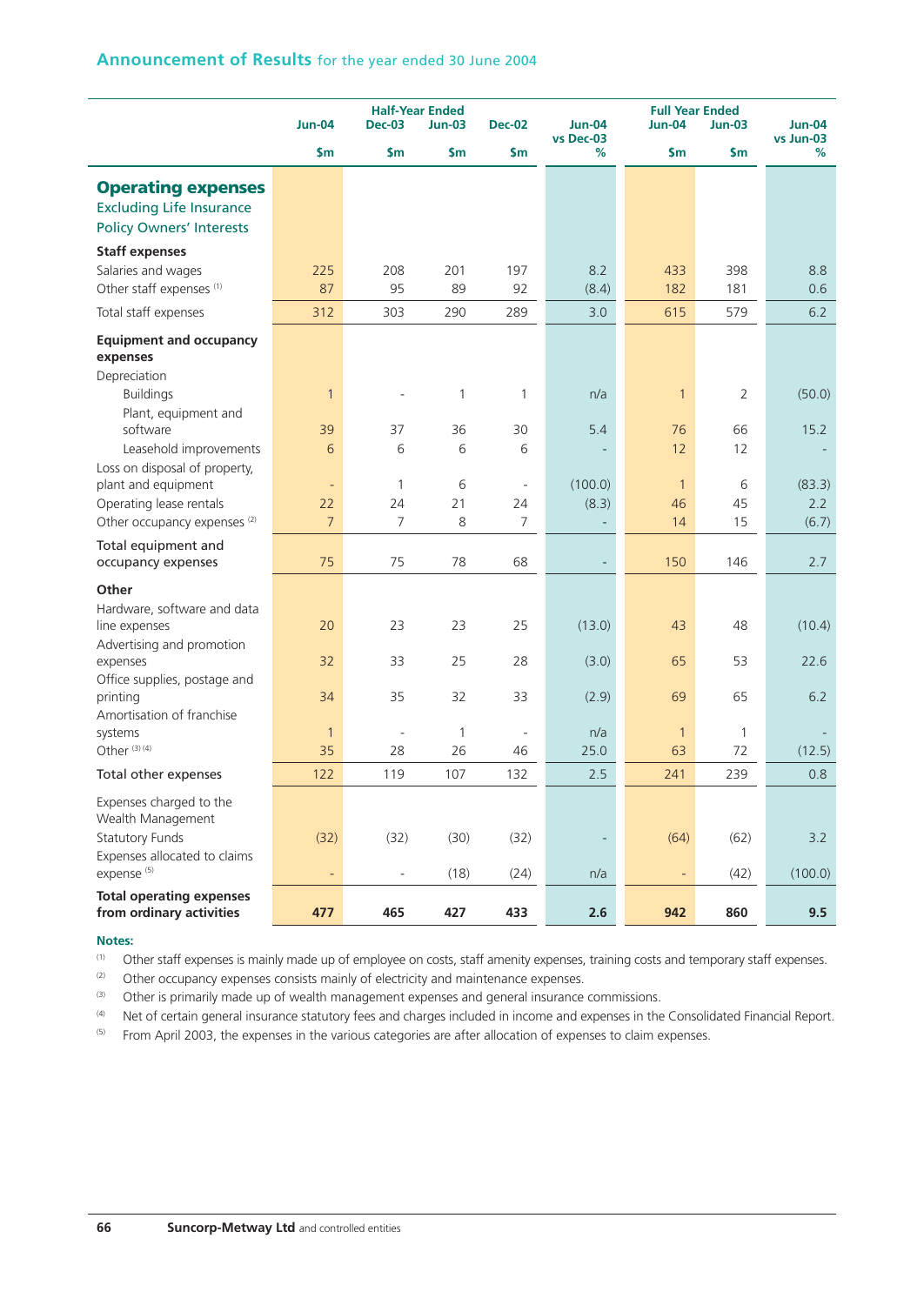|                                                            | <b>Jun-04</b>  | <b>Dec-03</b>  | <b>Half-Year Ended</b><br>$Jun-03$ | <b>Dec-02</b>            | <b>Jun-04</b>  | <b>Jun-04</b>  | <b>Full Year Ended</b><br>$Jun-03$<br>$Jun-04$ |                |
|------------------------------------------------------------|----------------|----------------|------------------------------------|--------------------------|----------------|----------------|------------------------------------------------|----------------|
|                                                            | $\mathsf{S}$ m | \$m            | \$m                                | \$m                      | vs Dec-03<br>% | \$m            | \$m                                            | vs Jun-03<br>% |
| <b>Income tax</b>                                          |                |                |                                    |                          |                |                |                                                |                |
| The income tax expense for<br>the financial period differs |                |                |                                    |                          |                |                |                                                |                |
| from the amount calculated                                 |                |                |                                    |                          |                |                |                                                |                |
| on the profit. The differences                             |                |                |                                    |                          |                |                |                                                |                |
| are reconciled as follows:                                 |                |                |                                    |                          |                |                |                                                |                |
| <b>Profit from ordinary</b>                                |                |                |                                    |                          |                |                |                                                |                |
| activities before income                                   |                |                |                                    |                          |                |                |                                                |                |
| tax expense                                                | 481            | 404            | 326                                | 213                      | 19.0           | 885            | 539                                            | 64.2           |
| Prima facie income tax                                     |                |                |                                    |                          |                |                |                                                |                |
| expense calculated at 30%                                  | 144            | 121            | 98                                 | 64                       | 19.0           | 265            | 162                                            | 63.6           |
| Tax effect of permanent                                    |                |                |                                    |                          |                |                |                                                |                |
| differences:                                               |                |                |                                    |                          |                |                |                                                |                |
| Non-deductible                                             |                |                |                                    |                          |                |                |                                                |                |
| expenditure                                                | 3              | 4              | 3                                  | $\overline{2}$           | (25.0)         | $\overline{7}$ | 5                                              | 40.0           |
| Non-deductible                                             |                |                |                                    |                          |                |                |                                                |                |
| write-downs                                                | $\blacksquare$ | 5              | $\sim$                             | $\sim$                   | (100.0)        | 5              |                                                | n/a            |
| Amortisation of goodwill                                   | 10             | 9              | 10                                 | 9                        | 11.1           | 19             | 19                                             |                |
| Non-assessable income                                      | $\mathbf{1}$   | (2)            | (1)                                | $\overline{\phantom{a}}$ | (150.0)        | (1)            | (1)                                            |                |
| Imputation gross up on                                     |                |                |                                    |                          |                |                |                                                |                |
| dividends received                                         | 3              | 2              | $\overline{2}$                     | 3                        | 50.0           | 5              | 5                                              |                |
| Dividend tax credits                                       | (7)            | (9)            | (6)                                | (11)                     | (22.2)         | (16)           | (17)                                           | (5.9)          |
| Future income tax                                          |                |                |                                    |                          |                |                |                                                |                |
| benefits not previously                                    |                |                |                                    |                          |                |                |                                                |                |
| brought to account                                         | $\blacksquare$ |                | 4                                  | (4)                      | n/a            |                |                                                | n/a            |
| Life and superannuation                                    |                |                |                                    |                          |                |                |                                                |                |
| statutory funds                                            | (6)            | (8)            | (8)                                | (6)                      | (25.0)         | (14)           | (14)                                           |                |
| Other                                                      | (9)            | 4              | $\Box$                             | 1                        | (325.0)        | (5)            | 1                                              | (600.0)        |
| Income tax adjusted for                                    |                |                |                                    |                          |                |                |                                                |                |
| permanent differences                                      | 139            | 126            | 102                                | 58                       | 10.3           | 265            | 160                                            | 65.6           |
| Over (under) provision in                                  |                |                |                                    |                          |                |                |                                                |                |
| prior year                                                 | 5              | (3)            | (5)                                | $\overline{\phantom{a}}$ | (266.7)        | $\overline{2}$ | (5)                                            | (140.0)        |
| Income tax expense                                         | 144            | 123            | 97                                 | 58                       | 17.1           | 267            | 155                                            | 72.3           |
| Income tax expense                                         |                |                |                                    |                          |                |                |                                                |                |
| by segment                                                 |                |                |                                    |                          |                |                |                                                |                |
| Banking                                                    | 67             | 62             | 52                                 | 41                       | 8.1            | 129            | 93                                             | 38.7           |
| General Insurance                                          | 73             | 56             | 41                                 | 14                       | 30.4           | 129            | 55                                             | 134.5          |
| Wealth Management                                          | $\overline{2}$ | 3              | $\overline{2}$                     | $\mathbf{1}$             | (33.3)         | 5              | 3                                              | 66.7           |
| Other                                                      | $\overline{2}$ | $\overline{2}$ | $\overline{2}$                     | $\overline{2}$           |                | $\overline{4}$ | $\overline{4}$                                 |                |
| <b>Total Income tax expense</b>                            | 144            | 123            | 97                                 | 58                       | 17.1           | 267            | 155                                            | 72.3           |

Income tax expense for the full year increased by 72% to \$267 million. This was equal to an effective tax rate of 30% of profit after goodwill. The increase in tax was largely attributable to the higher earnings base.

### **Implementation of Tax Consolidation**

Suncorp Metway Ltd is the head entity in the tax-consolidated group comprising all the Australian owned subsidiaries.

From 1 July 2003 the head entity which is reflected in the banking segment recognises all of the current and deferred tax assets and liabilities of the tax-consolidated group (after elimination of intragroup transactions). A tax sharing agreement is in place whereby the head entity recharges shares of the group tax to subsidiaries. This may result in a different tax expense figure recorded in segments than if the tax was calculated on a stand alone basis.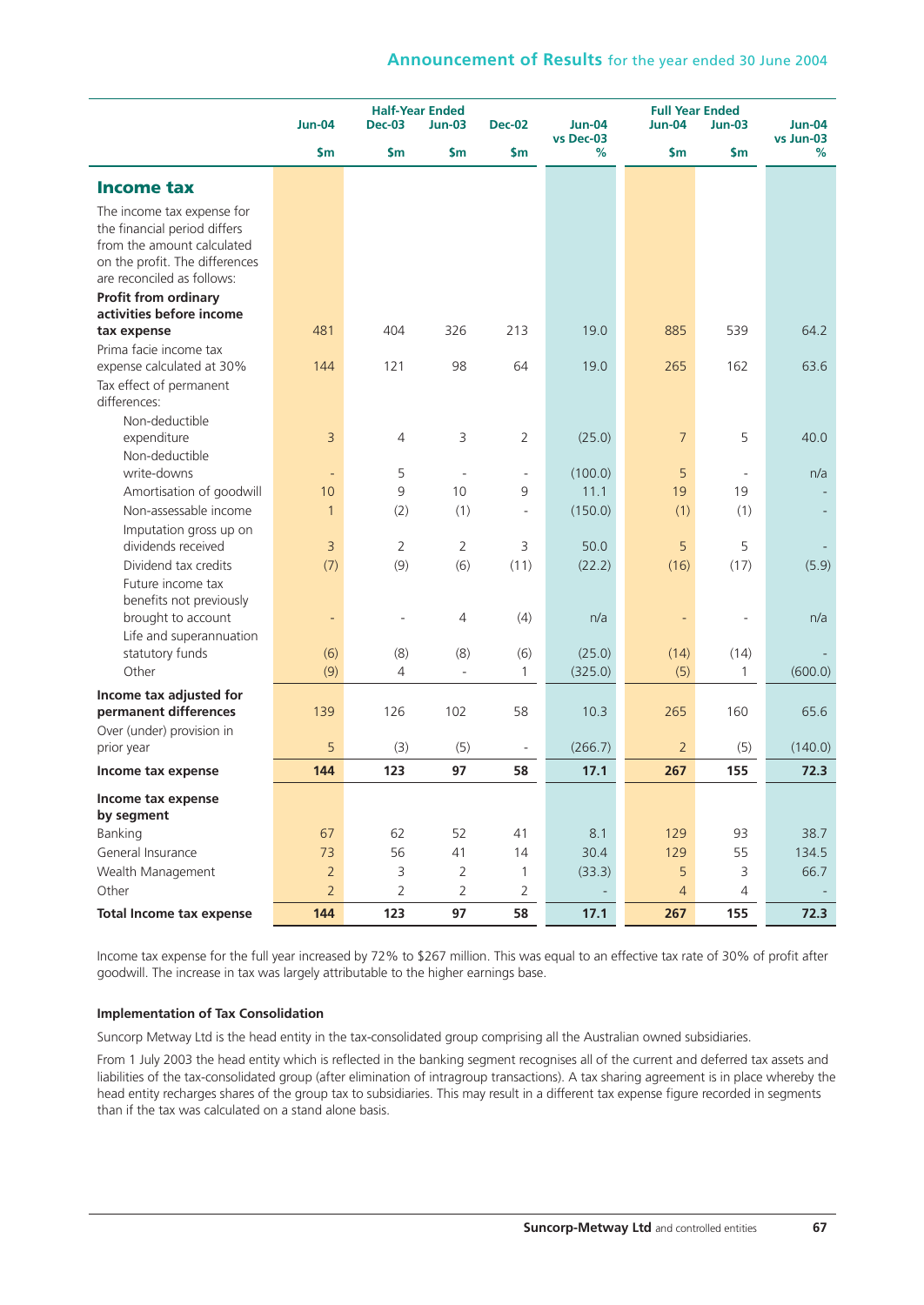|                                                                                                      | <b>Jun-04</b><br>$\mathsf{sm}$ | <b>Half-Year Ended</b><br><b>Dec-03</b><br>\$m | <b>Jun-03</b><br>\$m     | <b>Dec-02</b><br>\$m | <b>Full Year Ended</b><br><b>Jun-04</b><br>$\mathsf{sm}$ | $Jun-03$<br>\$m |
|------------------------------------------------------------------------------------------------------|--------------------------------|------------------------------------------------|--------------------------|----------------------|----------------------------------------------------------|-----------------|
| <b>Statement of Cash Flows</b>                                                                       |                                |                                                |                          |                      |                                                          |                 |
| <b>Excluding Life Insurance Policy</b>                                                               |                                |                                                |                          |                      |                                                          |                 |
| <b>Owners' Interests</b>                                                                             |                                |                                                |                          |                      |                                                          |                 |
| Cash flows from operating activities                                                                 |                                |                                                |                          |                      |                                                          |                 |
| Interest received                                                                                    | 1,017                          | 913                                            | 960                      | 916                  | 1,930                                                    | 1,876           |
| Dividends received                                                                                   | 16                             | 10                                             | 15                       | 18                   | 26                                                       | 33              |
| Premiums received                                                                                    | 1,343                          | 1,317                                          | 1,170                    | 1,227                | 2,660                                                    | 2,505           |
| Reinsurance and other recoveries received                                                            | 187                            | 125                                            | 55                       | 157                  | 312                                                      | 223             |
| Other operating revenue received                                                                     | 468                            | 364                                            | 264                      | 303                  | 832                                                      | 567             |
| Interest paid                                                                                        | (671)                          | (622)                                          | (547)                    | (557)                | (1, 293)                                                 | (1, 104)        |
| Outwards reinsurance premiums paid                                                                   | (101)                          | (72)                                           | (78)                     | (80)                 | (173)                                                    | (165)           |
| Claims paid                                                                                          | (1,008)                        | (900)                                          | (813)                    | (886)                | (1,908)                                                  | (1,797)         |
| Operating expenses paid                                                                              | (838)                          | (255)                                          | (453)                    | (706)                | (1,093)                                                  | (1, 173)        |
| Income taxes paid - operating activities                                                             | (95)                           | (145)                                          | (36)                     | (76)                 | (240)                                                    | (112)           |
| Net cash inflow from operating activities                                                            | 318                            | 735                                            | 537                      | 316                  | 1,053                                                    | 853             |
| Cash flows from investing activities                                                                 |                                |                                                |                          |                      |                                                          |                 |
| (Payments for purchase) proceeds from disposal of<br>controlled entities                             | (10)                           | $\mathbf{1}$                                   |                          | (1)                  | (9)                                                      | (1)             |
| Payments for purchase of investments in associates                                                   | (4)                            | (9)                                            | $\overline{a}$           | $\overline{a}$       | (13)                                                     |                 |
| Payments for property, plant and equipment                                                           | (25)                           | (31)                                           | (60)                     | (63)                 | (56)                                                     | (123)           |
| Net (purchase) disposal of banking securities                                                        | 451                            | 181                                            | (1, 102)                 | (557)                | 632                                                      | (1,659)         |
| Net increase in loans, advances and other receivables                                                | (2,236)                        | (2, 182)                                       | (1,066)                  | (337)                | (4, 418)                                                 | (1,403)         |
| Purchase of investments integral to insurance activities                                             | (10, 838)                      | (8,932)                                        | (4, 435)                 | (14, 678)            | (19, 770)                                                | (21, 536)       |
| Proceeds from disposal of insurance investments                                                      | 11,186                         | 8,234                                          | 4,194                    | 14,375               | 19,420                                                   | 20,992          |
| Income taxes paid - investing activities                                                             | (18)                           | (34)                                           | (29)                     | (2)                  | (52)                                                     | (31)            |
| Net cash outflow from investing activities                                                           | (1, 494)                       | (2,772)                                        | (2,498)                  | (1, 263)             | (4,266)                                                  | (3,761)         |
| Cash flows from financing activities                                                                 |                                |                                                |                          |                      |                                                          |                 |
| Proceeds from issue of shares                                                                        | 5                              | $\overline{7}$                                 | $\mathbf{1}$             | 5                    | 12                                                       | 6               |
| Proceeds from (repayment of) subordinated notes                                                      |                                | ÷,                                             | 64                       | (51)                 | $\Box$                                                   | 13              |
| Net increase in borrowings                                                                           | 1,299                          | 2,083                                          | 2,073                    | 835                  | 3,382                                                    | 2,908           |
| Dividends paid                                                                                       | (140)                          | (138)                                          | (120)                    | (137)                | (278)                                                    | (257)           |
| Net cash inflow from financing activities                                                            | 1,164                          | 1,952                                          | 2,018                    | 652                  | 3,116                                                    | 2,670           |
| Net increase (decrease) in cash and                                                                  |                                |                                                |                          |                      |                                                          |                 |
| cash equivalents                                                                                     | (12)<br>798                    | (85)<br>883                                    | 57<br>826                | (295)<br>1,121       | (97)                                                     | (238)<br>1,121  |
| Cash at the beginning of the financial period<br>Cash acquired on acquisition of controlled entities | 3                              | $\overline{\phantom{a}}$                       | $\overline{\phantom{a}}$ |                      | 883<br>$\overline{3}$                                    |                 |
|                                                                                                      |                                |                                                |                          |                      |                                                          |                 |
| Cash at the end of the financial period                                                              | 789                            | 798                                            | 883                      | 826                  | 789                                                      | 883             |

# **Dividend**

The final dividend of 40 cents per share is fully franked and due to be paid on 1 October 2004. The record date for determining entitlements to the final dividend is 7 September 2004.

|                                                                                                                                                                                                                                     | <b>Full Year Ended</b><br>$Jun-04$<br><b>Sm</b> | $Jun-03$<br>Sm |
|-------------------------------------------------------------------------------------------------------------------------------------------------------------------------------------------------------------------------------------|-------------------------------------------------|----------------|
| <b>Franking credits</b>                                                                                                                                                                                                             |                                                 |                |
| The franked portions of the final dividend recommended after 30 June 2004 will be franked out of<br>existing franking credits or out of franking credits arising from the payment of income tax in the year<br>ending 30 June 2005. |                                                 |                |
| Franking credits available for subsequent financial years based on a tax rate of 30% (2003: 30%)<br>after proposed final dividend                                                                                                   | 264                                             | 169            |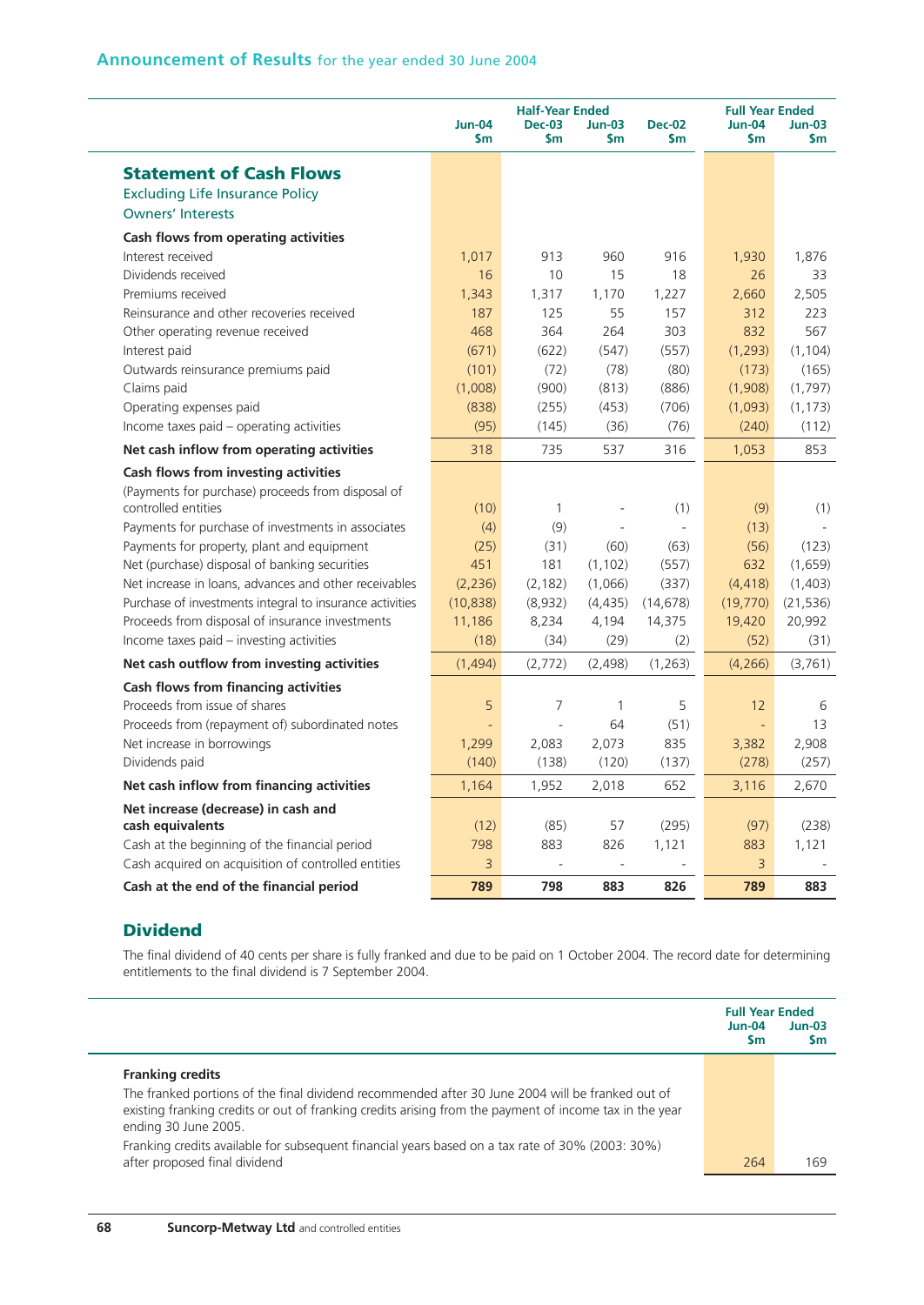|                                                                                                   | <b>Full Year Ended</b><br>$Jun-04$ | <b>Jun-04</b><br>vs Jun-03 |                 |
|---------------------------------------------------------------------------------------------------|------------------------------------|----------------------------|-----------------|
|                                                                                                   | \$m                                | \$m                        | ℅               |
| <b>Appendix 1A - Statement of Operating Profit - Full Year</b>                                    |                                    |                            |                 |
| <b>Excluding Life Insurance Policy Owners' Interests</b>                                          |                                    |                            |                 |
| Banking interest revenue                                                                          | 1,950                              | 1,668                      | 16.9            |
| Banking interest expense                                                                          | (1, 294)                           | (1,076)                    | 20.3            |
|                                                                                                   | 656                                | 592                        | 10.8            |
| General insurance premium revenue (1)                                                             | 2,341                              | 2,156                      | 8.6             |
| Reinsurance and other recoveries revenue                                                          | 260                                | 240                        | 8.3             |
| Other revenue <sup>(2)</sup>                                                                      | 180                                | 113                        | 59.3            |
| Banking fee and commission revenue                                                                | 215                                | 197                        | 9.1             |
| Banking fee and commission expense                                                                | (61)                               | (58)                       | 5.2             |
| General insurance investment revenue                                                              |                                    |                            |                 |
| insurance provisions                                                                              | 148<br>20                          | 281<br>7                   | (47.3)<br>185.7 |
| managed schemes income<br>joint venture income                                                    | 19                                 | 9                          | 111.1           |
| shareholder funds                                                                                 | 130                                | 11                         | 1,081.8         |
| Profit on sale of property                                                                        | ÷,                                 | 16                         | (100.0)         |
| Total income from ordinary activities                                                             | 3,908                              | 3,564                      | 9.7             |
| Claims expense                                                                                    | (1,797)                            | (1,891)                    | (5.0)           |
| Outwards reinsurance expense                                                                      | (157)                              | (144)                      | 9.0             |
| Operating expenses from ordinary activities (1) (2)                                               | (941)                              | (860)                      | 9.4             |
| Total expenses from ordinary activities                                                           | (2,895)                            | (2,895)                    |                 |
| Profit from ordinary activities before bad and doubtful debts expense,                            |                                    |                            |                 |
| GIO funding, amortisation of goodwill and income tax expense                                      | 1,013                              | 669                        | 51.4            |
| Bad and doubtful debts expense                                                                    | (49)                               | (49)                       |                 |
| Profit from ordinary activities before GIO funding, amortisation of                               |                                    |                            |                 |
| goodwill and related tax expense<br>Subordinated debt expense - GIO acquisition                   | 964                                | 620                        | 55.5            |
|                                                                                                   | (19)                               | (19)                       |                 |
| Profit from ordinary activities before amortisation of goodwill and<br>related income tax expense | 945                                | 601                        | 57.2            |
| Amortisation of goodwill                                                                          | (60)                               | (62)                       | (3.2)           |
| Profit from ordinary activities before related income tax expense                                 | 885                                | 539                        | 64.2            |
| Income tax expense attributable to profit from ordinary activities                                | (267)                              | (155)                      | 72.3            |
| Net profit attributable to members of the parent entity                                           | 618                                | 384                        | 60.9            |

(1) Net of general insurance statutory fees and charges included in income and expenses in the consolidated financial report.

(2) Other revenue is primarily made up of wealth management profit, dividend revenue, property income, trust distributions and royalty income and includes the sale of our investment in Cashcard Australia Ltd.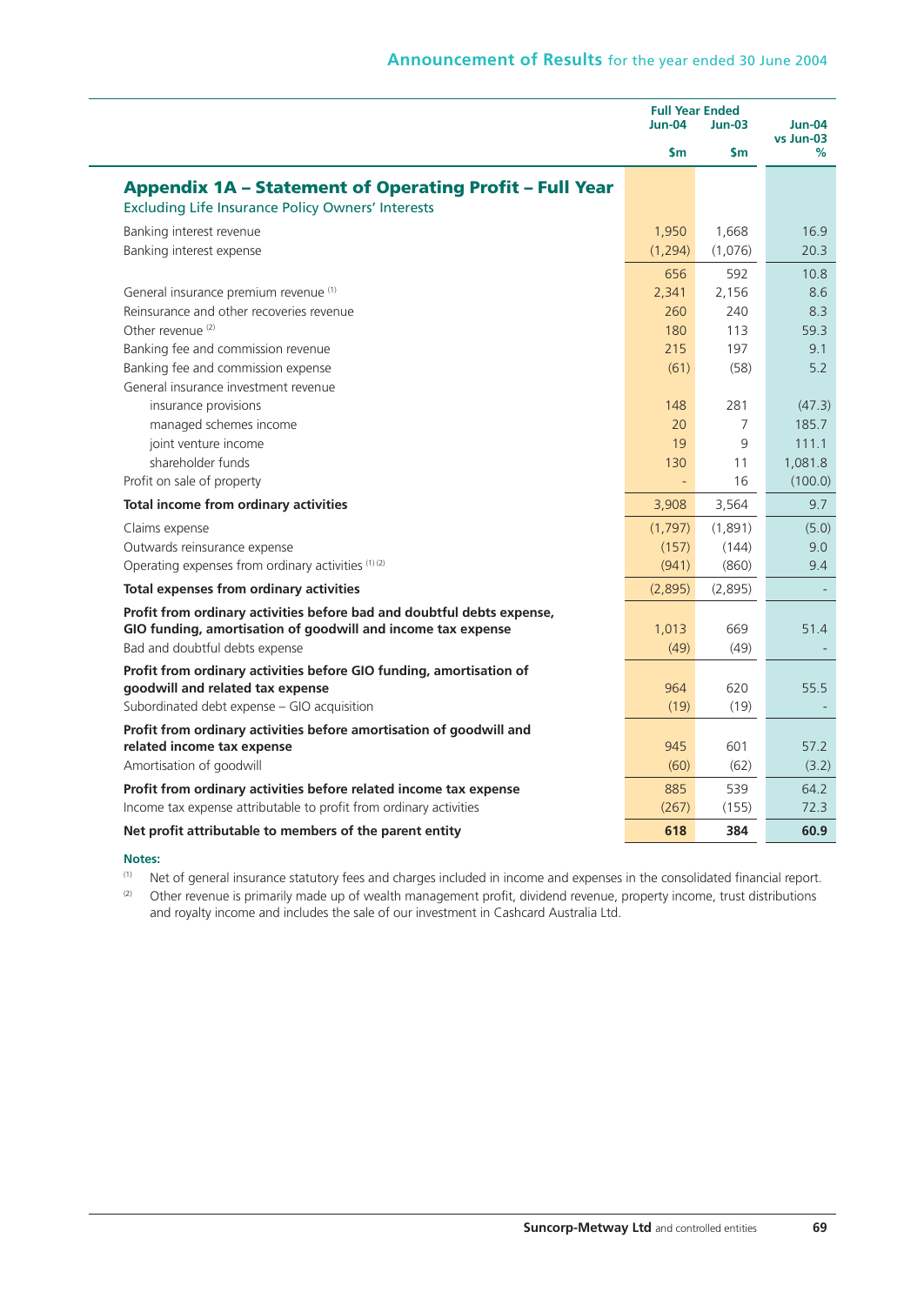|                                                                                                                                                                                                                                       | <b>Half-Year Ended</b>                    |                                          |                                          | <b>Half-Year</b>                        | <b>Full Year</b>                                           |                                                |
|---------------------------------------------------------------------------------------------------------------------------------------------------------------------------------------------------------------------------------------|-------------------------------------------|------------------------------------------|------------------------------------------|-----------------------------------------|------------------------------------------------------------|------------------------------------------------|
|                                                                                                                                                                                                                                       | <b>Jun-04</b>                             | <b>Dec-03</b>                            | <b>Jun-03</b>                            | <b>Dec-02</b>                           | <b>Ended</b><br>Jun-04<br>vs Dec-03 vs Jun-03              | <b>Ended</b><br><b>Jun-04</b>                  |
|                                                                                                                                                                                                                                       | \$m                                       | \$m                                      | \$m                                      | \$m                                     | %                                                          | %                                              |
| <b>Appendix 1B - Statement of</b><br><b>Operating Profit - Half-Year</b><br><b>Excluding Life Insurance Policy</b><br><b>Owners' Interests</b>                                                                                        |                                           |                                          |                                          |                                         |                                                            |                                                |
| Banking interest revenue<br>Banking interest expense                                                                                                                                                                                  | 1,024<br>(685)                            | 926<br>(609)                             | 847<br>(550)                             | 821<br>(526)                            | 10.6<br>12.5                                               | 16.9<br>20.3                                   |
| General insurance premium revenue (1)<br>Reinsurance and other recoveries revenue<br>Other revenue <sup>(2)</sup><br>Banking fee and commission revenue<br>Banking fee and commission expense<br>General insurance investment revenue | 339<br>1,193<br>131<br>109<br>103<br>(33) | 317<br>1,148<br>129<br>71<br>112<br>(28) | 297<br>1,080<br>130<br>64<br>100<br>(26) | 295<br>1,076<br>110<br>49<br>97<br>(32) | 6.9<br>3.9<br>1.6<br>53.5<br>(8.0)<br>17.9                 | 10.8<br>8.6<br>8.3<br>59.3<br>9.1<br>5.2       |
| insurance provisions<br>managed schemes income<br>joint venture income<br>shareholder funds<br>Profit on sale of property                                                                                                             | 125<br>10<br>9<br>71                      | 23<br>10<br>10<br>59<br>$\sim$           | 116<br>(7)<br>5<br>28<br>16              | 165<br>14<br>4<br>(17)                  | 443.5<br>$\overline{\phantom{a}}$<br>(10.0)<br>20.3<br>n/a | (47.3)<br>185.7<br>111.1<br>1,081.8<br>(100.0) |
| Total income from ordinary activities                                                                                                                                                                                                 | 2,057                                     | 1,851                                    | 1,803                                    | 1,761                                   | 11.1                                                       | 9.7                                            |
| Claims expense<br>Outwards reinsurance expense<br>Operating expenses from ordinary activities (1) (2)                                                                                                                                 | (950)<br>(85)<br>(476)                    | (847)<br>(72)<br>(465)                   | (915)<br>(71)<br>(427)                   | (976)<br>(73)<br>(433)                  | 12.2<br>18.1<br>2.4                                        | (5.0)<br>9.0<br>9.4                            |
| Total expenses from ordinary activities                                                                                                                                                                                               | (1, 511)                                  | (1, 384)                                 | (1, 413)                                 | (1,482)                                 | 9.2                                                        |                                                |
| Profit from ordinary activities before bad<br>and doubtful debt expense, GIO funding,<br>amortisation of goodwill and income<br>tax expense<br>Bad and doubtful debts expense                                                         | 546<br>(25)                               | 467<br>(24)                              | 390<br>(22)                              | 279<br>(27)                             | 16.9<br>4.2                                                | 51.4                                           |
| Profit from ordinary activities before GIO<br>funding, amortisation of goodwill and related<br>income tax expense<br>Subordinated debt expense - GIO acquisition                                                                      | 521<br>(10)                               | 443<br>(9)                               | 368<br>(10)                              | 252<br>(9)                              | 17.6<br>11.1                                               | 55.5                                           |
| Profit from ordinary activities before<br>amortisation of goodwill and related income<br>tax expense<br>Amortisation of goodwill                                                                                                      | 511<br>(30)                               | 434<br>(30)                              | 358<br>(32)                              | 243<br>(30)                             | 17.7                                                       | 57.2<br>(3.2)                                  |
| Profit from ordinary activities before related<br>income tax<br>Income tax expense attributable to profit from                                                                                                                        | 481                                       | 404                                      | 326                                      | 213                                     | 19.1                                                       | 64.2                                           |
| ordinary activities<br>Net profit attributable to members of the                                                                                                                                                                      | (144)                                     | (123)                                    | (97)                                     | (58)                                    | 17.1                                                       | 72.3                                           |
| parent entity                                                                                                                                                                                                                         | 337                                       | 281                                      | 229                                      | 155                                     | 19.9                                                       | 60.9                                           |

(1) Net of general insurance statutory fees and charges included in income and expenses in the Consolidated financial report.

(2) Other revenue is primarily made up of wealth management profit, dividend revenue, property income, trust distributions and royalty income and includes the sale of our investment in Cashcard Australia Ltd.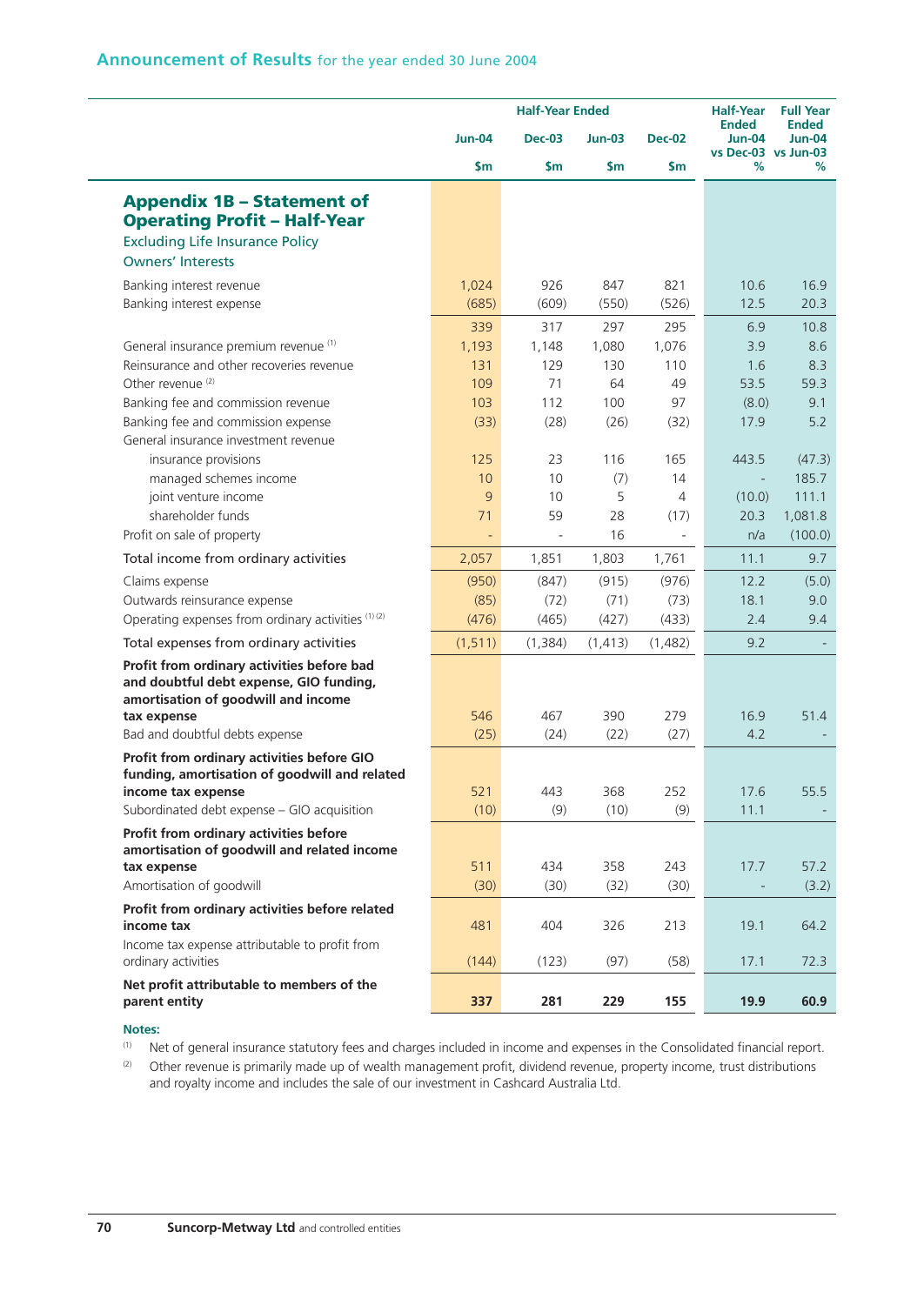|                                                                           | <b>Banking</b><br><b>Sm</b> | GI<br><b>Sm</b> | as at 30 June 2004<br><b>WM</b><br><b>Sm</b> | Other<br>\$m | Consol <sup>(1)</sup><br>$\mathsf{sm}$ | <b>Total</b><br>\$m |
|---------------------------------------------------------------------------|-----------------------------|-----------------|----------------------------------------------|--------------|----------------------------------------|---------------------|
| <b>Appendix 2 - Statement of Assets</b><br>and Liabilities Reconciliation |                             |                 |                                              |              |                                        |                     |
| <b>Assets</b>                                                             |                             |                 |                                              |              |                                        |                     |
| Investment securities                                                     | 2.065                       | 5.114           | 48                                           | 2            | (2,062)                                | 5,167               |
| Intangibles                                                               | 22                          | 859             | $\overline{\phantom{a}}$                     | ۰            | 103                                    | 984                 |
| Other                                                                     | 31,806                      | 1,954           | 262                                          | 47           | (712)                                  | 33,357              |
|                                                                           | 33,893                      | 7,927           | 310                                          | 49           | (2,671)                                | 39,508              |
| <b>Liabilities</b>                                                        | 30.486                      | 5.686           | 34                                           | 14           | (710)                                  | 35,510              |
| Net assets                                                                | 3,407                       | 2.241           | 276                                          | 35           | (1,961)                                | 3,998               |

(1) Group consolidation entries include the following:

• elimination of investments in controlled entities;

• recognition of goodwill; and

• elimination of intercompany cash deposits/loans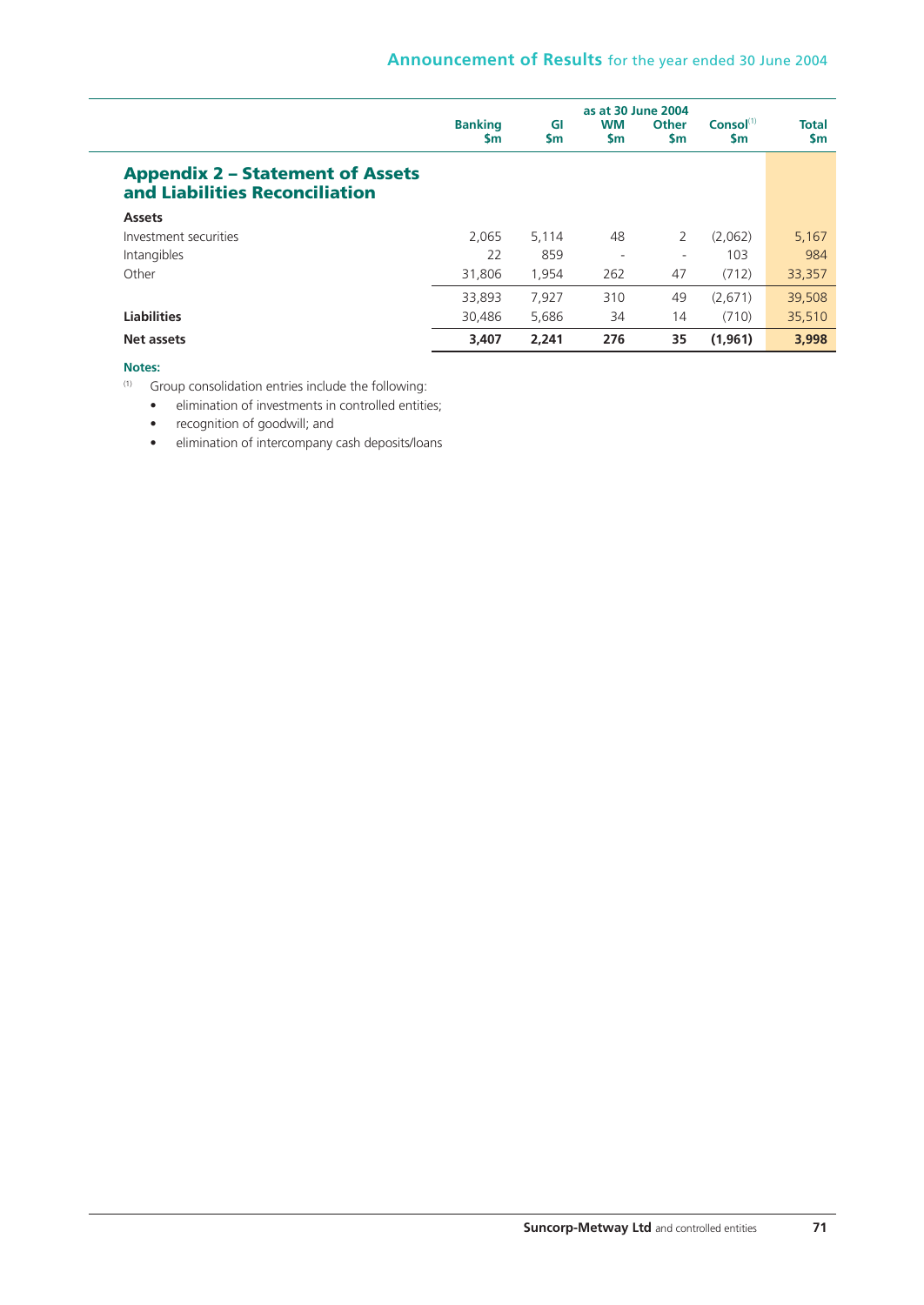# **Appendix 3 – Definitions**

| <b>Adjusted Common Equity</b>                          | Tier 1 equity less hybrid capital less the tangible component of investment in<br>subsidiaries.                                                                                                                                                                                                                                                                                                                                                                      |
|--------------------------------------------------------|----------------------------------------------------------------------------------------------------------------------------------------------------------------------------------------------------------------------------------------------------------------------------------------------------------------------------------------------------------------------------------------------------------------------------------------------------------------------|
| <b>Adjusted Common Equity ratio</b>                    | Adjusted Common Equity divided by risk weighted assets, including off-balance sheet<br>positions.                                                                                                                                                                                                                                                                                                                                                                    |
| <b>Basic shares</b>                                    | Ordinary shares on issue.                                                                                                                                                                                                                                                                                                                                                                                                                                            |
| Cash earnings per share                                | Cash earnings per share adjusts the numerator in earnings per share by adding back<br>amortisation of goodwill and deducting revenue on revaluation of life insurance and<br>superannuation subsidiaries to embedded value.                                                                                                                                                                                                                                          |
| Cash return on average<br>shareholders' equity         | Cash return on equity adjusts the numerator in return on equity by adding back<br>amortisation of goodwill and deducting revenue on revaluation of life insurance and<br>superannuation subsidiaries to embedded value.                                                                                                                                                                                                                                              |
| Capital adequacy ratio                                 | Capital base divided by total assessed risk, as defined by APRA.                                                                                                                                                                                                                                                                                                                                                                                                     |
| <b>Combined operating ratio</b>                        | The percentage of net premium that is used to meet the costs of all claims incurred<br>plus pay the costs of acquiring (including commission), writing and servicing the<br>insurance business.                                                                                                                                                                                                                                                                      |
| Cost to average total banking<br>assets ratio          | Operating expenses of the banking business divided by average total banking assets as<br>shown in the average banking assets and liabilities statement. The ratio is annualised<br>for half-years.                                                                                                                                                                                                                                                                   |
| Cost to income ratio                                   | Operating expenses of the banking business divided by total income from ordinary<br>banking activities.                                                                                                                                                                                                                                                                                                                                                              |
| <b>Diluted shares</b>                                  | Comprises ordinary shares, partly paid shares, non-participating shares and<br>outstanding options. Preference shares are not dilutive for the purpose of the<br>earnings per share ratios as they cannot convert to ordinary shares in the first five<br>years of issue. Weighted average shares are calculated in accordance with accounting<br>standard AASB 1027 'Earnings per Share' and excludes options where the exercise<br>price exceeds the market price. |
| <b>Embedded value</b>                                  | An assessment of the economic value arising out of the current in force business of the<br>Company. An embedded value comprises two components being the adjusted net<br>assets and the value of in force business.                                                                                                                                                                                                                                                  |
| <b>Earnings per share</b>                              | Basic earnings per share is calculated by dividing the earnings of the Company for the<br>financial year less dividends on preference shares by the weighted average number of<br>ordinary shares of the Company outstanding during the financial year. Diluted earnings<br>per share is based on weighted average diluted shares. Calculated in accordance with<br>accounting standard AASB 1027 'Earnings per Share'.                                              |
| <b>Expense ratio</b>                                   | The percentage of the net premium that is used to pay all the costs of acquiring<br>(including commission), writing and servicing insurance business. Premium revenue and<br>operating expenses are net of statutory fees and charges included in income and<br>expenses in the Consolidated Financial Report.                                                                                                                                                       |
| Group efficiency ratio                                 | Operating expenses as a percentage of total operating income excluding investment<br>income on shareholder and statutory funds (as per exclusions outlined at Restated<br>Underlying Profit definition), one-off items and excluding the impact of life insurance<br>accounting standard AASB 1038.                                                                                                                                                                  |
| Gross banking loans, advances<br>and other receivables | Total lending less securitised loan balances.                                                                                                                                                                                                                                                                                                                                                                                                                        |
| <b>Gross non-performing loans</b>                      | Gross impaired assets plus past due loans.                                                                                                                                                                                                                                                                                                                                                                                                                           |
| Insurance trading ratio                                | The insurance trading result expressed as a percentage of net earned premium.                                                                                                                                                                                                                                                                                                                                                                                        |
| Loss ratio                                             | Net claims incurred expressed as a percentage of net earned premium. Claims incurred<br>consist of claims paid during the period increased (or decreased) by the increase<br>(decrease) in the provision for outstanding claims.                                                                                                                                                                                                                                     |
| Net interest margin                                    | Net interest income divided by average interest earning assets.                                                                                                                                                                                                                                                                                                                                                                                                      |
| Net interest spread                                    | The difference between the average interest rate on average interest earning assets<br>and the average interest rate on average interest bearing liabilities.                                                                                                                                                                                                                                                                                                        |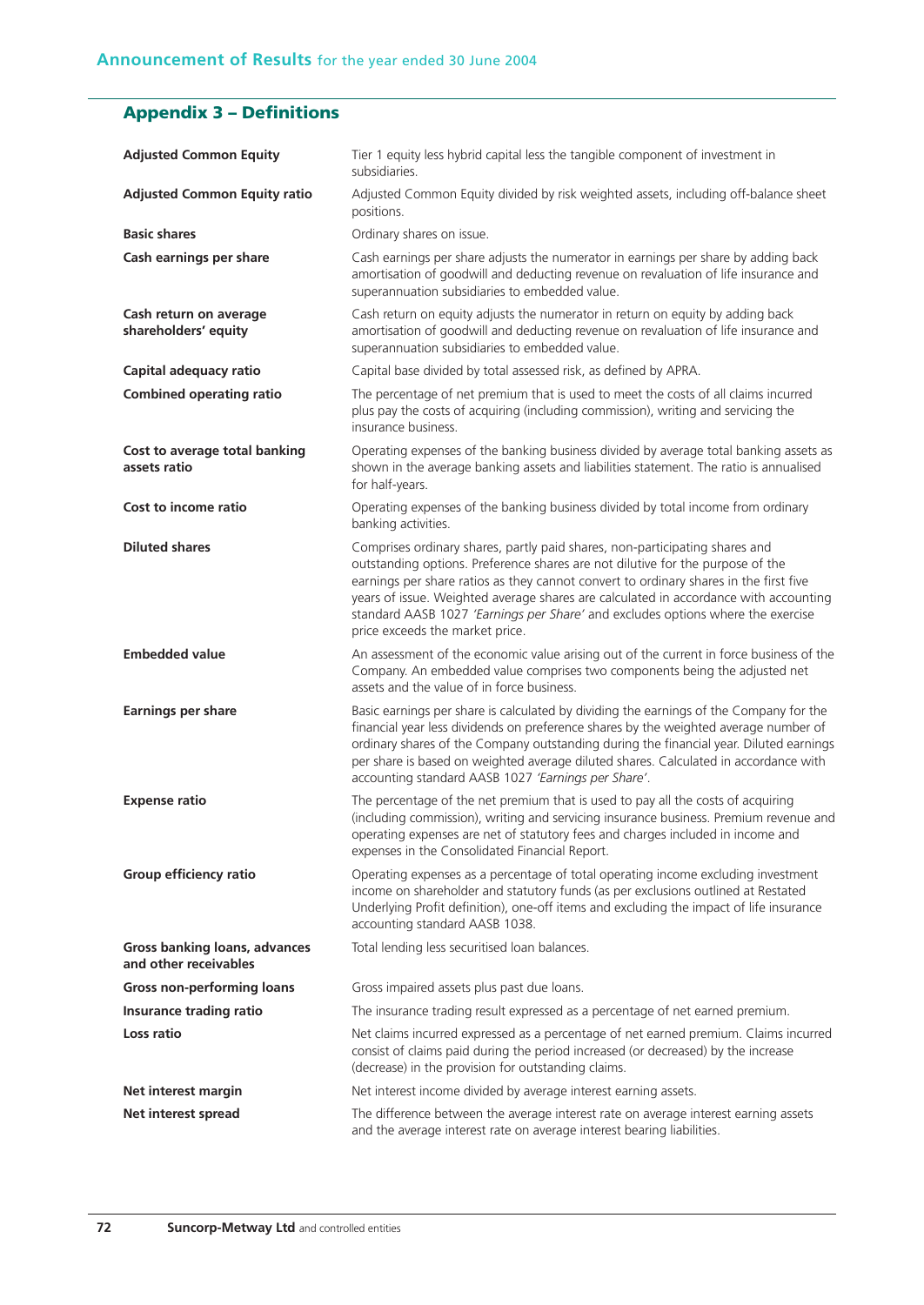# **Appendix 3 – Definitions** (continued)

| Net tangible asset backing - basic                                   | Shareholders' equity attributable to members of the Company less preference shares<br>and intangibles; divided by ordinary shares at the end of the period.                                                                                                                                                                        |
|----------------------------------------------------------------------|------------------------------------------------------------------------------------------------------------------------------------------------------------------------------------------------------------------------------------------------------------------------------------------------------------------------------------|
|                                                                      | Net tangible asset backing - diluted Shareholders' equity attributable to members of the Company, plus outstanding<br>options, less intangibles; divided by diluted shares at the end of the period.                                                                                                                               |
| <b>Operating income</b>                                              | Total income from ordinary activities.                                                                                                                                                                                                                                                                                             |
| Payout ratio - basic                                                 | Total dividends and distributions which relate to the year or half-year divided by<br>operating profit after tax.                                                                                                                                                                                                                  |
| Payout ratio - diluted                                               | Diluted shares at the end of the period times ordinary dividend per share for the year<br>or half-year plus preference share dividends, divided by operating profit after tax.                                                                                                                                                     |
| Return on average risk<br>weighted assets                            | Banking operating profit after tax (based on assumed tax rate of 30%) divided by<br>average risk weighted assets. Averages are based on beginning and end of period<br>balances. The ratio is annualised for half-years.                                                                                                           |
| Return on average total assets                                       | Operating profit after tax divided by average total assets excluding the impact of the<br>life insurance standard AASB 1038. Averages are based on beginning and end of<br>period balances.                                                                                                                                        |
| Return on average shareholders'<br>equity - basic                    | Operating profit after tax less preference dividends divided by adjusted average<br>ordinary shareholders' equity. The ordinary shareholders' equity excludes preference<br>shares. Averages are based on beginning and end of period balances.                                                                                    |
| Return on average shareholders'<br>equity - diluted                  | Operating profit after tax divided by adjusted average ordinary shareholders' equity.<br>The ordinary shareholders' equity includes preference shares and outstanding options.<br>Averages are based on beginning and end of period balances.                                                                                      |
| Return on average shareholders'<br>equity - banking                  | Banking operating profit after tax divided by average equity. The equity is calculated<br>based on the target capital adequacy ratio of 10% of total banking risk weighted<br>assets. The average is calculated on end of month balances.                                                                                          |
| Return on average shareholders'<br>equity - general insurance (cash) | Operating profit after tax less preference shares/capital notes add back goodwill<br>amortisation less revaluation of life insurance subsidiaries, divided by adjusted average<br>shareholders' equity. The adjusted shareholders' equity is the net assets less outside<br>eugity interests less preference shares/capital notes. |
| <b>Risk weighted assets</b>                                          | Total of the carrying value of each asset class multiplied by their assigned risk<br>weighting, as defined by APRA.                                                                                                                                                                                                                |
| <b>Underlying profit</b>                                             | Operating profit before tax, amortisation of goodwill, investment income on General<br>Insurance shareholder funds and one-off items.                                                                                                                                                                                              |
| Underlying profit - restated                                         | Operating profit before tax, amortisation of goodwill, investment income on<br>shareholder funds (General Insurance, General Insurance share of joint ventures and<br>Wealth Management), investment income on capital and retained earnings (statutory<br>funds) and one-off items.                                               |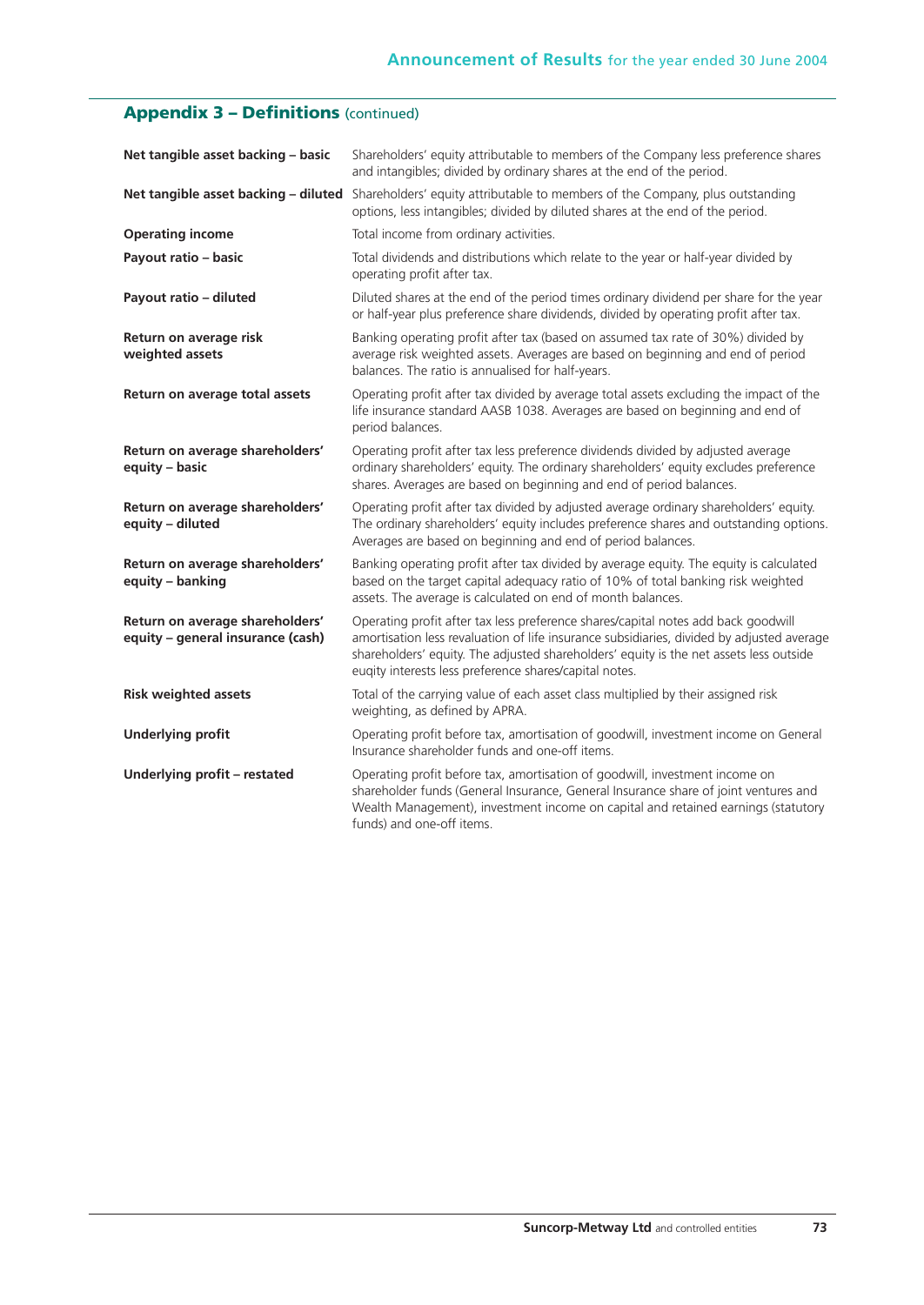# **Appendix 4 – Ratio calculations**

|                                                                                                                                        |                                       | <b>Half-Year Ended</b>                | <b>Full Year Ended</b>                |                                       |                                  |                                  |
|----------------------------------------------------------------------------------------------------------------------------------------|---------------------------------------|---------------------------------------|---------------------------------------|---------------------------------------|----------------------------------|----------------------------------|
|                                                                                                                                        | <b>Jun-04</b><br><b>No. of Shares</b> | <b>Dec-03</b><br><b>No. of Shares</b> | <b>Jun-03</b><br><b>No. of Shares</b> | <b>Dec-02</b><br><b>No. of Shares</b> | $Jun-04$<br><b>No. of Shares</b> | $Jun-03$<br><b>No. of Shares</b> |
| Earnings per share                                                                                                                     |                                       |                                       |                                       |                                       |                                  |                                  |
| <b>Weighted average</b><br>number of shares:                                                                                           |                                       |                                       |                                       |                                       |                                  |                                  |
| Weighted average<br>number of ordinary<br>shares used as the<br>denominator in<br>calculating basic                                    |                                       |                                       |                                       |                                       |                                  |                                  |
| earnings per share                                                                                                                     | 535,349,818                           | 532,533,933                           | 529,365,728                           | 526,588,517                           | 533,924,887                      | 527,965,709                      |
| Weighted average<br>number of potential<br>ordinary shares<br>relating to:                                                             |                                       |                                       |                                       |                                       |                                  |                                  |
| options on<br>ordinary shares                                                                                                          | 671,763                               | 445,055                               | 472,009                               | 709,238                               | 496,290                          | 548,471                          |
| partly paid<br>ordinary shares                                                                                                         | 7,363                                 | 6,959                                 | 22,449                                | 19,426                                | 15,253                           | 21,589                           |
| Weighted average<br>number of ordinary<br>shares and potential<br>ordinary shares used as<br>the denominator in<br>calculating diluted |                                       |                                       |                                       |                                       |                                  |                                  |
| earnings per share                                                                                                                     | 536,028,944                           | 532,985,947                           | 529,860,186                           | 527,317,180                           | 534,436,430                      | 528,535,769                      |

The 2,500,000 preference shares recognised in equity are not considered to be either ordinary or potential ordinary shares as they cannot convert to ordinary shares in the first five years from issue, and so have not been included in either basic or diluted earnings per share.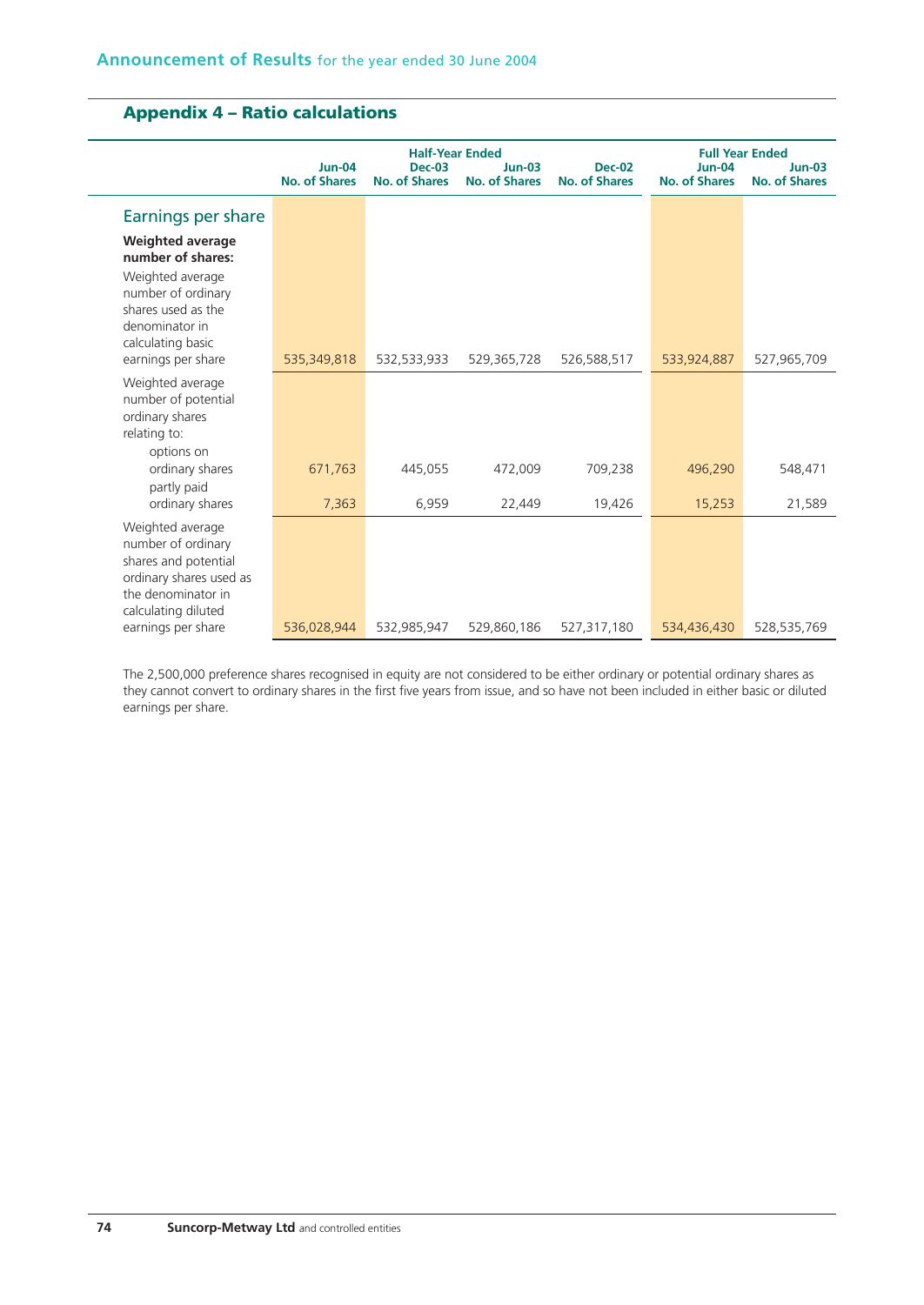## **Announcement of Results** for the year ended 30 June 2004

|                                                                        |                                | <b>Half-Year Ended</b> | <b>Full Year Ended</b>    |                                |                           |                                |
|------------------------------------------------------------------------|--------------------------------|------------------------|---------------------------|--------------------------------|---------------------------|--------------------------------|
|                                                                        | <b>Jun-04</b><br>$\mathsf{sm}$ | <b>Dec-03</b><br>\$m   | $Jun-03$<br>$\mathsf{sm}$ | <b>Dec-02</b><br>$\mathsf{sm}$ | $Jun-04$<br>$\mathsf{sm}$ | <b>Jun-04</b><br>$\mathsf{sm}$ |
| Earnings per share (continued)                                         |                                |                        |                           |                                |                           |                                |
| <b>Earnings</b>                                                        |                                |                        |                           |                                |                           |                                |
| Reconciliations of earnings used in calculating<br>earnings per share: |                                |                        |                           |                                |                           |                                |
| Net profit                                                             | 337                            | 281                    | 229                       | 155                            | 618                       | 384                            |
| Preference share dividends                                             | (8)                            | (8)                    | (8)                       | (8)                            | (16)                      | (16)                           |
| Earnings used in calculating basic and<br>diluted earnings per share   | 329                            | 273                    | 221                       | 147                            | 602                       | 368                            |
| Return on average shareholders' equity                                 |                                |                        |                           |                                |                           |                                |
| Adjusted average shareholders equity:                                  |                                |                        |                           |                                |                           |                                |
| Opening total equity                                                   | 3,796                          | 3.647                  | 3,536                     | 3,362                          | 3,647                     | 3,362                          |
| less outside equity interest                                           | 6                              | 7                      | 6                         | 6                              | $\overline{7}$            | 6                              |
| less preference shares                                                 | 244                            | 244                    | 246                       | 244                            | 244                       | 244                            |
| Opening adjusted equity                                                | 3,546                          | 3,396                  | 3,284                     | 3,112                          | 3,396                     | 3,112                          |
| Closing total equity                                                   | 3,998                          | 3,796                  | 3,647                     | 3,536                          | 3,998                     | 3,647                          |
| less outside equity interest                                           | 6                              | 6                      | 7                         | 6                              | 6                         | 7                              |
| less preference shares                                                 | 244                            | 244                    | 244                       | 246                            | 244                       | 244                            |
| Closing adjusted equity                                                | 3,748                          | 3,546                  | 3,396                     | 3,284                          | 3,748                     | 3,396                          |
| Average adjusted equity                                                | 3,647                          | 3,471                  | 3,340                     | 3,198                          | 3,572                     | 3,254                          |

Earnings as per 'Earnings per share' information above.